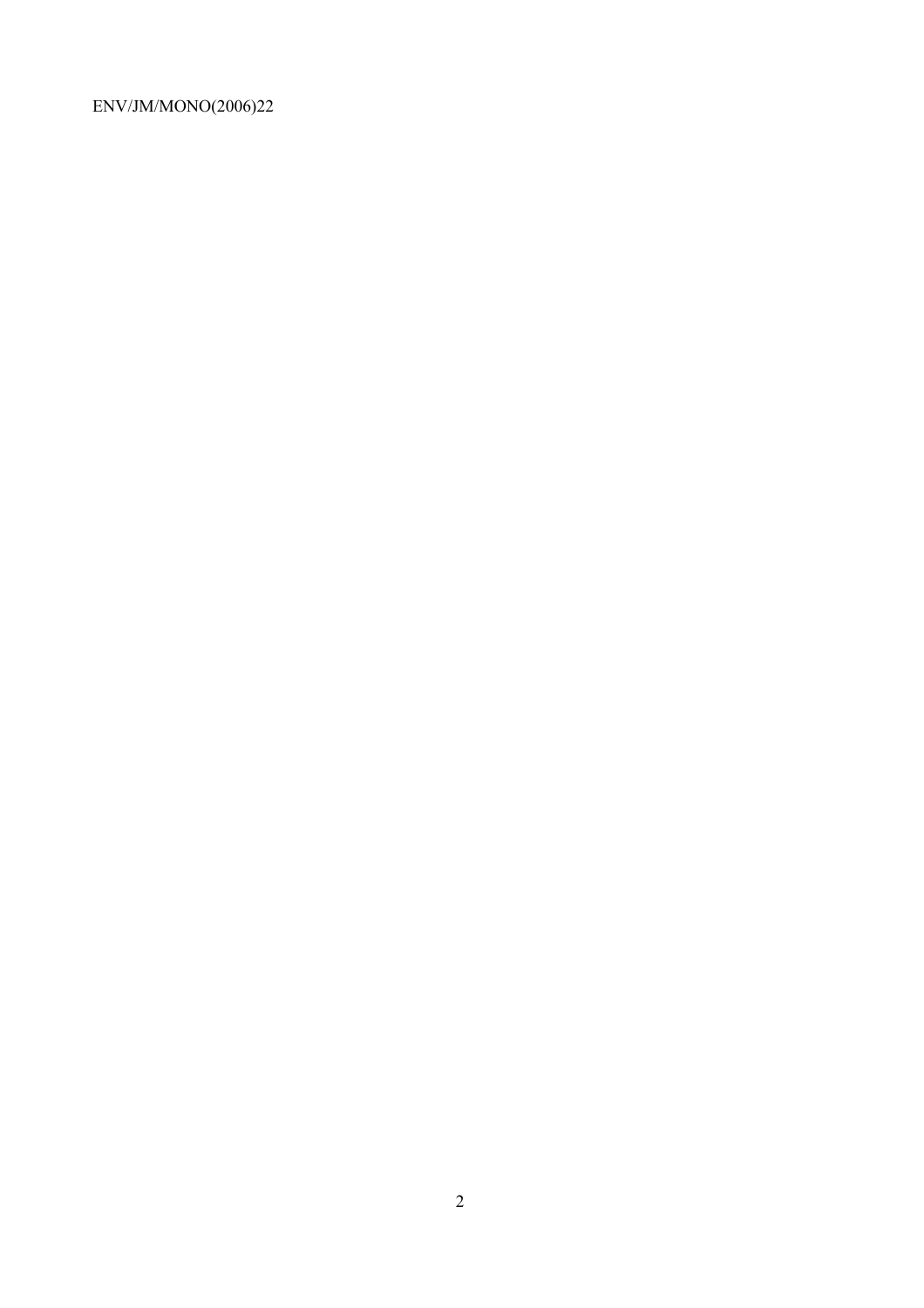# **OECD Environment Health and Safety Publications**

# **Series on Testing and Assessment**

**No. 55** 

# **DETAILED REVIEW PAPER ON AQUATIC ARTHROPODS IN LIFE CYCLE TOXICITY TESTS WITH AN EMPHASIS ON DEVELOPMENTAL, REPRODUCTIVE AND ENDOCRINE DISRUPTIVE EFFECTS**

# **Environment Directorate ORGANISATION FOR ECONOMIC CO-OPERATION AND DEVELOPMENT**

**Paris** 

**July 2006**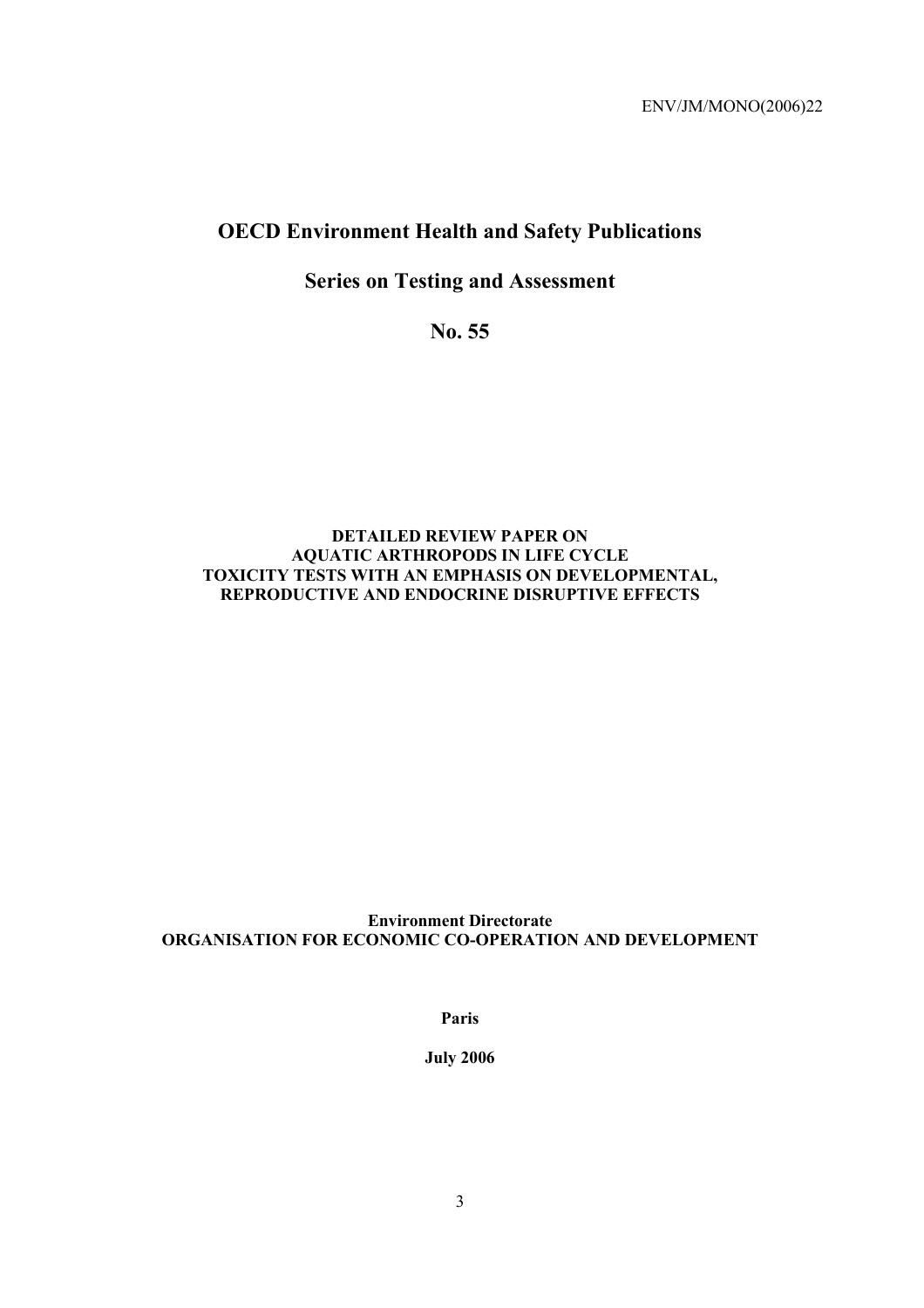#### **Also published in the Series on Testing and Assessment:**

No. 1, *Guidance Document for the Development of OECD Guidelines for Testing of Chemicals (1993; reformatted 1995, revised 2006)*

No. 2, *Detailed Review Paper on Biodegradability Testing (1995)*

No. 3, *Guidance Document for Aquatic Effects Assessment (1995)* 

No. 4, *Report of the OECD Workshop on Environmental Hazard/Risk Assessment (1995)*

No. 5, *Report of the SETAC/OECD Workshop on Avian Toxicity Testing (1996)*

No. 6, *Report of the Final Ring-test of the Daphnia magna Reproduction Test (1997)*

No. 7, *Guidance Document on Direct Phototransformation of Chemicals in Water (1997)* 

No. 8, *Report of the OECD Workshop on Sharing Information about New Industrial Chemicals Assessment (1997)*

No. 9, *Guidance Document for the Conduct of Studies of Occupational Exposure to Pesticides during Agricultural Application (1997)*

No. 10, *Report of the OECD Workshop on Statistical Analysis of Aquatic Toxicity Data (1998)*

No. 11, *Detailed Review Paper on Aquatic Testing Methods for Pesticides and industrial Chemicals (1998)*

No. 12, *Detailed Review Document on Classification Systems for Germ Cell Mutagenicity in OECD Member Countries (1998)*

No. 13, *Detailed Review Document on Classification Systems for Sensitising Substances in OECD Member Countries 1998)*

No. 14, *Detailed Review Document on Classification Systems for Eye Irritation/Corrosion in OECD Member Countries (1998)*

No. 15, *Detailed Review Document on Classification Systems for Reproductive Toxicity in OECD Member Countries (1998)*

No. 16, *Detailed Review Document on Classification Systems for Skin Irritation/Corrosion in OECD Member Countries (1998)*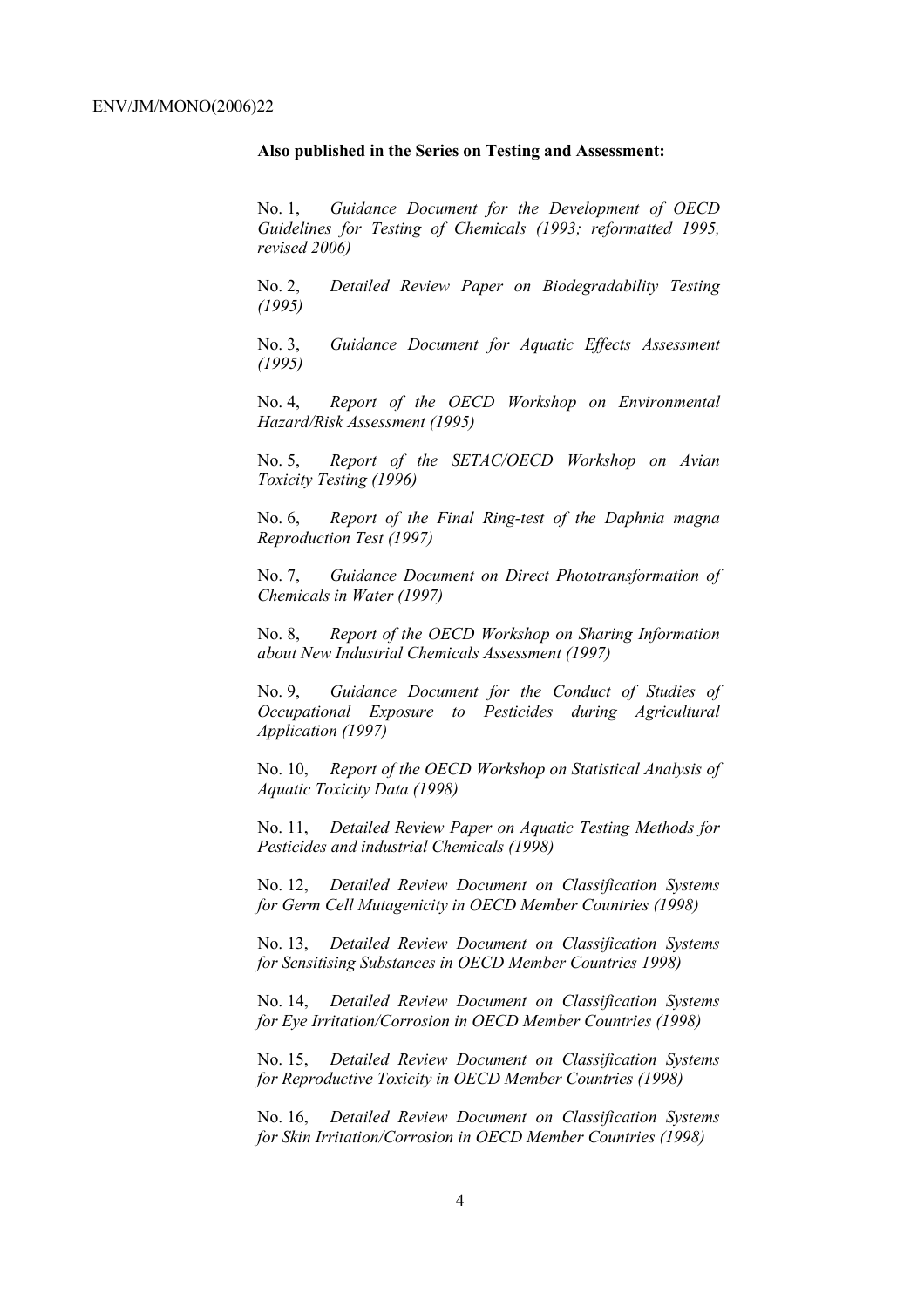No. 17, *Environmental Exposure Assessment Strategies for Existing Industrial Chemicals in OECD Member Countries (1999)*

No. 18, *Report of the OECD Workshop on Improving the Use of Monitoring Data in the Exposure Assessment of Industrial Chemicals (2000)*

No. 19, *Guidance Document on the Recognition, Assessment and Use of Clinical Signs as Humane Endpoints for Experimental Animals used in Safety Evaluation (1999)*

No. 20, *Revised Draft Guidance Document for Neurotoxicity Testing (in approval)*

No. 21, *Detailed Review Paper: Appraisal of Test Methods for Sex Hormone Disrupting Chemicals (2000)*

No. 22, *Guidance Document for the Performance of Out-door Monolith Lysimeter Studies (2000)*

No. 23, *Guidance Document on Aquatic Toxicity Testing of Difficult Substances and Mixtures (2000)*

No. 24, *Guidance Document on Acute Oral Toxicity Testing (2001)*

No. 25, *Detailed Review Document on Hazard Classification Systems for Specifics Target Organ Systemic Toxicity Repeated Exposure in OECD Member Countries (2001)*

No. 26, *Revised Analysis of Responses Received from Member Countries to the Questionnaire on Regulatory Acute Toxicity Data Needs (2001)*

No 27, *Guidance Document on the Use of the Harmonised System for the Classification of Chemicals Which are Hazardous for the Aquatic Environment (2001)*

No 28, *Guidance Document for the Conduct of Skin Absorption Studies (2004)*

No 29, *Guidance Document on Transformation/Dissolution of Metals and Metal Compounds in Aqueous Media (2001)*

No 30, *Detailed Review Document on Hazard Classification Systems for Mixtures (2001)*

No 31, *Detailed Review Paper on Non-Genotoxic Carcinogens Detection: The Performance of In-Vitro Cell Transformation Assays (draft)*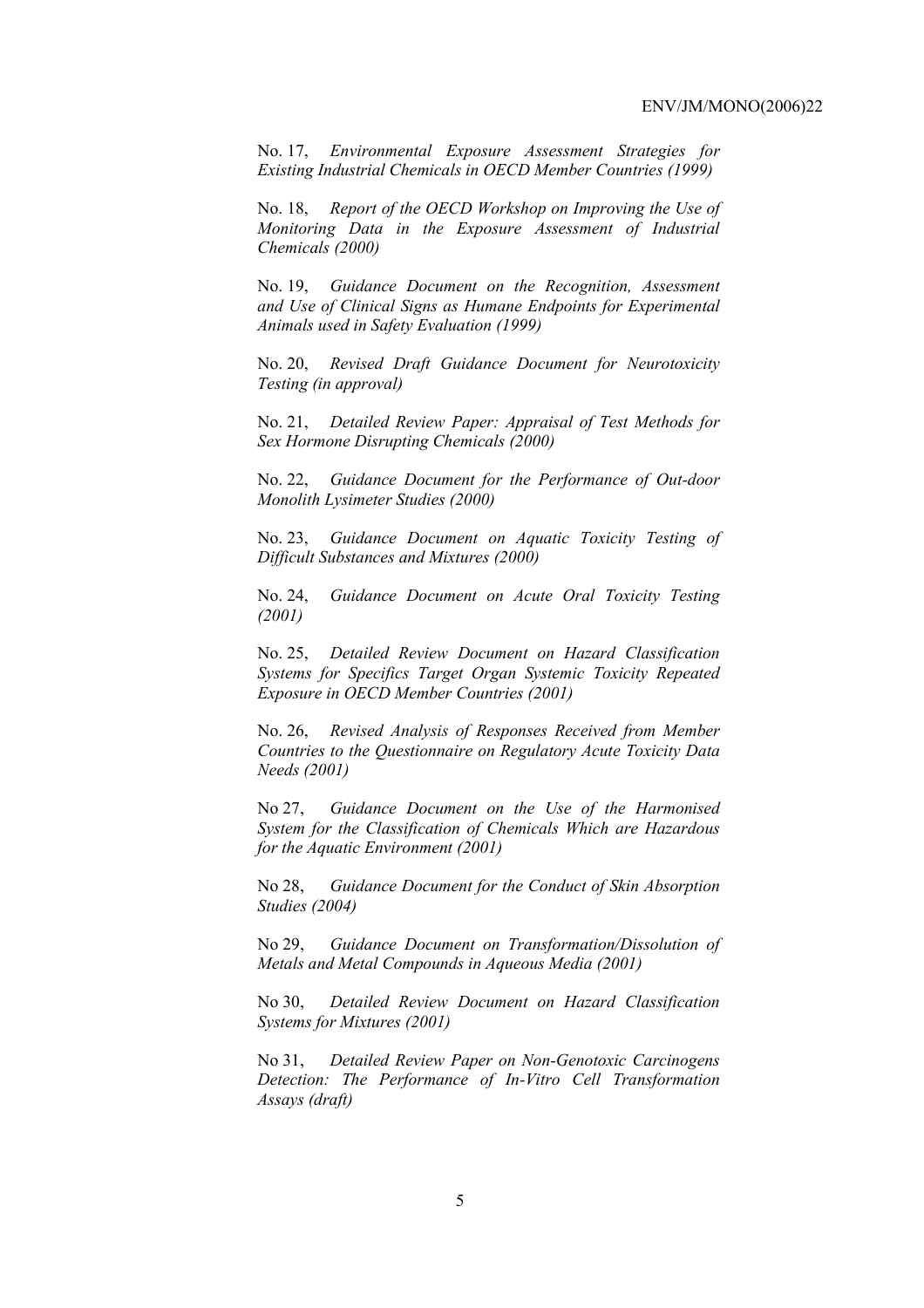No. 32, *Guidance Notes for Analysis and Evaluation of Repeat-Dose Toxicity Studies (2000)*

No. 33, *Harmonised Integrated Classification System for Human Health and Environmental Hazards of Chemical Substances and Mixtures (2001)*

No. 34, *Guidance Document on the Development, Validation and Regulatory Acceptance of New and Updated Internationally Acceptable Test Methods in Hazard Assessment (in preparation)*

No. 35, *Guidance notes for analysis and evaluation of chronic toxicity and carcinogenicity studies (2002)*

No. 36, *Report of the OECD/UNEP Workshop on the use of Multimedia Models for estimating overall Environmental Persistence and long range Transport in the context of PBTS/POPS Assessment (2002)*

No. 37, *Detailed Review Document on Classification Systems for Substances Which Pose an Aspiration Hazard (2002)*

No. 38, *Detailed Background Review of the Uterotrophic Assay Summary of the Available Literature in Support of the Project of the OECD Task Force on Endocrine Disrupters Testing and Assessment (EDTA) to Standardise and Validate the Uterotrophic Assay (2003)*

No. 39, *Guidance Document on Acute Inhalation Toxicity Testing (in preparation)*

No. 40, *Detailed Review Document on Classification in OECD Member Countries of Substances and Mixtures Which Cause Respiratory Tract Irritation and Corrosion (2003)*

No. 41, *Detailed Review Document on Classification in OECD Member Countries of Substances and Mixtures which in Contact with Water Release Toxic Gases (2003)*

No. 42, *Guidance Document on Reporting Summary Information on Environmental, Occupational and Consumer Exposure (2003)*

No. 43, *Draft Guidance Document on Reproductive Toxicity Testing and Assessment (in preparation)*

No. 44, *Description of Selected Key Generic Terms Used in Chemical Hazard/Risk Assessment (2003)* 

No. 45, *Guidance Document on the Use of Multimedia Models for Estimating Overall Environmental Persistence and Long-range Transport (2004)*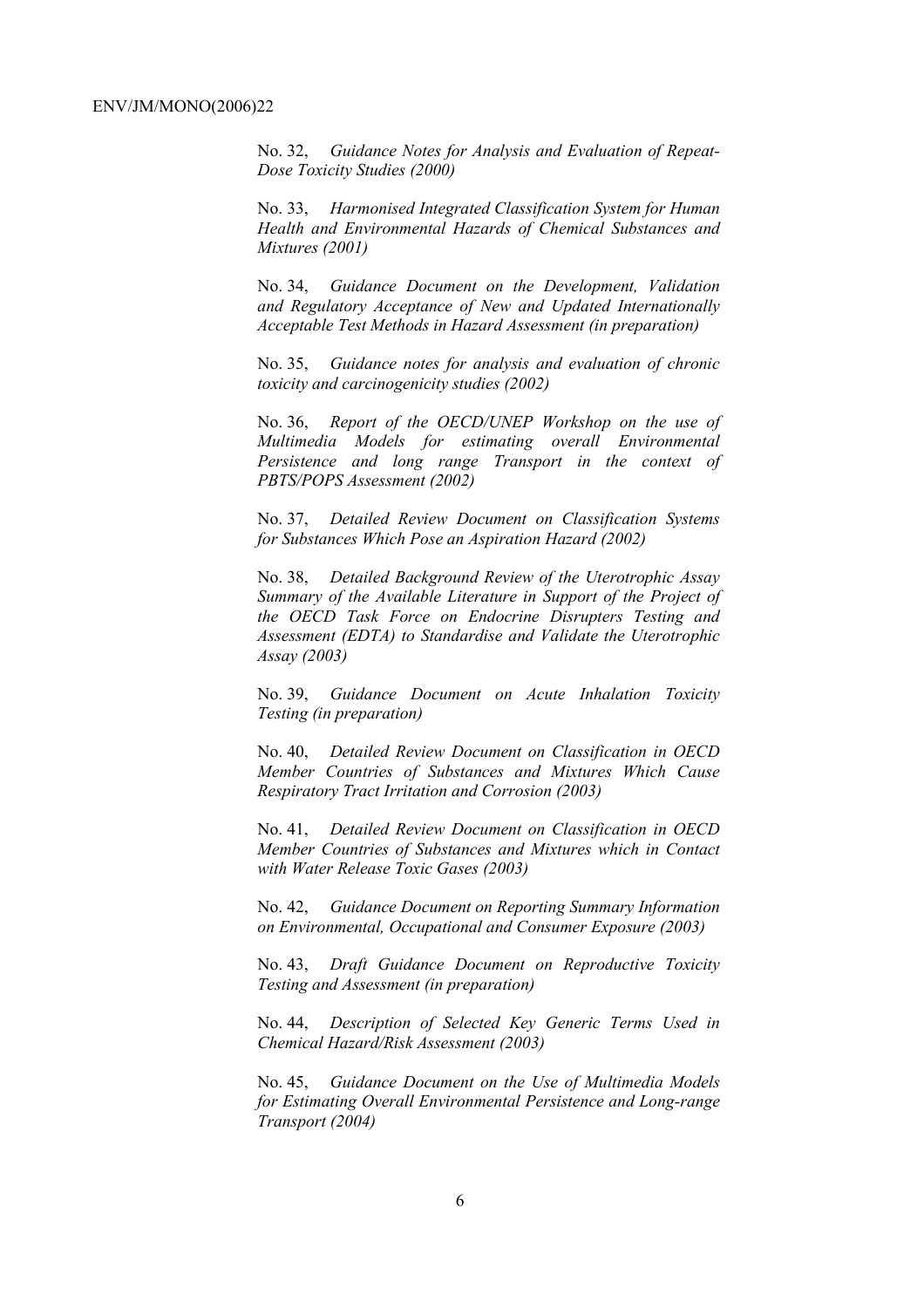No. 46, *Detailed Review Paper on Amphibian Metamorphosis Assay for the Detection of Thyroid Active Substances (2004)* 

No. 47, *Detailed Review Paper on Fish Screening Assays for the Detection of Endocrine Active Substances (2004)* 

*No. 48, New Chemical Assessment Comparisons and Implications for Work sharing (2004)* 

*No. 49, Report from the Expert Group on (Q)SARs on the Principles for the Validation of (Q)SARs (2004)* 

No. 50*, Report of the OECD/IPCS Workshop on Toxicogenomics (2005)* 

No. 51*, Approaches to Exposure Assessment in OECD Member Countries: Report from the Policy Dialogue on Exposure Assessment in June 2005 (2006)* 

No. 52*, Comparison of emission estimation methods used in Pollutant Release and Transfer Registers (PRTRs) and Emission Scenario Documents (ESDs): Case study of pulp and paper and textile sectors (2006)* 

No. 53*, Guidance Document on Simulated Freshwater Lentic Field Tests (Outdoor Microcosms and Mesocosms) (2006)* 

No. 54*, Current Approaches in the Statistical Analysis of Ecotoxicity Data: A Guidance to Application (2006)* 

No. 55*, Detailed Review Paper on Aquatic Arthropods in Life Cycle Toxicity Tests with an emphasis on Developmental, Reproductive and Endocrine Disruptive Effects (2006)* 

No. 56, *Guidance Document on the Breakdown of Organic Matter in Litter Bags (2006)* 

No. 57, *Detailed Review Paper on Thyroid Hormone Disruption Assays (2006)* 

#### **© OECD 2006**

Applications for permission to reproduce or translate all or part of this material should be made to: Head of Publications Service, OECD, 2 rue André-Pascal, 75775 Paris Cedex 16, France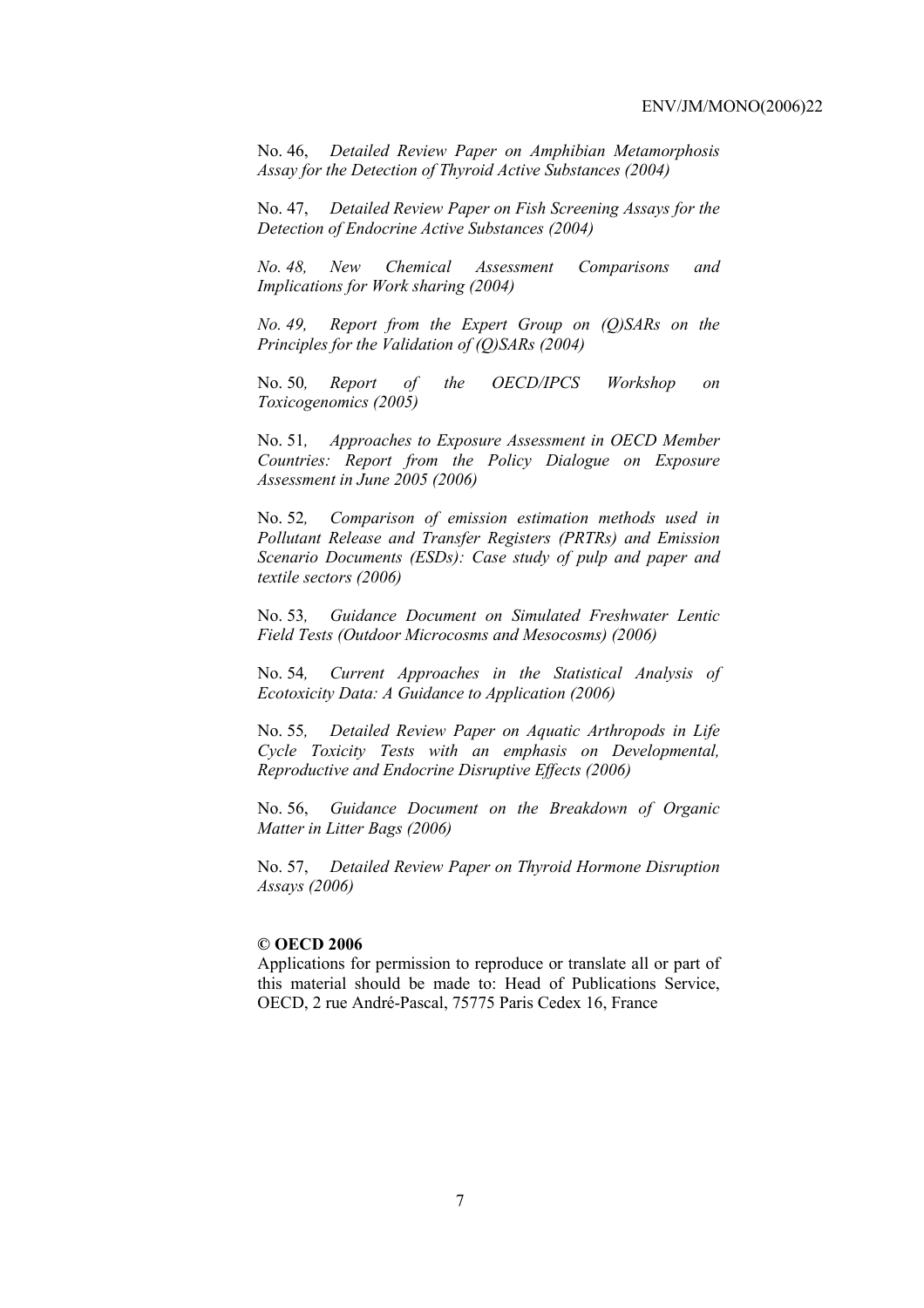#### **ABOUT THE OECD**

The Organisation for Economic Co-operation and Development (OECD) is an intergovernmental organisation in which representatives of 30 industrialised countries in North America, Europe and the Asia and Pacific region, as well as the European Commission, meet to co-ordinate and harmonise policies, discuss issues of mutual concern, and work together to respond to international problems. Most of the OECD's work is carried out by more than 200 specialised committees and working groups composed of member country delegates. Observers from several countries with special status at the OECD, and from interested international organisations, attend many of the OECD's workshops and other meetings. Committees and working groups are served by the OECD Secretariat, located in Paris, France, which is organised into directorates and divisions.

The Environment, Health and Safety Division publishes free-of-charge documents in ten different series: **Testing and Assessment**; **Good Laboratory Practice and Compliance Monitoring**; **Pesticides and Biocides**; **Risk Management**; **Harmonisation of Regulatory Oversight in Biotechnology**; **Safety of Novel Foods and Feeds; Chemical Accidents; Pollutant Release and Transfer Registers; Emission Scenario Documents; and the Safety of Manufactured Nanomaterials.** More information about the Environment, Health and Safety Programme and EHS publications is available on the OECD's World Wide Web site (http://www.oecd.org/ehs/).

#### *This publication was produced within the framework of the Inter-Organisation Programme for the Sound Management of Chemicals (IOMC).*

**The Inter-Organisation Programme for the Sound Management of Chemicals (IOMC) was established in 1995 following recommendations made by the 1992 UN Conference on Environment and Development to strengthen co-operation and increase international coordination in the field of chemical safety. The participating organisations are FAO, ILO, OECD, UNEP, UNIDO, UNITAR and WHO. The World Bank and UNDP are observers. The purpose of the IOMC is to promote co-ordination of the policies and activities pursued by the Participating Organisations, jointly or separately, to achieve the sound management of chemicals in relation to human health and the environment.**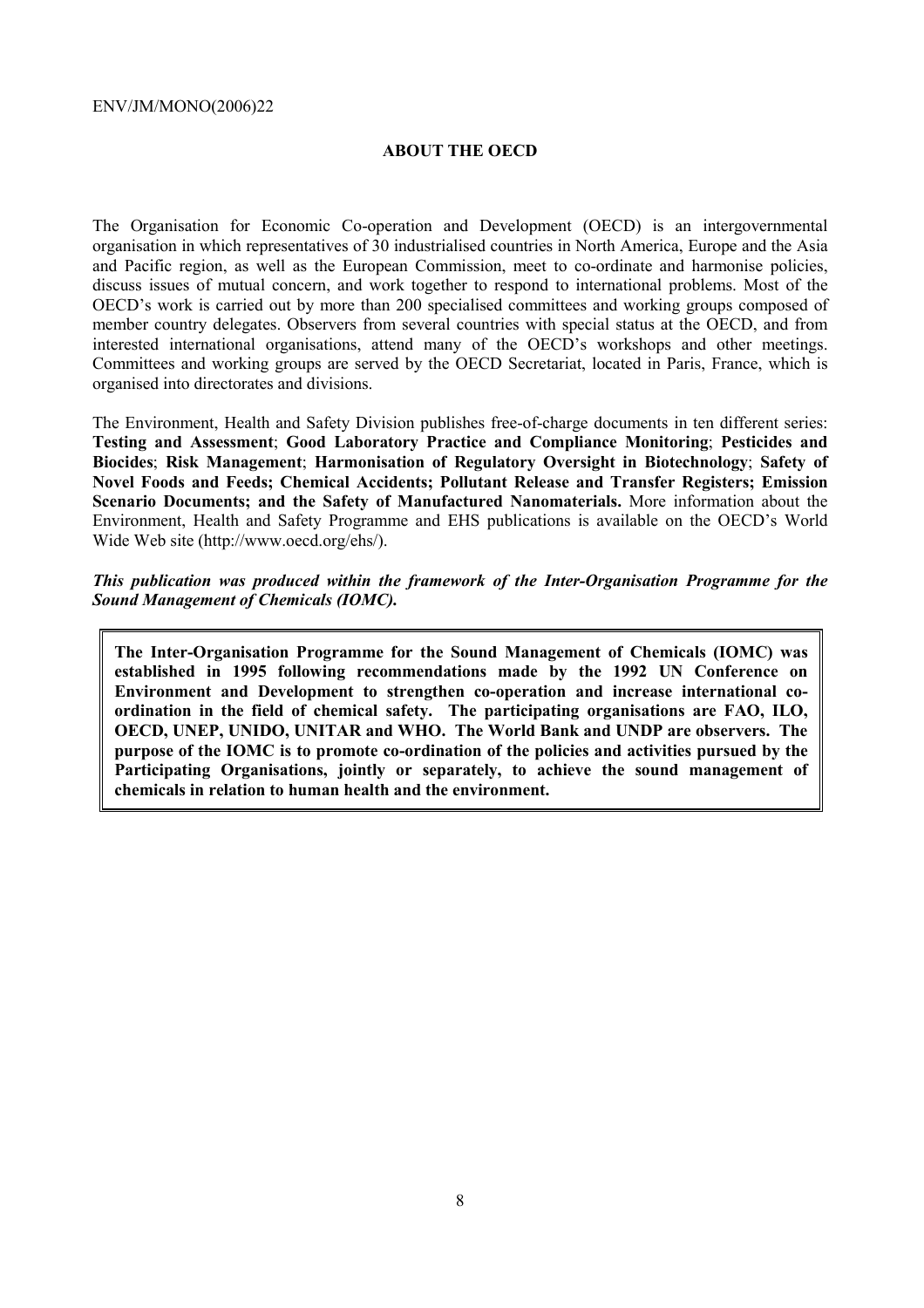**This publication is available electronically, at no charge.** 

**For this and many other Environment, Health and Safety publications, consult the OECD's World Wide Web site (www.oecd.org/ehs/)** 

**or contact:** 

**OECD Environment Directorate, Environment, Health and Safety Division 2 rue André-Pascal 75775 Paris Cedex 16 France** 

> **Fax: (33-1) 44 30 61 80 E-mail: ehscont@oecd.org**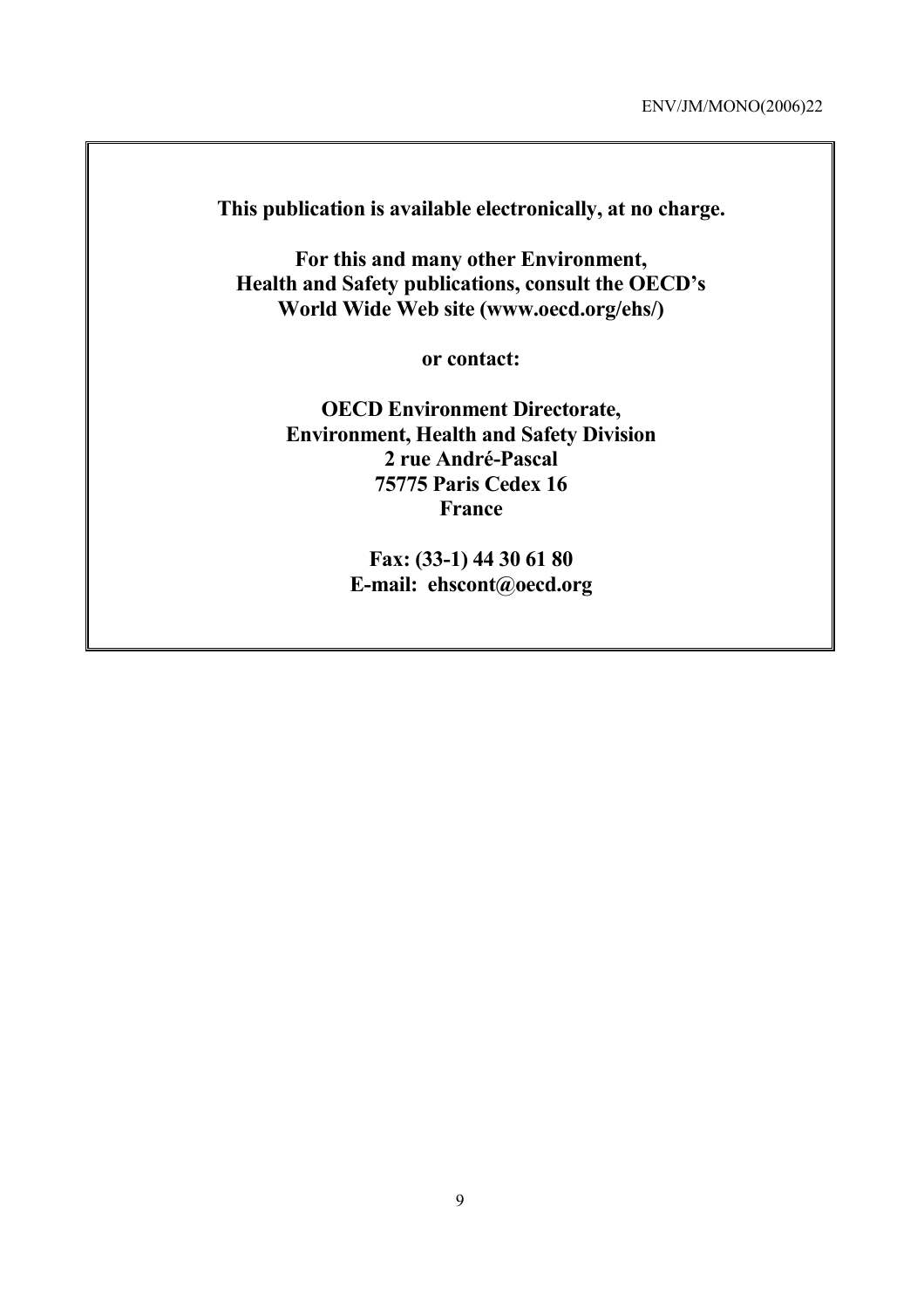#### **FOREWORD**

This document presents a Detailed Review Paper (DRP) on Aquatic Arthropods in Life-Cycle Toxicity Tests with an Emphasis on Developmental, Reproductive and Endocrine Disrupting Effects. The initial document was prepared by the United States in 2002, to support the project on the development of a mysid two-generation test. Two commenting rounds were organized in 2002 and then in 2005. The scope of the document was extended to include more broadly aquatic arthropods species used in chronic tests including developmental and reproductive endpoints. Sweden agreed to take the lead for the finalization of the current document.

Comments submitted by national experts and BIAC and responses to comments were presented at the 17<sup>th</sup> Meeting of the Working Group of the National Coordinators of the Test Guidelines Programme (WNT) in May 2005. The document was then finalized and approved at the  $18<sup>th</sup>$  meeting of the WNT.

This document is published on the responsibility of the Joint Meeting of the Chemicals Committee and Working Party on Chemicals, Pesticides and Biotechnology.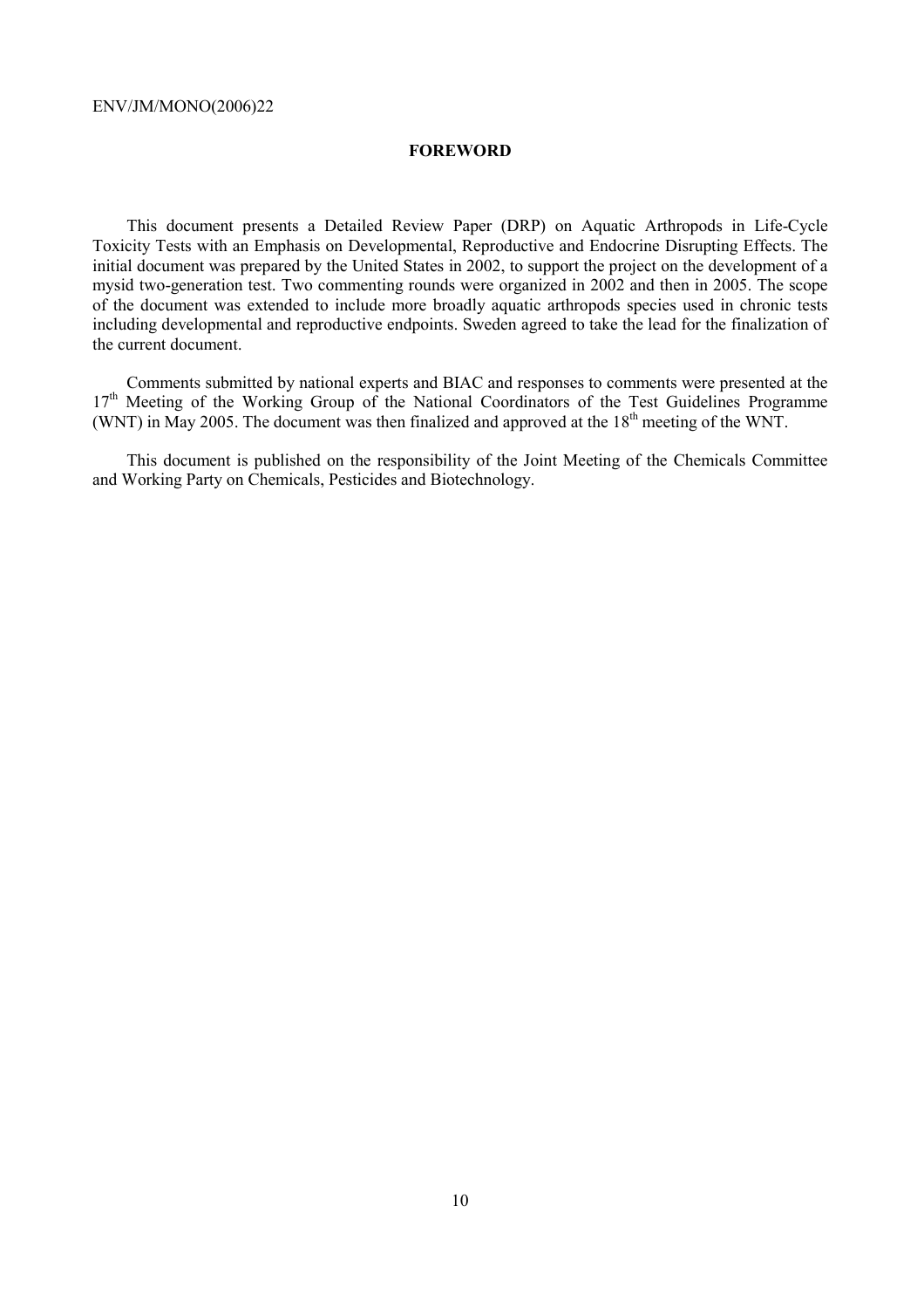# **TABLE OF CONTENTS**

| 1.0                                                                            |  |
|--------------------------------------------------------------------------------|--|
| 2.0                                                                            |  |
| PURPOSE OF AQUATIC ARTHROPODS LIFE-CYCLE AND TWO-GENERATION<br>2.1             |  |
| AQUATIC INVERTEBRATE ENDOCRINOLOGY AND ENDOCRINE DISRUPTION 21<br>3.0          |  |
| 3.1                                                                            |  |
| 3.1.1                                                                          |  |
| 3.1.2                                                                          |  |
| 3.1.3                                                                          |  |
| 3.1.4                                                                          |  |
| 3.1.5                                                                          |  |
| 3.1.6                                                                          |  |
| 3.1.7                                                                          |  |
| 3.1.8                                                                          |  |
| 3.2 OVERVIEW OF POTENTIAL ENDOCRINE DISRUPTION IN AQUATIC INVERTEBRATES29      |  |
| 3.2.1.                                                                         |  |
| 3.2.2.<br>3.2.3                                                                |  |
|                                                                                |  |
| 3.3.1                                                                          |  |
| 3.3.2                                                                          |  |
| AQUATIC ARTHROPODS IN THE EVALUATION OF POSSIBLE ENDOCRINE DISRUPTION40<br>4.0 |  |
| 4.1                                                                            |  |
| 4.1.1                                                                          |  |
| 4.2                                                                            |  |
|                                                                                |  |
| 4.2.2                                                                          |  |
| 4.2.3                                                                          |  |
| 4.2.4                                                                          |  |
| 4.2.5                                                                          |  |
| 4.3                                                                            |  |
| 5.0                                                                            |  |
| 5.1                                                                            |  |
| 5.1.1                                                                          |  |
| 5.1.2                                                                          |  |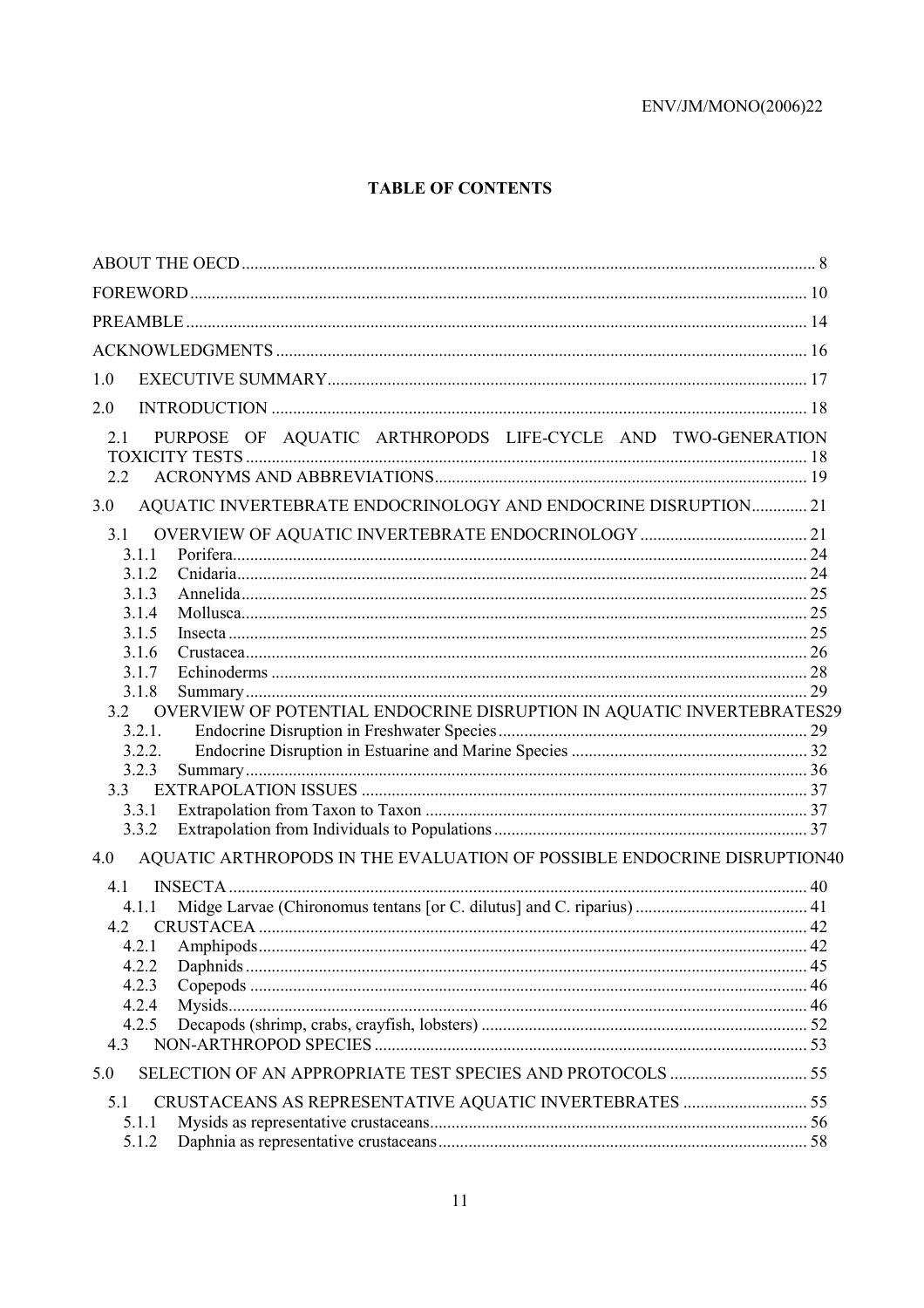| 5.2<br>5.2.1<br>5.2.2<br>DESCRIPTION OF ASSAY ENDPOINTS REFLECTIVE OF REPRODUCTIVE AND<br>6.0<br>6.1<br>6.1.1<br>6.1.2<br>6.1.3<br>6.2<br>6.2.1<br>6.2.2<br>6.2.3<br>6.2.4<br>6.2.5<br>DESCRIPTION OF POTENTIAL MODES OF ACTION REFLECTIVE OF REPRODUCTIVE<br>7.0<br>7.1<br>7.2<br>7.2.1<br>7.2.2<br>7.3<br>7.4<br>HOW TO CONFIRM MODES OF ACTION - THE USE OF BIOCHEMICAL MEASURES 91<br>7.5<br>7.5.1<br>7.5.2<br>7.5.3<br>7.5.4<br>7.5.5<br>7.5.6<br>7.5.7<br>7.5.8<br>8.0<br>8.1<br>8.2<br>9.0<br>ANNEX 1 - Mysid life cycle draft protocol (available from the OECD upon request, please contact<br>ANNEX $2$ – Daphnia life cycle draft protocol (available from the OECD upon request, please contact<br>ANNEX 3 - Copepod life cycle draft protocol (available from the OECD upon request, please contact<br>ANNEX 4 - Chironomid life cycle draft protocol (available from the OECD upon request, please |  |
|------------------------------------------------------------------------------------------------------------------------------------------------------------------------------------------------------------------------------------------------------------------------------------------------------------------------------------------------------------------------------------------------------------------------------------------------------------------------------------------------------------------------------------------------------------------------------------------------------------------------------------------------------------------------------------------------------------------------------------------------------------------------------------------------------------------------------------------------------------------------------------------------------------------|--|
|                                                                                                                                                                                                                                                                                                                                                                                                                                                                                                                                                                                                                                                                                                                                                                                                                                                                                                                  |  |
|                                                                                                                                                                                                                                                                                                                                                                                                                                                                                                                                                                                                                                                                                                                                                                                                                                                                                                                  |  |
|                                                                                                                                                                                                                                                                                                                                                                                                                                                                                                                                                                                                                                                                                                                                                                                                                                                                                                                  |  |
|                                                                                                                                                                                                                                                                                                                                                                                                                                                                                                                                                                                                                                                                                                                                                                                                                                                                                                                  |  |
|                                                                                                                                                                                                                                                                                                                                                                                                                                                                                                                                                                                                                                                                                                                                                                                                                                                                                                                  |  |
|                                                                                                                                                                                                                                                                                                                                                                                                                                                                                                                                                                                                                                                                                                                                                                                                                                                                                                                  |  |
|                                                                                                                                                                                                                                                                                                                                                                                                                                                                                                                                                                                                                                                                                                                                                                                                                                                                                                                  |  |
|                                                                                                                                                                                                                                                                                                                                                                                                                                                                                                                                                                                                                                                                                                                                                                                                                                                                                                                  |  |
|                                                                                                                                                                                                                                                                                                                                                                                                                                                                                                                                                                                                                                                                                                                                                                                                                                                                                                                  |  |
|                                                                                                                                                                                                                                                                                                                                                                                                                                                                                                                                                                                                                                                                                                                                                                                                                                                                                                                  |  |
|                                                                                                                                                                                                                                                                                                                                                                                                                                                                                                                                                                                                                                                                                                                                                                                                                                                                                                                  |  |
|                                                                                                                                                                                                                                                                                                                                                                                                                                                                                                                                                                                                                                                                                                                                                                                                                                                                                                                  |  |
|                                                                                                                                                                                                                                                                                                                                                                                                                                                                                                                                                                                                                                                                                                                                                                                                                                                                                                                  |  |
|                                                                                                                                                                                                                                                                                                                                                                                                                                                                                                                                                                                                                                                                                                                                                                                                                                                                                                                  |  |
|                                                                                                                                                                                                                                                                                                                                                                                                                                                                                                                                                                                                                                                                                                                                                                                                                                                                                                                  |  |
|                                                                                                                                                                                                                                                                                                                                                                                                                                                                                                                                                                                                                                                                                                                                                                                                                                                                                                                  |  |
|                                                                                                                                                                                                                                                                                                                                                                                                                                                                                                                                                                                                                                                                                                                                                                                                                                                                                                                  |  |
|                                                                                                                                                                                                                                                                                                                                                                                                                                                                                                                                                                                                                                                                                                                                                                                                                                                                                                                  |  |
|                                                                                                                                                                                                                                                                                                                                                                                                                                                                                                                                                                                                                                                                                                                                                                                                                                                                                                                  |  |
|                                                                                                                                                                                                                                                                                                                                                                                                                                                                                                                                                                                                                                                                                                                                                                                                                                                                                                                  |  |
|                                                                                                                                                                                                                                                                                                                                                                                                                                                                                                                                                                                                                                                                                                                                                                                                                                                                                                                  |  |
|                                                                                                                                                                                                                                                                                                                                                                                                                                                                                                                                                                                                                                                                                                                                                                                                                                                                                                                  |  |
|                                                                                                                                                                                                                                                                                                                                                                                                                                                                                                                                                                                                                                                                                                                                                                                                                                                                                                                  |  |
|                                                                                                                                                                                                                                                                                                                                                                                                                                                                                                                                                                                                                                                                                                                                                                                                                                                                                                                  |  |
|                                                                                                                                                                                                                                                                                                                                                                                                                                                                                                                                                                                                                                                                                                                                                                                                                                                                                                                  |  |
|                                                                                                                                                                                                                                                                                                                                                                                                                                                                                                                                                                                                                                                                                                                                                                                                                                                                                                                  |  |
|                                                                                                                                                                                                                                                                                                                                                                                                                                                                                                                                                                                                                                                                                                                                                                                                                                                                                                                  |  |
|                                                                                                                                                                                                                                                                                                                                                                                                                                                                                                                                                                                                                                                                                                                                                                                                                                                                                                                  |  |
|                                                                                                                                                                                                                                                                                                                                                                                                                                                                                                                                                                                                                                                                                                                                                                                                                                                                                                                  |  |
|                                                                                                                                                                                                                                                                                                                                                                                                                                                                                                                                                                                                                                                                                                                                                                                                                                                                                                                  |  |
|                                                                                                                                                                                                                                                                                                                                                                                                                                                                                                                                                                                                                                                                                                                                                                                                                                                                                                                  |  |
|                                                                                                                                                                                                                                                                                                                                                                                                                                                                                                                                                                                                                                                                                                                                                                                                                                                                                                                  |  |
|                                                                                                                                                                                                                                                                                                                                                                                                                                                                                                                                                                                                                                                                                                                                                                                                                                                                                                                  |  |
|                                                                                                                                                                                                                                                                                                                                                                                                                                                                                                                                                                                                                                                                                                                                                                                                                                                                                                                  |  |
|                                                                                                                                                                                                                                                                                                                                                                                                                                                                                                                                                                                                                                                                                                                                                                                                                                                                                                                  |  |
|                                                                                                                                                                                                                                                                                                                                                                                                                                                                                                                                                                                                                                                                                                                                                                                                                                                                                                                  |  |
|                                                                                                                                                                                                                                                                                                                                                                                                                                                                                                                                                                                                                                                                                                                                                                                                                                                                                                                  |  |
|                                                                                                                                                                                                                                                                                                                                                                                                                                                                                                                                                                                                                                                                                                                                                                                                                                                                                                                  |  |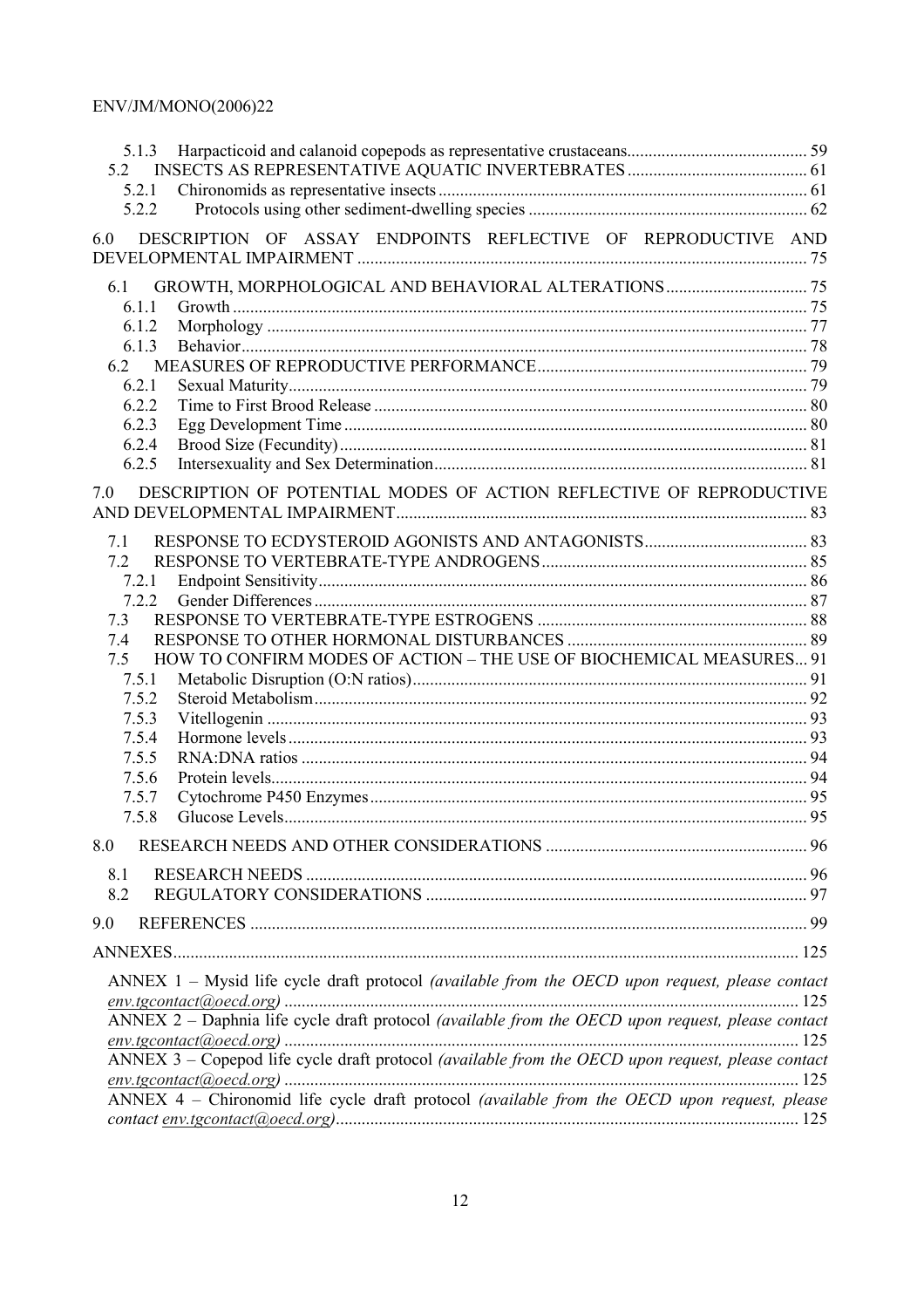# **Tables**

| Table 1. |  |
|----------|--|
| Table 2. |  |
| Table 3. |  |
| Table 4. |  |
| Table 5. |  |
|          |  |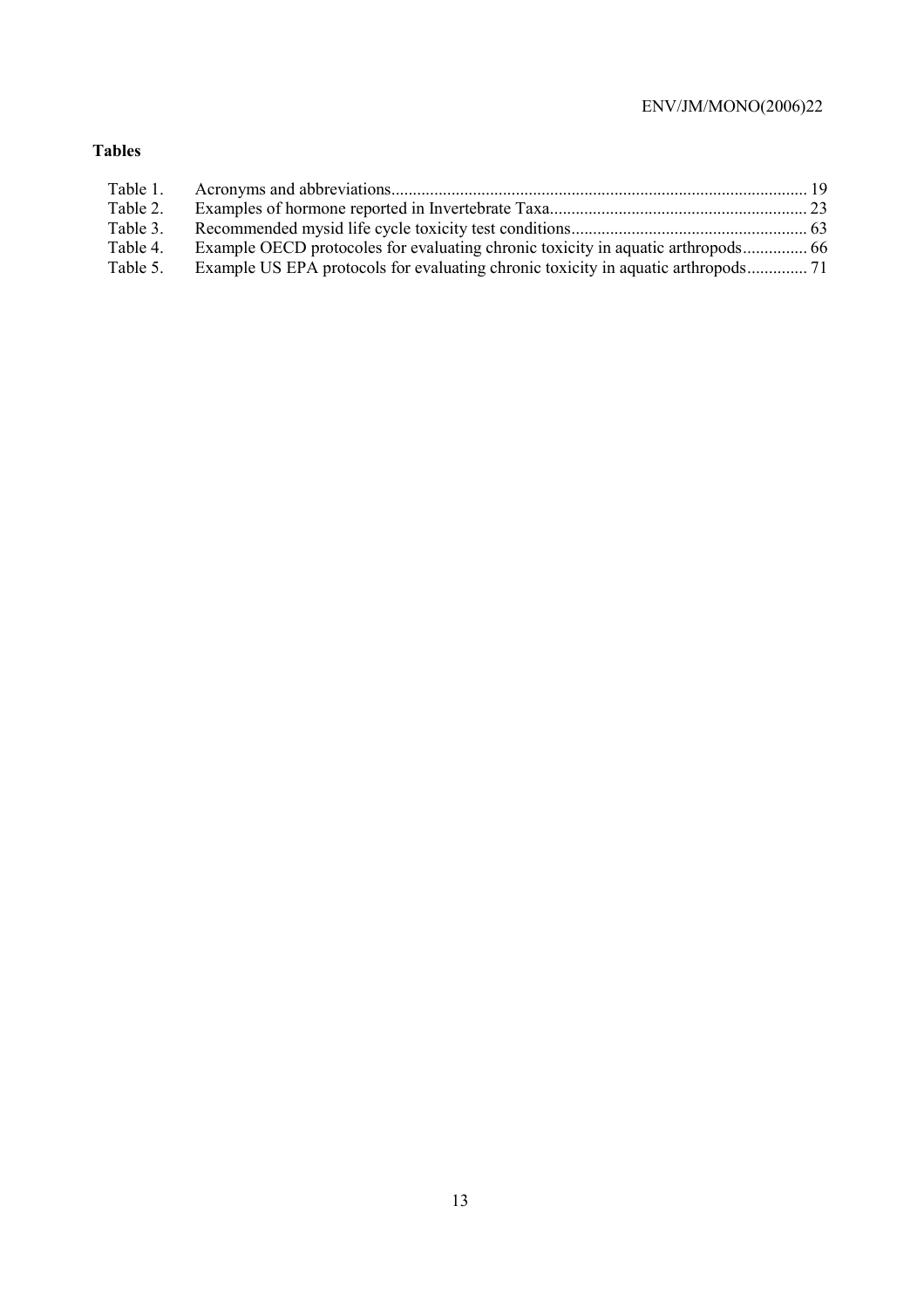#### **PREAMBLE**

In 1998, a Task Force on Endocrine Disrupter Testing and Assessment (EDTA) was established at the request of OECD member countries. The EDTA Task Force is a Special Activity of the Test Guidelines Programme and its main objectives are to:

- identify the needs and prioritize the development of new and enhanced guidelines for the detection and characterization of endocrine disrupting chemicals;
- develop a harmonized testing strategy for the screening and testing of endocrine disrupters;
- manage validation work for newly developed and enhanced Test Guidelines as appropriate; and,
- provide practical tools for sharing testing results and assessments.

The need for new and updated test methods to detect and characterize endocrine disrupting chemicals has been expressed by the Task Force for the assessment of human health effects and environmental effects. At early meetings of the EDTA Task Force, it appeared that existing OECD Test Guidelines would insufficiently cover for endocrine-related effects, especially for the environment. Member countries decided to list test methods which could potentially cover effects of chemicals on the reproductive system (estrogen agonists/antagonists and androgen agonists/antagonists) and on the development (thyroid system), and proposed enhancements where needed. Invertebrate life-cycle tests, encompassing development and reproduction, are proposed as *in vivo* assays including endpoints that indicate mechanisms of adverse effects (endocrine and other mechanisms) and potential population damage.

This Detailed Review Paper (DRP) is intended to provide the current state-of-the-knowledge in the area of aquatic invertebrate endocrinology, with a particular focus on the evaluation of possible developmental reproductive and endocrine disruptive effects in aquatic arthropods through life cycle tests.

The content of this review is intended to describe test methods, already existing or in development, that could be used in testing chemicals for their potential to interact with the endocrine system of aquatic arthropods and likely to create population damage. However, the methods described do not focus on endocrine disruption in terms of endpoints measured, but rather on reproductive and developmental performance of individuals exposed. It is planned that test methods under development or enhanced, will be validated to establish their relevance (i.e. whether the test is meaningful and useful for the intended purpose) and their reliability (i.e. reproducibility of test results over time within and among laboratories).

General principles for the conduct of validation studies have been defined following the OECD Stockholm Conference on Validation and Regulatory Acceptance of New and Updated Test Methods in Hazard Assessment. The OECD Guidance Document No. 34 describes these guiding principles and addresses the important steps and aspects that must be considered prior to and during the validation process. They include: (i) the definition of the test method and related issues (*e.g.,* purpose, decision criteria, endpoints, limitations); (ii) the design and conduct of pre-validation studies leading to the optimization of the test method; (iii) the design and conduct of the formal inter-laboratory validation work, based on the outcomes of the pre-validation studies and aiming at accumulation of data on the relevance and reliability of the test method, and; (iv) the overall data evaluation and subsequent validation study conclusion, keeping in mind the requirements of regulatory authorities, for submission of information relating to new or modified test procedures. It also discusses the need for and the extent of an independent evaluation, or peer review, of test methods being validated.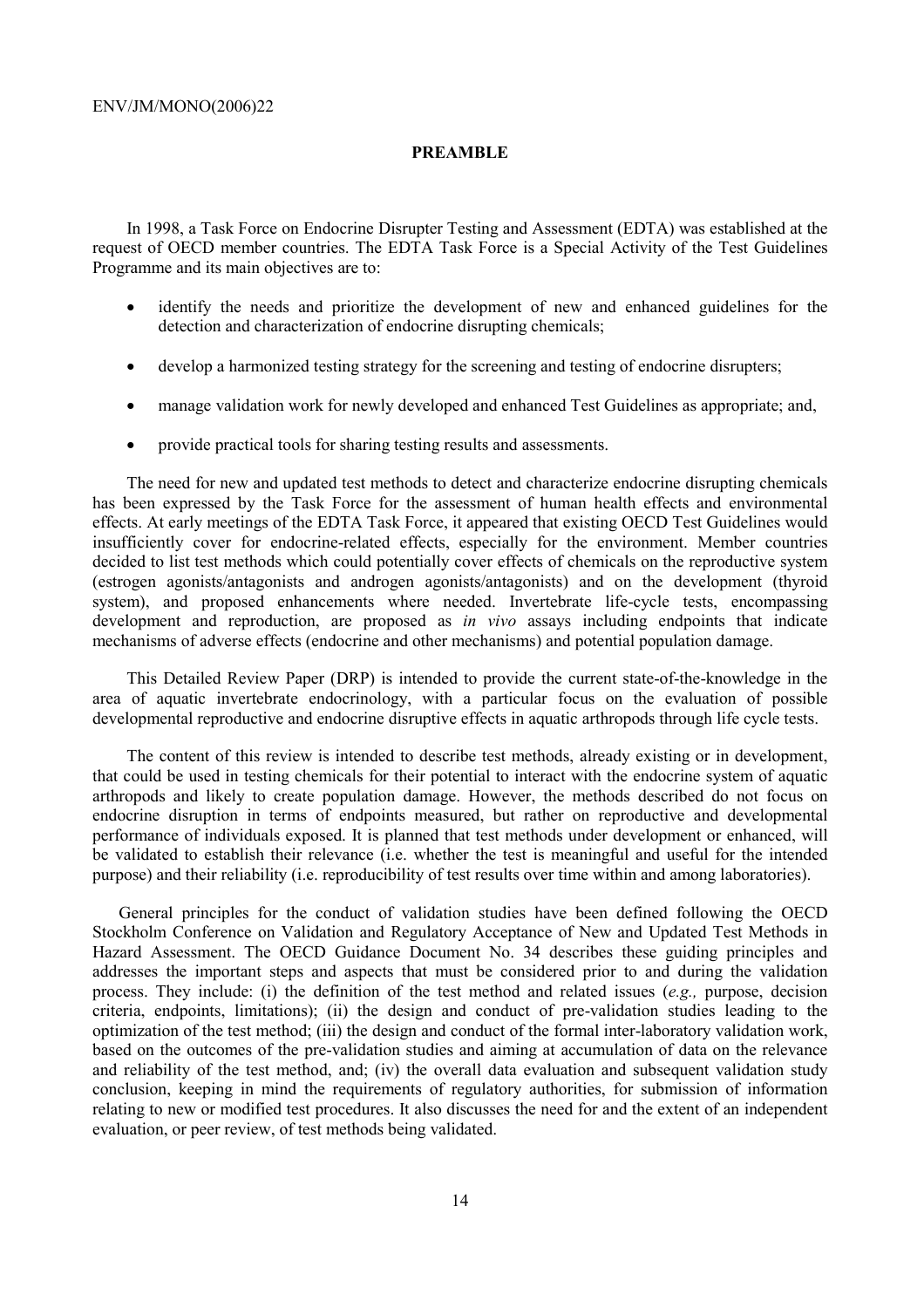The planning and conduct of a validation study should be undertaken on a case-by-case basis since there may be several ways of assessing the validity of the method. As described in the Guidance Document No. 34, the validation process is sufficiently flexible so that it can be applied equally well to a wide variety of tests and procedures. The flexibility also applies regardless of whether tests are for health or environmental effects. Flexibility is also encouraged on issues such as the amounts of information required at each phase, the number of chemicals tested, when and to what extent to use blind testing, and the number of laboratories participating.

A Validation Management Group for Ecotoxicity Testing (VMG-eco) has been established at the OECD level to supervise the planning and conduct of experimental work in fish, birds, amphibians and invertebrates. This VMG-eco reports back to the Task Force on Endocrine Disrupters Testing and Assessment (EDTA). To discuss the technical details of the test methods, an *Ad hoc* Expert group on Invertebrate Testing was created in 2002 and met for the first time in October 2003 to discuss the various tests proposed and to prepare initial validation work.

The U.S. Environmental Protection Agency took the lead in preparing the initial and revised versions of this Detailed Review Paper for their national programme on endocrine disrupters. The draft document, initially called "DRP on a Mysid two-generation test", was circulated for comments in 2002, discussed at the Second meeting of the Validation Management Group for Ecotoxicity tests (VMG-eco) and at the Seventh meeting of the Task Force on Endocrine Disrupters Testing and Assessment. These discussions and the comments received resulted in a recommendation to broaden the scope of the DRP to aquatic arthropods. The United States volunteered to revise the draft taking into account the recommendation and the initial comments compiled by the Secretariat in March 2003.

In December 2004, the United States submitted a revised version of the document, called "DRP on Aquatic Arthropods in life cycle and two-generation toxicity tests". This DRP was circulated in January 2005 to members of the Invertebrate Expert Group and the VMG-eco for comments again. In the comments received as of 23 February 2005 experts acknowledged that aquatic arthropods are now taken into account in the review, but there is still a large proportion of the document dedicated to mysids. Additionally, some experts commented that this version of the DRP did not address all the publicly available literature on freshwater and marine arthropods that is relevant to endocrine disrupters.

At the  $17<sup>th</sup>$  Meeting of the Working Group of National Coordinators of the Test Guidelines Programme (WNT) it was decided that aquatic arthropods should be better represented, including a thorough re-evaluation of the existing literature on the subject.

Sweden volunteered to take over the lead for the project to include contributions from experts, e.g. from Japan, Germany and the Netherlands, and thereby finalize the review. This was decided at the  $17<sup>th</sup>$ WNT meeting. It was also decided that a very pragmatic approach should be taken in order to finalize the review for the next WNT meeting in May 2006. The work have taken place from late 2005 to early 2006 and responsible for the work have been experts at the Department of Applied Environmental Science (ITM) in Sweden, in co-operation with experts from e.g. the above mentioned countries, the US and the Swedish Chemicals Inspectorate (KemI).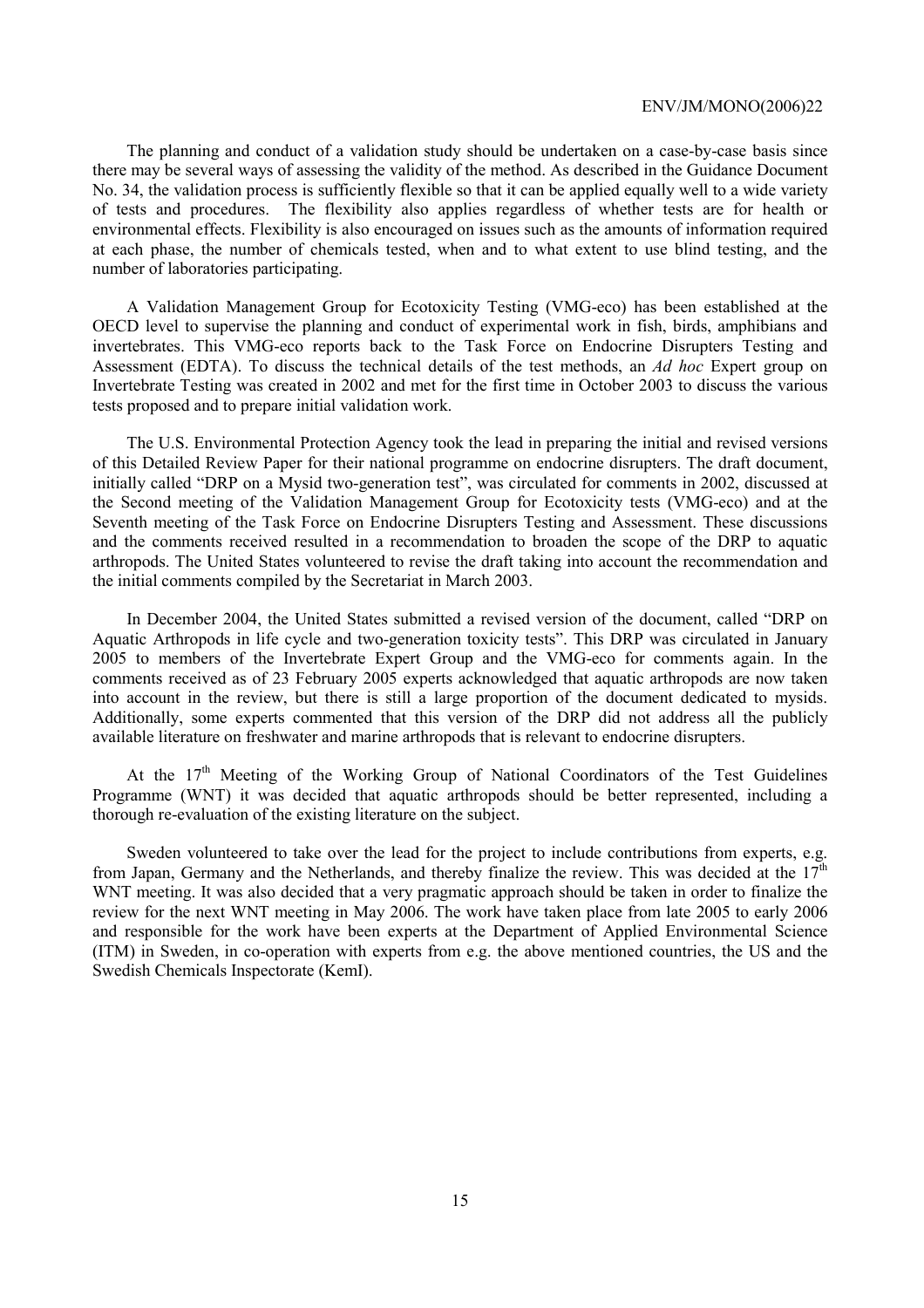#### **ACKNOWLEDGMENTS**

The OECD Secretariat would like to acknowledge the contributions of primary and secondary authors and national experts who provided extensive comments on the draft versions of this Detailed Review Paper:

- Roy K. Kropp, Margaret R. Pinza, and Michael L. Blanton, as primary authors; Battelle (Unites States)
- Magnus Breitholtz and Ulrika Dahl, as secondary authors responsible for revision and additional writing (Sweden)
- Environmental Health Science Bureau, Health Canada (Canada)
- Chemicals Division, Danish Environment Protection Agency (Denmark)
- UFZ Center for Environmental Research, Chemical Ecotoxicology, Leipzig/Halle (Germany)
- ECT Ecotoxicologie, Flörsheim (Germany),
- Rheinisch-Westfälische Technische Hochschule, Research Group Aquatic Ecotoxicology and Mathematical Modelling, Aachen (Germany)
- DIN working group on marine biotests and collaborators (Germany)
- Federal Environment Agency, Berlin (Germany),
- Water Research Centre and the Health and Safety Executive, United Kingdom
- ABC Laboratories, Inc.; Chemical Development Group; Columbia (MO, United States)
- Rohm & Haas Company; Toxicology Department; Spring House (PA, United States)
- U.S. Environmental Protection Agency Federal Advisory Committee; Endocrine Disruptor Methods Validation Subcommittee; Office of Science Coordination & Policy; Washington DC
- U.S. Environmental Protection Agency; Office of Research & Development; NHEERL Atlantic Ecology Division; Narragansett (RI, United States)
- Department of Applied Environmental Science (ITM); Stockholm University, (Sweden)
- Department of Environmental Health Sciences, Arnold School of Public Health, University of South Carolina, Columbia (SC, United States)
- BASF AG, Agricultural Center, Ecotoxicology, Limburgerhof (Germany)
- National Institute for Environmental Studies, Environmental Chemistry Division, Ecological Chemistry Section, Ibaraki (Japan)
- Nord-Utte (Nordic co-ordination group for the development of test methods in toxicology and ecotoxicology), Nordic Chemicals Group, Nordic Council of Ministers
- Swedish Chemicals Inspectorate (KemI), Stockholm (Sweden)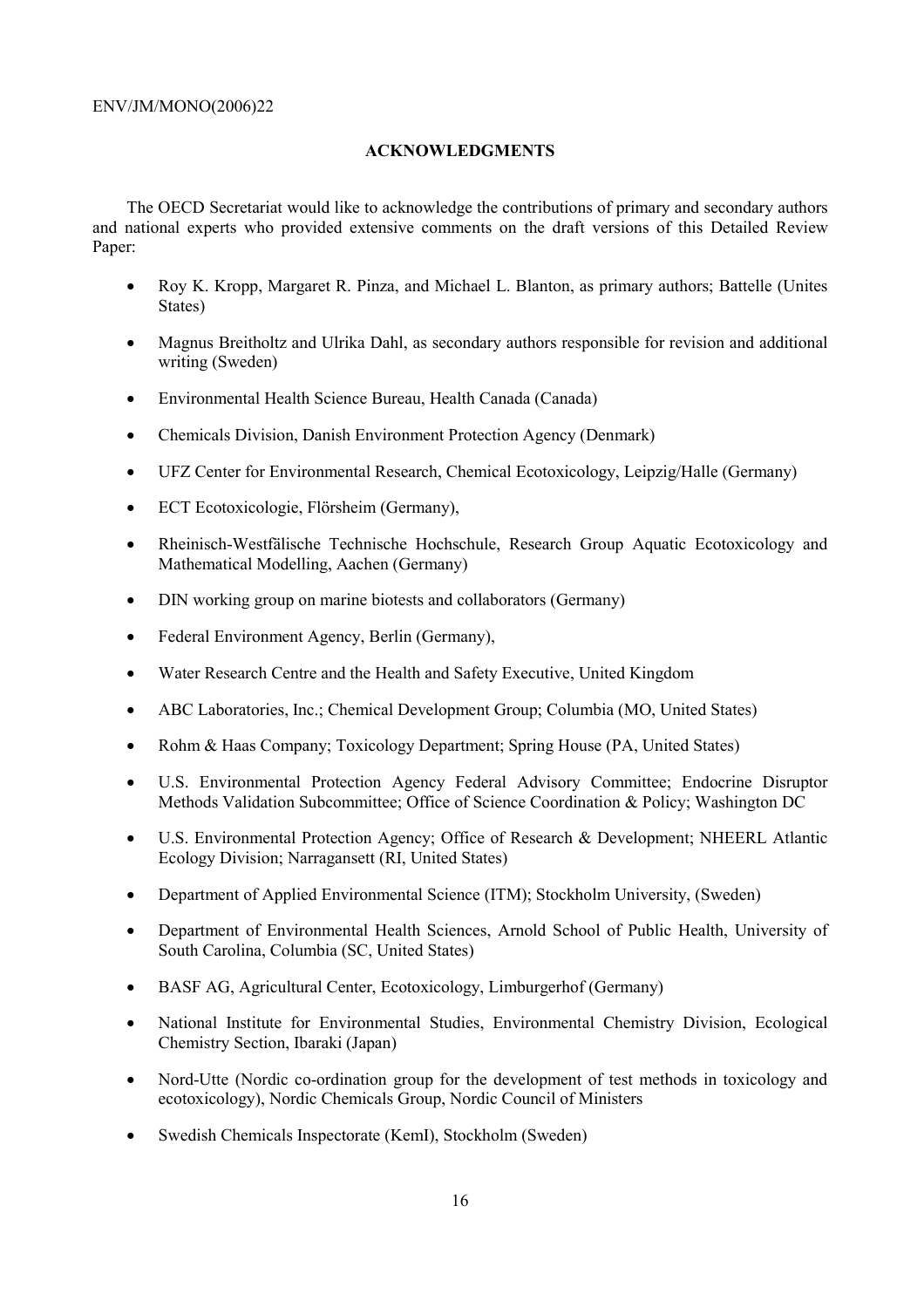# **1.0 EXECUTIVE SUMMARY**

*i*) The overall purpose of this Detailed Review Paper (DRP) is to provide state-of-the-art knowledge about (life-cycle) tests on aquatic arthropods. A special emphasis is put on developmental and reproductive toxicity as well as potential endocrine disruptive effects. To understand both the possibilities and the difficulties in identifying potential endocrine disrupting chemicals within future regulatory work, this DRP presents information on basic invertebrate endocrinology and gives an overview of endocrine disruption observed in these groups of species. In this context it is important to emphasize that endocrine disruptive- and other specific biological effects (e.g. enzymatic) related to chemical exposure will be covered by studying endpoints reflective of both developmental and reproductive impairment (i.e. full lifecycle studies), regardless if we know the specific mode-of-action or not. This is the strength with the lifecycle protocols presented in the following text. In addition to this, the DRP also presents a number of established and novel biochemical techniques and endpoints, which should be used in concert with the regular endpoints observed from the life-cycle testing in order to increase our understanding of modes-ofaction.

*ii*) Invertebrates (especially arthropods such as insects and crustaceans) constitute the vast majority of animal species on earth. Although many invertebrate toxicity test protocols are routinely used in regulatory toxicity testing, few have been designed with endocrine-specific endpoints in mind. Although the growth, reproduction, development, and other aspects of invertebrate physiology and life cycle are known to be regulated by endocrine control, the endocrine systems and the hormones produced and used in the invertebrate body are not directly analogous to those of vertebrates. For example, ecdysone is a steroid hormone that regulates growth and molting in arthropods, and exhibits some functional and structural similarities to estrogen. Therefore, methods for testing effects of potential endocrine disrupters on aquatic arthropods are relevant to assess the adverse consequences of such chemicals on development and reproduction, through life-cycle or two-generation tests.

*iii*) This DRP reviews the endocrinology of aquatic invertebrates in general (annelids, mollusks, insects, crustaceans and echinoderms, mainly) and provides examples of endocrine disruption. Issues associated with extrapolation are also explained in **Section 3**.

*iv)* The remaining sections of the paper focus on aquatic arthropods. **Section 4** lists those species that have been studied most and where test methods have sometimes been developed to assess reproductive and developmental impairments following exposure to chemical substances. This is followed by an evaluation of possible endocrine disruption in aquatic arthropods.

*v)* A number of appropriate test species and standard protocols are presented in **Section 5**.

*vi)* In **Section 6** a description of endpoints reflective of developmental and reproductive impairment is presented.

*vii)* Responses observed following exposure to ecdysteroid (ant-)agonists, androgenic and estrogenic compounds and other hormonal disturbances are presented in **Section 7**.

*viii)* Research needs and implementation considerations are described in **Section 8**; followed by references in **Section 9**.

*ix)* In **Annex 1 to 4**, established or proposed OECD arthropod life cycle protocols are presented.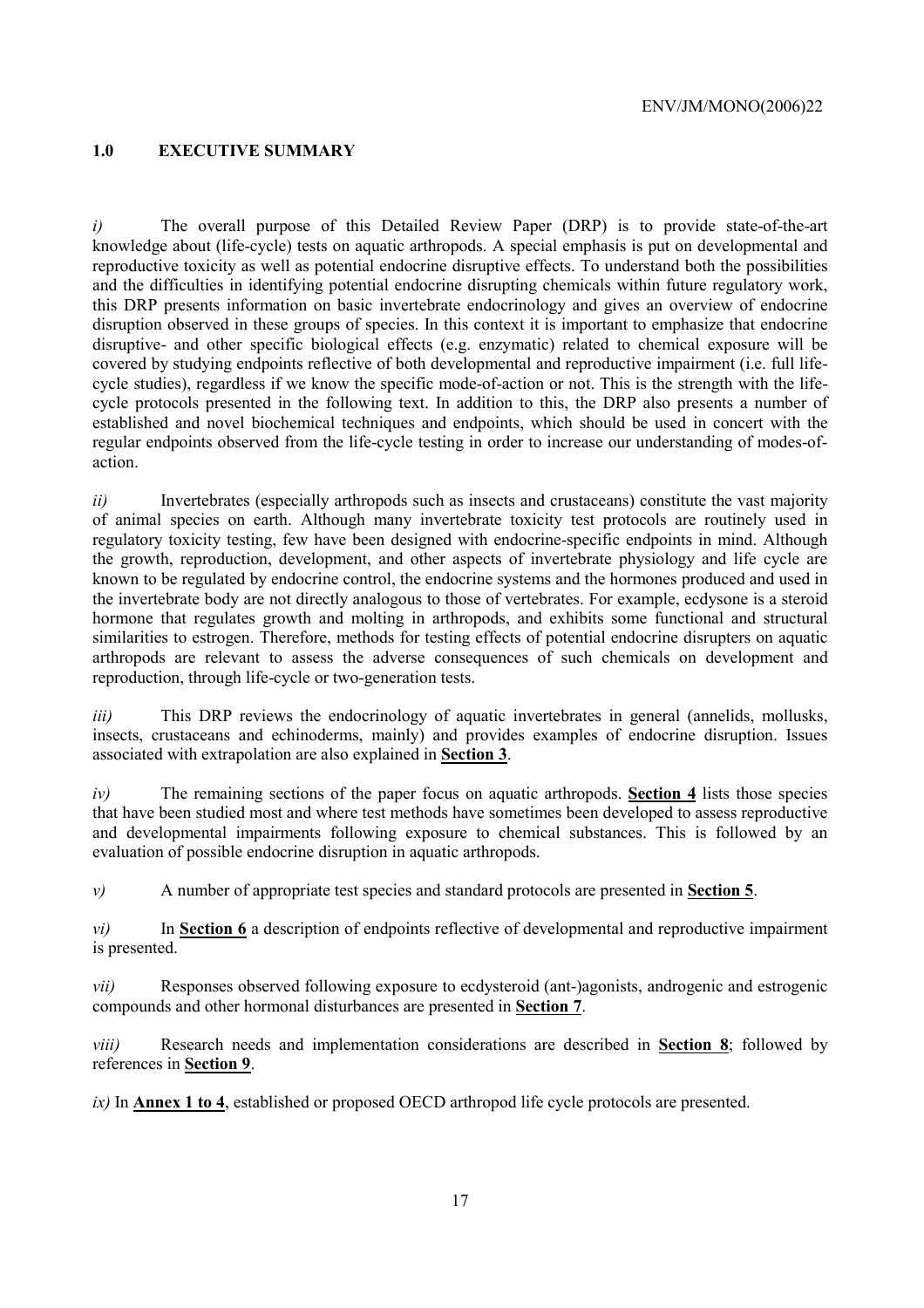# **2.0 INTRODUCTION**

# **2.1 PURPOSE OF AQUATIC ARTHROPODS LIFE-CYCLE AND TWO-GENERATION TOXICITY TESTS**

1. Test methods proposed at Level 5 of the EDTA Conceptual Framework are meant *i)* to provide data on effects from endocrine and other mechanisms of action, and *ii)* to be used for assessment of adverse effects and potential population damage. To fulfill this purpose, tests are often longer-term studies designed to encompass critical life states and processes, a broad range of doses, and administration by relevant route of exposure. In addition, the effects associated with potential endocrine disrupters can be latent and not manifested until later in life or may not be apparent until reproductive processes occur in an organism's life history. Thus, tests for endocrine disruption often encompass two generations to address effects on fertility and mating, embryonic development, sensitive neonatal growth and development, and transformation from the juvenile life state to sexual maturity.

2. The results from such long-term tests should be conclusive in documenting a discernable causeand-effect relationship of chemical exposure to measurable manifestation in the test organisms. The tests are generally expected to:

- Establish exposure/concentrations/timing and effects relationships:
- Be sensitive:
- Assess relevant endpoints, i.e. indicative of developmental and reproductive impairment;
- Include a dose range for full characterization of effects;
- Adhere to good laboratory practices; and
- Be suitable for validation.

3. Invertebrates (especially arthropods such as insects and crustaceans) constitute the vast majority of animal species on earth. Although many invertebrate toxicity test protocols are routinely used in regulatory toxicity testing, few have been designed with endocrine-specific endpoints in mind. Although the growth, reproduction, development, and other aspects of invertebrate physiology and life cycle are known to be regulated by endocrine control, the endocrine systems and the hormones produced and used in the invertebrate body are not directly analogous to those of vertebrates. For example, ecdysone is a steroid hormone that regulates growth and molting in arthropods, and exhibits some functional and structural similarities to estrogen. It has been reported that the vertebrate androgen testosterone acts as an ecdysteroid antagonist in a crustacean (Mu and LeBlanc 2002a). Also, the aromatase inhibitor fenarimol, which prevents the conversion of testosterone to the vertebrate estrogen, has been demonstrated to inhibit ecdysteroid synthesis and interfere with normal molting processes in a crustacean (Mu and LeBlanc 2002b). However, other substances than vertebrate estrogens and other steroid hormones and mimics are likely to be more prone to interfere with the unique invertebrate hormone systems. Therefore, methods for testing arthropods for effects of potential endocrine disrupters are relevant to assess the adverse consequences of chemicals indicated to be endocrine active in screening and short-term assays and tests.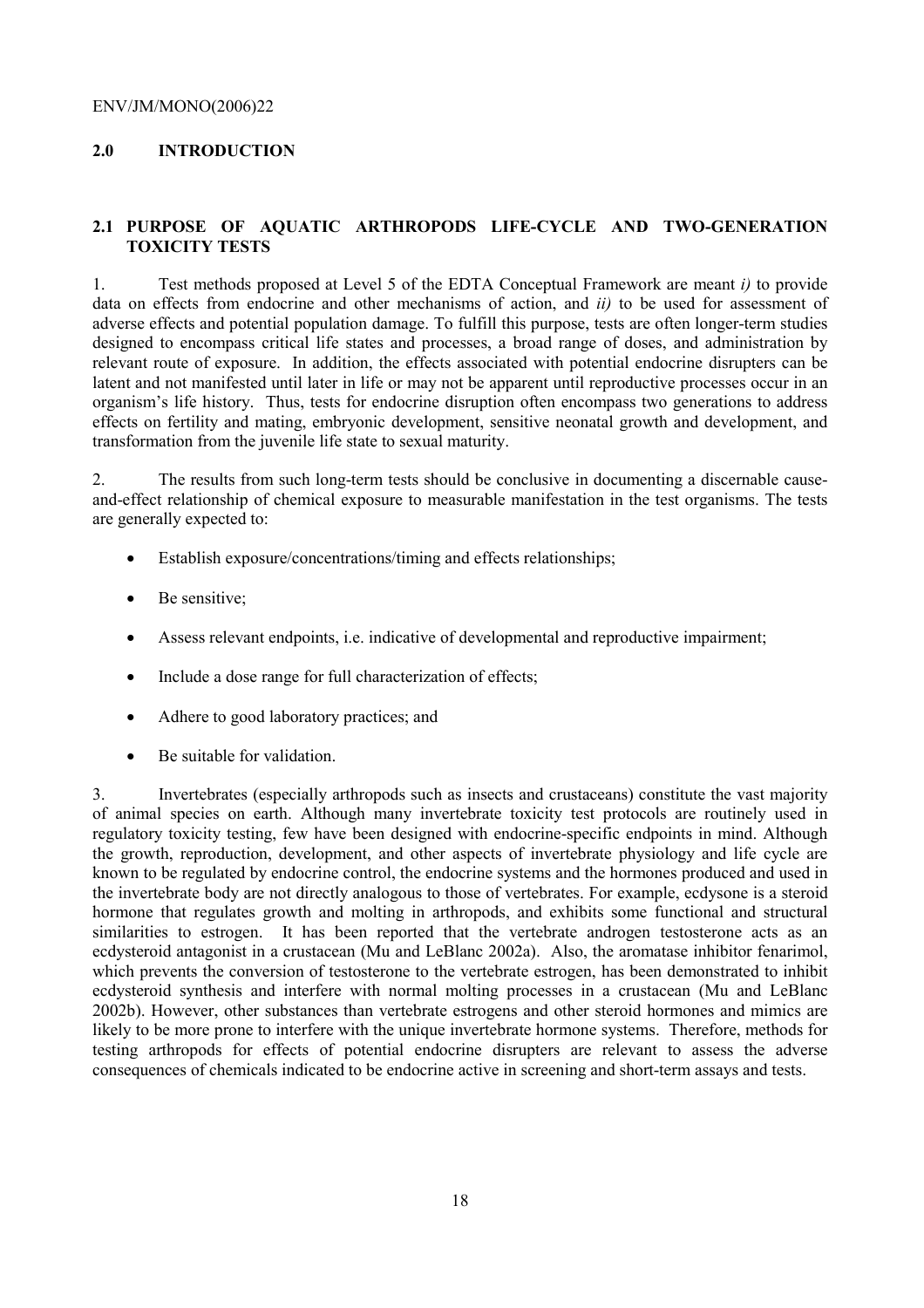# **2.2 ACRONYMS AND ABBREVIATIONS**

4. Table 1 lists the acronyms and abbreviations used in the detailed review paper (DRP), with the exception of commonly used units, such as h for hour or L for liter. Each of the acronyms and abbreviations is also introduced at first use in the text.

| $20-E$            | 20-hydroxyecdysone                                                   |  |  |
|-------------------|----------------------------------------------------------------------|--|--|
| 4NP               | 4-nonylphenol                                                        |  |  |
| <b>AFDW</b>       | Ash-free dry weight                                                  |  |  |
| <b>ASTM</b>       | American Society for Testing and Materials                           |  |  |
| <b>BpA</b>        | Bisphenol A                                                          |  |  |
| <b>BPDH</b>       | Black pigment-dispersing hormone                                     |  |  |
| <b>CHH</b>        | Crustacean hyperglycemic hormone                                     |  |  |
| <b>CNS</b>        | Central nervous system                                               |  |  |
| <b>CYP</b>        | Cytochrome P450 enzyme                                               |  |  |
| <b>DAH</b>        | Dark adapting hormone                                                |  |  |
| <b>DDT</b>        | Dichlorodiphenyl trichloroethane                                     |  |  |
| <b>DES</b>        | Diethylstilbestrol                                                   |  |  |
| <b>DRP</b>        | <b>Detailed Review Paper</b>                                         |  |  |
| <b>EC</b>         | <b>Effect</b> concentration                                          |  |  |
| $EC_{50}$         | Median effective concentration                                       |  |  |
| <b>EDC</b>        | Endocrine-disrupting chemical                                        |  |  |
| <b>EDSTAC</b>     | US EPA Endocrine Disrupters Screening and Testing Advisory Committee |  |  |
| <b>EDSP</b>       | <b>Endocrine Disrupters Screening Programme</b>                      |  |  |
| <b>EPA</b>        | <b>Environmental Protection Agency</b>                               |  |  |
| <b>GIH</b>        | Gonad-inhibiting hormone                                             |  |  |
| <b>GSH</b>        | Gonad-stimulating hormone                                            |  |  |
| <b>GSS</b>        | Gonad-stimulating substance                                          |  |  |
| <b>HPV-inerts</b> | High production volume inert compounds                               |  |  |
| IC                | Inhibition concentration                                             |  |  |
| <b>IGR</b>        | Insect growth regulator                                              |  |  |
| JH                | Juvenile hormone                                                     |  |  |
| <b>LAH</b>        | Light-adapting hormone                                               |  |  |
| LC                | Lethal concentration                                                 |  |  |
| $LC_{50}$         | Median lethal concentration                                          |  |  |
| <b>LOEC</b>       | Lowest observed effects concentration                                |  |  |
| <b>MAR</b>        | Metabolic androgenization ratio                                      |  |  |
| <b>MF</b>         | Methyl farnesoate                                                    |  |  |

| Table 1. |  | <b>Acronyms and abbreviations</b> |
|----------|--|-----------------------------------|
|----------|--|-----------------------------------|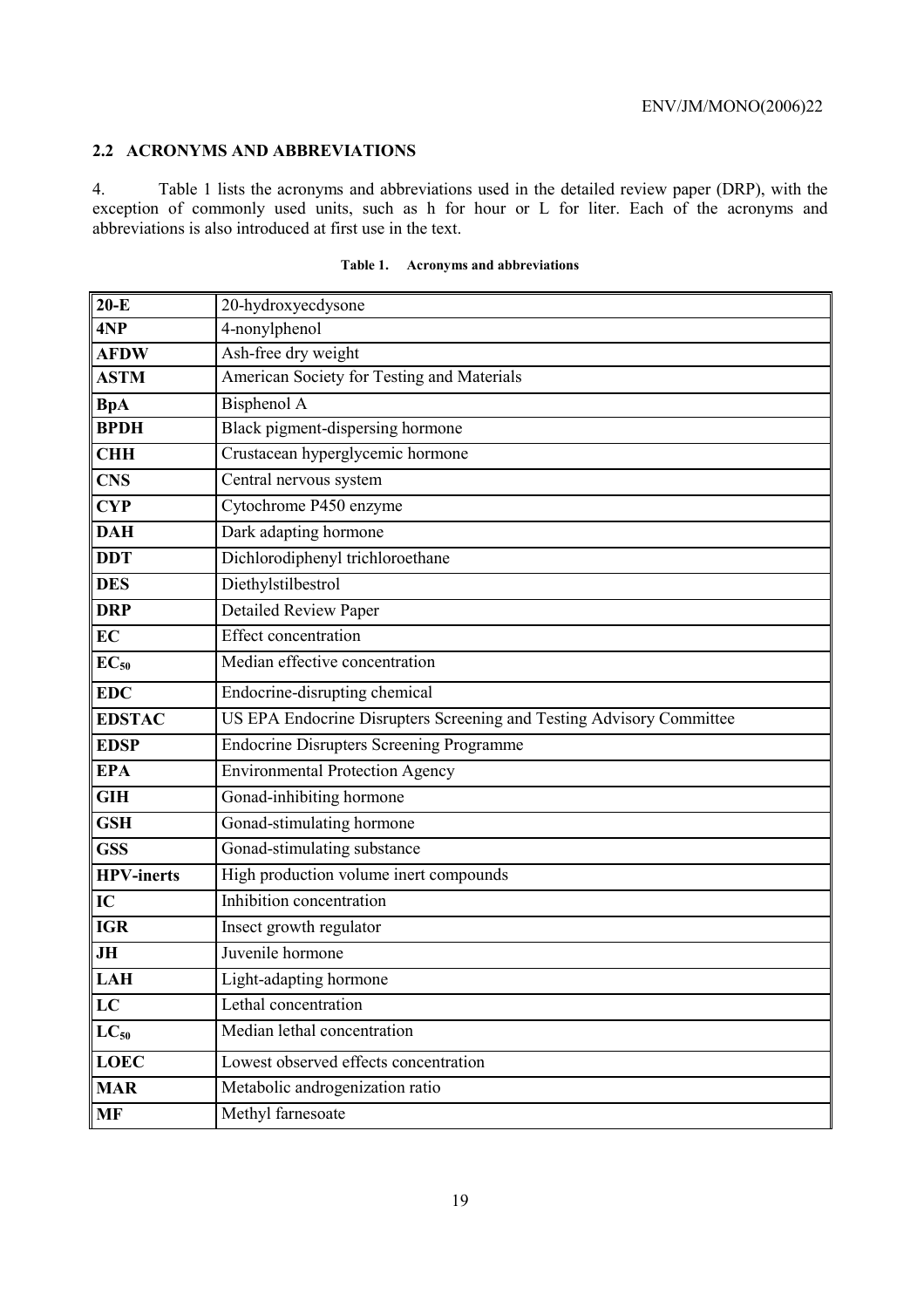| <b>MIH</b>   | Molt-inhibiting hormone                                      |  |  |  |
|--------------|--------------------------------------------------------------|--|--|--|
| <b>MSD</b>   | Minimum significant difference                               |  |  |  |
| <b>NIEHS</b> | National Institute of Environmental Health Sciences          |  |  |  |
| <b>NOEC</b>  | No observed effect concentration                             |  |  |  |
| <b>NPPE</b>  | Nonylphenol polyethoxylate                                   |  |  |  |
| <b>OECD</b>  | Organization for Economic Cooperation and Development        |  |  |  |
| <b>OPPTS</b> | US EPA Office of Prevention, Pesticides and Toxic Substances |  |  |  |
| <b>PCB</b>   | Polychlorinated biphenyl                                     |  |  |  |
| PoA          | Ponasterone A                                                |  |  |  |
| <b>SAB</b>   | Scientific Advisory Board                                    |  |  |  |
| <b>SAP</b>   | Scientific Advisory Panel                                    |  |  |  |
| <b>SDWA</b>  | Safe Drinking Water Act                                      |  |  |  |
| <b>TBT</b>   | Tributyltin                                                  |  |  |  |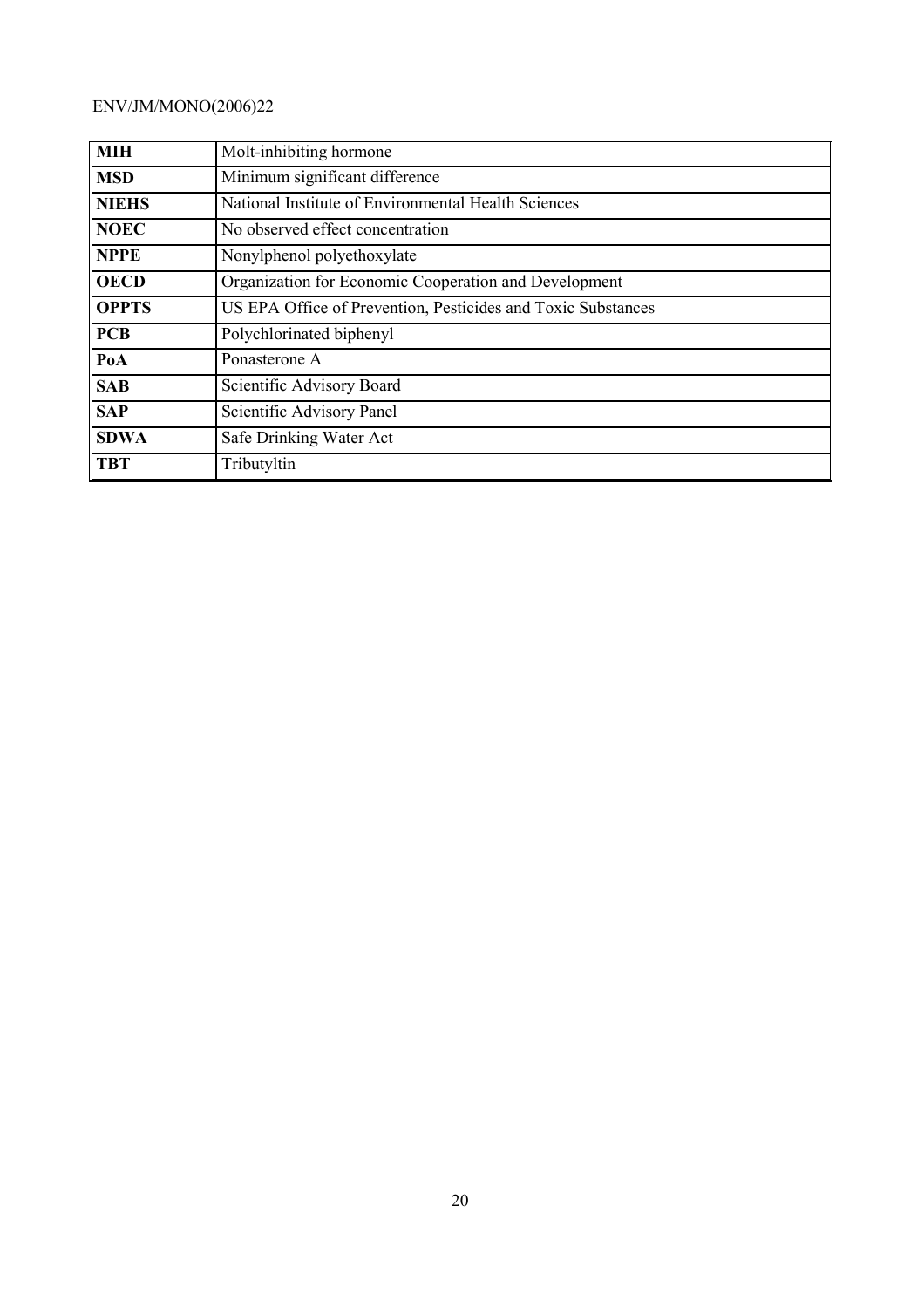# **3.0 AQUATIC INVERTEBRATE ENDOCRINOLOGY AND ENDOCRINE DISRUPTION**

5. Invertebrates comprise 95% of the world's animal species (Wilson 1988), and certainly a larger percentage of the Earth's total animal abundance. Certainly, it is understood that hormones are important in controlling physiological processes in invertebrates (Lafont 2000, Oehlmann and Schulte-Oehlmann 2003). However, until recently invertebrates received little attention regarding potential endocrine disruption, the main exception being studies of imposex in gastropods. Invertebrate endocrine systems, except perhaps those of arthropods, are generally poorly studied compared to those of vertebrates and this limits ability to evaluate potential EDCs (Lafont 2000, Oehlmann and Schulte-Oehlmann 2003). Because many invertebrate endocrine systems are not very well understood, some changes to endocrine systems after exposure to a chemical may not be detected or may not be measurable (Oehlmann and Schulte-Oehlmann 2003). However, the situation is improving with many studies being done within the last few years on such groups as sponges, corals, polychaetes, and echinoderms (Section 3.1), adding to what has been learned about arthropod endocrinology. Nonetheless, to gain a full understanding of the complex endocrine disruption issue, invertebrates must be included in a tiered testing approach (Vandenbergh et al. 2003).

# **3.1 OVERVIEW OF AQUATIC INVERTEBRATE ENDOCRINOLOGY**

6. There are several recent general reviews that provide good summaries of invertebrate endocrinology (LeBlanc et al. 1999, Lafont 2000a, Feix and Hoch 2002). Additionally, there are some reviews that pertain to specific groups of invertebrates including Cnidaria (Leitz 2001), Annelida (Hardege 1999, Andries 2001, Salzet 2001), Insecta (e.g., Lafont 2000b), and Crustacea (Fingerman 1987, 1997, Huberman 2000, Subramoniam 2000). The intent of this section is to provide a brief overview of invertebrate endocrinology. More details can be found in the review articles.

7. As animal body plans increased in complexity from simple cell-based to organ system-based structures, the need for a means to coordinate internal processes became more important. Neural networks are developed in the Cnidaria, one of the more primitive invertebrate groups (Lafont 2000a). The complexity of the coordination systems increased through the invertebrate evolutionary line, progressing to the presence of endocrine cells in the Annelida, endocrine glands in the Mollusca, and perhaps culminating in complexity in the Arthropoda, although Lafont (2000a) offered that this conclusion might reflect the general lack of study of invertebrate endocrine systems. The complexity of coordinating systems is reflected in the pathways by which stimulation of the central nervous system (CNS) generates a response in a target organ (Lafont 2000a). The stimulus can induce the CNS to produce a neurotransmitter or a neurohormone. Both messengers can then act directly on the target organ or on an endocrine gland. The endocrine gland can then act on the target organ or on another endocrine gland, which then acts on the target organ.

- 8. There are two main types of chemical messengers (Lafont 2000a):
	- Neurotransmitters may be fast- or slow-acting depending on whether the link to ion channels is direct or indirect (acetylcholine, glutamate); these are low molecular weight molecules and have low diversity throughout invertebrates, i.e., they are evolutionarily conservative.
	- Neurohormones/hormones include peptide/protein and lipid molecules that can be grouped by similarity of structure (e.g., steroids, peptides, terpenoids); these messengers show important evolutionarily diversification and either are related to vertebrate messengers or are specific to invertebrates.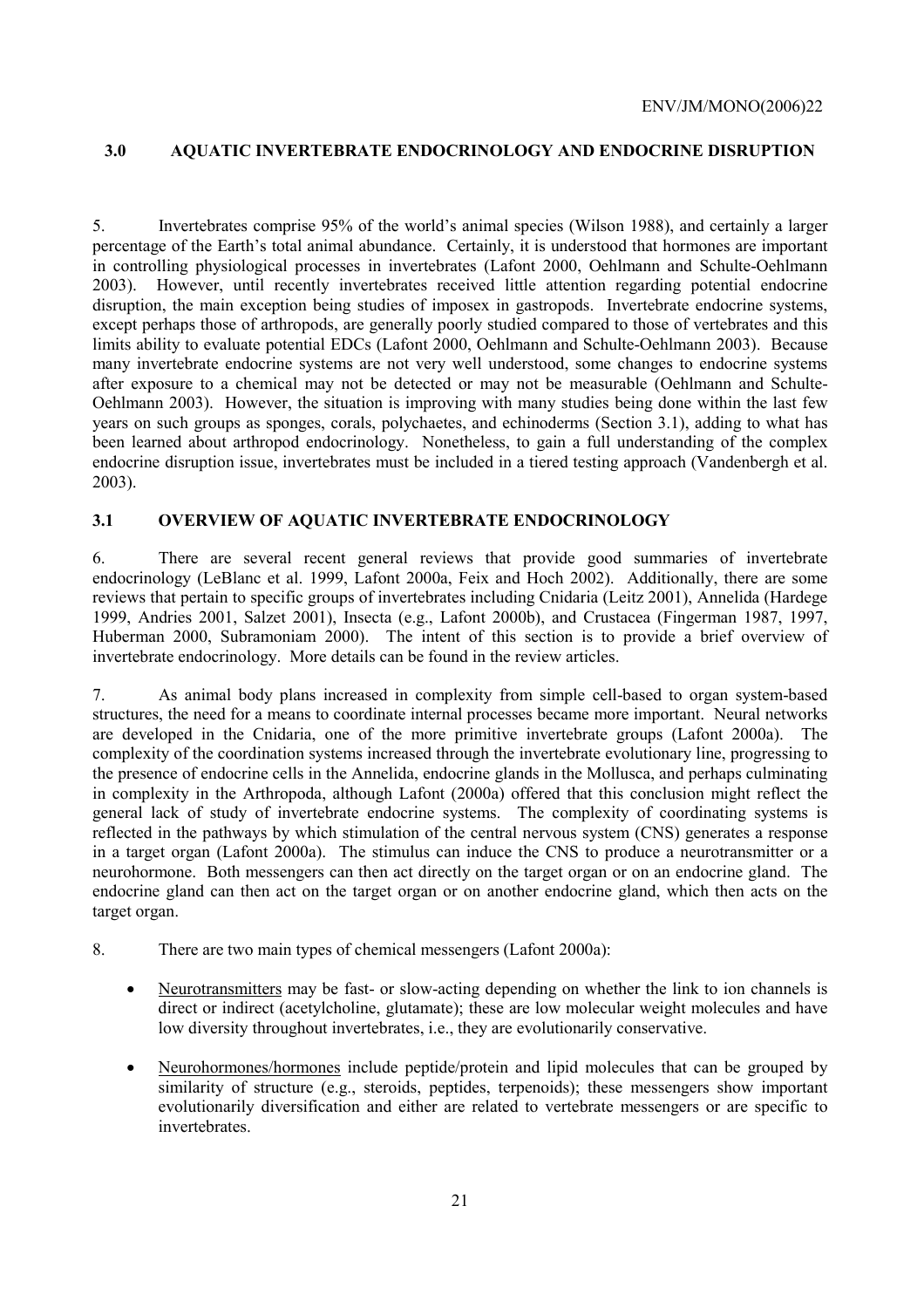9. Lafont made two key generalizations about invertebrate endocrine systems that are important to consider when evaluating endocrine disruption in invertebrates: (1) there are two sets of hormones in invertebrates—those that are similar to those found in vertebrates (i.e., they likely share a common ancestry) and those specific to inverts (e.g., ecdysteroids); (2) structurally related molecules may have different functions. This last generalization is very important and has been shown to be applicable to some studies of EDCs (Section 3.2)

10. LeBlanc et al. (1999) gave an introductory overview of animal lineages as they relate to endocrinology. Briefly, animals diverged from the ancestral "stem" line into two primary lineages, the protostomes and the deuterostomes. Traditionally, embryological features have been used to separate the two lineages. Major stem groups that will be discussed here are the sponges (Porifera) and jellyfish, hydroids, and corals (all Cnidaria). Major Protostome groups include worms (Annelida), snails and clams (Mollusca), midges (Insecta), and amphipods, daphnids, copepods, mysids, and decapods (Crustacea). The primary deuterostomes mentioned here are sea stars and feather stars (Echinodermata) and fish (Vertebrata). This divergence into two main lineages corresponds to important endocrinological differences. Protostomes primarily rely on neuropeptides to regulate physiological processes, although more advanced groups (insects, crustaceans) have increased reliance on ecdysteroids and terpenoids. Invertebrate deuterostomes (echinoderms) rely more on vertebrate-like steroids (estrogens, androgens, progesterone) and terpenoids, but do not have ecdysteroid hormones.

11. LeBlanc et al. (1999) also discussed the endocrinology of the major invertebrate groups. Many studies of individual invertebrate groups have identified single hormones or groups of hormones. Examples of these studies, selected primarily to build on the LeBlanc et al. (1999) review, are discussed in the following sections. The groups are presented in approximate phylogenetic sequence. Oehlmann and Schulte-Oehlmann (2003) prepared a table of the hormones that have been identified for the major invertebrate taxa, and the processes they control. Table 2 is a modification of their table that has been updated to include some additional taxa and hormones that have been identified recently.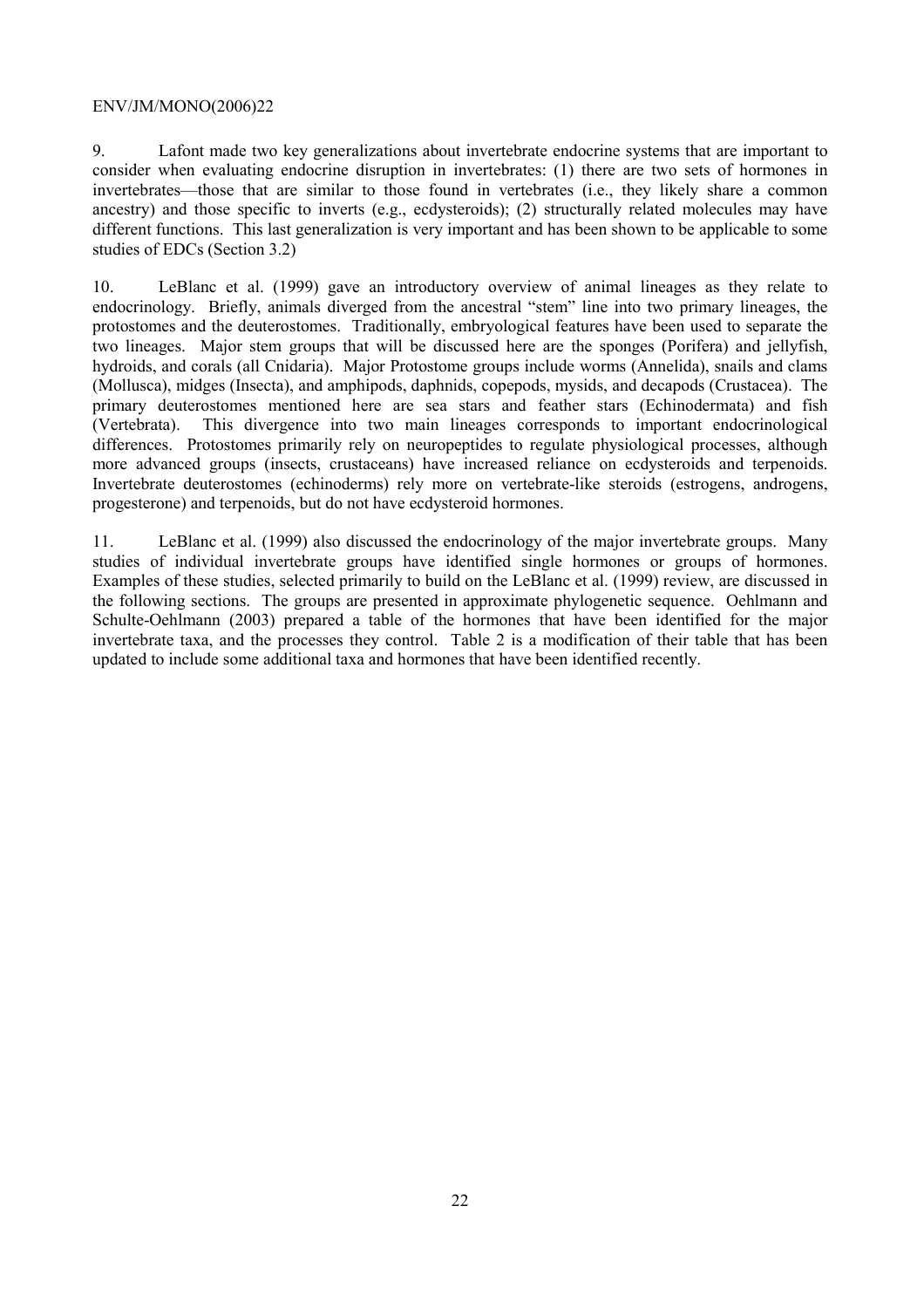|               | <b>Hormone</b> |                                                                                                                                   |                                |
|---------------|----------------|-----------------------------------------------------------------------------------------------------------------------------------|--------------------------------|
| <b>Taxon</b>  | <b>Type</b>    | <b>Example</b>                                                                                                                    | <b>Controlled Process</b>      |
| Porifera      | Unknown        | Unknown                                                                                                                           | Unknown                        |
| Cnidaria      | Neuropeptides  | GLWamides                                                                                                                         | Metamorphosis                  |
|               | Thyroids       | Thyroxine                                                                                                                         | Strobilation                   |
|               | Retinoids      | 9-cis-retinoic acid                                                                                                               | Strobilation                   |
|               | Steroids       | $17\beta$ -estradiol <sup>1</sup>                                                                                                 | Reproduction                   |
| Nematoda      | Ecdysteroids   | Unknown                                                                                                                           | Unknown                        |
|               | Terpenoids     | Juvenile hormone-like                                                                                                             | Growth                         |
|               | Neuropeptides  | FMRFamide                                                                                                                         | Unknown                        |
| Annelida      | Ecdysteroids   | Ecdysone                                                                                                                          | Unknown                        |
|               | Neuropeptides  | FMRFamide                                                                                                                         | Neuromodulation                |
|               |                | Gonadotropin <sup>2</sup>                                                                                                         | Vitellogenesis                 |
|               | Terpenoids     | Eicosatrienoic acid <sup>3</sup>                                                                                                  | Metamorphosis                  |
|               |                | Aracidonic acid <sup>3</sup>                                                                                                      |                                |
| Mollusca      | Ecdysteroids   | Unknown                                                                                                                           | Unknown                        |
|               | Steroids       | Testosterone, $17\beta$ -estradiol,                                                                                               | Sexual differentiation,        |
|               |                | progesterone                                                                                                                      | prosobranch reproduction       |
|               | Terpenoids     | JH reported                                                                                                                       | Questionable                   |
|               | Neuropeptides  | APGWamide, dorsal body                                                                                                            | Sexual differentiation, gonad  |
|               |                | hormone, FMRFamide, egg-                                                                                                          | maturation, spawning,          |
|               |                | laying hormone, molluscan                                                                                                         | neuromodulation, growth,       |
|               |                | insulin-like peptides                                                                                                             | development, energy metabolism |
| Crustacea     | Ecdysteroids   | Ecdysone                                                                                                                          | Molting, vitellogenesis        |
|               | Steroids       | 17ß-estradiol, testosterone,                                                                                                      | Uncertain                      |
|               |                | progesterone                                                                                                                      |                                |
|               | Terpenoids     | Methyl farnesoate                                                                                                                 | Metamorphosis                  |
|               | Neuropeptides  | Androgenic hormone                                                                                                                | Sexual differentiation,        |
|               |                |                                                                                                                                   | vitellogenesis inhibition      |
|               |                | Crustacean Hyperglycemic                                                                                                          | Energy metabolism              |
|               |                | Hormone                                                                                                                           | Ecdysteroid production         |
|               |                | Molt-inhibiting hormone                                                                                                           | Vitellogenesis                 |
|               |                | Vitellogenesis-inhibiting                                                                                                         |                                |
|               |                | hormone                                                                                                                           |                                |
| Echinodermata | Steroids       | Testosterone, $17\beta$ -estradiol,                                                                                               | Vitellogenesis, gametogenesis, |
|               |                | estrone                                                                                                                           | spawning                       |
|               | Neuropeptides  |                                                                                                                                   | Spawning                       |
|               |                | Gonad-stimulating substance                                                                                                       | Fertilization                  |
|               |                | Maturation-promoting factor                                                                                                       |                                |
| Tunicata      | Steroids       | Testosterone. $17\beta$ -estradiol                                                                                                | Gametogenesis, spawning        |
|               | Neuropeptides  | GRH analog                                                                                                                        | Gonad development              |
|               | Thyroids       | Thyroxine                                                                                                                         | Tunic formation (?)            |
|               |                | Tarrant et al. (1999), Pernet and Anctil (2002). <sup>2</sup> Gaudron and Bentley (2002). <sup>3</sup> Laufer and Biggers (2001). |                                |

#### **Table 2. Examples of hormone reported in Invertebrate Taxa. Modified from Summary table from Oehlmann and Schulte-Oehlmann (2003), unless indocated otherwise**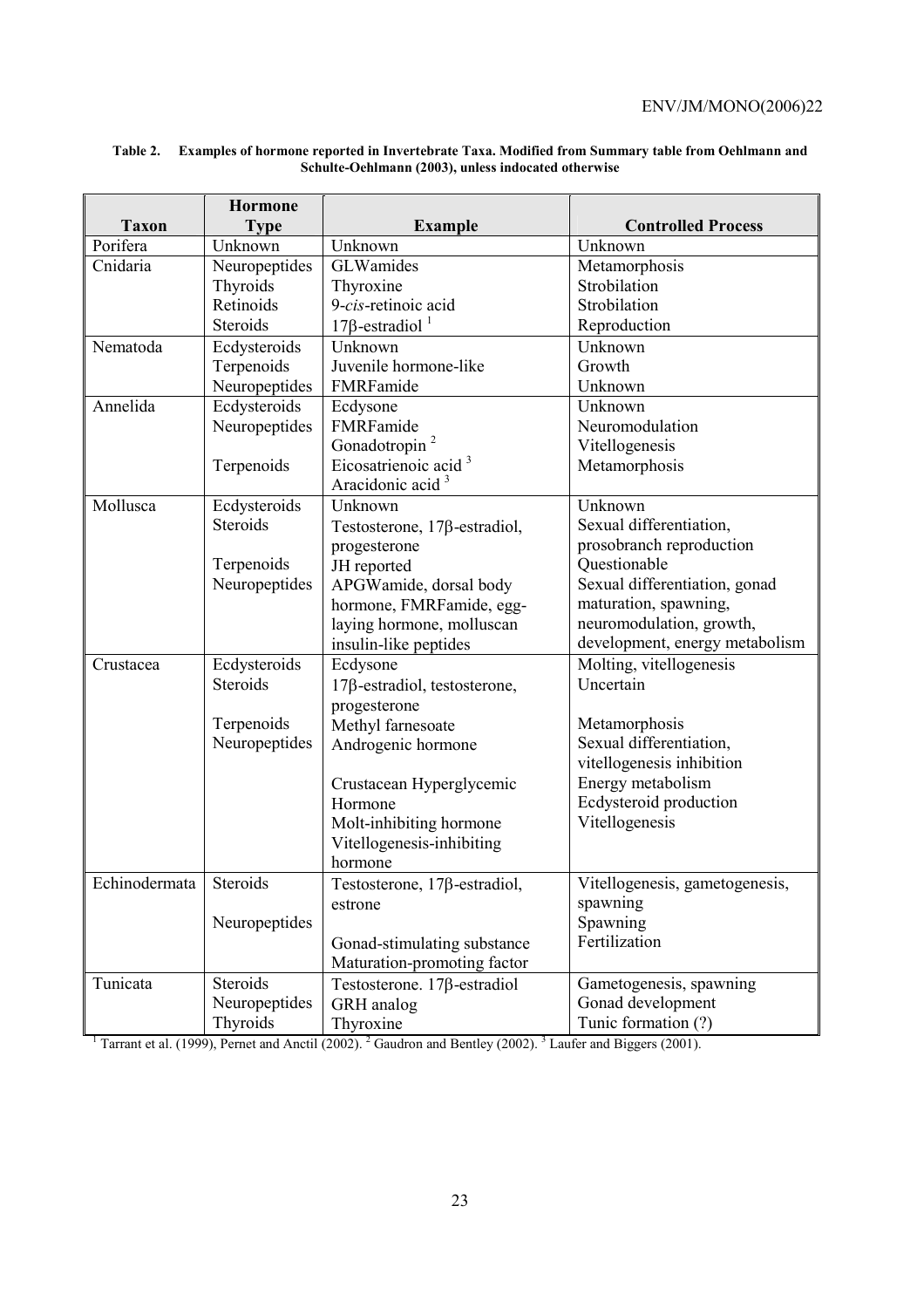# *3.1.1 Porifera*

12. The current literature review did not identify any studies that have demonstrated the occurrence of hormones or endocrine functions in the sponges. However, one study (Hill et al. 2002) did examine the effects of three chemicals known to disrupt endocrine systems in some animals on freshwater sponges (see Section 3.2.1).

# *3.1.2 Cnidaria*

13. The cnidarians are of particular interest because of the group's position as one of the stem invertebrate phyla that existed before the divergence into the protostome and deuterostome lineages. Cnidarians may, therefore, show aspects of endocrinology conserved in both groups (LeBlanc et al. 1999). Also, some taxa within the phylum are of particular importance in tropical waters, e.g., coral reefs comprise a major ecosystem. Cnidarian neurosecretory cells may have been precursors to the evolution of the neurohormonal systems of higher animals (Feix and Hoch 2002).

14. Leitz (2001), in a thorough review of cnidarian endocrinology, reported that cnidarians do not possess defined endocrine glands, but that neurones are the major source of signaling compounds in cnidarians, although the target cells rarely have been identified. Leitz identified several major groups of regulatory compounds. Non-peptide regulatory compounds include catecholamines and their precursors (dopamine, adrenaline, norepinephrine), serotonin (5-hydroxytryptamine), taurine, and gammaaminobutyric acid (GABA). The functions of most have not been identified clearly. Serotonin may be involved in metamorphosis, taurine may function in osmoregulation, and GABA may affect feeding.

15. Most of the peptide regulatory compounds are neuropeptides and inhibit or stimulate muscle contraction in hydrozoans and anthozoans (Leitz 2001). Gonadotropin-releasing hormones (GnRHs) comprise a peptide family that is conserved in length and amino-acid sequence composition (Anctil 2000). There is some evidence that they may also be active in other invertebrates (e.g., mollusks and tunicates). Anctil (2000) found evidence for GnRHs in the sea pansy *Renilla koellikeri* that are physiologically active and function in modulation of peristalsis (GnRH inhibits peristalsis), which is strongly enhanced during spawning. They were also found in starlet anemone *Nematostella vectensis*.

16. Retinoids occur in cnidarians. Retinoic acid X receptors (RXR) are nuclear hormone receptors found in vertebrates, echinoderms, arthropods, nematodes (Kostrouch et al. 1998). Kostrouch et al. found jellyfish RXR (jRXR), which is a close homolog of vertebrate RXR, in the jellyfish (*Tripedalia cystophora*). This hormone targets genes that encode soluble crystallins in lens of eye (as in vertebrates), which suggests that cnidarians are ancestral to other phyla, not an independent offshoot.

17. Sex steroids were identified in cnidarians very recently. Pernet and Anctil (2002) studied the sea pansy, which is dioecious and forms separate male and female colonies. Pernet and Anctil discovered the vertebrate estrogen 17-β estradiol  $(E_2)$  in all colonies and found that the levels varied through the reproductive cycle with a strong peak in March (at the onset of maturation) and June (start of the spawning period). These observations argue that 17-β estradiol has a role in the reproductive biology of the sea pansy. Tarrant et al. (1999) identified 17-β estradiol in a scleractinian coral (*Montipora capitata*) and thought that it functioned in reproduction. Corals contain a variety of steroids (Tarrant et al. 2003 among others), but there have been few studies on steroid metabolism. Water-born estrogens can be taken up by corals (Tarrant et al. 2001), metabolized (Tarrant et al. 2003), and can affect coral physiology (Tarrant et al. 2004). The presence of a vertebrate estrogen (17-β estradiol) in cnidarians is important for eventual understanding of evolution of hormonal systems.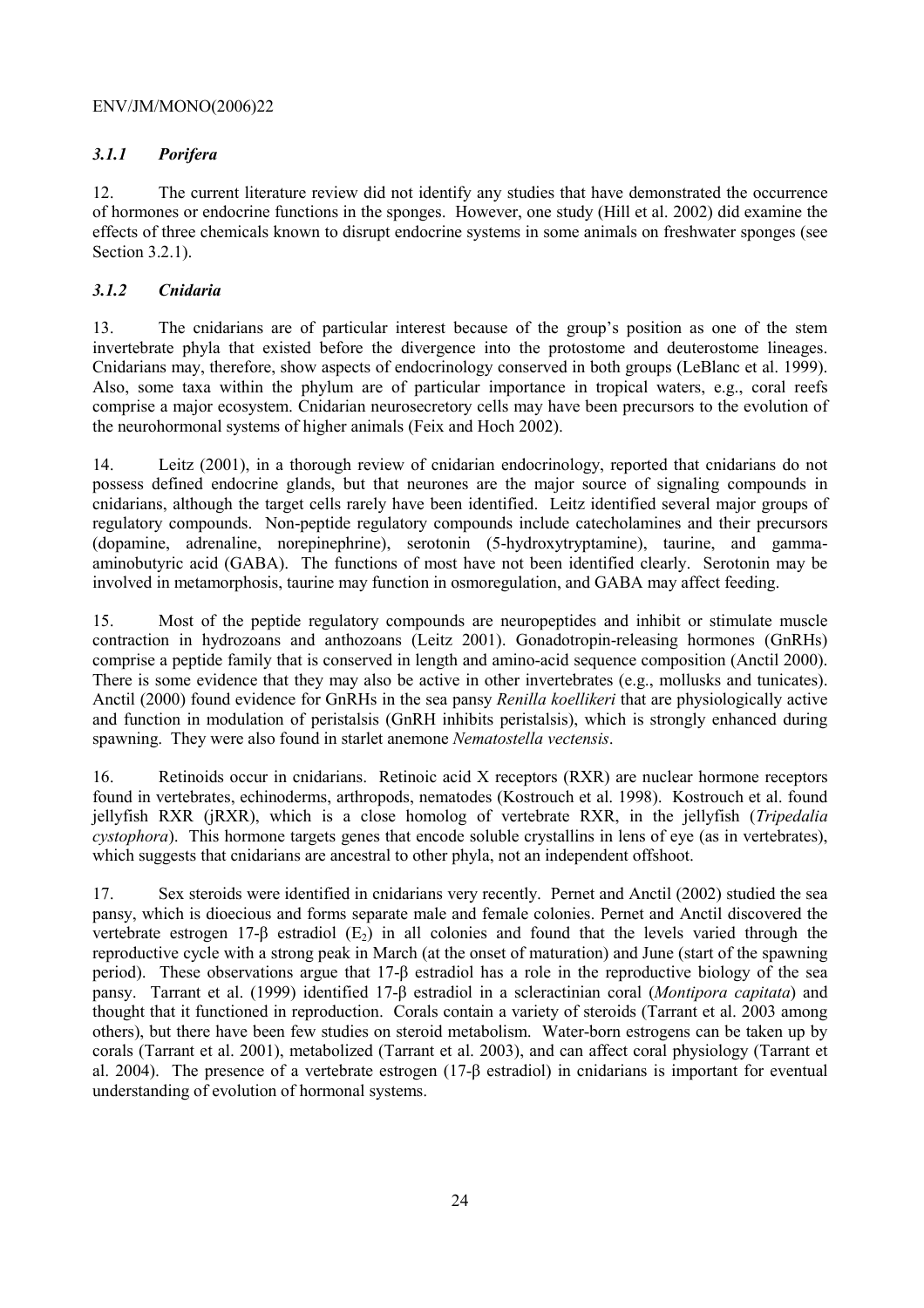# *3.1.3 Annelida*

18. All hormones that have been identified in annelids to date are neuropeptides secreted by neurosecretory cells located primarily in the head (LeBlanc et al. 1999; Salzet 2001). A cardioactive peptide, FMRFamide (first found in mollusks), has been found in polychaetes, but not oligochaetes; ecdysteroids occur in some annelids, but no function for them has been determined; juvenile hormone affects larval settling when studied in the laboratory. Gaudron and Bentley (2002) discovered that the prostomium produces a gonadotrophic hormone that controls vitellogenesis in the oocytes. The hormone production is under environmental control. A second hormone induces oocyte maturation.

19. Andries (2001) reviewed the endocrine regulation of reproduction in polychaete worms. A single brain hormone controls reproductive development in worms that breed once and then die (semelparous reproduction) by inhibiting gonad maturation and promoting somatic growth. Hormone levels remain consistent throughout the extended period of gamete development and the population of oocytes, which includes various stages of development during the one- to three-year period, becomes homogeneous only when the hormone levels decrease. The hormone apparently also inhibits spermatogenesis. Pheromones are involved in the timing of broadcast spawning (Hardege 1999, Andries 2001). Reproduction in worms that breed annually or continuously (iteroparous reproduction) is regulated by a combination of environmental factors and hormones (e.g., supraesophogeal hormone stimulates ovarian-protein synthesis).

20. Laufer and Biggers (2001) reviewed the role of methyl farnesoate and juvenile hormone-active fatty acids in annelid metamorphosis and reproduction. They reported the *Capitella* trochophores respond very quickly to exposure to methyl farnesoate and eicosatrienoic acid (sperm maturation factor). Eicosatrienoic acid is present in adults of *Arenicola* and was proposed as a hormone that functions in metamorphosis and also induces spawning.

#### *3.1.4 Mollusca*

21. Neurosecretory centers, which produce neuropeptides, occur in the cerebral, pleural, pedal, abdominal ganglia of the central nervous system and comprise the molluscan endocrine system (LeBlanc et al. 1999). Typical invertebrate steroids (e.g., ecdysone) have been reported only rarely to occur in mollusks. Vertebrate-type steroids (testosterone, progesterone) can be synthesized from precursors in the ovotestes, which underscores the hermaphroditic character of many mollusks.

22. Ecdysteroids and juvenoids occur in some mollusks, but their particular functions have not been determined. The neuropeptide FMRFamide, a cardioaccelatory peptide that was first identified in mollusks, is one of the best known and most widespread neuroendocrine hormones. It regulates several physiological processes. Other peptides are involved in gonad maturation and egg production (egg-laying hormone), the development of female accessory sex organs, gonad maturation and ovulation (dorsal body hormones), and in growth, development, and metabolism (molluscan insulin-like peptides).

# *3.1.5 Insecta*

23. Insect endocrinology, which is probably better understood than that of any other invertebrate group, has been thoroughly reviewed (e.g., LeBlanc et al. 1999, Lafont 2000b). Three types of structures comprise the endocrine system—neurosecretory cells, endocrine glands (epitracheal glands, corpora allata, prothoracic glands), and reproductive organs (LeBlanc et al. 1999). The neurosecretory cells produce neuropeptides that permit insects to respond to environmental factors that include food availability, temperature, and photoperiod, among others. Many hormones, most of which are unique to arthropods, have been identified in insects. Some insect hormones are similar to vertebrate hormones, but their functions have not been identified yet.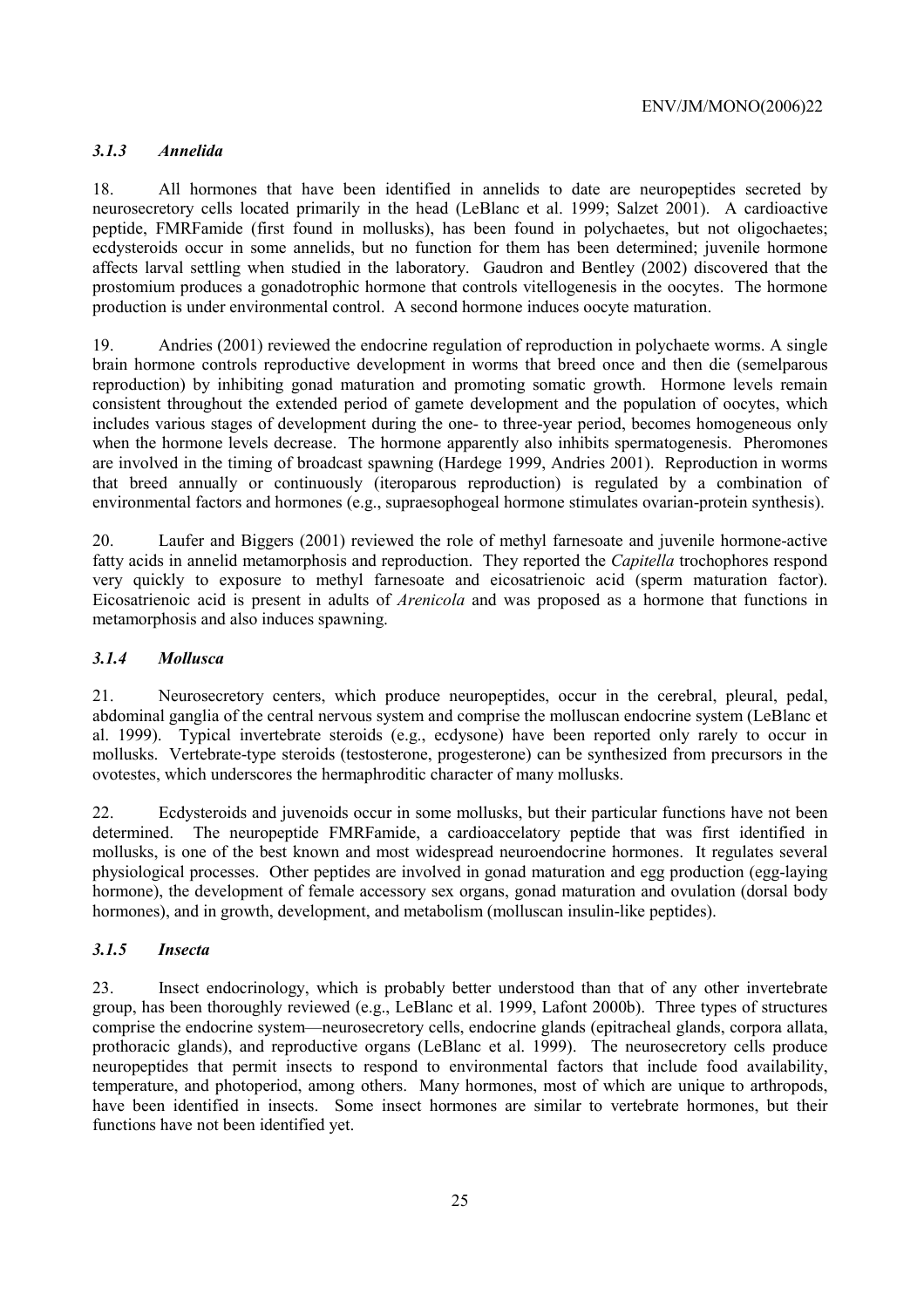24. Two of the key insect hormones that are very relevant to an EDC evaluation program are ecdysteroids and juvenile hormones. Ecdysteroids, which are compounds structurally related to ecdysone (Goodwin et al. 1978), comprise one of the more important groups of insect hormones because they are involved in growth and development (molting) and reproduction (Lafont 2000b). Ecdysteroids are secreted by the prothoracic gland and by endocrine cells in the gonads. Insects cannot synthesize cholesterol; therefore, ecdysteroids are prepared from ingested cholesterol and plant steroids (LeBlanc et al. 1999). The synthetic pathway leading to the production of ecdysteroids is not completely known, partly because unstable compounds are included in some of its early stages (Lafont 2000b). Lafont mentioned two of the main questions concerning ecdysteroids that have yet to be answered: (a) How many active ecdysteroids and ecdysteroid receptors are there? and (b) How do varying concentrations of the hormones influence their action?

25. Juvenile hormones (JH) are terpenoids produced by the corpora allata that primarily regulate metamorphosis and reproduction. The presence or absence of JH determines the type of molt that occurs in the insect. The presence of JH during the initial rise of ecdysteroids in a larval stage will induce a molt to another larval stage (LeBlanc et al. 1999). When ecdysone levels start to rise during the final larval stage, the absence of JH will result in metamorphosis. In hemimetabolous species, this molt leads to the adult stage. In holometabolous species, JH again is present during this molt and the larva transforms into a pupa. The pupa molts to the adult in the absence of JH. JH biosynthetic pathways are known and are reviewed by Lafont (2000b). There are three main types of JH, called JHI, JHII, and JHIII, and several related compounds, including methyl farnesoate (MF) (Lafont 2000b). Lafont described a possible evolutionary scenario for JH with primitive insects (cockroaches) using MF and JHI and the most advanced insects (flies) using a unique form of JHIII (JHIII bisepoxide).

26. Many of the insecticides used to control outbreaks of agricultural pests have been formulated to interact with either of these two hormones. Many of these compounds, especially JH analogs, are not species-specific in action; thus they have the potential to impact non-target animals severely. Therefore, these compounds are often the focus of endocrine disruption studies.

#### *3.1.6 Crustacea*

27. For crustaceans, biological processes are regulated by a complex endocrine system (Cuzin-Roudy and Saleuddin 1989). Study of this regulation began about 1921 with the publication of the results of experiments by R. Courrier that showed that a hormone produced by an endocrine gland, not the testes, determined male secondary sex characteristics (Fingerman 1997). Fingerman's (1997) historical review traces the passage of crustacean endocrinology from its early development by emphasizing key discoveries such as the nature and role of the sinus gland and other glands, and the roles of specific hormones in crustacean biology. Many of the descriptions are enhanced by the author's personal experiences gained through 40 years of active research on crustacean endocrine systems. Crustacean endocrinology has been reviewed about every decade since the early studies of the 1920s and 1930s. Among the relatively recent reviews, Quackenbush (1986) reviewed studies of the four types of compounds that help regulate crustacean biology—peptides, steroids, terpenoids, and biogenic amines. Later reviews have approached crustacean endocrinology by examining physiological processes, particularly growth and reproduction (Charmantier et al. 1997, Chang 1997, Subramoniam 2000). Chang (1993) compared endocrine control of molting and reproduction in crustaceans to that in insects.

28. Basically, inputs from the environment are integrated by a central nervous system. Neurotransmitters and neuromodulators govern the release of neuropeptides, which govern the production of hormones by the endocrine glands (Cuzin-Roudy and Saleuddin 1989). Molting, for example, is controlled by the release of molting hormones, which are ecdysteroids, and by neurosecretions for the central nervous system, which are accumulated and released by the sinus gland. The main endocrine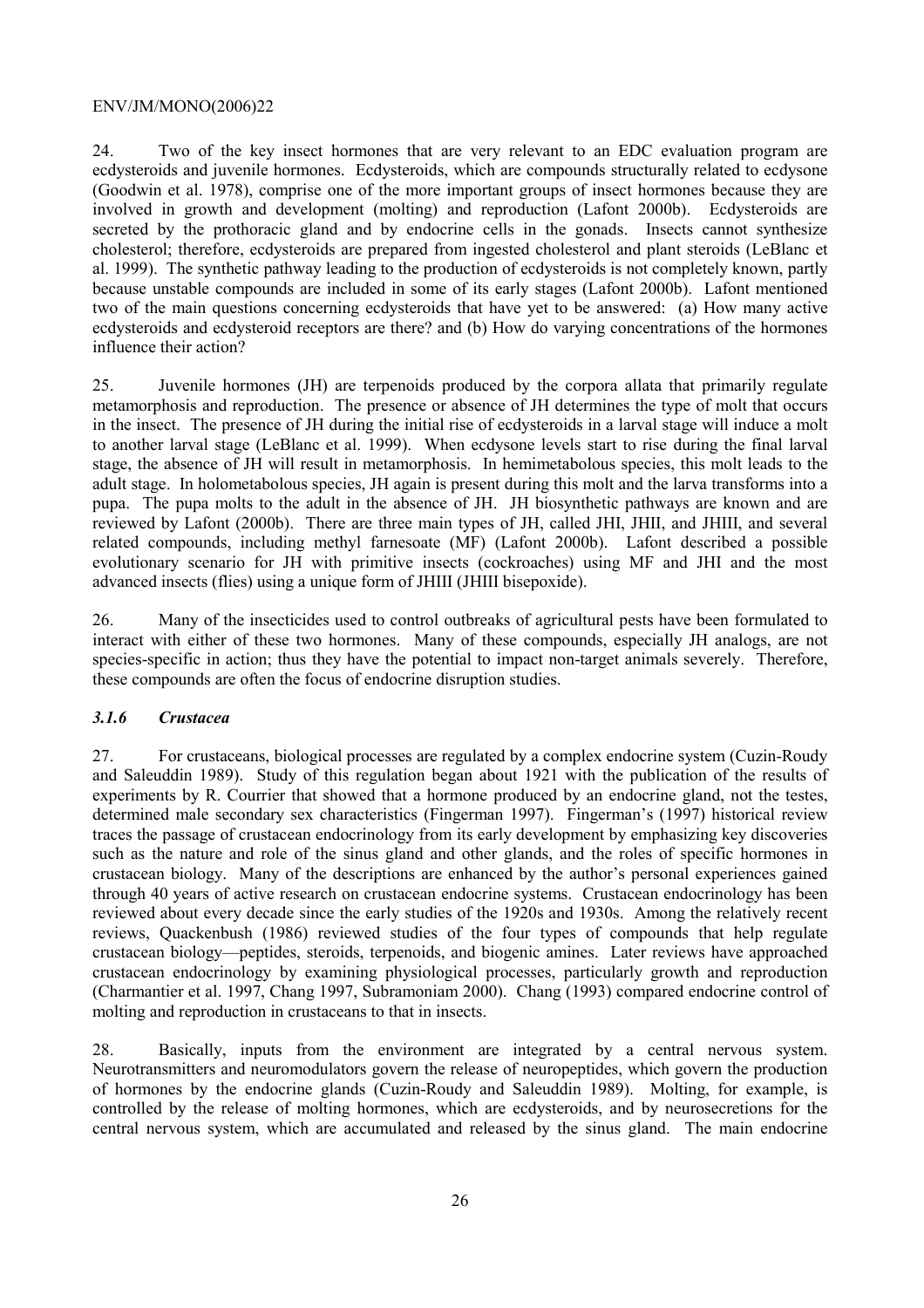centers for crustaceans described to date include the Y-organ, mandibular organ, androgenic gland, Xorgan, and sinus gland.

29. Peptide hormones in crustaceans include compounds, such as red pigment concentrating hormone (RPCH) and pigment concentrating hormone, that affect the chromatophores and retinal pigments that comprise the complex color control systems found in crustaceans (Quackenbush 1986). Peptides also affect crustacean molting and reproduction. Molt-inhibiting hormone (MIH) is one factor that regulates molting. Peptides function in the control of vitellogenesis in crustaceans. Crustacean hyperglycemic hormone (CHH) is a peptide that regulates blood sugar, particularly glucose, in crustaceans (Quackenbush 1986). The hormone is unique among crustaceans in that it is taxon-specific. For example, CHH produced by crayfish does not affect crabs.

30. Steroid hormones include the ecdysteroids, which are the molting hormones in crustaceans (Charmantier et al. 1997, Chang 1997). These growth-regulating hormones also function in the control of reproduction and embryogenesis (Subramoniam 2000). Ecdysteroids are synthesized by the ecdysial glands or Y-organs. The Y-organ secretes ecdysone, which is converted to 20-hydroxyecdysone, the active ecdysteroid in most crustaceans. Several studies have shown that the Y-organ in some brachyuran crabs also secretes 3-dehyroxyecydsone and 25-deoxyecdysone (summarized in Subramoniam 2000). 25 deoxyecdysone is the precursor to ponasterone A (PoA), the primary circulating ecdysteroid in the premolt stage of the crabs (Subramoniam 2000). Other sources for ecdysteroids are the ovary, epidermis, and the oenocytes (Delbecque et al. 1990). In many crustaceans, molting, and hence somatic growth, continues after maturity, with the result that the Y-organ is active in adults. For most crustaceans, growth and reproduction can be grouped into three functional categories. In the first category, represented by crab and lobster, reproduction occurs after a long intermolt period. The second category includes isopods and amphipods, the growth and reproduction of which are concurrent. The last category relates to the rapidly molting cirripedes, for which reproduction requires several molt cycles. Molting and limb regeneration are intertwined (Fingerman et al. 1998). When limb regeneration occurs, first a limb bud develops within a layer of cuticle, and then becomes free and unfolds when ecdysis occurs as part of the molting process. Synthesis and secretion of ecdysteroid by the Y-organs is inhibited by molt-inhibiting hormone, a peptide that is released from the sinus gland.

31. It has been documented that there is synchronization between reproduction and molting. At least in mysids, accumulation of ovary ecdysteroid takes place during the premolt stage, when the hemolymph ecdysteroid levels rise sharply. It is presumed that the hemolymph ecdysteroids are transported to the ovary along with the yolk precursor material. This trend is seen in other species as well, and shows that the Y-organ is active during premolt and that it produces ecdysteroids that are transported to the ovaries. This observation was confirmed by Subramoniam (2000). A Y-organ ablation was performed on the shrimp, *Lysmata seticaudata*, which caused a subsequent depression of vitellogenin synthesis and retardation in ovarian growth. Further findings on the same shrimp revealed a failure of folliculogenesis, which is a necessary prerequisite for vitellogenin-uptake by oocytes during secondary vitellogenesis.

32. Terpenoids, which are unique to arthropods (Quackenbush 1986), include methyl farnesoate (MF). MF is secreted by a mandibular organ and there is evidence that this compound is involved with the control of ecdysteroid synthesis. When a mandibular organ was experimentally implanted into the shrimp, *Penaeus setiferus*, there was a subsequent shortening of the molt cycle (Subramoniam 2000). Secretion by the Y-organ is controlled by methyl farnesoate, whereas inhibition is exercised by MIH from the X-organ sinus gland. The mandibular organ has also been implicated in the control of reproduction in crustaceans. Mandibular organ implants stimulated ovarian growth in the juvenile spider crab females and methyl farnesoate levels increased in the hemolymph and the mandibular organ during vitellogenesis in the crab, suggesting that this compound has a gonadotropic role similar to that of JH in insects. However, other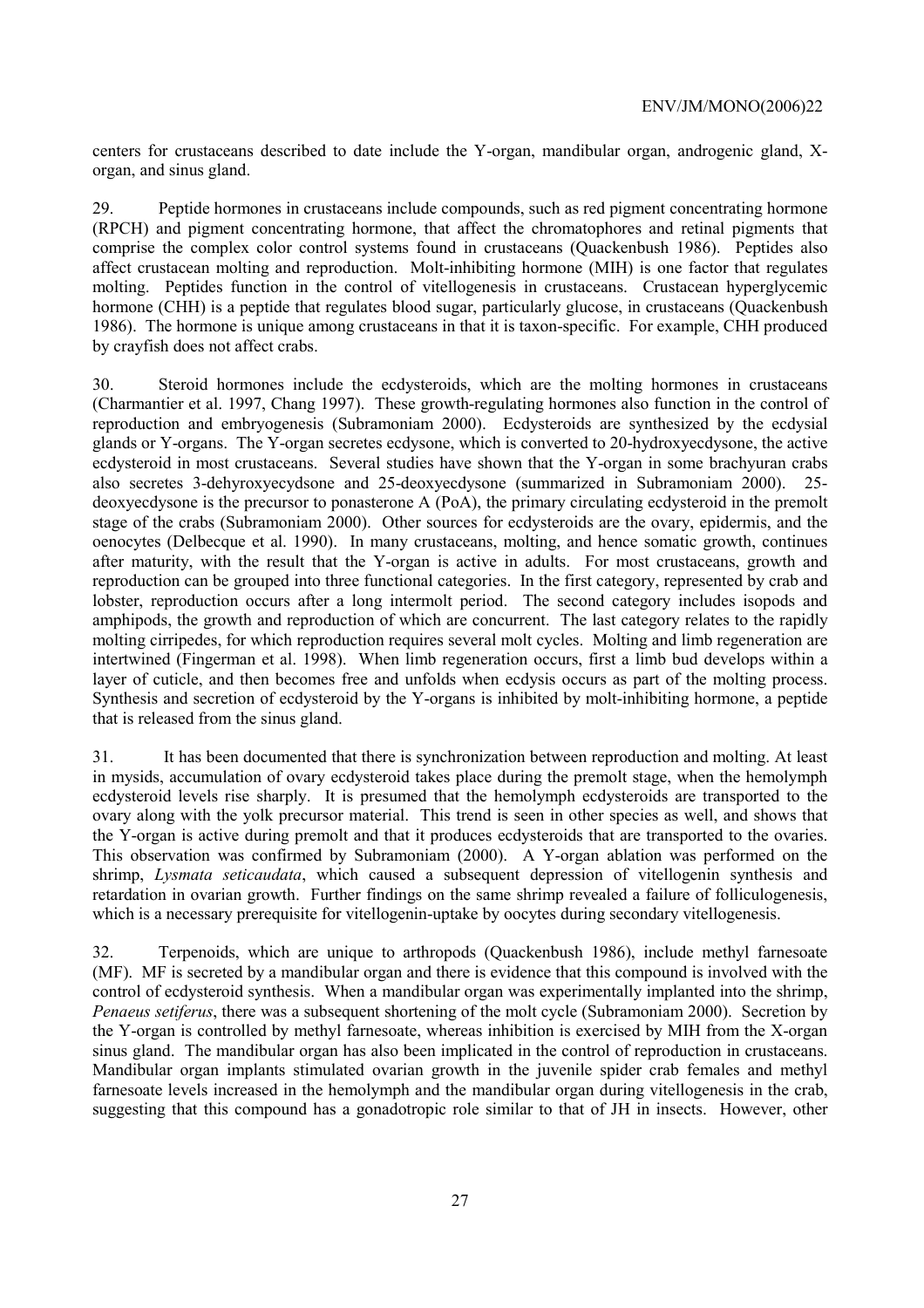studies showed no methyl farnesoate- level effects within the vitellogenic period in the lobster, for example (Subramoniam 2000).

33. Serotonin (5-hydroxytrptamine, 5-HT), a biogenic amine, is one of the most important biologically active substances in animal kingdom as it regulates many physiological and behavioral functions (Moreau et al. 2002). 5-HT has been found in many invertebrate groups, including crustaceans. Moreau et al. (2002) documented its presence in mysids, although they did not study its specific function. Studies reviewed by Quackenbush (1986) suggested that 5-HT induces the release of molt-inhibiting hormone and crustacean hyperglycemic hormone from the eyestalks of decapods.

34. Rather than providing a detailed review of crustacean endocrinology, the few paragraphs presented here summarize the four main types of compounds involved in the regulation of crustacean biology and show the interplay among them in regulating major physiological processes. In summarizing about 75 years of crustacean endocrinological studies, Fingerman (1997) concluded that despite the many significant advances, work in the filed "has really just begun." This is especially true considering the tasks ahead in examining the potential for the disruption of crustacean endocrine systems by anthropogenic compounds.

# *3.1.7 Echinoderms*

35. Echinoderms (e.g., sea stars, feather stars, sea cucumbers) are deuterostomes and are relatively closely related to vertebrates. Therefore, their endocrine systems may have some similarities to those of vertebrates and may share similar targets susceptibilities to chemicals known to have endocrine-disruptive effects on vertebrates (LeBlanc et al. 1999). Vertebrate sex steroids may play a role in echinoderm reproduction (Oberdörster and Cheek 2001).

36. No ecdysteroids or juvenoids are known in echinoderms (echinoderms don't molt). Processes under hormonal, neurohormonal, or local growth factor control include gametogenesis, spawning, growth, and regeneration (reviewed in LeBlanc et al. 1999). Reproduction influenced by steroids and neuropeptides (summarized in LeBlanc et al.).

37. Sea stars synthesize two steroids, progesterone and testosterone, and steroidogenic pathway enzymes (3β-hydroxysteroid hydrogenase, cytochrome P450) occur in sea stars. Estrogen and estradiol synthesis has not been demonstrated, but a receptor for estradiol has been identified. High levels of progesterone in males have been demonstrated at the beginning of spermatogenesis. Therefore, it is very likely that steroids function in sea star reproduction. There is very little information about endocrine functions in other echinoderm groups.

38. Gonad-stimulating substance (GSS), which has been found in radial nerve extracts and stimulates spawning, may be a neuropeptide. GSS indirectly stimulates release of a maturation-promoting factor that readies oocytes for fertilization. Other neuropeptides have been discovered in echinoderms and may regulate feeding.

39. Regeneration is a form of asexual reproduction in some taxa, but also serves to replace lost body parts. Loss of body parts, which may be a defense from predation, most frequently involves arms (e.g., sea stars), but also often may involve sections of epidermis (e.g., sea cucumbers; Kropp 1982). Arm regeneration in feather stars (Crinoidea) occurs by the proliferation of migratory undifferentiated cells and is under nervous system control, which provides the primary regulatory factors (Candia Carnevali et al. 2001b).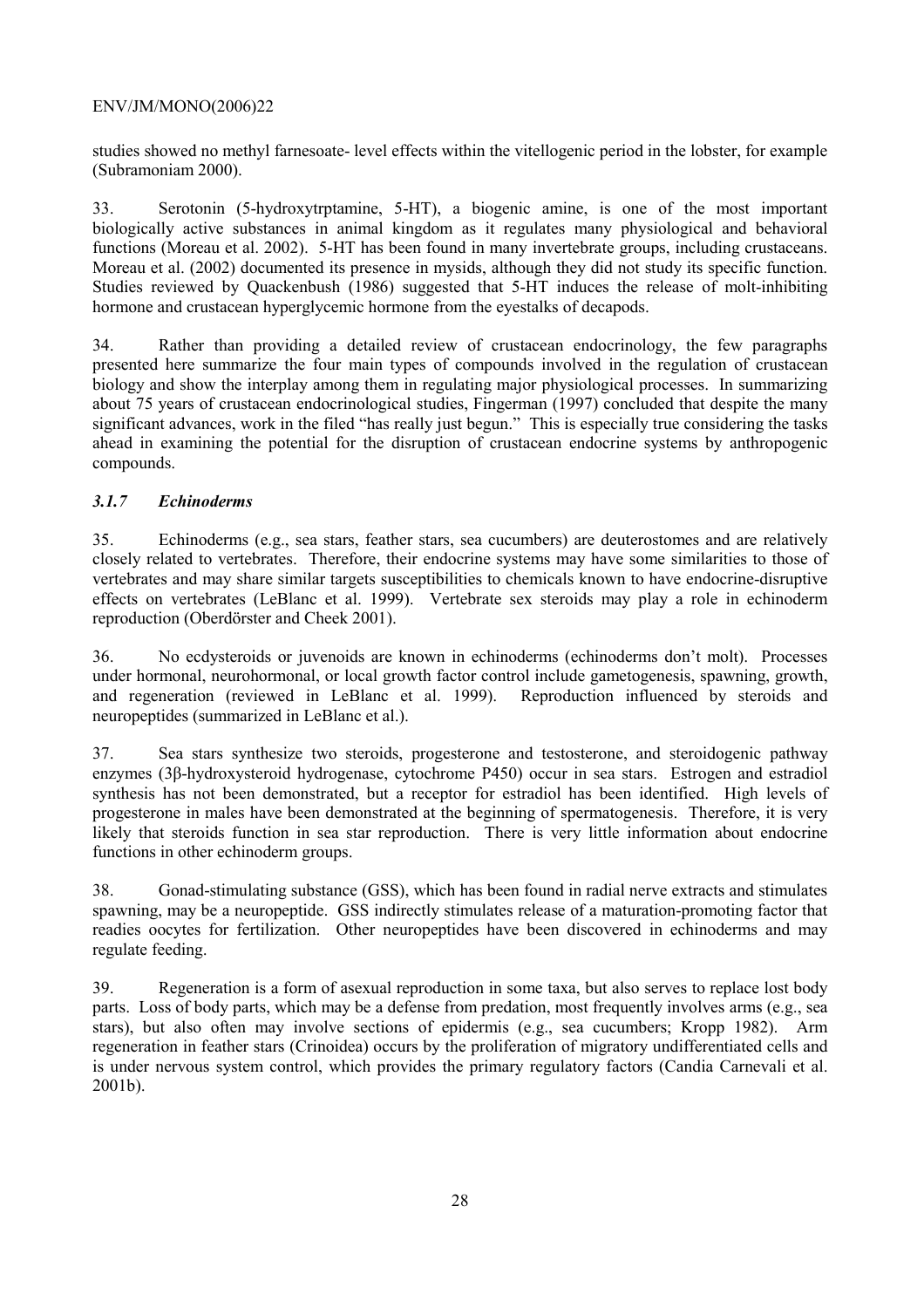#### *3.1.8 Summary*

40. The endocrine system of an invertebrate differs from that of a vertebrate organism in the type of endocrine glands present and in the chemical structure (and consequently in the function) of specific hormones that are produced. Invertebrates produce some hormones that vertebrates do not. For example, crustaceans and most other invertebrates produce di- and tri-iodothyronine, but have no thyroid gland, and the function of the thyronines is unknown. Invertebrates use hormones that are not found in vertebrates. Crustecdysone is in some ways analogous to a vertebrate's estrogen hormone, but it is structurally, functionally, and metabolically different from the vertebrate hormone (J.M. Neff, personal communication, January 15, 2002).

#### **3.2 OVERVIEW OF POTENTIAL ENDOCRINE DISRUPTION IN AQUATIC INVERTEBRATES**

41. There are two basic types of compounds with the potential to disrupt endocrine systems: synthetic chemicals (xenobiotics) and natural plant chemicals (phytoestrogens) (Crisp et al. 1998). Some examples of xenobiotics are compounds used in plastics (nonylphenol, bisphenol-A), PCBs, and some pesticides. Phytoestrogens include hormone-mimicking substances contained in some agricultural plants and in paper mill effluent. These can be estrogenic or anti-estrogenic.

42. Lafont (2000) described and gives examples of four levels at which EDCs can disturb endocrine systems. At the first level, EDCs block the availability of the precursors required for the synthesis of hormones. The interruption of hormone biosynthesis occurs at the second level. For example, some chemicals inhibit cytochrome P450s, which catalyzed biosynthesis, thus breaking the synthetic pathway leading to hormone production (Lafont 2000). The third level at which an EDC can act is on hormone catabolic processes. In this case, an EDC could act to increase the rate at which a hormone is catabolized, resulting in lower levels in an animal. At the fourth level, an EDC directly interferes with the actions of hormones. EDCs can act as agonists by binding to a hormone receptor and acting as that hormone would to regulate gene transcription (LeBlanc et al. 1999). EDC also may act antagonistically by binding to a hormone receptor without inducing its activity (LeBlanc et al. 1999), thereby obstructing normal endocrine function.

43. The following sections present a brief overview of endocrine disruption in invertebrates that builds on recent reviews by LeBlanc et al. (1999), Oehlmann and Schulte-Oehlmann (2003), and Segner et al. (2003) among others. The overview is not meant to be exhaustive and is organized by major taxon within habitat type. Some information about endocrine disruption in aquatic arthropods, especially crustaceans, is included here, but a more detailed discussion, structured in the context of hormonal effects, is presented in Sections 7, 8 and 9.

#### *3.2.1. Endocrine Disruption in Freshwater Species*

44. Porifera: Hill et al. (2002) tested the effects of three chemicals known to disrupt endocrine systems in some animals (ethylbenzene, nonylphenol, bisphenol-A) on two species of freshwater sponges (*Heteromyenia* sp., *Eunapius fragilis*). The study was initiated with gemmules and tested the effects of these chemicals on growth (morphology and rate). Hill et al. found that higher doses caused a morphological abnormality that was similar across chemicals for both species. Germination rates for gemmules in the control treatments were relatively low (70% and <50% for each species) and germination could be inhibited at highest concentrations. Hill et al. could not determine if the observed effects were attributable to a disruption of an endocrine pathway or a more general toxic effect, yet argued that the former was likely (despite the general lack of information about sponge endocrinology).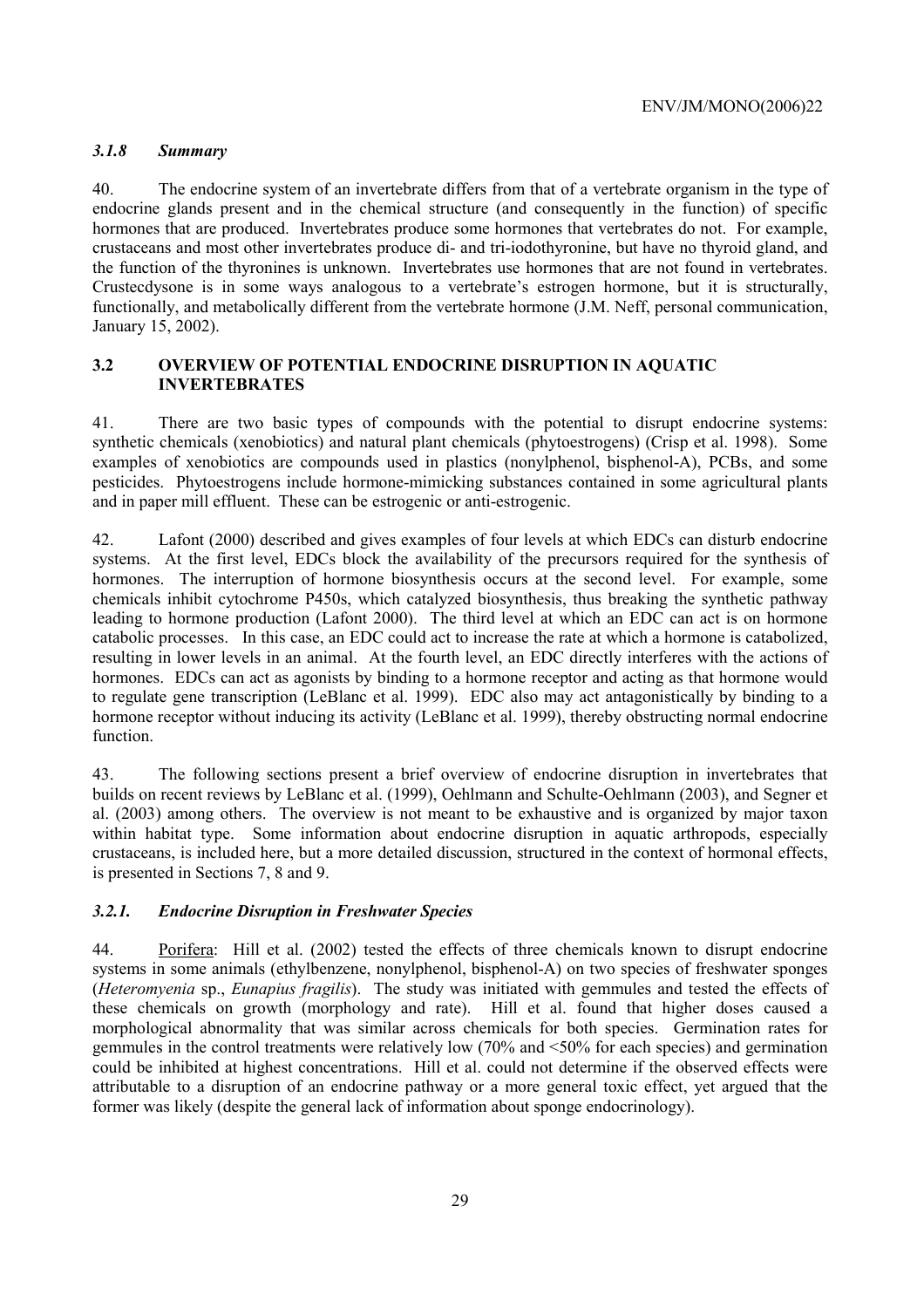45. Hydrozoa: Pascoe et al. (2002) examined the effects of  $17\alpha$ -ethinylestradiol and bisphenol-A on the hydrozoan *Hydra vulgaris* and found no physical or physiological damage to the polyps at environmentally relevant concentrations (ng/L) of either chemical. However, they determined that toxicity occurred at relatively high chemical concentrations and concluded that signaling processes necessary for normal development, regeneration, and sexual reproduction were not affected by these estrogenic pollutants at low, environmentally relevant concentrations.

46. Cladocera: Baldwin et al. (2001) documented the effects of several EDCs on the *Daphnia magna*. One experiment focused on exposure to 20-hydroxyecdysone (20-E), the crustacean molting hormone, and to ponasterone-A (PoA), an endogenous compound that has 20 times higher affinity for the ecdysone receptor. The 21-day exposure had little effect on reproduction for either compound, except at the highest concentrations. However, adults suffered high mortality rates and either did not produce broods or produced smaller broods. Second-generation effects were not observed as a result of 20-E exposure, but there was a slightly significant effect on reproduction from PoA exposure. The effect on reproduction could be attributed to the structure of PoA: it has fewer hydroxyl groups, and could be less easily metabolized as is 20-E. The resulting longer exposure could allow second-generation effects. It is also possible that the higher affinity for PoA to ecdysone receptor sites caused a limited effect on secondary vitellogenesis in developing daphnids, which manifested itself as reduced reproduction because of smaller brood size (Baldwin et al. 2001).

47. Recently, many studies conducted by LeBlanc and coworkers have elucidated many aspects of daphnid endocrinology and have subsequently documented the impacts of EDCs. For example, Olmstead and LeBlanc (2002) determined that methyl farnesoate was the likely endocrine factor regulating the development of males in *D. magna*. They later predicted that a juvenile hormone analog, pyriproxyfen, would stimulate the production of males and found that this indeed occurred (Olmstead and LeBlanc (2003). Tatarazako et al. (2003) also found that methyl farnesoate and pyriproxyfen stimulated male production in *D. magna*, even under uncrowded, high-food (i.e., low stress) conditions. They also found that three additional juvenoids—fenoxycarb, methoprene, and JHIII—stimulated male production. The five juvenoids showed similar dose-dependant responses (reduction in fecundity, male production), although fenoxycarb and pyriproxyfen caused the effects at substantially lower concentrations than the other three compounds. Companion studies by Mu and LeBlanc (2002a, 2002b) showed that ecdysteroids are important in regulating daphnid development and that ecdysteroid antagonists, testosterone and fenarimol, interfered with normal development. Testosterone affects early and late developmental stages (acting as a hormone receptor antagonist), whereas fenarimol affected late development (acting as a hormone synthesis inhibitor). Mu and LeBlanc (2004), in a study with more significance to EDC evaluations, examined the potential synergistic effects of a fenarimol-testosterone mixture on daphnid development. Mu and LeBlanc focused on the different actions of each compound, predicting that fenarimol would lower ecdysone levels in daphnids, which would increase the testosterone binding to the ecdysone receptor with the net overall effect of increasing toxicity beyond that of either individual chemical. Their study confirmed this prediction and underscored the importance of considering the potential synergistic of mixtures of chemicals in the environment.

48. Kashian and Dodson (2004) studied the effects of several vertebrate hormones on sex determination and development in *D. magna*. Among the hormones they tested, only long-term (26 days) exposure to progesterone affected sex determination. The second clutch of young produced by *D. magna* exposed to 100  $\mu$ g/L progesterone contained significantly more males than controls. The effect disappeared with succeeding clutches. Daphnids exposed to  $100 \mu g/L$  testosterone had significantly reduced fecundity compared to control animals. Two hormones affected daphnid growth. Exposure to diethylstilbestrol (100 *µ*g/L) significantly reduced growth, whereas exposure to gonadotropin (30 *µ*g/L) significantly increased growth compared to controls. Resting egg production and molting were not affected by any of the vertebrate hormones tested.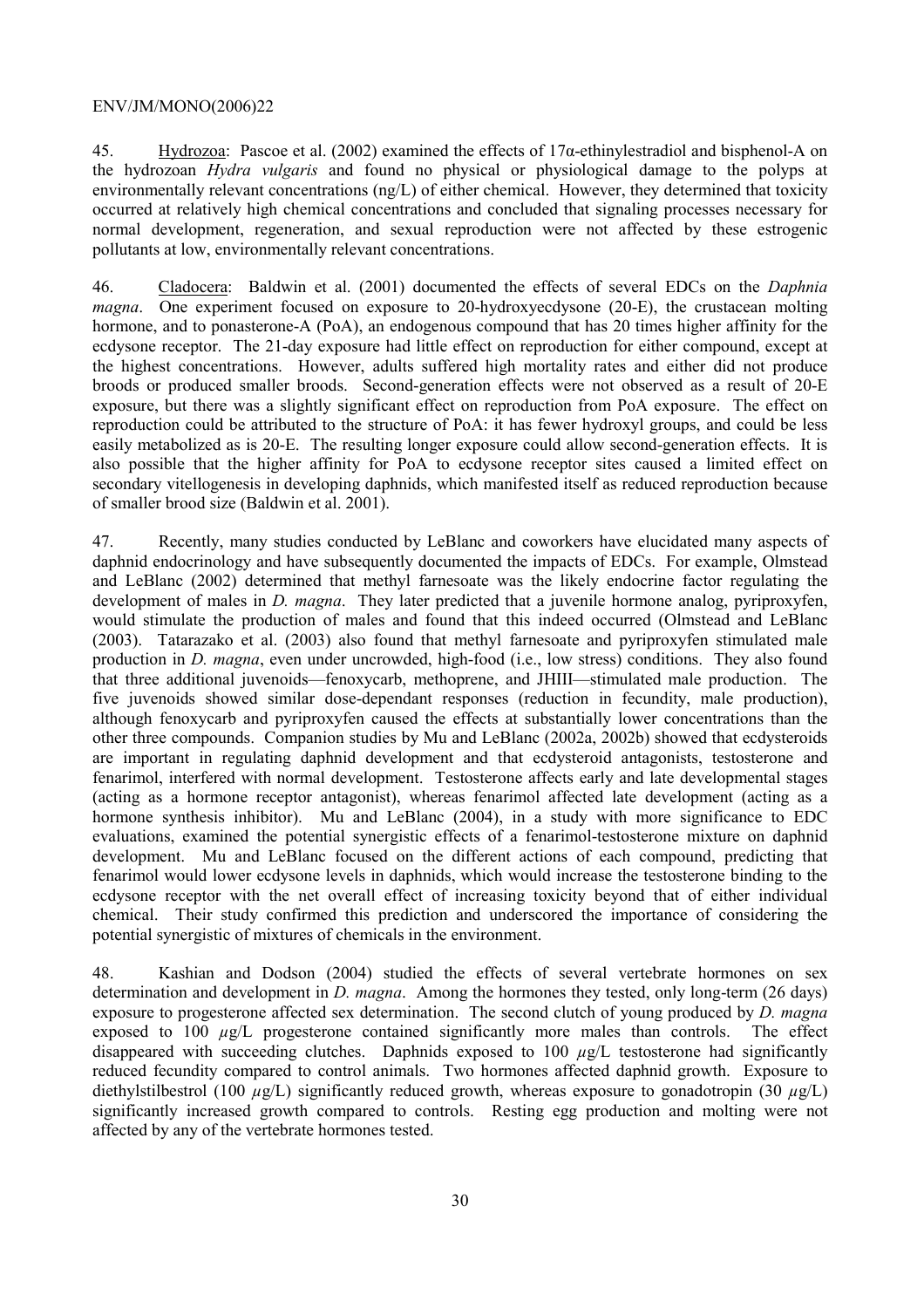49. Other studies of endocrine disruption in daphnids showed that styrene dimers and trimers reduced fertility in *Ceriodaphnia dubia* (Tatarazako et al. 2002) and the 17α-ethinylestradiol decreased the number of offspring in *Daphnia magna* (Goto and Hiromi 2003). Goto and Hiromi also found that another contraceptive ingredient, norethindrone, did not affect offspring production or sex ratio in *D. magna*.

50. Amphipoda: Vandenbergh et al. (2003) used a multigenerational assay to examine the effects of sublethal doses of 17α-ethinylestradiol, a synthetic estrogen, on sexual development in *Hyalella azteca*. They compared the second gnathopod size and reproductive tract histology among treated and untreated males and found that F1 males exposed to the lowest  $17\alpha$ -ethinylestradiol doses had significantly smaller second gnathopods than controls, whereas the second gnathopods of those exposed to higher doses did not. This suggested a U-shaped response where effects were observed at a low concentration, but were masked at high concentrations. Vandenbergh et al. also observed cellular abnormalities in males exposed to all concentrations. Among these were larger and more spherical germ cells, a hollow cell structure, and less dense cytoplasm, features that are analogous to female gonad morphology. Oocyte-like structures were detected at some concentrations and smaller spermatids, fewer vas deferens, and irregular spermatogonia were found at highest concentration. The observed histological abnormalities indicated some degree of hermaphroditism in the exposed amphipods. The authors concluded that sublethal exposures of 17αethinylestradiol may affect sexual development in *H. azteca*, but they also noted that test concentrations were higher than those reported to affect vertebrates and higher than those observed in natural environments.

51. Watts et al. (2001b) looked at the toxicity of 17α-ethinylestradiol and bisphenol-A and effects of the chemicals on the precopulatory guarding behavior of *Gammarus pulex*. They found that 17αethinylestradiol was more toxic than bisphenol-A, but that there was no disruption of precopula or the propensity to reestablish it except at the highest concentrations, which were close to doses that were determined to be acutely toxic. Therefore, these two xenoestrogens had no effect on any endocrine systems that facilitate the behavior. In a follow-on study, Watts et al. (2002) designed a longer study specifically to determine if the lack of response to 17α-ethinylestradiol in the acute test predicted a similar lack of response at the population level in *G. pulex*. The results showed that all of the 17α-ethinylestradiol concentrations that were tested showed population increases greater than those in control treatments (the control treatments did increase over the starting population values). The difference was attributed to the recruitment of neonates and juveniles. The dosed treatments also had more females than the control treatments and had a M:F ratio of ~0.4–0.5:1 versus the ratio of 1:1 attained in the control treatments. The authors concluded that exposure to  $17\alpha$ -ethinylestradiol resulted in significant increase in population size, despite prediction of no effect on reproductive behavior that was derived from the acute assay. The increase in population size was attributed to an accelerated female maturation rate, such that more young were produced earlier, and an increase in number of females. These two studies underscore the need for a chronic assay to develop a more complete understanding of potential EDC effects on populations.

52. Insecta (*Chironomus*): Most of the studies of endocrine disruption in midge larvae has been done on *Chironomus riparius*. In the sole study found during this review that directly concerned endocrine disruption in *C. tentans* (also known as *C.dilutus*), Kahl et al. (1997) conducted an assay to examine the effects on 4-nonylphenol on the life cycle of the midge. The only significant result was on 20-d survival at highest concentration. There were no effects on egg production or viability, emergence time, and sex ratio. Kahl et al. (1997) noted that some egg cases were deformed, particularly at the high nonylphenol concentration.

53. Studies on potential endocrine disruption in *C. riparius* have considered two basic types of endpoints, mouthpart deformities and life cycle reproductive parameters. Deformities of the mouthparts (mentum, mandibles, epipharyngeal pecten) have been observed in association with some contaminated sediments. Physiological disturbance during molting are thought to cause the deformities. Meregalli et al.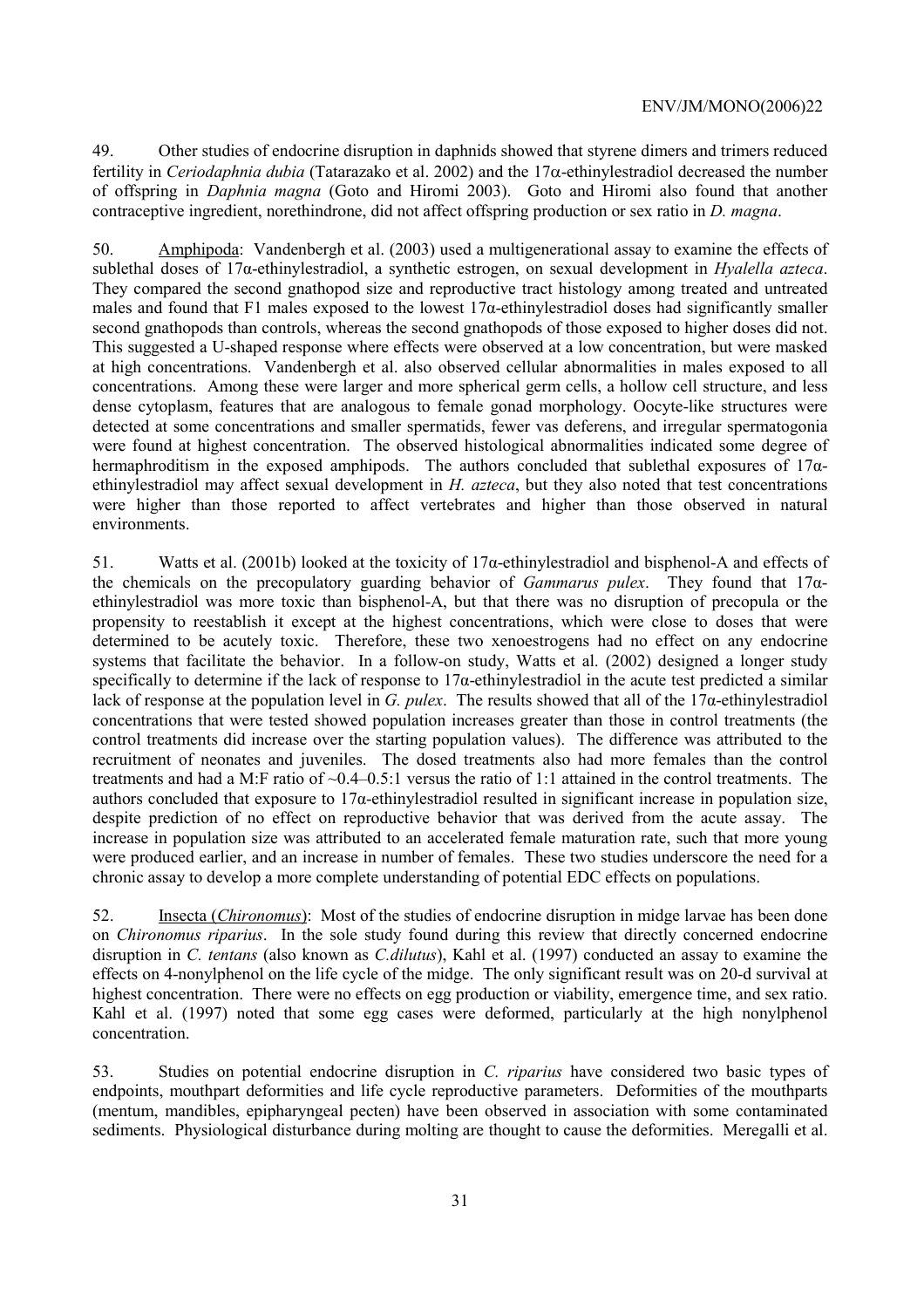(2001) tested the hypothesis that hormonal disruptions during molting contributed to the development of the deformities by subjecting the midge larvae to the known endocrine disrupter 4-nonylphenol. Mentum deformities were significantly more common in larvae exposed to sublethal concentrations of nonylphenol than in the control larvae. The mandibles and epipharyngeal pecten showed few deformities. In a more broadly scoped study, Watts et al. (2003) studied the effects of sublethal doses of the estrogenic endocrine disruptors 17α-ethinylestradiol and bisphenol A on molting and mouthpart structures in *C. riparius*. The highest concentration (1 mg/L) of both chemicals significantly reduced larval weight and delayed molting. Watts et al. noted that the high concentration was environmentally unrealistic and much greater than the concentration known to elicit a response in fish. The remaining doses of either chemical did not affect either parameter. The lowest concentration (10 ng/L) of each chemical caused deformity of the mentum but not the other two primary mouthparts.  $17\alpha$ -ethinylestradiol had a slightly stronger effect than bisphenol A on the mentum. No mouthpart deformities occurred at the highest concentration of each chemical. The mouthpart studies also highlights that classical dose-response curves often do not apply to EDCs, but that inverted U-shaped curves (no/low effects at the concentration extremes, high effects at middle concentrations) more accurately depict the response (Watts et al. 2003).

54. Watts et al. (2001a) used a two-generational study of *C. riparius* to evaluate the effects of 17αethinylestradiol and bisphenol-A on the midge life cycle. They found that the main effect of the two chemicals was delay of emergence at higher test concentrations, especially for the second generation. The delay did not affect the typical protandrous emergence pattern in chironomids (males emerge before females). There was no effect on egg production or egg viability. One interesting effect was the alteration of the second generation adult sex ratio where males outnumbered females 2:1 at all but the highest  $17\alpha$ ethinylestradiol concentration. Watts et al. thought that this effect was aligned with that expected for an estrogenic compound and suggested that this could mean the chemical did not act as an estrogen in this particular case. Bisphenol A did not affect sex ratio.

55. Hahn et al. (2001, 2002) tested the effects of tebufenozide, a pesticide that acts as a molting hormone agonist, on *C. riparius* development and vitellogenin/vitellin (Vg/Vn) levels. The molting hormone agonist was anticipated to accelerate development. Tebufenozide affected development, but that effect did not occur until the final molt from pupa to adult. Hahn et al. pointed out that this effect was counter to that desired for the pesticide's intended butterfly targets, stimulation of an early molt that leads to death. The effects levels determined during this chronic study (e.g.,  $LC50 = 21.14 \mu g/L$ ) were much lower than those determined for acute exposures. The 2002 study also examined the effects of bisphenol-A and 4-nonylphenol on Vg/Vn immunoreactivity. Males exposed to most contaminant concentrations showed reduced Vg/Vn immunoreactivity. Females were not affected by the contaminants, except the highest bisphenol-A concentration reduced Vg/Vn levels. These results were not expected because bisphenol A and nonylphenol are known to stimulate vitellogenesis in vertebrates. The observed responses were not dose-dependent as all concentrations reduced Vg/Vn somewhat equally.

56. Hahn and Schulz (2002) found that relatively short-term exposure to tributyltin reduced ecdysteroid synthesis in female *C. riparius* larvae at test concentrations as low as 50 ng/L, whereas males showed increased biosynthesis at a concentration of 500 ng/L. Imaginal discs developed more slowly in females, but faster in males at all test concentrations than in the respective control treatments. The authors thought that these gender-specific differences showed that either the ecdysteroid pathways were impacted differently, or that different reactions occurred to the same impact.

#### *3.2.2. Endocrine Disruption in Estuarine and Marine Species*

57. Cnidaria: Tarrant et al. (2004) evaluated the effects of exogenous estrogens (17*β*-estradiol, estrone) on scleractinian coral reproduction. They determined that 29% fewer egg bundles were released by *Montipora capitata* colonies in estradiol-treated colonies than in control colonies. Thus, estrogens seem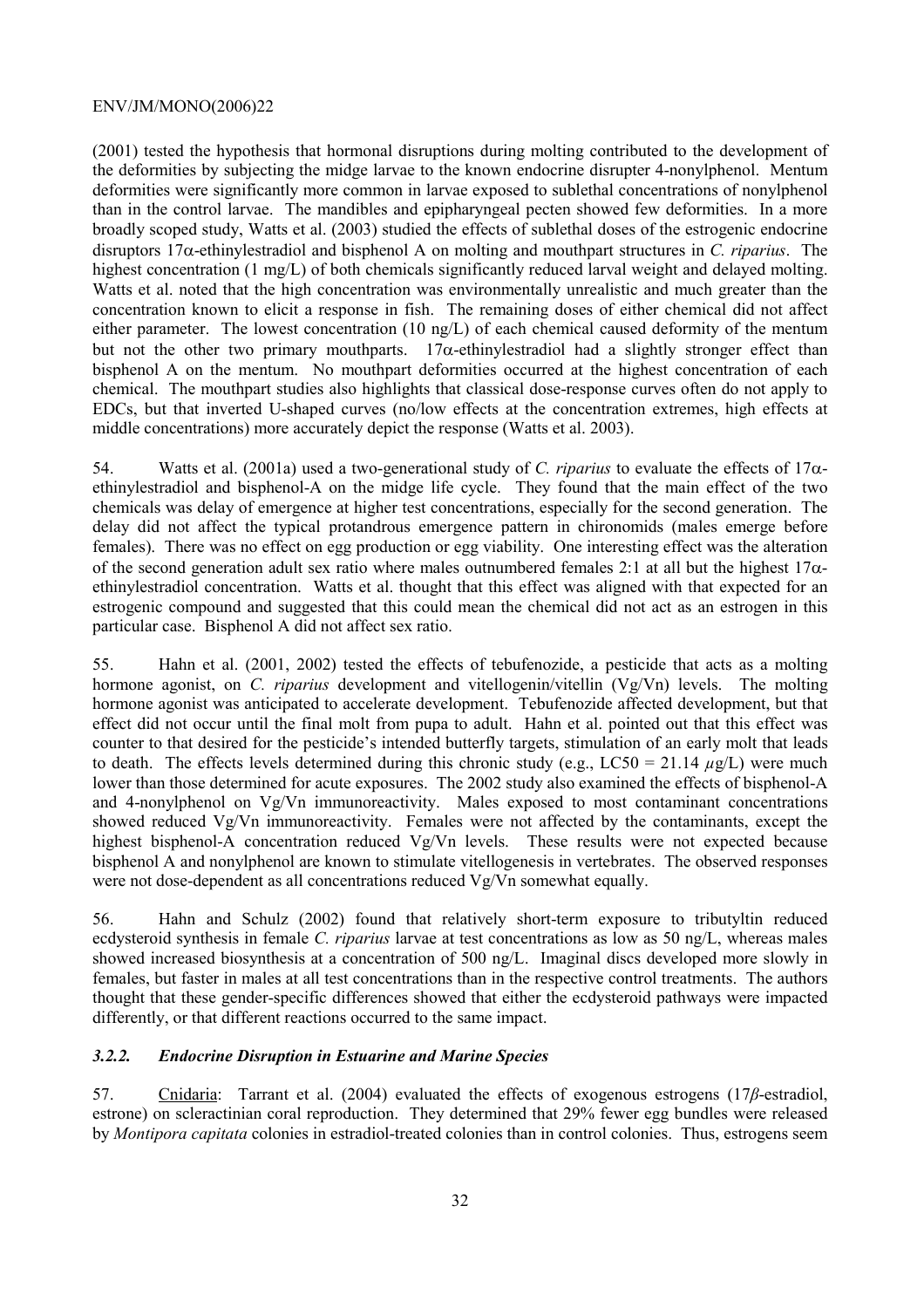to be natural bioregulators in corals, which suggests that exogenous estrogens can reduce coral fecundity. However, the number of eggs per bundle did not differ in treated corals than from corals in control treatments. Growth in *Porites compressa* was significantly reduced in treated corals at estrone levels only slightly greater than ambient levels. However, the mode of action of estrogen in corals is unknown. Tarrant et al. suggested that these results (and others for invertebrates) imply that the potential disruptive effects of estrogens are not limited to interruption of mammalian reproduction.

58. Annelida: The review prepared by LeBlanc et al. (1999) mentioned that there was only one known case of endocrine disruption in annelid worms; juvenile hormone and JH analogs stimulate larval settling and metamorphosis in *Capitella*. In a 78-d study, Hansen et al. (1999) found that the lowest treatment of sediment-bound 4-n-nonylphenol stimulated asymptotic body volume growth and increased mean brood size, but that these effects did not translate to changes in population growth rates. The highest concentration of nonylphenol significantly reduced several reproductive metrics, including brood size, volume-specific fecundity, time to first reproduction, and the growth rate of individuals. The authors did not link the observed effects to possible endocrine disruption, although they noted that the stimulation at the low dose was another case of hormesis, which has been documented for other organisms.

59. Mollusca: The most frequently cited examples of endocrine disruption in mollusks concern imposex, which is an irreversible condition in gastropod snails in which females develop secondary male sex organs (Matthiessen and Gibbs 1998). Imposex, which is most frequently a response to exposure to tributyltin contained in anti-fouling paints, may result from the inhibition of aromatase or other steroid precursors, or from direct impacts to neurohormones (Rotchell and Ostrander 2003). Since the topic has been the subject of very many studies and has been considerably reviewed, it will not be discussed in detail here. Reviews and other significant discussions of imposex are included in Matthiessen and Gibbs (1998), Evans and Nicholson (2000), the series of studies by Oehlmann and others (Oehlmann et al. 2000, Schulte-Oehlmann et al. 2000, Tillman et al. 2001), and Axiak et al. (2003).

60. Nice et al. (2003) studied the effects of single short-term (48 h) nonylphenol exposure of 7-d old larvae of oyster *Crassostrea gigas* on long-term physiological processes. Exposure to environmentally relevant levels of nonylphenol resulted in a sex ratio biased towards females and an increased incidence of hermaphroditism. The exposure also affected gamete viability, severely impacting embryonic and larval development in second generation.

61. Jobling et al. (2003) tested effects of 17α-Ethinylestradiol, 4 *tert*-octylphenol, bisphenol-A, and sewage effluent on egg and embryo production in a common freshwater European snail *Potamopyrgus antipodarum*. All estrogen and xenoestrogen treatments stimulated embryo production, except at the highest concentration, which had an inhibitory effect. These reproductive effects were generally similar to those the authors observed for three fish species (fathead minnow, rainbow trout, carp) in a companion study. Jobling et al. suggested that this snail is a sensitive species whose testing against estrogens may be relevant to estrogenic activity in vertebrates.

62. Crustacea: Marine crustaceans are important organisms to include in the evaluation of the adverse consequences of EDCs, and the selection of suitable species is the one focus of the present review. Early studies of the effects of EDCs on estuarine crustaceans, most of which have occurred within the last few years, have focused on three primary groups, barnacles, copepods, and decapods (Ingersoll et al. 1999, Hutchinson 2002). The results of these studies showed that some crustacean groups were affected by exposure to the tesed EDCs, but others were not and, therefore, extrapolation of the results from testing one crustacean group to another is problematic.

63. *Barnacles*.—Billinghurst et al. (1998, 2000) examined the effects of two estrogens, 4-*n*nonylphenol and 17β-estradiol on larval settlement and the production of a larval storage protein (cypris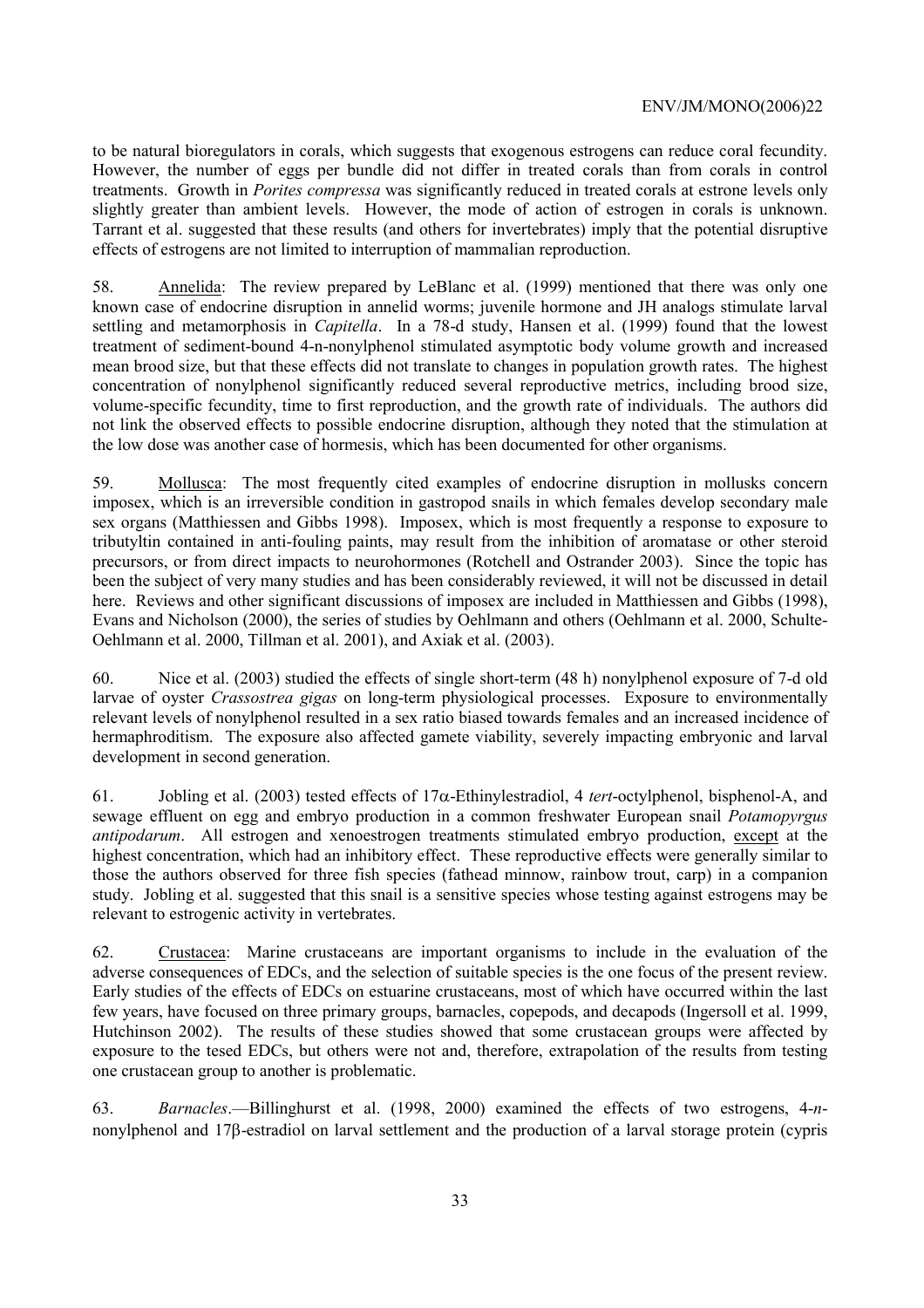major protein, CMP) in *Balanus amphitrite*. Cyprids use CMP during settlement and the early postsettlement development. Because CMP is structurally related to vitellin, which is analogous to vitellogenin, it can be used as a biomarker of estrogen exposure in lower vertebrates. The expectation in these studies was that cyprid settlement might be affected by the stimulation of CMP synthesis after larval exposure to environmental estrogens. The results of the 1998 study, however, showed reduced settlement after exposure to both estrogens, but that the cause was not related to endocrine disruption. The second study (Billinghurst et al. 2000) measured levels of CMP and found that they were elevated after exposure of nauplii to low levels of the estrogens.

64. *Copepods*.—Hutchinson et al. (1999a, 1999b) found that exposure to several steroids had no effect on the survival and development of harpacticoid copepod (*Tisbe battagliai*) nauplii and cautioned against extending the reported effects of steroid exposure in some species of crustaceans to the group as a whole. At about the same time, Bechmann (1999) showed that high levels (>62 *µ*g/L) of nonylphenol were acutely toxic to *T. battagliai*, but that exposure to a low level  $(31 \mu g/L)$  did not affect any of the measured life-table parameters (survival, sex ratio, fecundity). Breitholtz and Bengtsson (2001) did not find evidence of endocrine disruption in the harpacticoid copepod *Nitocra spinipes* after exposure to the estrogens 17β-estradiol, 17α-ethinylestradiol, and diethylstilbestrol. Chandler and coworkers studied potential endocrine disruption in a third harpacticoid species, *Amphiascus tenuiremis*. Bejarano and Chandler (2003) used chronic multi-generation exposures to evaluate the effects of the herbicide atrazine on reproduction and development in *A. tenuiremis*. While atrazine did not have significant effects on several parameters (e.g., time to maturity, time to egg extrusion, time to hatching), some concentrationrelated effects occurred. Reproductive failure (mating pairs unable to produce living offspring or females unable to extrude more than one brood) increased with atrazine dose. Nauplii production by  $F_0$  females was reduced at the highest concentration and that by  $F_1$  females was reduced at all concentrations. Both factors combined to reduce total population growth of the  $F_1$  generation at doses lower than those considered "safe" for chronic exposures (26 µg/L). Chandler et al. (2004a) found that sublethal, environmentally relevant concentrations of the insecticide fipronil (and also its degradation products; Chandler et al. 2004b) delayed the maturation of *A. tenuiremis* copepodites to adults, and reduced or virtually eliminated the production of young. These effects were modeled and predicted a 62% decline in the population size of the copepod at the lowest parent concentration tested  $(0.16 \mu g/L)$ . Fipronil is a GABA-inhibitor and it is likely that the effects were mediated via disruption of the neural system. Still, a follow-up to Chandler 2004a showed that it was actually only males that were affected at these low levels of fipronil, as indicated by lowered ecdysteroid levels, elevated male vitellogenin, and malfunction in male reproductive ability (Cary et al. 2004). This may consequently be regarded as an example of both neural and possibly endocrine disruption.

65. Copepods probably have been tested against more potential EDCs than any other marine group. For example, Anderson et al. (2001) tested the effects of 14 compounds, including natural vertebrate hormones (17β-estradiol, estrone, testosterone, progesterone), natural invertebrate hormones (20 hydroxyecdysone, juvenile hormone-III), hormone antagonists (flutamide, tamoxifen, hydroxyflutamide), xenoestrogens (17α-ethinylestradiol, 4-octylphenol, bisphenol-A), and environmentally relevant compounds (nonylphenol ethoxylate, diethyl phthalate) on larval metamorphosis (nauplius to copepodite) in the calanoid copepod *Acartia tonsa*. The important points of this study were that chemicals differed in their relative effects on survival and larval development. Some of the chemicals tested affected development at concentrations well below those determined to be toxic. Others delayed development only at concentrations close to those that were toxic, thus the main effect of the chemical was likely toxicity. Chemicals having very similar effects on toxicity, and having similar octanol/water partition coefficients (*K*ow), could have very different effects on larval development. For example, flutamide and testosterone have the same  $K_{ow}$  and had similar effects on copepod survival, but flutamide was a much stronger inhibitor of larval development than testosterone.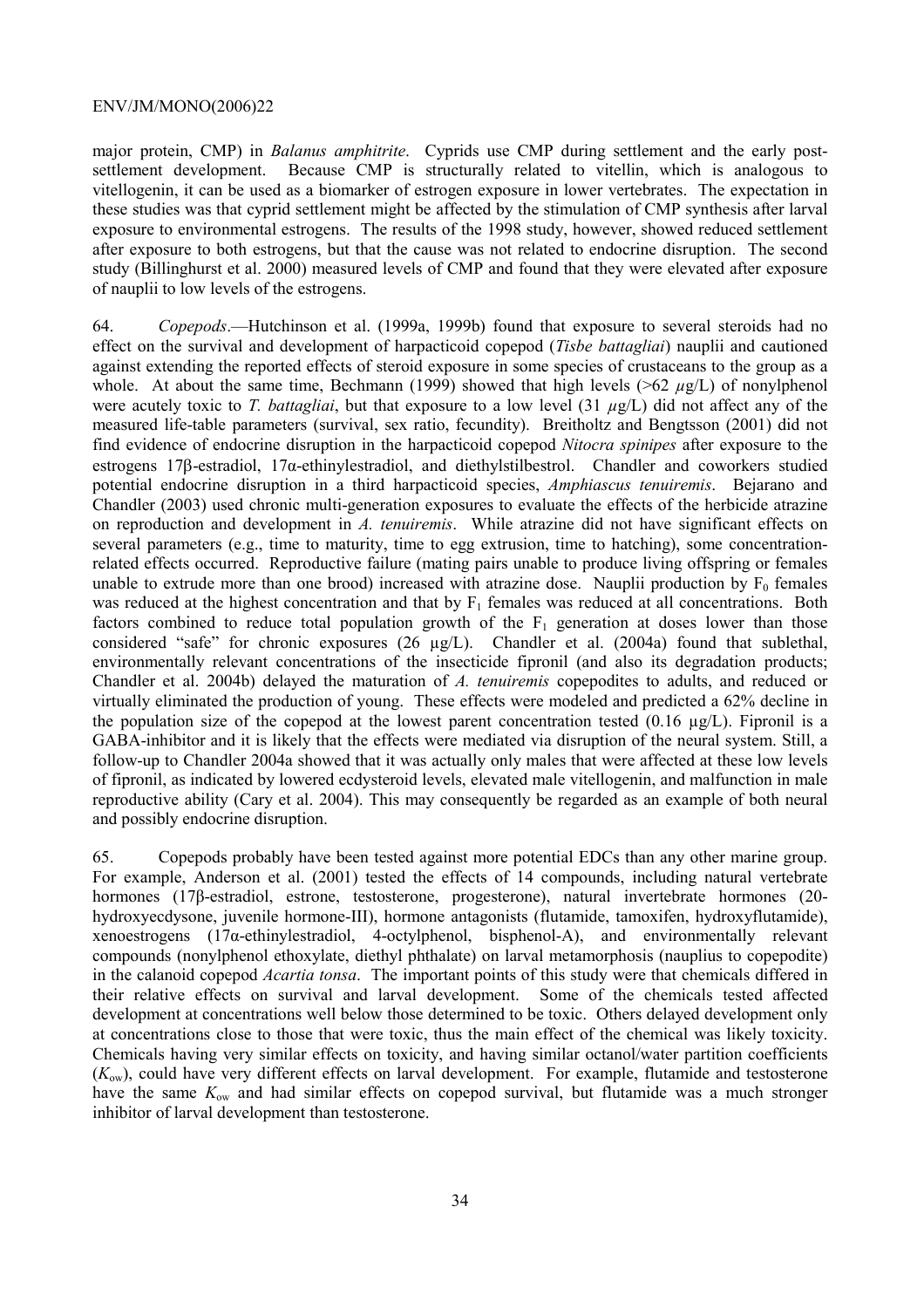66. *Amphipods*.—There have been few studies of endocrine disruption in marine amphipods. Brown et al. (1999) found that exposure to 4-nonylphenol reduced growth in the gammaridean amphipod *Corophium volutator*, but that this was probably a general response to the exposure rather than an interaction with molting hormones. They also reported that males exposed to 4-nonylphenol had larger second antennae than those in control treatments and suggested that the compound may have acted on the androgenic gland. Field studies suggested that intersexuality observed in an estuarine amphipod, *Echinogammarus marinus*, might be indicative of endocrine disruption, although a causative link was not established (Ford et al. 2004a, 2004b).

67. *Mysids*.—Mysid crustaceans have been used in regulatory (and other) toxicity testing for more than 20 years. Standard testing protocols have been developed for some species. Despite that little is known about general endocrine functions in mysids (Ingersoll et al. 1999) and there have been few direct links between potential EDCs, beyond certain IGRs, and endocrine disruption in mysids, they have been suggested as providing a useful model of the hormonal control of crustacean molting (Cuzin-Roudy and Saleuddin 1989). McKenney and Celestial (1996) studied the effects of methoprene, which is a JH analog used to control mosquitoes, on *Americamysis bahia* and found that mysids grown at sublethal concentrations were smaller, had a longer time to the production of the first brood, and produced fewer young per female than control animals. They suggested that the effects shown were likely from the interruption of endocrine function by the methoprene.

68. Advances in biological control agents to control insect pests have inspired the synthesis of insect growth regulators (IGR), which find their way into the estuarine environment by either direct or indirect application. Crustaceans, which along with insects are in the phylum Arthropoda, could also be sensitive to these compounds. The mysid group has been shown to be among the most sensitive members of the estuarine community (McKenney 1982, 1985, 1986, 1996; Nimmo and Hamaker 1982; Nimmo et al. 1981). One study focused on exposure of *Americamysis bahia* to methoprene, a JH analog (McKenney and Celestial 1996). The goal was to determine whether typical application rates shown to control mosquito larvae also cause problems for non-target organisms. The results showed a significant effect during the mysid life cycle test. Total lethality occurred at 125 µg/L in a 4-day test. Similar concentrations caused significant mortality in the larvae of an estuarine crab and shrimp. Other sublethal endpoints, such as reduced growth (weight), longer time to first brood, and a significant reduction in brood size were also observed. These results suggest that methoprene could interfere with the endogenous endocrine system, which uses hormones that act like JH. Retarded growth rates were also accompanied by bioenergetic disruption, resulting in lower net growth efficiency values. This suggested that increased metabolic demands reduced the amount of assimilated energy available for new tissue production (McKenney 1982, 1985). The delays in mysid first brood production could be the result of slowing sexual maturity and/or embryogenesis. Diminished reproductive success could be the result of inhibited vitellogenesis, modifications in ovarian development, or disruption of successful embryogenesis. In either case, further work is required with the mysid to determine a more conclusive cause-and-effect relationship between potential EDCs and their effects, as observed by test measurement endpoints.

69. Verslycke et al. (2002, 2003a, 2003b, 2004b) studied testosterone metabolism by mysids (*Neomysis integer*) and examined the changes in energy and testosterone metabolism after exposure to potential EDCs. Because these studies focused on potential endpoints, they are presented in more detail in Section 6.4.3.

70. *Decapods*.—Several studies have investigated the effects of EDCs on crustacean life cycles using decapod larvae as the test organisms (e.g., Lee and Oshima 1998; McKenney et al. 1998; Nates and McKenney 2000). Several studies (reviewed by McKenney 1999) have reported effects of the exposure of decapod larvae to JH analogs suggestive of the interruption of endocrine processes, but direct links were not established. More recently, Nates and McKenney (2000) found that exposure to the pesticide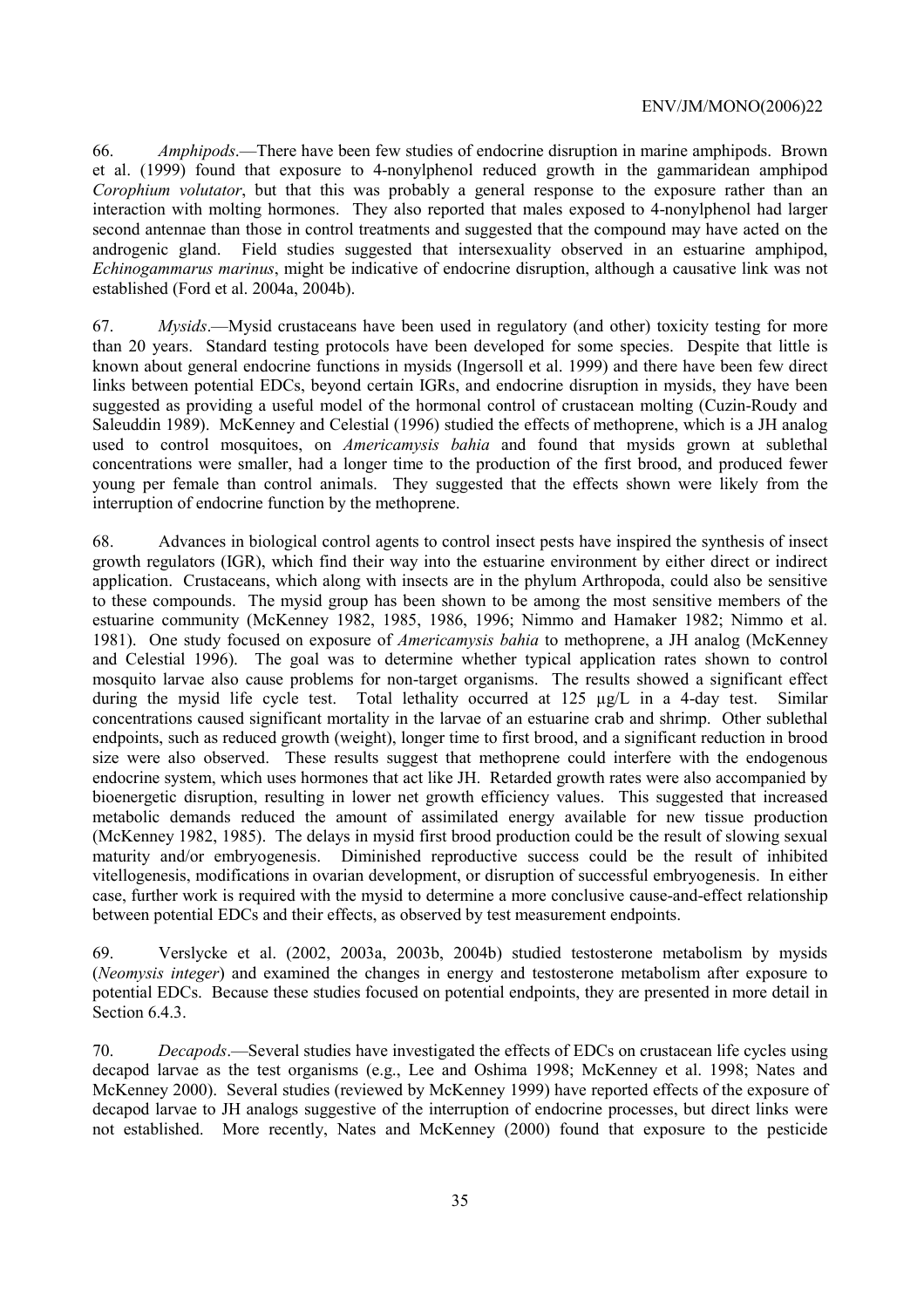fenoxycarb disrupted lipid metabolism in mud crab larvae and suggested that the compound could be interfering with the endocrine regulation of lipid metabolism. Exposure to fenoxycarb delayed maturation of xanthid crab (*Rhithropanopeus harrisii*) larvae by about 25% compared to controls (Cripe et al. 2003). Some evidence of endocrine disruption in decapods was provided by Snyder and Mulder (2001) who found that exposure of lobster (*Homarus americanus*) larvae to the pesticide heptachlor altered ecdysteroid hormone levels that were linked to delays in molting. Metals such as mercury, cadmium, and zinc have been reported to affect molting and limb regeneration in crabs. Organic compounds such as Aroclor 1242 and sodium pentachlorophenate reportedly had a similar effect–inhibition of limb regeneration–in the grass shrimp, *Palaemonetes pugio*, but had no effect on the molting cycle. This suggests that these chemicals act directly on limb development, but not on the hormonally controlled molting cycle (Fingerman et al. 1998).

71. Echinodermata: Candia Carnevali et al. (2001a, 2001b) studied the feather star *Antedon mediterranea* (Crinoidea) arm regeneration in response to PCB exposure as endocrine disruptor effect. They found that the early phases of regeneration were not different in feather stars exposed to PCBs than in those from control treatments, but noticeable effects occurred later (first at  $\sim$ 7 d, more extensive effects at  $\sim$ 14 d). The primary effect observed in exposed treatments was increased growth rate. Effects, including rearrangement and/or dedifferentiation of some tissues in the regenerating stump, also occurred at cellular level. No abnormal histological effects on feather star arms were observed. The authors concluded that the observed growth and tissue/cellular effects from the exposure PCBs were consistent with pseudoendocrine activities and steroid dysfunction.

# *3.2.3 Summary*

72. Rather than summarize the various impacts, or lack of impacts, of the EDCs that have been studied to date, this section will highlight some of the general findings that are important to consider.

- Chronic assays often reveal impacts by a chemical at doses that are much lower than those eliciting effects during acute exposures. This emphasizes the importance of chronic assays in an EDC evaluation program (e.g., Watts et al. 2001b, 2002).
- Potential EDCs may have effects in invertebrates other than those anticipated by knowledge of their actions in vertebrates (e.g., Hahn et al. 2002, Watts et al. 2001b).
- Pesticides that target certain aspects of insect physiological process may affect non-target organisms in ways not predicted by the pesticide's desired action (e.g., Hahn et al. 2001, 2002).
- Males and females may react differently to chemicals that are not thought to cause genderspecific responses (e.g., Hahn and Schulz 2002).
- Chemicals that have very similar effects on toxicity, and have similar octanol/water partition coefficients (*K*ow), can have very different effects on endocrine-controlled processes (e.g., Anderson et al. 2001).
- Some of the endpoint responses (e.g., larval development, ecdysone balance) measured in a study of one or more potential EDCs may also be caused by non-EDC stressors (e.g., food quality/quantity, hypoxia, thermal stress).

73. Finally, and perhaps most importantly, chemical mixtures may show synergistic impacts that are not evident in the actions of the individual components (e.g., Mu and LeBlanc, 2004). In nature, most animals will almost certainly be exposed to chemical mixtures rather than to single compounds, thus considering the potential effects of mixtures is important to an EDC evaluation program. However, to be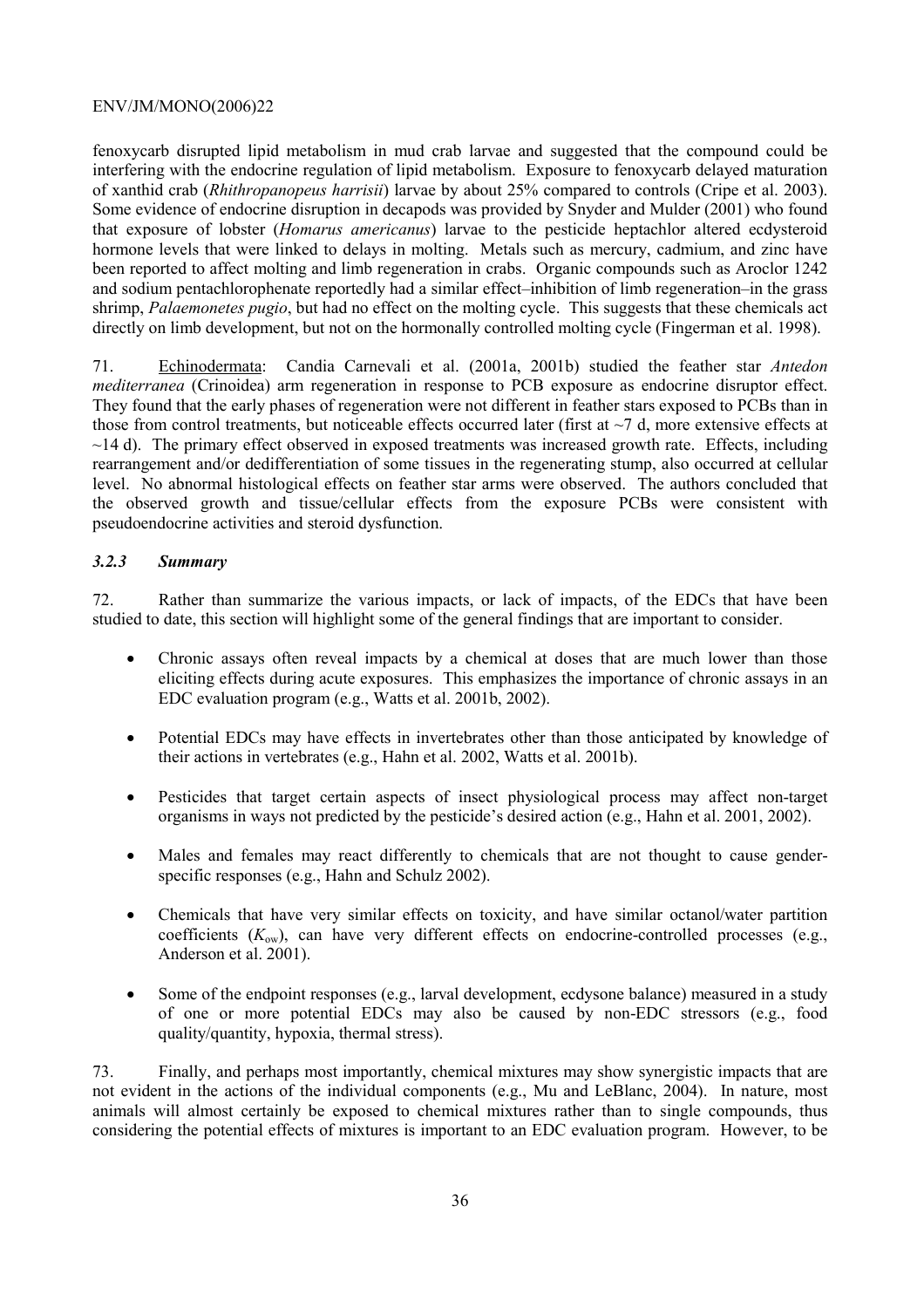able to predict the possible outcomes of mixtures, at a minimum the individual impacts and mechanisms of action of the component chemicals need to be understood.

# **3.3 EXTRAPOLATION ISSUES**

74. The traditional practice in toxicology of testing the effects of a stressor on individuals from one or a few species has raised two major issues that are of concern to an EDC evaluation program. Simply put, can data collected from tests involving individuals of a species be used to predict potential impacts to other species, or to populations? These two extrapolation issues are discussed in this section.

# *3.3.1 Extrapolation from Taxon to Taxon*

75. It is not practical or even possible, to conduct toxicity tests on every species in a particular ecosystem (e.g., Hutchinson 2002), and therefore, the reasonableness of extrapolating the effects of a stressor (e.g., an EDC) observed for one species to another is an important concern (Segner et al. 2003). There are several approaches to establishing the transferability of the results from testing one species to another. One method is to compare the structural and functional similarity of endocrine systems and/or hormones among taxa. For example, Oberdörster and Cheek (2001) reviewed studies on the ecdysteroid systems of various arthropods, mentioning that the structure of ecdysone in crustaceans is identical to that in insects and that the primary function of the hormone in both groups is to regulate molting. They concluded that information on this system in one arthropod species should be applicable to another. More support for this type of argument is that there is some evidence that peptides are conserved through various evolutionary lineages from invertebrates to vertebrates (Anctil 2000). This could be interpreted to mean that effects on particular ecdysteroid or peptide systems in one species are likely to be the same as in another species that has the same or very similar system. There are several issues that render this reasoning inadvisable. Lafont (2000) stressed that one of the key general observations concerning invertebrate endocrine systems was that molecules may be structurally related and yet have very different functions in different taxa. Chang et al. (2001) reviewed many studies and showed that the same hormone may have functions that differ among the different life stages of an individual. Finally, even if a hormone can be shown to have the same function in a taxon, the sensitivity of that hormone to disruption by a chemical could vary greatly among taxa. For example, Watts and Pascoe (2000) who clearly demonstrated that *Chironomus tentans* (also known as *C.dilutus*) and *C. riparius* differed significantly in their responses to the same chemical stressor. These observations argue for caution in the use of data from a few species to craft generalizations about many (Lafont 2000).

76. Despite this difficulty in extrapolating from one taxon to another, a program to evaluate potential EDCs can be successful if it selects a sensitive taxon that is ecologically relevant (Nimmo and Hamaker 1982). This approach may not offer protection to all species, but should at least offer some degree of protection to critical parts of the ecosystem that have similar exposure probabilities. The program should also develop robust test protocols (Hutchinson 2002) that can be used efficiently by many laboratories and eventually should include representatives from several taxonomic groups (Hutchinson 2002, Oehlmann and Schulte-Oehlmann 2003).

#### *3.3.2 Extrapolation from Individuals to Populations*

77. The toxicological effects of chemicals, including potential EDCs, as measured during tests of exposure to individuals may not have the same potential to predict possible impacts to populations because the population response may not occur at the same exposure levels as the individual response or may be masked by another stress response. Therefore, the challenge posed to programs charged with assessing the potential risks of EDCs is to establish likelihood that a chemical, or suite of chemicals, will have adverse effects on populations (Crisp et al. 1998, Gleason and Nacci 2001). Thus, the critical need is to be able to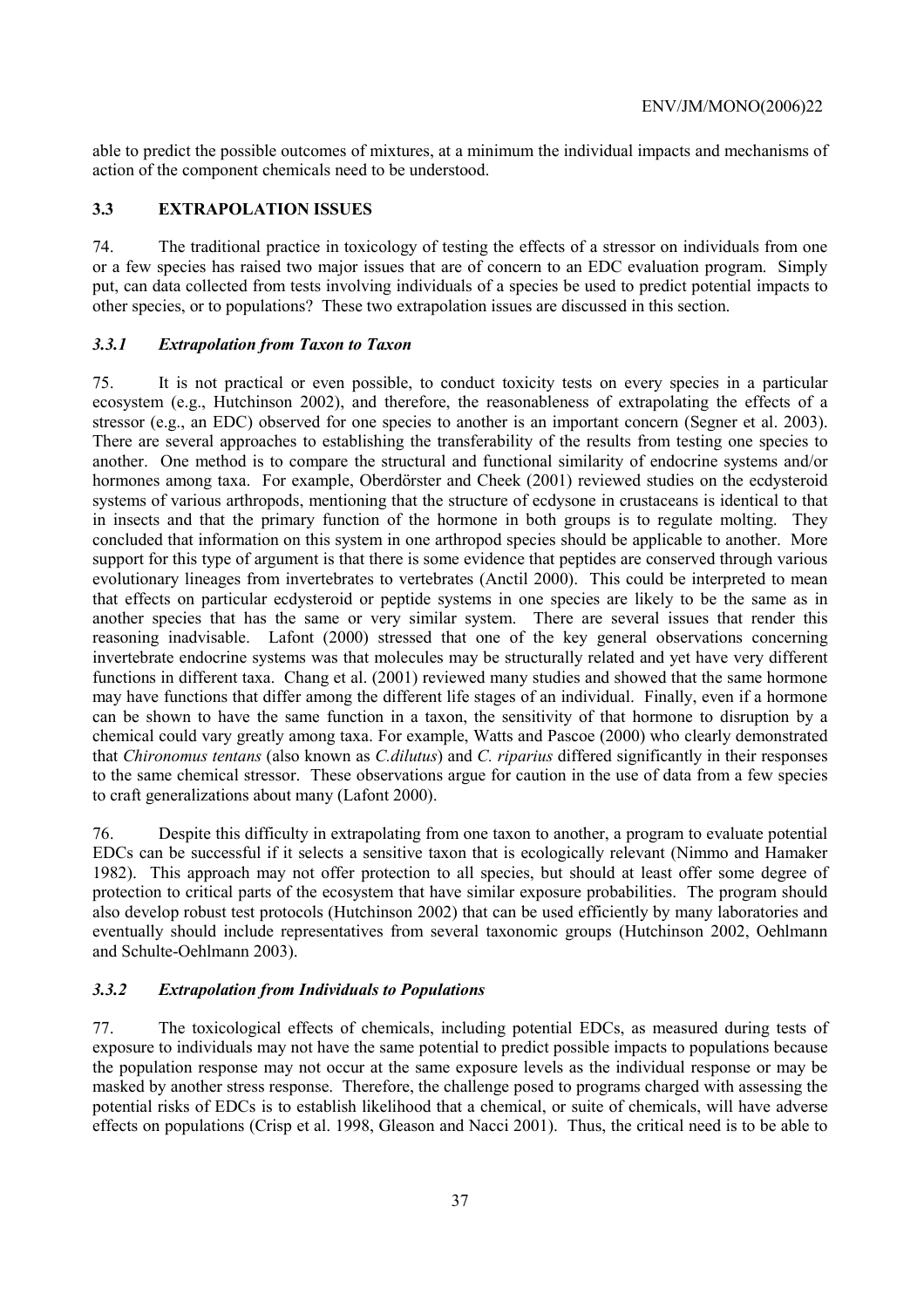detect specific cause-and-effect relationships between a chemical and the responses observed in the field when several factors may cause similar responses (Crisp et al. 1998).

78. Two general approaches to extrapolating from EDC effects on individuals to potential impacts to populations have been identified. One approach uses data gathered during bioassays to attempt direct extrapolation to populations. The other approach uses population modeling techniques to connect effects observed on individuals to potential population impacts.

79. As an example of the first approach, Watts et al. (2002) used survival and sublethal endpoints (growth, development, reproduction) to attempt to predict effects at higher levels of organization. They used a life table or demographic study where they recorded age-specific mortality and fecundity of individuals during life span of a single cohort and used those data to estimate the intrinsic rate of population increase. Watts et al. (2001b) had done an earlier acute study that showed no effect of  $17\alpha$ ethinylestradiol on the freshwater amphipod *Gammarus pulex*. A subsequent chronic exposure resulted in changes in maturation rate and sex ratio that translated to measurable effects at the population level (at least in the laboratory) (Watts et al. 2002). Watts et al. concluded that chronic tests provide a more integrated approach to predicting population responses.

80. McTavish et al. (1998) presented a general modeling approach to the evaluation of potential EDCs. McTavish et al. mentioned that many EDCs may persist in natural environments for some time because they are lipophilic and have fairly slow decay rates. These persistent EDCs may change mortality, reproductive, and life-stage transition rates, might become noticeable only after some delay, could affect different life stages present, and may affect offspring of exposed individuals. This introduces a level of complexity into EDC evaluations that may interfere with efforts to use typical toxicity test data to predict population-level effects. Mathematical models are useful tools to investigate these complex dose-response relationships (McTavish et al. 1998, Gleason and Nacci 2001). McTavish et al. built a general model that enabled mortality, reproductive, and life-stage transition rates to be evaluated alone or in combination. The model also allowed delayed responses and transgenerational impacts to be analyzed. The model evaluated the effects of two dosing scenarios; a single pulse of a chemical into a system and its subsequent decay, and continuous dose of a chemical. McTavish et al. argued that the effective dose response should be based on chemical concentrations in the test animals rather than those in the water because traditional dose-response assessments based on water concentrations may not detect all potential risk to natural systems. This approach probably is not very practical for many invertebrates, especially small arthropods because the amount of tissue required for the analyses would significantly increase the number of animals required for the test. The authors concluded that models are very useful for examining the changes from chemical exposure to the effective dose, and from that dose to populations. Models can synthesize laboratory toxicity test data and use them to extrapolate to a composite picture under a variety of dosing regimes and also can be used to assess the relative importance of various bioassay endpoints. Combinations of stressors can act synergistically to cause significant effects on individuals or populations even though the individual compounds did not when tested separately (Arnold et al. 1996, Mu and LeBlanc 2004). These synergistic effects can be evaluated by the model that McTavish et al. used.

81. Kuhn et al. (2000, 2001) applied the general principals proposed by McTavish et al. in a general evaluation of the ecological relevance of mysid toxicity tests using *Americamysis bahia*. Kuhn et al. (2000) used a model to predict the concentration of a contaminant that would result in no population growth and compared that concentration to standard toxicity test data. They also evaluated which test endpoint, survival or reproduction, was better at predicting population responses. Later, Kuhn et al. (2001) evaluated the ability of their age-classified projection matrix model to predict the population response of *A. bahia* over more than three generations maintained in the laboratory. Data incorporated into the model were gathered from daily records of survival and reproduction, which begins at about Day 17, during toxicity testing with several types of chemicals (e.g., metals, organic compounds). The analyses showed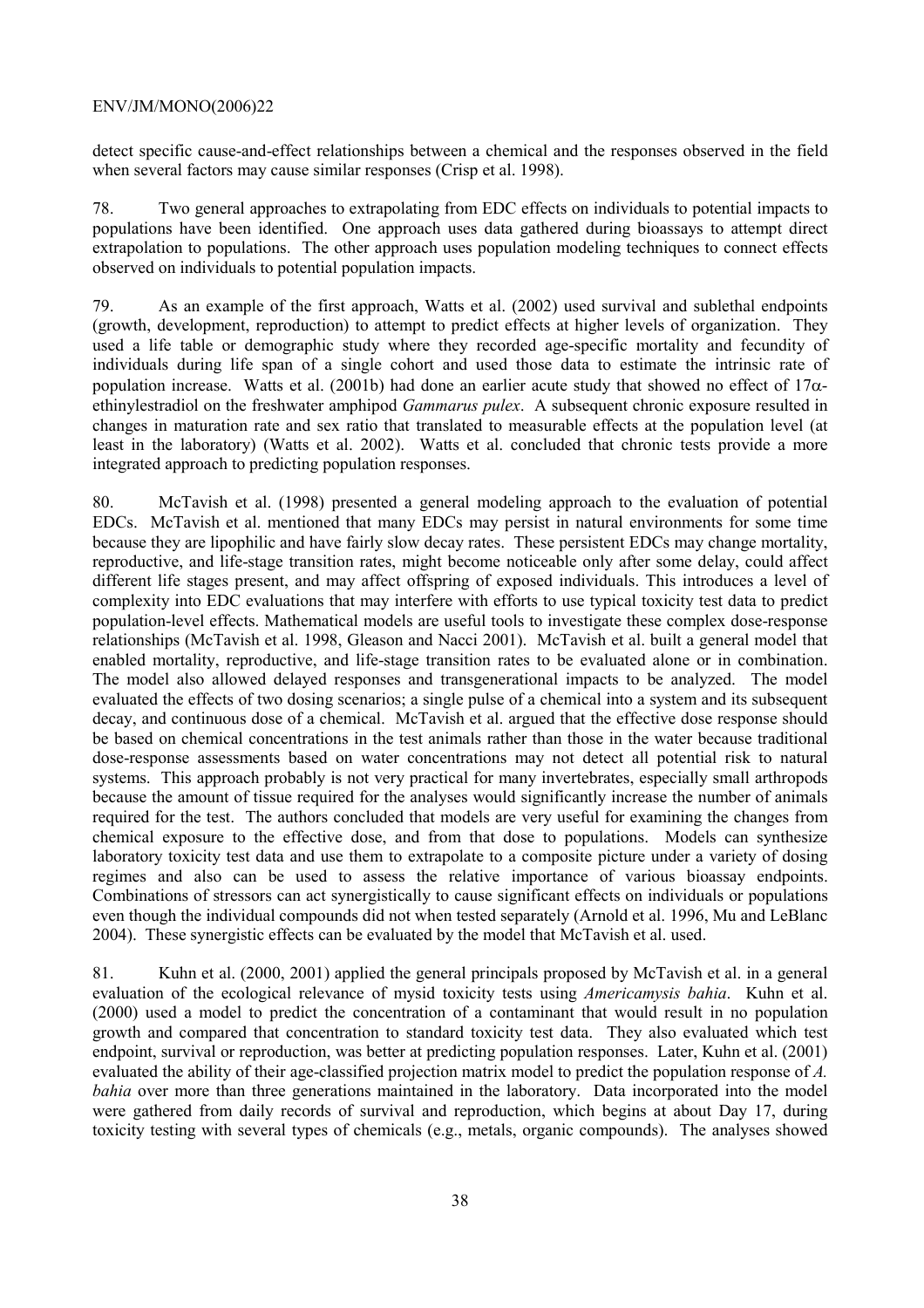that the population growth rates were dependent on concentration for most of the chemicals tested. Kuhn et al.'s comparison of endpoints showed that the  $LC_{50}$  estimated from a 96-h exposure and the chronic lifecycle test endpoints were highly correlated to population changes  $(r = 0.96$  and 0.93, respectively). However, linear regression analysis showed that the life-cycle test was better than the  $LC_{50}$  at predicting population-level effects. Within the chronic assay, reproduction was more strongly correlated than survival to population growth rate  $(r = 0.98$  and 0.79, respectively). The model was verified (Kuhn et al. 2001) by using the results of a 28-d life-cycle test conducted with *para*-nonylphenol as the toxicant, to generate data that allowed the model predictions of mysid abundances at the end of the multigenerational (55-d) assay. The predicted abundances then were compared to actual abundances from the assay. The results showed that the model could predict population effects "reasonably well" (Kuhn et al. 2001) in the laboratory. The model-predicted concentration (16 *µg*/L) at which no population growth would occur did not differ significantly from that derived from the multigenerational test data (19 *µg*/L). The data from the 28-d test also were used to calculate a chronic exposure value (12 *µg*/L), which was compared to the 55-d "no-growth" concentration. The lower value was selected as the conservative concentration at which the population should be protected from exposure to *para*-nonylphenol.

82. While either or both approaches may be appropriate, the important consideration is that if population-level impacts are ignored, the probability that the direct effects of EDCs on ecosystems will be underestimated increases (McTavish et al. 1998).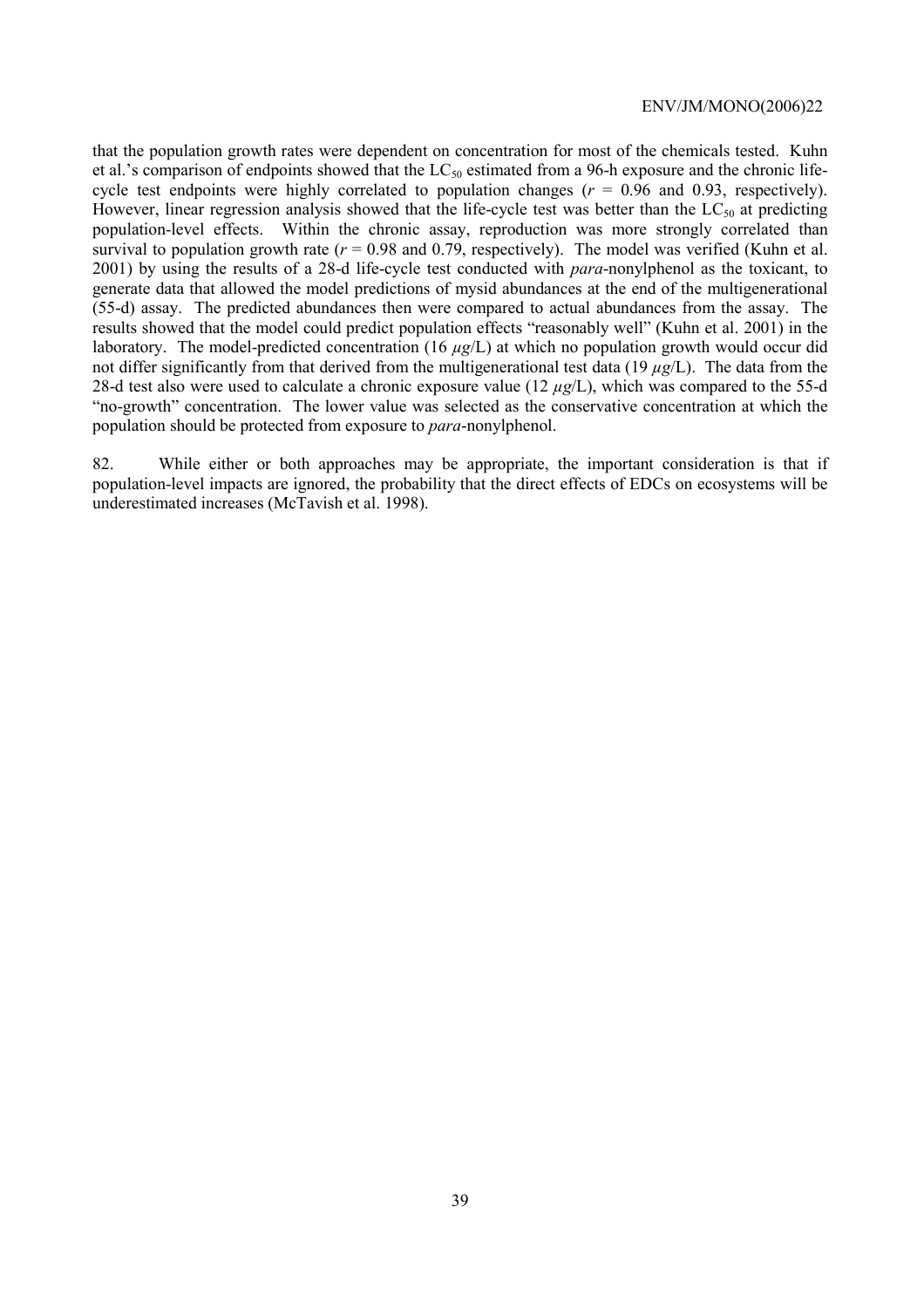#### **4.0 AQUATIC ARTHROPODS IN THE EVALUATION OF POSSIBLE ENDOCRINE DISRUPTION**

83. Many anthropogenic pollutants eventually end up in the world's oceans, carried there through riverine and estuarine pipelines (Nimmo and Hamaker 1982). Since the mid-1990s, there is an increased awareness that many sewage constituents or chemicals associated with industrial production that enter the environment can disrupt endocrine systems, and that these compounds will likely affect marine organisms (Depledge and Billinghurst 1999; Oberdörster and Cheek 2001). Although early concern over EDCs focused on vertebrates, attention recently has broadened to include invertebrates because they are ecologically important and have distinctive endocrine systems that differ from those of vertebrates. Estuaries, which are intrinsically and commercially important ecosystems, are among the earliest recipients of EDCs. Among the many estuarine organisms that could be adversely affected by these compounds, crustaceans are good candidates for study of potential impacts. Some of these species are discussed in this section. Attention here is focused on aquatic arthropods (insects and crustaceans) because they are often among the most abundant organisms in freshwater and estuarine systems, form vital links in estuarine food webs, and are known to be susceptible to the effects of EDCs.

84. Hutchinson et al. (2000) offered a counter argument to the inclusion by the EDSTAC and EDSP of an arthropod, specifically a daphnid or mysid, in the endocrine screening program at this time. The principal objection applicable to both taxa was the general data gap in the basic endocrinology of mysids and daphnids. They argued that the assertion by EDSTAC that vertebrate estrogen or androgen disruptors could interfere with ecdysteroid activity was only speculation and that any effects on reproduction or development by known vertebrate EDCs have not been directly linked to ecdysteroid or juvenile hormone activity. This is indeed an important issue to consider in this context, but at the same time, the understanding of invertebrate endocrine systems is rapidly improving (Section 3.0) and the links between hormones and processes in crustaceans are constantly being established. For example, in companion studies, Mu and LeBlanc (2002a, 2002b) showed that ecdysteroids regulate the embryonic development of daphniids and that this development could be interrupted by testosterone and fenarimol, a fungicide used in agriculture. Testosterone did not display ecdysteroidal activity, but interfered with ecdysteroids by outcompeting them to occupy the ecdysteroid receptor (Mu and LeBlanc 2002a). Fenarimol acted by reducing body levels of ecdysone in individual daphnids (Mu and LeBlanc 2002b). Vandenbergh et al. (2003) found that the synthetic estrogen 17α-ethinylestradiol altered sexual development in individuals of the amphipod *Hyalella azteca*. Males did not develop secondary sex features, reproductive system morphology was altered, and sex ratios in exposed groups favored females. Also, recent studies of crustaceans have identified that methyl farnesoate has a role in regulating larval development in lobsters (summarized by Chang et al. 2001) and stimulates gonad development in a freshwater prawn (Nagaraju et al. 2003). The industrial chemical bisphenol-A has also been shown to to delay development of young stages in calanoids, harpacticoids and cladocerans (Andersen et al. 2001; Marcial et al. 2003; Mu et al. 2005) As a disrupting mode of action, bisphenol-A was supposed to exert its activity via an enhancement of the activity of methyl farnesoate (Mu et al. 2005), thereby decreasing larval and juvenile development. As Verslycke et al. (2003a) stated, the discussion over whether or not an observed effect is directly related to endocrine disruption or not may be appropriate, but neither that discussion, nor the cause of the effect, is of concern to population maintenance of the affected organism.

## **4.1 INSECTA**

 85. Although many insect species might be chosen for use in EDC evaluations the focus in this section is on the chironomids, which are ecologically important, have had well-developed testing protocols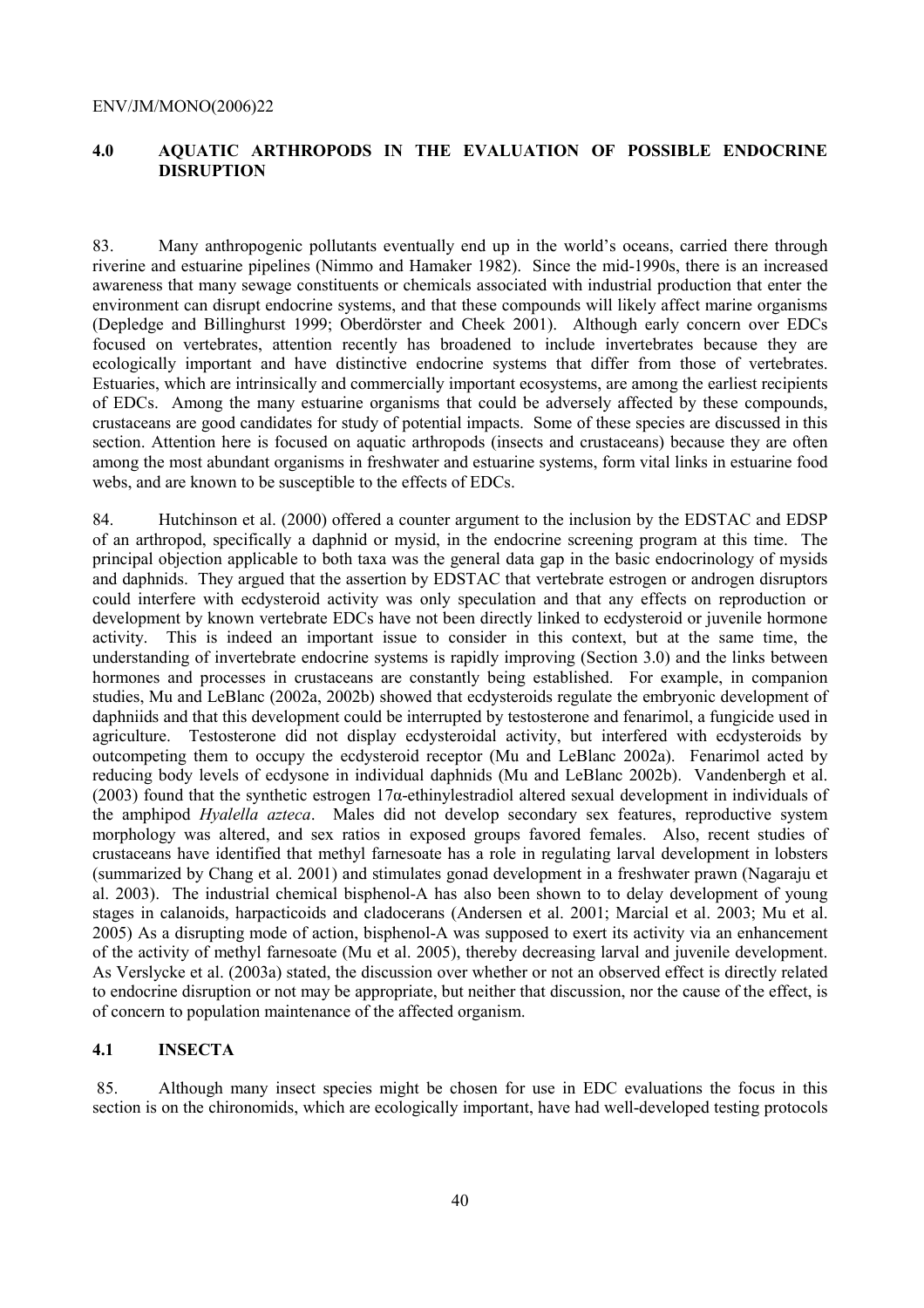prepared and evaluated, and have been widely used in general toxicological testing in addition to endocrine disruptor screenings.

#### *4.1.1 Midge Larvae (Chironomus tentans* **[or** *C. dilutus***] and** *C. riparius)*

86. Natural History: *Chironomus* spp. are true midges (Order Diptera) that have a widespread worldwide distribution (Pennak 1989). Adult midges are small, nonbiting, and swarm near bodies of water at night. Larval stages are aquatic, inhabiting fine tubes in the upper layers of the sediment. Midge larvae feed on algae, higher plants, and organic detritus (Pennak 1989). Chironomid larvae are ecologically relevant for toxicity testing because of their widespread distribution, numerical abundance, and importance as prey for juvenile and adult fish. Two species of *Chironomus* are typically used in toxicity testing; *C. tentan*s in North America and *C. riparius* in Europe. *Chironomus tentans* eggs hatch about 2 d to 6 d after laying and begin the first of four aquatic instar larval stages (summarized in Benoit et al. 1997). The larval development lasts about 23 d and is followed by a short  $(\sim 1-2$  d) pupal stage. Males emerge about five days before females (protandry). Adults are short-lived, about 7 d. The aquatic development period for *C. riparius* is shorter as adults emerge within about 15–17 d after beginning the first instar stage (Watts and Pascoe 1996, Watts et al. 2001a) and live about 4 d (e.g., Ristola et al. 2001). This was confirmed in a direct comparison in natural and artificial control sediments between the two species (Watts and Pasco 2000).

87. Availability, Culture, and Handling: Both species of *Chironomus* are readily available from commercial sources and do not need to be collected from the field. They are easily maintained in laboratory culture. Detailed culture requirements for *C. tentans* have been described by EPA (2000). Larval are held at about 23°C in glass aquaria (e.g., ~19 L volume containing ~8 L water) with finely shredded paper toweling or silica sand used as substrate. About 600 eggs per 8 L should be stocked into each aquarium. High densities of larvae increase development time, delaying adult emergence. Larval are fed a slurry prepared of commercial fish food flakes at a concentration of ~0.04 mg dry food/mL culture water. Adult emergence commences in about three weeks after egg hatching  $(23^{\circ}C)$ . Chronic tests must be initiated with <24-h old larvae, therefore, laboratories must maintain cultures to ensure larvae of the correct age are available for testing.

88. McCahon and Pascoe (1988) presented information on culturing *C. riparius*. Conditions for culture are somewhat similar to those for *C. tentans*. The substrate is based on homogenized cellulose paper (filter paper). Cultures are maintained at 18°C to 20°C and are fed a ration of commercial fish food flakes daily.

89. Strengths and Weaknesses: The principal strengths of using *Chironomus* in toxicological testing are the high ecological relevance, ready availability, and ease of culturing of the two primary species. Formal test procedures for both species are well-developed and the species have been used in a variety of laboratory (e.g., Benoit et al. 1997, Environment Canada 1997a, US EPA 2000) and *in situ* (Castro et al. 2003) testing situations. At least one other species, *C. prasinus*, has been used in some EDC testing (Sánchez and Tarazona 2002). The life cycle of chironomids is relatively short and amenable to multigenerational testing. The life cycle of *C. tentans* is about 33–38 days (Benoit et al. 1997); that of *C. riparius* is likely shorter (Watts & Pascoe 1996, Watts et al. 2001a). Recent studies have included several evaluations of potential endocrine disrupting chemicals on *C. riparius* (Hahn et al. 2001, Watts et al. 2001a, Hahn et al. 2002, Hahn and Schulz 2002) and *C. tentans* (Kahl et al. 1997). One possible weakness is the apparent lack of response, or conflicting responses, of life cycle endpoints in *C. riparius* to exposure to two known xenoestrogens, bisphenol-A and 17α-ethinylestradiol, or in *C. tentans* exposed to the surfactant 4-nonylphenol (Kahl et al. 1997). Chironomid larvae are sediment dwellers; therefore the testing protocol must provide the test animals with a suitable substrate. Watts and Pascoe (2000) showed the type of sediment (artificial or natural) was an important contributor to the differences in response that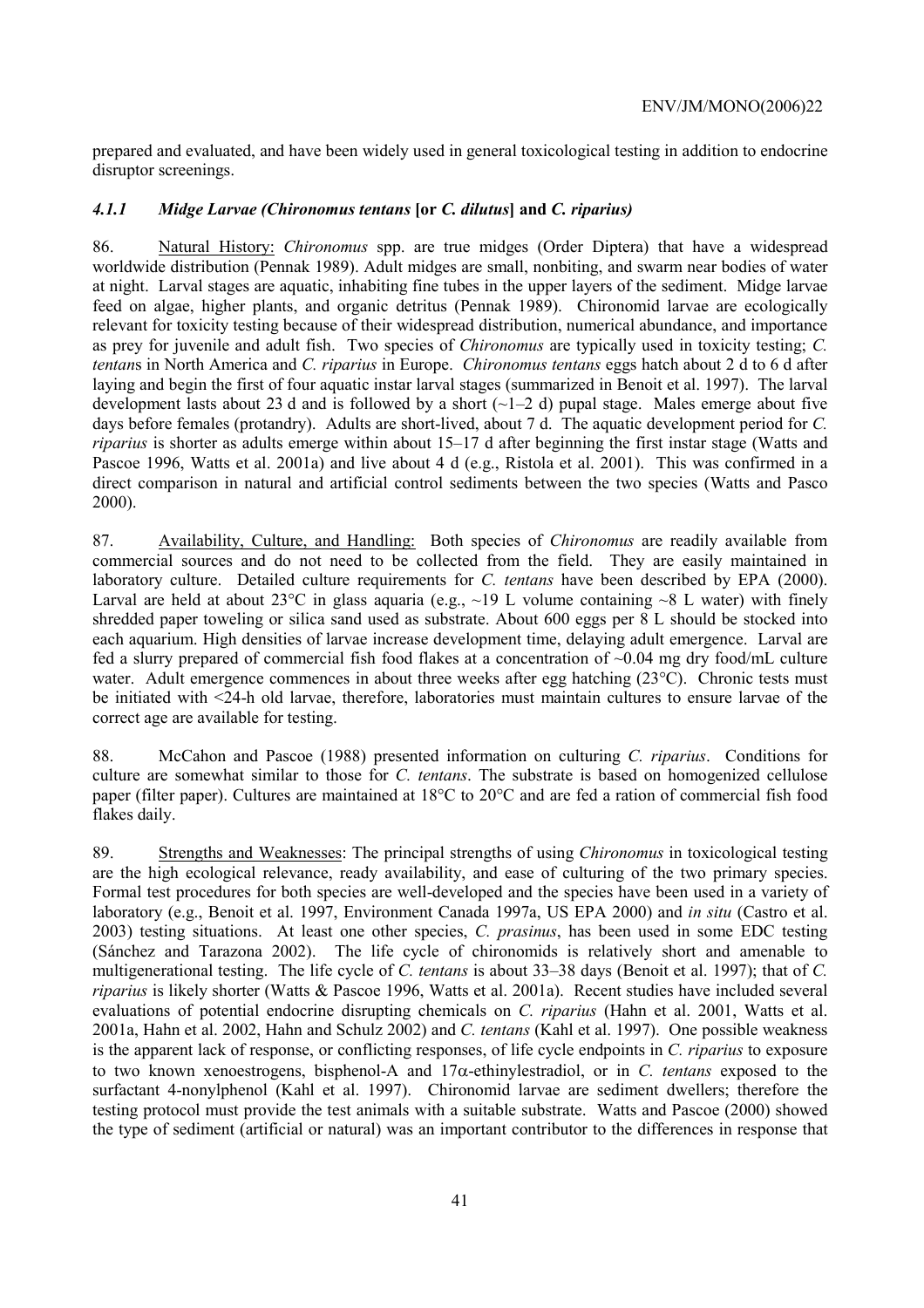they observed. Concentrations of contaminants were greater in the porewaters of the artificial sediment than in those of the natural sediment.

90. Another important issue that must be considered when using either species of *Chironomus* is that the two were shown to have different sensitivities to the same toxicant. Watts and Pascoe (2000) found that *C. tentans* was more sensitive than *C. riparius* to the same toxicants evaluated under the same test conditions. They also determined the *C. tentans* was less physically robust than *C. riparius*, which led to increased variability in the data for *C. tentans*, especially emergence data (there was poor emergence in control animals). The response criteria were affected by type of sediment, the choice of species, the particular toxicant, and the duration of the experiment.

# **4.2 CRUSTACEA**

91. Although insects, crustaceans, and pycnogonids (sea spiders) are the primary arthropod taxa that occur in estuarine and marine communities, crustaceans are certainly the more abundant and, therefore, the more ecologically important group. Many insect species occur in these waters but they are relatively poorly studied. Little is e.g. known about pycnogonid biology and endocrinology. Thus, the focus in this section is directed towards the freshwater, estuarine and marine crustacean species that so far have been identified as likely to be amenable to studies on development and reproduction as well as specific EDC evaluations.

# *4.2.1 Amphipods*

# *Hyalella azteca Saussure 1857*

92. Natural History: Historically, *Hyalella azteca* has been considered a very common inhabitant of permanent fresh water systems throughout North, Central, and northern South America (Bousfield 1973, Pennak 1989, Gonzalez and Watling 2002). As discussed in the "Strengths and Weaknesses" section below, the species' actual distribution is probably much more restricted. *Hyalella* inhabits a variety of unpolluted springs, streams, brooks, pools, ponds, and lakes (Pennak 1989), but also may occur in large coastal rivers and into tidal fresh waters (Bousfield 1973). These epibenthic-burrowing amphipods may occur in large numbers; they are detritivorous, feeding primarily on algae and bacteria. *Hyalella* produces about 18 eggs per brood although the number can vary with female age and size (Pennak 1989). At warmer temperatures (24°C–28°C), eggs hatch in about 5–10 d and females can produce about 15 broods every 150 days (Pennak 1989, EPA 2000).

93. Availability, Culture, and Handling: *Hyalella azteca* has been used in toxicity testing for many years and is widely available from many commercial suppliers. US EPA (2000) provides a detailed description of culture requirements. The amphipods can be cultured in containers of various sizes (e.g., 2L–80L) at a water temperature of about 23°C and a light:dark photoperiod of 16:8 h. The water should be renewed periodically and monitored for various parameters such as hardness, alkalinity, pH, and ammonia. Amphipods can be fed commercial fish food flakes, or a combination of yeast-Cerophyl®-trout chow (YCT, prepared according to the recipe in US EPA 2000 or purchased commercially) and the alga *Selenastrum capricornutum*.

94. Strengths and Weaknesses: *Hyalella azteca* is an ecologically relevant testing organism. It has been used in many types of toxicity testing and several protocols, including life cycle testing, to guide testing have been written for it (e.g., Environment Canada 1997b, US EPA 2000). This amphipod is readily available and relatively easy to culture. However, endocrine disruption evaluations, and any other toxicity evaluations, with this species are hampered by recent revelations that the widespread "species" *Hyalella azteca* is actually a mixture of many species. Several studies, beginning in the late 1990s, have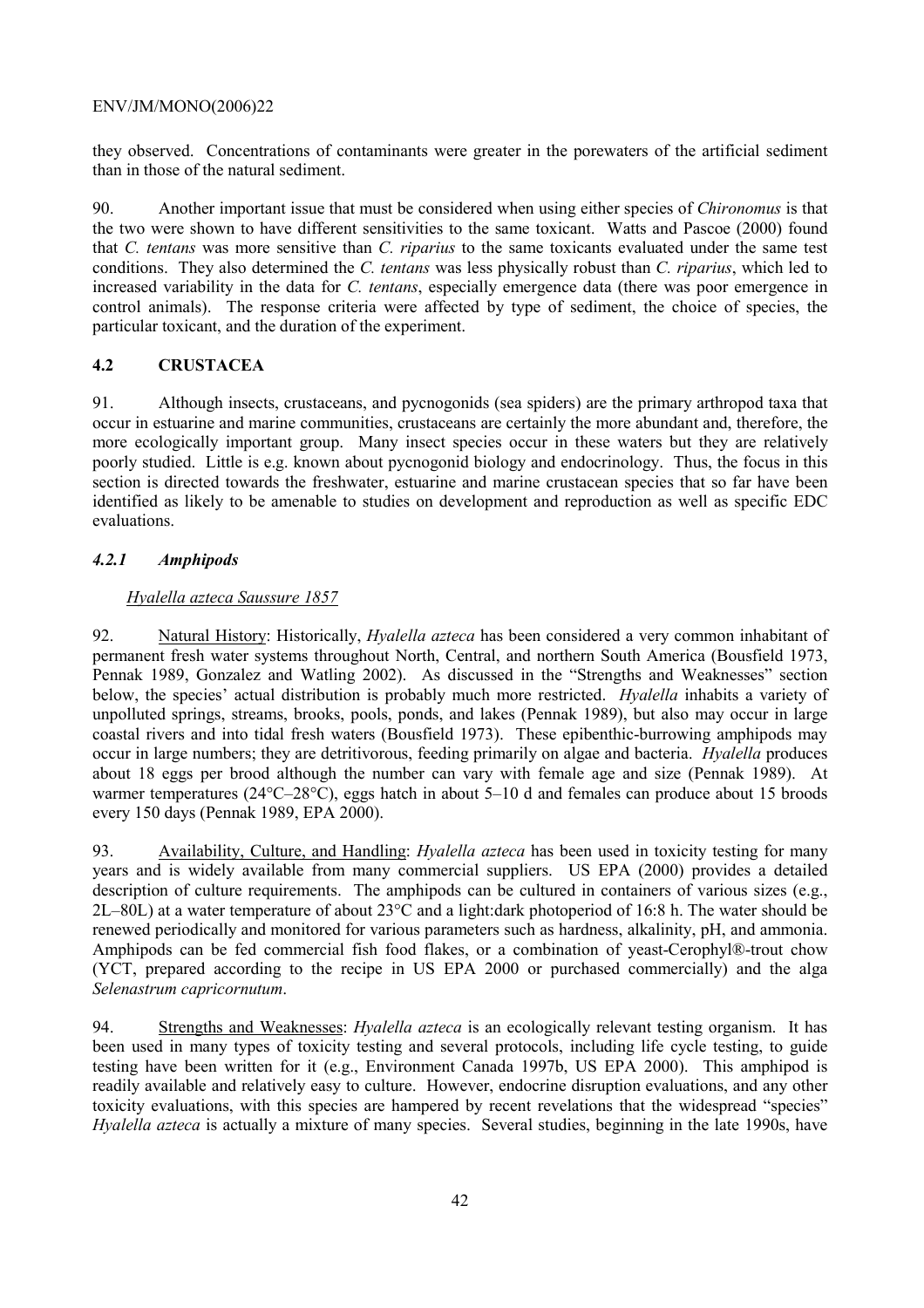investigated various populations of *H. azteca* from around North America. Duan et al. (1997) studied six lab "populations" of *H. azteca*; one from Burlington, Ontario, one from Conesus Lake NY; and four originally derived from the Corvallis, Oregon population [the Nebeker strain that was originally collected in 1982 (Duan et al. 2000b)], and another species in the genus, *H. montezuma*. They found that the four populations derived from Oregon were relatively closely related and distinct from the other two and from *H. montezuma*. Duan et al. concluded that the populations represented four species (including *H. montezuma*). McPeek and Wellborn (1998) found allelic and genotypic differences between large-bodied and small bodied ecotypes of *H. azteca* in southeastern Michigan. They determined that the two ecotypes did not interbreed and that it was likely that they represented different species. Duan et al. 2000a studied 12 populations, all presumably *H. azteca*, from geographically isolated parts of N. America. They used electrophoresis to identify nine groups. The large genetic differences that were identified led them to conclude that all nine probably represent different species. Witt and Hebert (2000) studied populations from wide geographical area in NA, most of which were from around the Great Lakes (24 lakes and ponds in Ontario and Wisconsin), but also included the Yukon and New Brunswick. They found low levels of gene flow, reduction in genetic variability, low heterozygosity, unique alleles, and strong genetic differentiation and divergence among populations, concluding that there were at least seven mitochondrial lineages. Gonzalez and Watling (2002) conducted a morphological study of type specimen of *H. azteca* and compared it to specimens from Maine, Texas, Mississippi, Michigan, Oklahoma, and Hawaii concluding that *H. azteca* is a species complex. Thus, the taxon currently known as "*Hyalella azteca*" is probably comprised of at least a dozen species. Gonzalez and Watling (2002) recommend that any further toxicological studies confirm identification of species. If animals are obtained from a commercial supplier, the original source of that supplier's culture should be identified.

95. The potential ramifications of using different genetic species on toxicity testing was underscored by Duan et al. (2000b, 2000c) who tested the effects of various metals, pH, and fluoranthene on different genotypes within a population of *H. azteca* derived from the Nebeker strain. They discovered that some genotypes were more susceptible to the stressors than others, and that the susceptibilities differed across genotypes. This differential susceptibility implies that a population that has a higher frequency of a particular genotype that happens to be resistant to a particular stressor will show better survival than a population that has a high frequency of a genotype that is susceptible to the stressor. That is, different genetic populations may provide different responses to the same stressor.

#### *Gammarus pulex*

96. Natural History: *Gammarus pulex*, an amphipod that is also known as scud, is widespread throughout Europe, where it is often the most abundant invertebrate in streams. *G. pulex* is a primary prey item of fish and used in biotic indices to describe pollution in rivers (summarized by McCahon and Pascoe 1988). The reproductive biology of *G. pulex* involves precopulatory guarding of the female by a male (e.g., Watts et al. 2001b). The male clasps onto a female and swims with her until she molts to assuring sexual contact during the time at which mating can occur. This particular behavior has been developed into a bioassay procedure (Poulton and Pascoe 1990, Pascoe et al. 1994). It is likely that a chemical signal facilitates this behavior, although evidence for pheromonal control of mating in this species is contradictory (summarized by Watts et al. 2001b). A similar assay was developed for the estuarine gammarid, *Gammarus duebeni* (Lawrence and Poulter 1996).

97. Availability, Culture, and Handling: *G. pulex* is available from at least one commercial supplier, but it is not clear if those animals are cultured by the supplier or field collected. Most studies report using field-collected animals and hold them for a short time before testing. McCahon and Pascoe (1988) developed culture methods for *G. pulex*. Gravid females and pre-copula pairs are removed from the collection and placed in breeding chambers (1-L plastic jars with an open, mesh-covered bottom to allow juveniles to escape); these chambers are placed into larger (2–8 L) tanks that are provided with flow-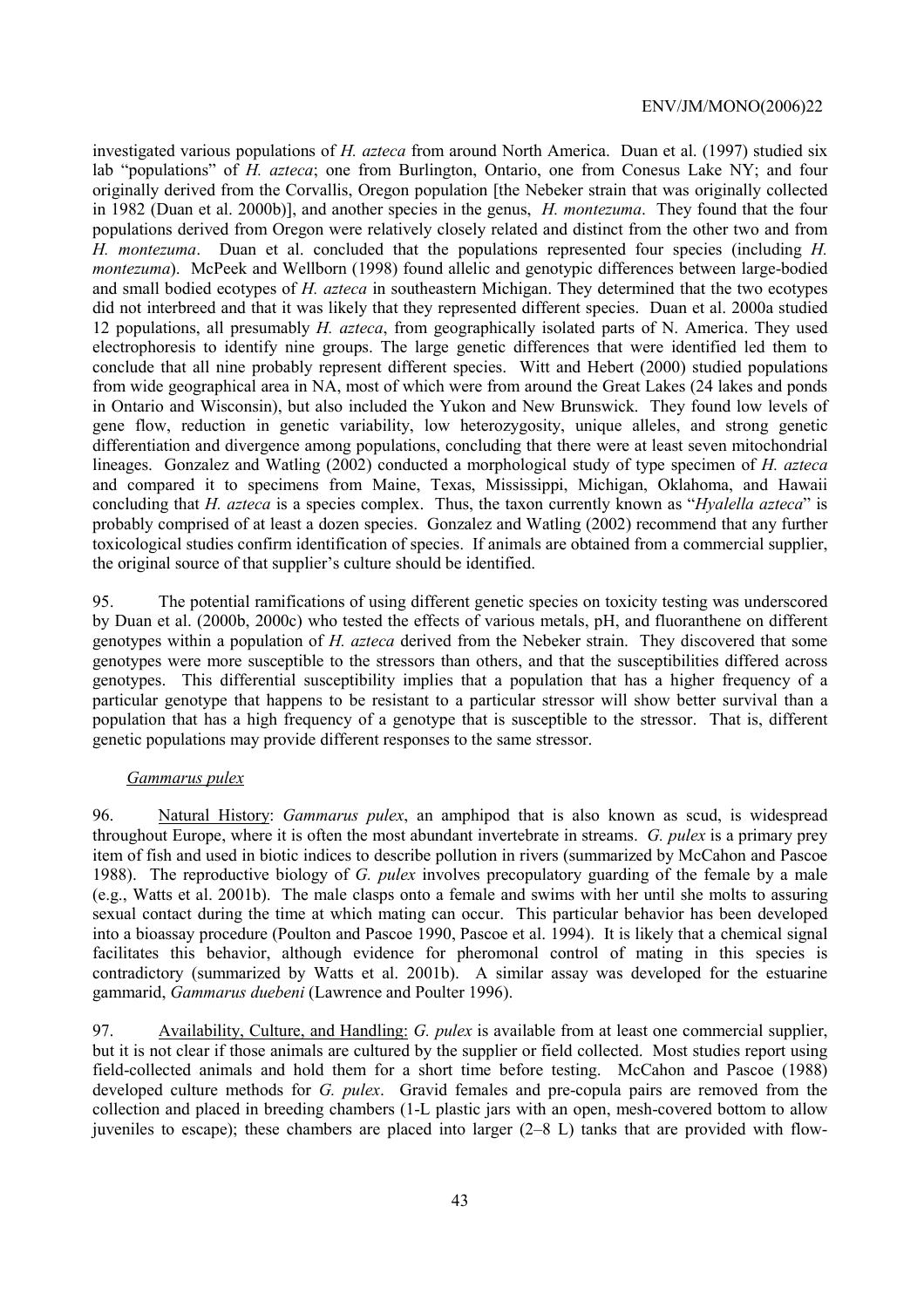through dechlorinated water (the chambers can be maintained static, if water is renewed periodically). Adults are fed a variety of conditioned tree leaves (*e.g.,* horse chestnut, elm, sycamore, or oak) that are collected during fall, air dried, and stored until just before required for feeding. The leaves are prepared by being placed in organically enriched dechlorinated water to promote the bacterial and fungal growth that provides an important food for *G. pulex*. About 200 gravid females in a chamber will provide enough juveniles (500–1000) to stock the rearing tank. Juveniles are fed conditioned leaves, which are supplemented with adult feces from the adult containers. Timing can be arranged to provide different age ranges for testing. Culture temperatures were not provided, but at 13ºC about 70% of juveniles reach maturity in 130 days, after completing 10 molts.

98. Strengths and Weaknesses: *Gammarus pulex* provides a test organism that has considerable ecological relevance in European freshwaters. Because organisms are usually field collected, the potential for population-related differences in pollutant sensitivities is high and should be assessed before comparing the results of tests performed on different populations. However, collected animals are relatively easily maintained in culture systems once established and can provide a suitable number of test organisms for some time. *G. pulex* has been used in many types of bioassay procedures, including behavioral (Poulton and Pascoe 1990, Pascoe et al. 1994) and *in situ* (Matthiessen et al. 1995) testing. However, formal chronic test protocols have not been developed (Segner et al. 2003).

# *Leptocheirus plumulosus:*

99. Several species of benthic estuarine and marine amphipods are used regularly in regulatory toxicity testing, including *Ampelisca abdita*, *Eohaustorius estuaries*, *Rhepoxynius abronius*, and *Leptocheirus plumulosus*. Test guidelines have been established for these species (e.g., US EPA/USACE 1998, US EPA 2001). Several other species have been used in studies of the toxic effects of various contaminants. Among these are *Corophium volutator*, *Gammarus* spp., *Microdeutopus gryllotalpa*, *Echinogammarus marinus*, and *Grandidierella japonica*. Among these amphipods, *L. plumulosus*  probably is the best suited for adaptation to an EDC testing program and, therefore, is discussed in more detail below.

100. Natural History: *Leptocheirus plumulosus* is a common infaunal amphipod occurring in estuaries along the east coast of the U.S. from northern Florida to Massachusetts (Bousfield 1973). *L. plumulosus* lives in simple burrows it digs into the upper layers of the sediment. It is a detrital feeder, extracting organic material that is suspended in the water and from ingested sediment. *L. plumulosus* tolerates a wide range of salinities, from 1‰ to 35‰ (US EPA 2001). Its generation time is short, requiring about 24 days at 23°C (US EPA 2001). Another species in the genus, *L. pinguis*, is known to use parental care, sheltering juveniles in its burrows (Thiel 1997). *L. plumulosus* has become increasingly selected as the test species in contaminant sediment evaluations. A chronic survival, growth, and reproduction testing protocol for the species was recently developed (US EPA 2001).

101. Availability, Culture, and Handling: *L. plumulosus* is readily available from several commercial suppliers who maintain large cultures of the species. Laboratories can obtain amphipods having a wide variety of ages. Laboratories conducting the chronic testing protocol need to culture the amphipods inhouse because the protocol requires that the test be initiated with neonates (<48-h old). Cultures are easy to start and are maintained at temperatures of 20°C to 25°C and at the salinity that will be used in testing, which is usually 20‰ (US EPA 2001). Cultures are fed finely milled fish food flakes and the culture water is renewed three times per week. Cultures may have to be thinned because these amphipods are very prolific. Cultures require about 6 weeks maturing sufficiently to provide enough neonates for testing.

102. Strengths/Weaknesses: The principal strengths of *L. plumulosus* for EDC evaluations are its ready availability, ease of culture, and sensitivity to contaminants. The species is becoming widely used in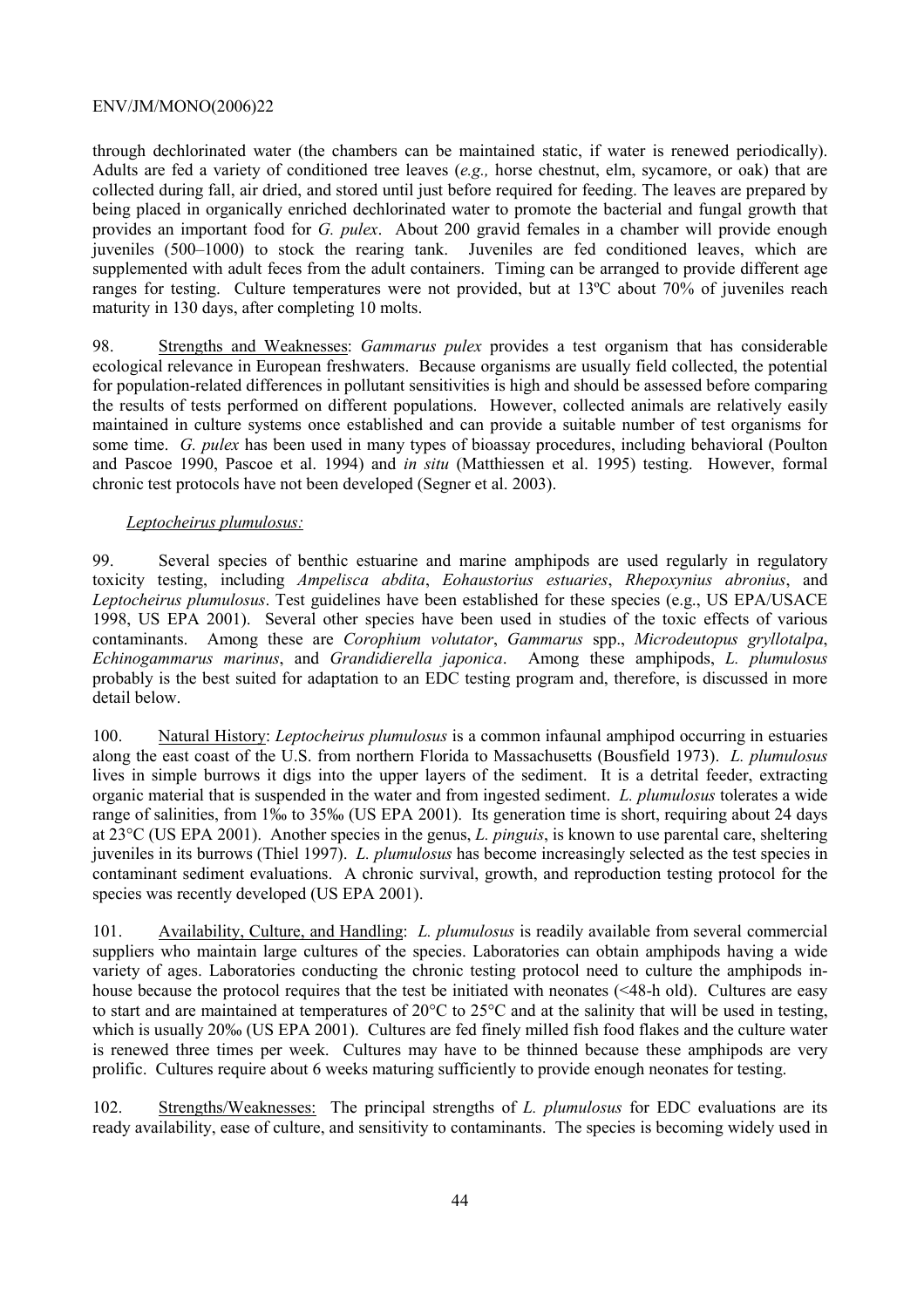toxicity testing programs. A 28-day chronic testing protocol, which could be adapted to EDC testing programs, has been developed for the species (Emery et al. 1997, US EPA 2001). Some aspects of the species' reproductive endocrinology have been studied (Volz et al. 2002, Block et al. 2003) and the impacts of some chemicals known to affect endocrine systems have been tested on the species (Lussier et al. 2000, Zulkosky et al. 2002). Spencer and McGee (2001) used data collected from field populations of *L. plumulosus* to develop a stage-structured population model that allows extrapolation from laboratory toxicity tests to population impacts. McGee and Spencer (2001) tested the model by using laboratory testing data to project the effects of sediment toxicity on the population growth rate. They found that the population projections were very similar to amphipod abundances observed at the site from which the sediment was collected. *L. plumulosus* abundance in the area from which the sediment was collected. *L. plumulosus* occurs only along the east coast of the U.S. and, therefore, serves only as a surrogate species for estimating the impacts of EDCs on faunas from other regions.

# *4.2.2 Daphnids*

103. Natural History: These three species of daphnids are widespread, occurring in freshwater ponds or lakes throughout much of the world (Weber 1993). *C. dubia* is a small species commonly found among plants in the littoral zone of lakes and ponds. *D. magna* lives primarily in lakes where the hardness exceeds 150 mg/L CaCO3, whereas *D. pulex* lives in clean, well-oxygenated ponds (Weber 1993). Much of the year, when environmental conditions are favorable, populations of these species consist primarily of females; males are produced when the environment begins to become unfavorable. Male *C. dubia* usually appear in autumn and those of *D. magna* in spring or autumn. *C. dubia* and *D. magna* reproduce via cyclic parthenogenesis with the male contributing genetic material only during certain times of the year. *D. pulex* may reproduce by either a cyclic or obligatory parthenogenesis. Daphnids produce ephippia, encased embryos that are resistant to harsh environmental conditions, during periods of sexual reproduction.

104. The life span of these species is highly variable, depending principally on environmental conditions. At 25°C, *C. dubia* and *D. magna* live about 30 days and 40 days, respectively. *D. magna* lives about 56 days at 20°C, whereas *C. dubia* and *D. pulex* live about 50 days at that temperature (Weber 1993). These daphnids produce about 10 eggs per clutch, which hatch into juveniles after about 38 h; the maximum egg production occurs at temperatures from 18°C to 25°C.

105. Availability, Culture, and Handling: All three species are readily available from commercial sources and are easily maintained in culture. Only 20–30 individuals are required to start a culture within a testing laboratory. Cultures should be maintained for at least two generations under the same conditions and feeding regimes that will be used during testing. Cultures can be maintained in natural waters, but Weber (1993) recommends "synthetic" water because it produces reliable results. Culture temperature is optimal at about 20°C. *D. magna* requires relatively hard water (160–180 mg/L CaCO<sub>3</sub>), whereas *D. pulex* requires softer water (80–90 mg/L CaCO<sub>3</sub>). Dissolved oxygen concentrations should be held above 5 mg/L. Cultures should be maintained carefully. The culture medium should be replaced three times per week and the cultures should be thinned when the populations exceed 200 individuals per 3 mL of culture water. Daphnids should be fed a YCT mixture and the alga *Selenastrum capricornutum*.

106. Strengths and Weaknesses: Daphnids offer many advantages to an EDC evaluation testing program. They are ecologically relevant, widely distributed, and are readily available via commercial suppliers. Cultures are easy to start and maintain. Daphnids are usually tested at intermediate temperatures (20°C). Acute and chronic protocols for testing daphnids are available and daphnids are actively used in many testing scenarios. Daphnids have been actively used in the evaluations of potential endocrine disrupting chemicals (Section 3.2). The primary weakness with using daphnids in endocrine disruption evaluations is that the asexually reproducing stage is typically the one used in testing because the presence of sexual reproduction is taken as an indication that culture conditions are less than ideal or that testing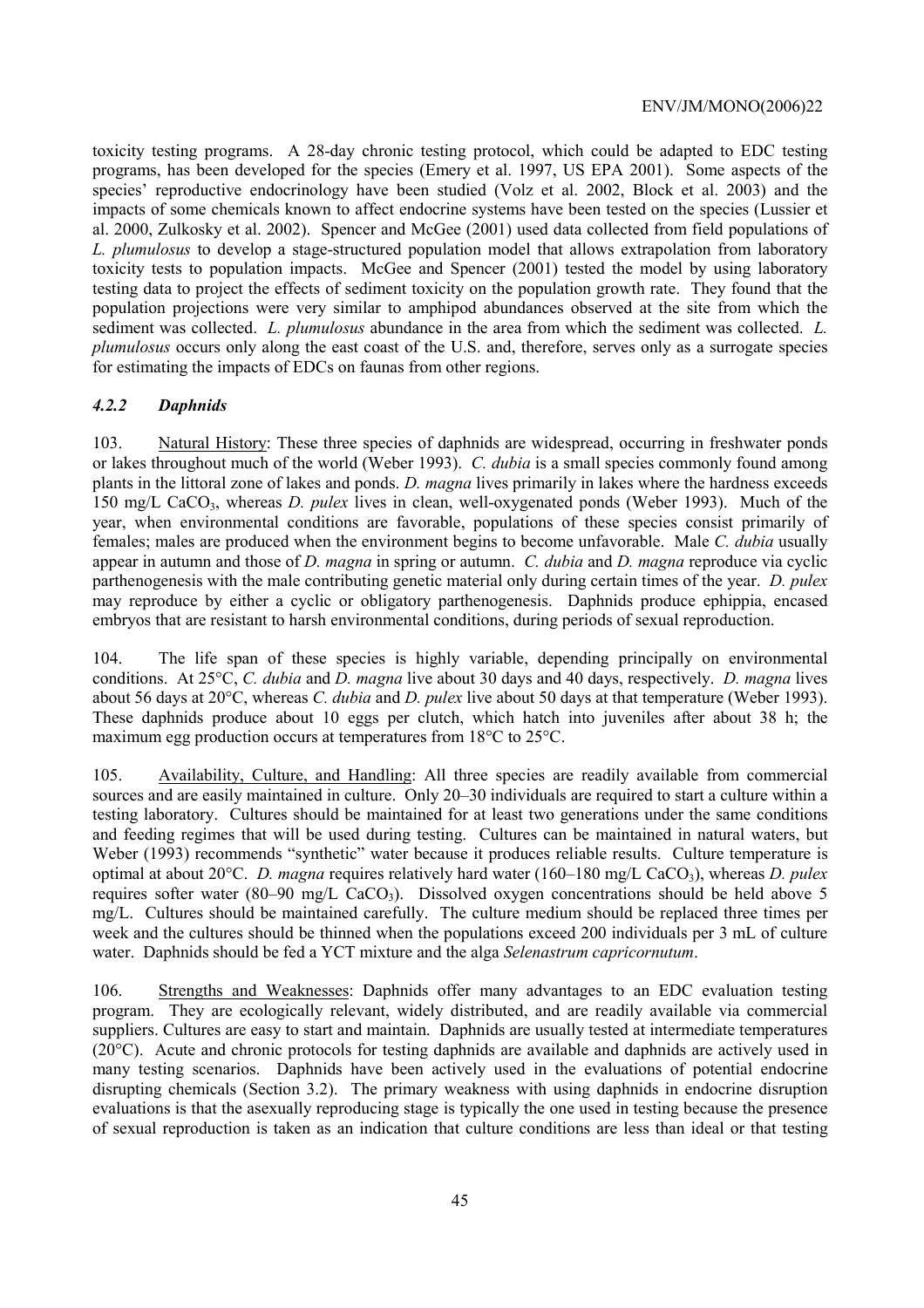methods are deficient (Olmstead and LeBlanc 2000). Parthenogenic reproduction results in lower genetic variability within the test population than would occur with a sexually reproducing taxon (Lagadic and Caquet 1998). This reduced variability would reduce the potential variation in response to stressors. However, the emphasis on only testing the parthenogenic phase for endocrine disruptive effects ignores the sexual reproduction phase, which is vital to daphnid population viability (Lagadic and Caquet 1998, Olmstead and LeBlanc 2000). Therefore, EDC impacts to daphnid populations may be severely underestimated. The species discussed above are temperate species and may not be feasible for use in tropical areas. Buratini et al. (2004) evaluated a tropical species, *Daphnia similis*, and found it to be similar in sensitivity to the two temperate *Daphnia* species. *D. similis* is easily cultured and may be more appropriate for use in evaluating potential EDCs in tropical waters that have low hardness.

# *4.2.3 Copepods*

107. Natural History: Copepods comprise one of the most important groups of marine invertebrates in estuarine and marine systems whether planktonic or benthic. They form a vital link in water column food webs, feeding on smaller plankton and being consumed by larger predators, such as fish. In benthic systems they are often important grazers on microalgae, yet provide forage for young life stages of many fish. The life history of copepods involves morphologically distinct stages (nauplius and copepodite stages). Therefore, it is possible to test the effects of chemicals, including those that are potential endocrine disruptors, on the metamorphosis from naupliar to copepodite stages that might detect interference with processes regulated by ecdysteroids (Anderson et al. 2001).

108. Availability, Culture, and Handling: Some species of copepods, *Acartia tonsa* for example, may be available commercially. However, the species typically used in toxicity testing are easy to maintain in cultures so that sufficient animals for testing are always available. Some *Acartia tonsa* cultures have been maintained for at least 20 years (Anderson et al. 2001). Culture temperatures depend on the species involved. *A. tonsa* and *Tisbe battaglia*i are cultured at 20°C (Anderson et al 2001, Hutchinson et al. 1999a, 1999b), *Nitocra spinipes* at 22°C (Breitholtz et al. 2003), *Amphiascus tenuiremis* at 22°C, and *Tigriopus japonicus* at 25°C (Marcial et al. 2003). Copepods are typically fed unicellular algae, such as *Rhodomonas*, *Nanochloropsis*, and *Isochrysis*.

109. Strengths and Weaknesses: Copepods are ecologically relevant animals for use in the evaluation of EDCs. They are readily available and easy to maintain and handle. The test conducted by Anderson et al. was a 5-6 day subchronic test with a very simple and easy to measure endpoint, the proportion of larvae that metamorphose from nauplius to copepodite. *A. tonsa* was more sensitive than *Daphnia magna* to interruption of growth and molting. Chronic (full life-cycle) tests may be completed within a relatively short time, from 21 days to 25 days. Although only one formal chronic test protocol has been developed (ASTM E2317-04 with A. tenuiremis), many copepod species have been used in toxicity testing, including the evaluation of potential EDCs (Section 3.2). The procedures used for those experiments could be adapted for standardized testing worldwide. There is ongoing work to develop an OECD copepod test guideline; a draft is written and pre-validation activities have been completed.

# *4.2.4 Mysids*

110. Several mysid species are considered below for their potential utility in EDC testing. For each, a discussion of natural history, availability, and culture and handling is offered, along with a summary paragraph on strengths and weaknesses of the species as test organism. Ingersoll et al. (1999) included several additional characteristics that are important considerations in the selection of test species. Some of the features, for example mode of reproduction and knowledge of endocrinology, do not allow for discrimination among candidate mysid species. [For several of the species in the section below, the name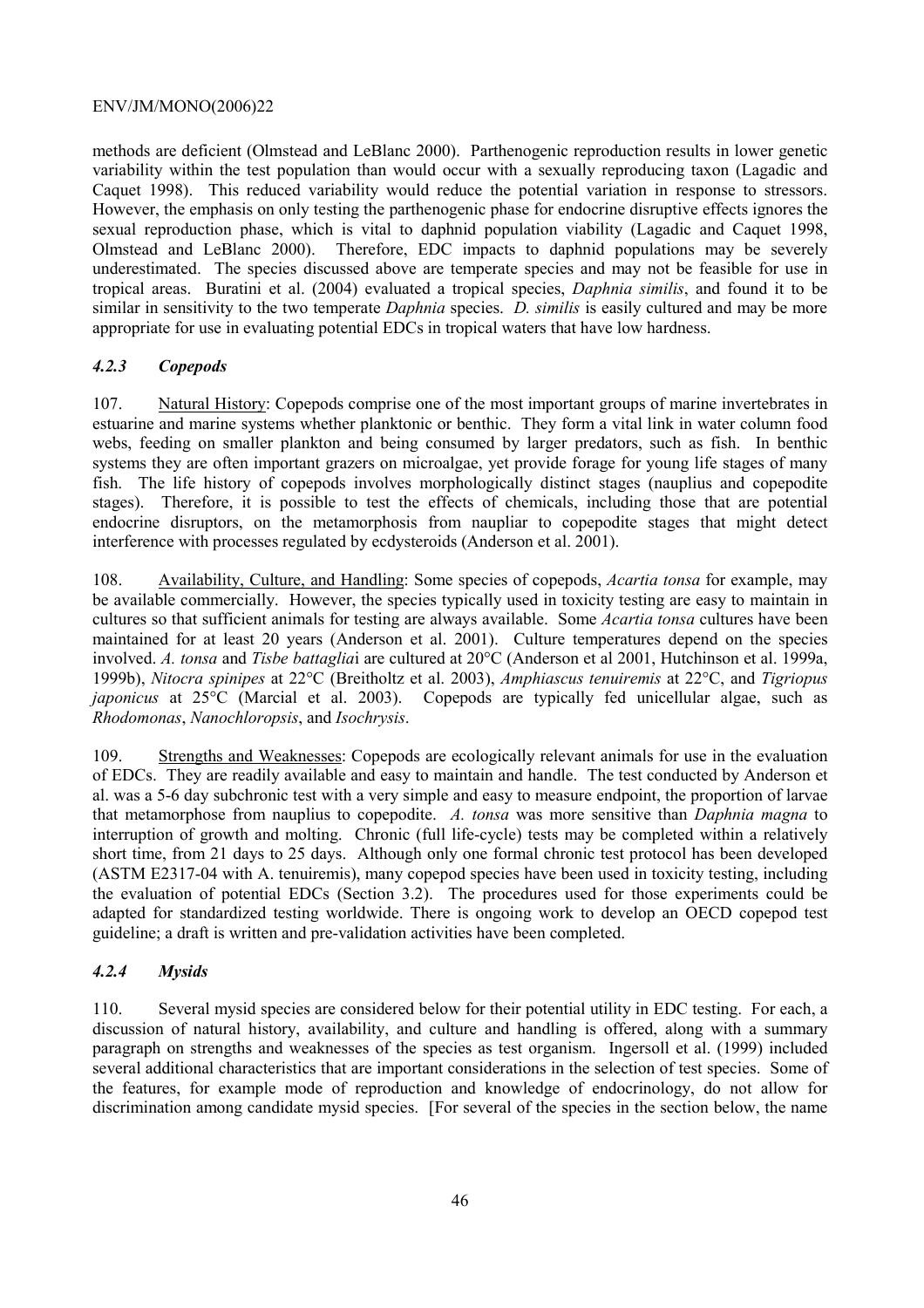of the researcher who described them is cited. If the species was originally described in a genus other than the one listed, the researcher's name is enclosed within parentheses.

#### *Americamysis bahia (Molenock, 1969)*

111. *Americamysis bahia* is a small mysid crustacean that occurs in coastal estuaries and embayments ranging from the Gulf of Mexico to Narragansett, Rhode Island (Price et al. 1994).

112. Natural History: *A. bahia* typically occurs in areas where the salinity is >15‰, but is more abundant in higher-salinity habitats. Molenock (1969) originally described the species as *Mysidopsis bahia*, but Price et al. (1994) transferred it to a new genus, *Americamysis*, during their taxonomic revision. The natural history of the species is well known; the following description is based on Weber (1993). Adults of *A. bahia* may reach almost 10 mm in total length, and females attain a larger size than males. Individuals become sexually mature in about 12 to 20 days, and the genders can be distinguished when the animals reach about 4 mm in total length, at which time the brood pouch typically has started development. At about 12 days, the female's ovaries begin to contain eggs, and the brood pouch is fully formed at about 15 days. The developing young are carried in the brood pouch for an additional 2 to 5 days, resulting in a life cycle of about 17 to 20 days. New broods may be produced about 4 to 7 days. Females produce an average of about 11 eggs per brood, and the number is directly related to female body length.

113. Availability, Culture, and Handling: *A. bahia* is cultured commercially by many laboratories located throughout the United States and therefore is readily available to testing laboratories. With only a few days' notice, commercial suppliers can ship <24-h-old mysids via overnight service, allowing testing laboratories time to acclimate the animals to test conditions. However, testing laboratories can also easily culture the species. The mysids can be raised in 80-L to 200-L aquaria provided with continuous flowthrough or recirculation systems. The water temperature and salinity within the culture tanks are typically 24ºC to 26ºC and 20‰ to 30‰, respectively. The cultures are fed newly hatched brine shrimp (*Artemia* sp.). Several sources provide information on culturing this species (e.g., Lussier et al. 1988). Although a small species, individuals of *A. bahia* are relatively easily handled.

114. Strengths and Weaknesses: As a candidate test species, *A. bahia* has many strengths and few weaknesses. Its primary advantages include its widespread availability and ease of culture. Because animals can be obtained from commercial cultures, the likelihood of misidentifying the species is very low. Its relatively short generation time makes it desirable in life cycle testing. The species is widely used in toxicological testing, and appropriate test conditions are well known. Standardized life cycle test protocols have been developed (US EPA 1996; ASTM 1997) and applied (e.g., McKenney 1982, 1985, 1986, 1994; McKenney et al. 1991; McKenney and Celestial 1996) or evaluated (Lussier et al. 1999). Included among the standardized test protocols are many of those necessary to measure EDC-related endpoints; others appear in peer-reviewed publications (Ingersoll et al. 1999). McKenney (1998) synthesized the results of several of his earlier studies on the effects of chronic exposures to various pesticides on *A. bahia* and concluded that life-cycle endpoints (slowed juvenile growth and reduced production of young) were more sensitive than survival. More recently, studies showed that the results from toxicity tests, which included standard and multigenerational tests using *A. bahia,* could be used to extrapolate from laboratory to population effects (Kuhn et al. 2000; 2001). Verslycke et al. (2004a), in their review of the use of mysids for endocrine disruptor evaluations, favored *A. bahia* as a reasonable test species. One criticism of the widespread use of *A. bahia* in toxicological testing is that because it is a warm-temperate or subtropical species, it may not be ecologically relevant to colder-water materials testing.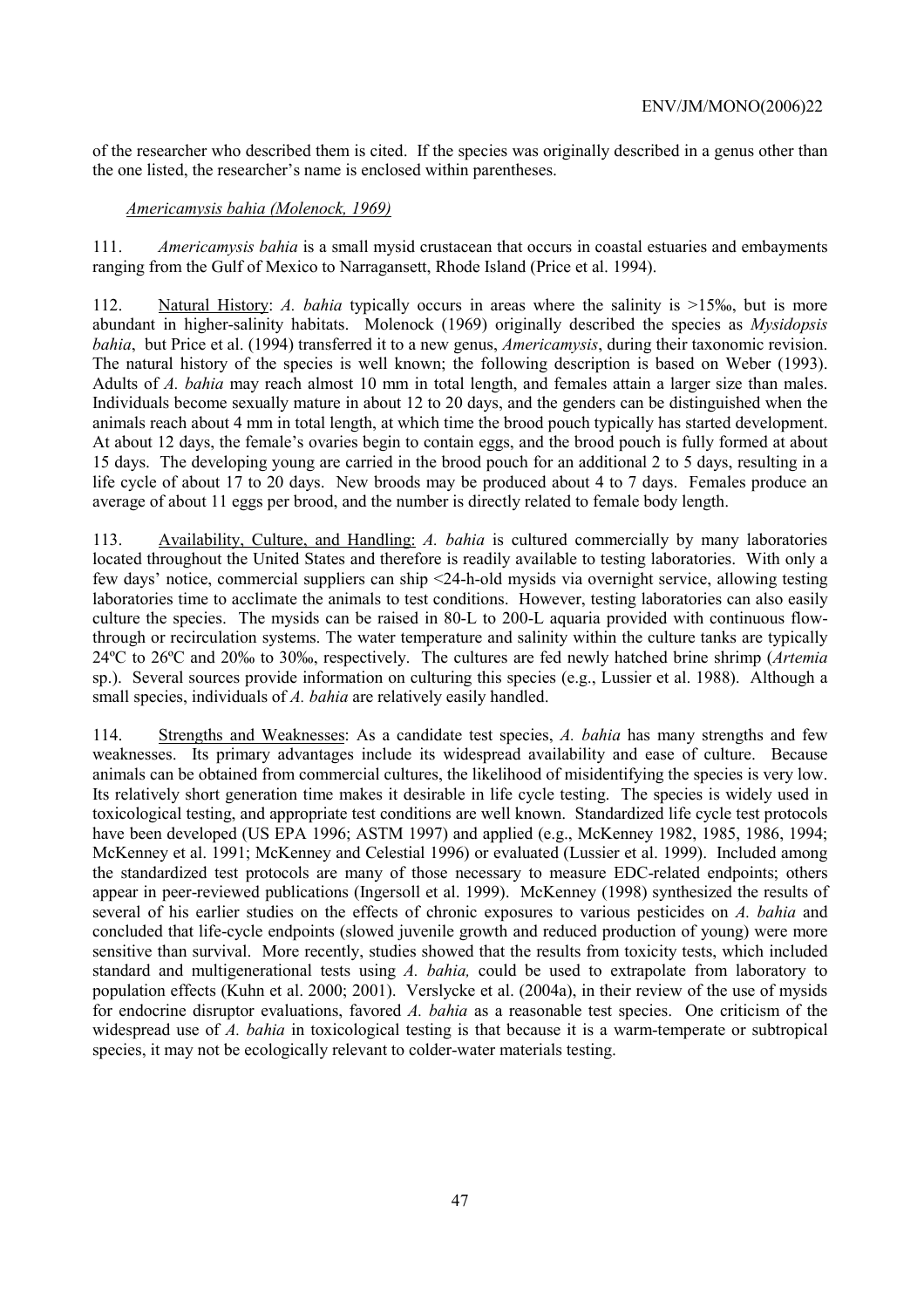# *Holmesimysis costata (Holmes, 1900)*

115. *Holmesimysis costata*, previously referred to as *Acanthomysis sculpta*, is an ecologically important species that ranges from southern California to British Columbia (Hunt et al. 1997).

116. Natural History: *H. costata* is a dominant member of the plankton community living within the surface canopy of the giant kelp, *Macrocystis pyrifera* (Chapman et al. 1995) and is an important pelagic prey of the California gray whale, *Eschrichtius robustus* (Dunham and Duffus 2002). Adults may reach lengths of about 7 mm to 13 mm (Daly and Holmquist 1986), and females attain a larger size than males (Turpen et al. 1994). Sexual maturity occurs at about 42 days, at which time males, which are recognized by an extended fourth pleopod, can be distinguished from females, recognized by the developing brood pouch (Turpen et al. 1994). Young are released when the females are about 65 to 73 days old. Brood size among laboratory-cultured females averaged about 16 released juveniles per female; in contrast, fieldcollected females released substantially larger broods that averaged 27 young (Turpen et al. 1994). Brood size was directly related to female size. US EPA (2002a) reported that females may produce multiple broods during their 120-day life span. However, Turpen et al. (1994) also reported that all laboratoryreared females died before releasing a second brood of young.

117. Availability, Culture, and Handling: Field-collected animals are available from a few suppliers and are likely to be available year round, but the species is not cultured commercially (Turpen et al. 1994). Brood stock can be collected by sweeping a small-mesh net through the canopy of the giant kelp (US EPA 2002a). Field-collected mysids can be cultured in the laboratory, and guidelines for doing so have been established (Chapman et al. 1995, US EPA 2002a). However, brood stocks should be rejuvenated periodically by the addition of field-collected animals (Turpen et al. 1994). Culture tanks can range in volume from 4 L to 1000 L and should be provided with aeration and fronds from the giant kelp, *M. pyrifera* (Chapman et al. 1995, US EPA 2002a). *H. costata* is typically maintained and tested at temperatures that range from about 13ºC to 15ºC for animals collected north or south of Point Conception, CA, respectively (US EPA 2002a). Adults are fed newly hatched *Artemia,* whereas juveniles are fed *Artemia* supplemented with a small amount of ground fish-food flakes (e.g., Tetramin). The animals are easily handled by using a combination of small-mesh dip nets and pipettes to transfer them from culture tanks to test chambers.

118. Strengths and Weaknesses: The primary strengths of this species are its ecological relevance to northeast Pacific regional testing conditions, its relatively large brood sizes, and its ease of handling and maintenance. *H. costata* occurs in relatively cold waters and may serve as a coldwater alternative to *A. bahia*. The species has been used in several toxicological tests (e.g., Singer et al. 1998) and standardized test protocols for the species have been developed (Chapman et al. 1995, US EPA 2002a) and evaluated (Martin et al. 1989, Hunt et al. 1997). Martin et al. (1989) determined that *H. costata* had sufficient sensitivity to evaluate effluent toxicity and that the results were repeatable by different testing laboratories. The principal disadvantages inherent in using *H. costata* are its long generation time (~70 days) and the difficulty in raising multiple broods in the laboratory. The tests required to measure many EDC-related endpoints must be developed (Ingersoll et al. 1999) or are impractical because of the species long generation time and the difficulty in raising multiple broods. Because the original animals are fieldcollected, they must be identified carefully prior to their use in testing. Also, potential population-related differences in pollutant sensitivities should be assessed before comparing the results of tests performed with mysids from different populations.

# *Mysidopsis intii holmquist, 1957*

119. *Mysidopsis intii* is an epibenthic species that occurs in the eastern Pacific from South America to the southern California coast of the United States (Price et al. 1994; Langdon et al. 1996).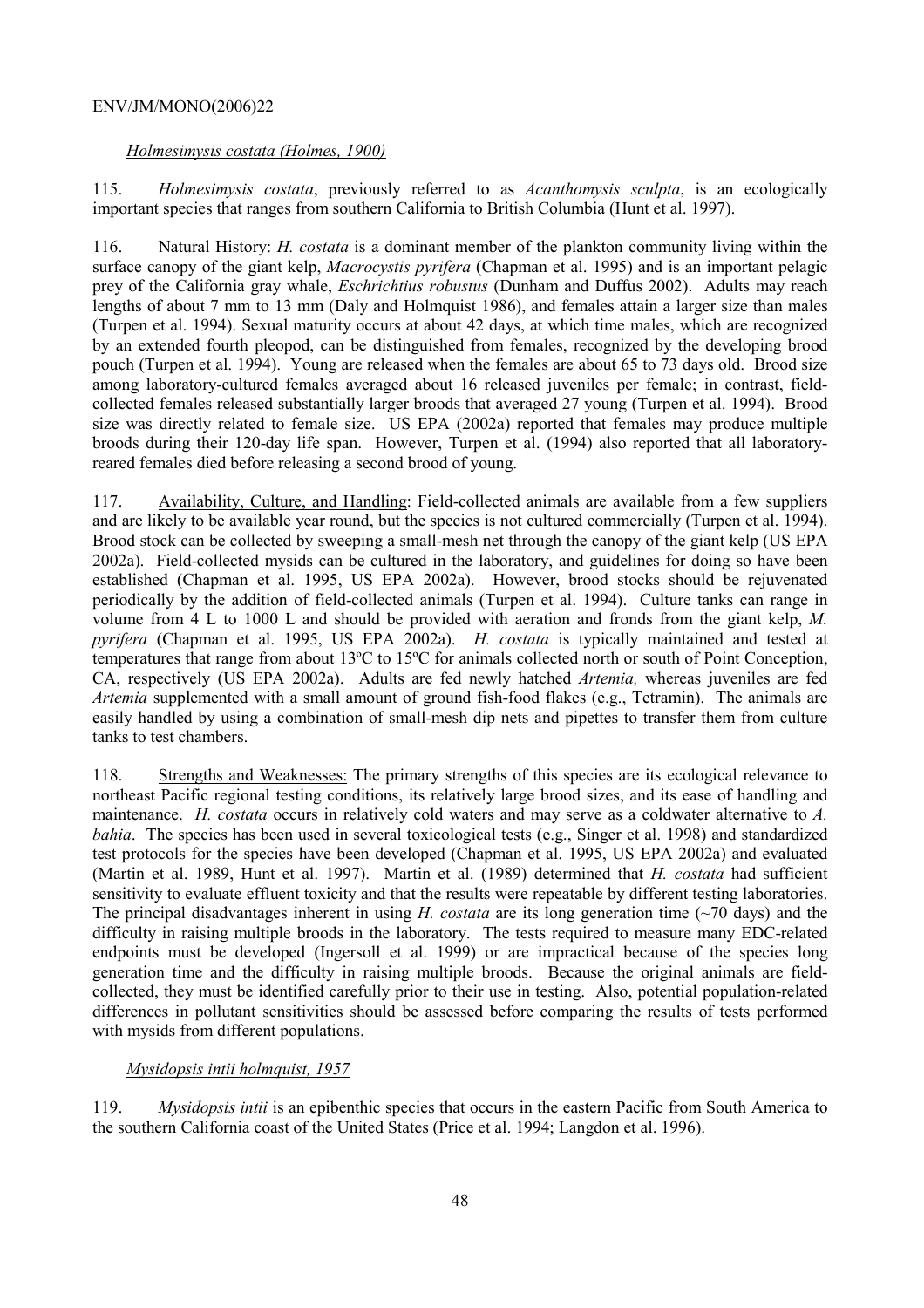120. Natural History: *M. intii* has only recently been reported from the United States (off Los Angeles), but it could be more widespread (Langdon et al. 1996). *M. intii* is a relatively small species that attains body length of about 6 mm to 7 mm. The genders can be distinguished at about 9 to10 days after hatching. Eggs enter the brood pouch at about 13 days, and juveniles are released at about Day 20 (Langdon et al. 1996).

121. Availability, Culture, and Handling: Animals to be used in testing must be obtained from field collections, because there is no commercial culture of the species. Individuals of *M. intii* are collected by using an epibenthic sled, and the wild-caught animals are then used to establish breeding stocks in the laboratory. The species is easily cultured in the laboratory in 40-L to 90-L tanks continuously supplied with flowing, filtered seawater. Langdon et al. (1996) determined that the optimal temperature for high juvenile production is 20ºC. To ensure high reproductive output, adults should be fed recently hatched *Artemia* and adult copepods, *Tigriopus californicus* (Kreeger et al. 1991; Langdon et al. 1996). The *Artemia* diet can be enriched with fatty acid supplements, and the mysid cultures provided with fatty acid boosters (UCSC 1998). Separation of juvenile mysids from the adult cultures is easily accomplished by using light to attract them through a 1-mm-mesh divider into an isolation chamber (Langdon et al. 1996).

122. Strengths and Weaknesses: *M. intii* represents an indigenous, ecologically-relevant species for testing contaminants that could negatively affect northeast Pacific coast ecosystems. The life cycle of *M. intii* is much shorter ( $\sim$ 20 days) than that of *H. costata* ( $\sim$ 70 days), the other Pacific coast species commonly used in toxicity testing. The US EPA sponsored the development of a 7-day toxicity test protocol (Langdon et al. 1996) that has been applied (UCSC 1998) and evaluated (Harmon and Langdon 1996). *M. intii* was recently used in a series of tests examining acute and chronic effects of nickel on three species of marine organisms (Hunt et al. 2002). The chronic test was a 28-d full life-cycle test that included survival, growth (as the change in length and weight), and two reproductive endpoints (the percentage of females carrying eggs or juveniles in the brood sac, and the number of live juveniles produced). However, during this test no juveniles were released and the number of gravid females was low in the test controls. Hunt et al. did not discuss possible explanations for the reproductive failures. The primary disadvantages associated with using *M. intii* is the lack of available commercial culture and that testing protocols to measure EDC-related endpoints need to be developed. Regardless of source of test animals, *M. intii* individuals used in testing must be identified carefully prior to their use in tests. Further, the requirement to supplement an *Artemia* diet with copepods (*T. californicus*), which initially must be field collected, could be an impediment to the use of *M. intii* by some laboratories. Finally, potential population-related differences in pollutant sensitivities should be assessed before comparing the results of tests performed on different populations.

#### *Neomysis integer (Leach, 1814)*

123. *Neomysis integer* is found throughout northern Europe (Mees et al. 1994) and has been suggested as an appropriate species for use in European toxicity testing programs (Roast et al. 1998, 2000b).

124. Natural History: *N. integer* is a relatively large, hyperbenthic species that occurs in relatively low-salinity portions of estuaries (Roast et al. 2001). Females may attain a standard length of about 18 mm (measured from the base of the eyestalk to the end of the last abdominal segment); males are smaller (Mees et al. 1994). Brood size is strongly correlated with the size of the female: the number of larvae per brood extends to about 80 individuals for females of 16 mm or more in length (Mees et al. 1994). Winkler & Greve (2002) determined that individuals matured in about 45 d after hatching at 15°C, but at about 3.5 months at 10°C; the total generation time was about 69 d at 15°C.

125. Availability, Culture, and Handling: Because it is the dominant mysid inhabiting northern European estuaries (Mees et al. 1994), it is readily available, but animals to be used in testing must be field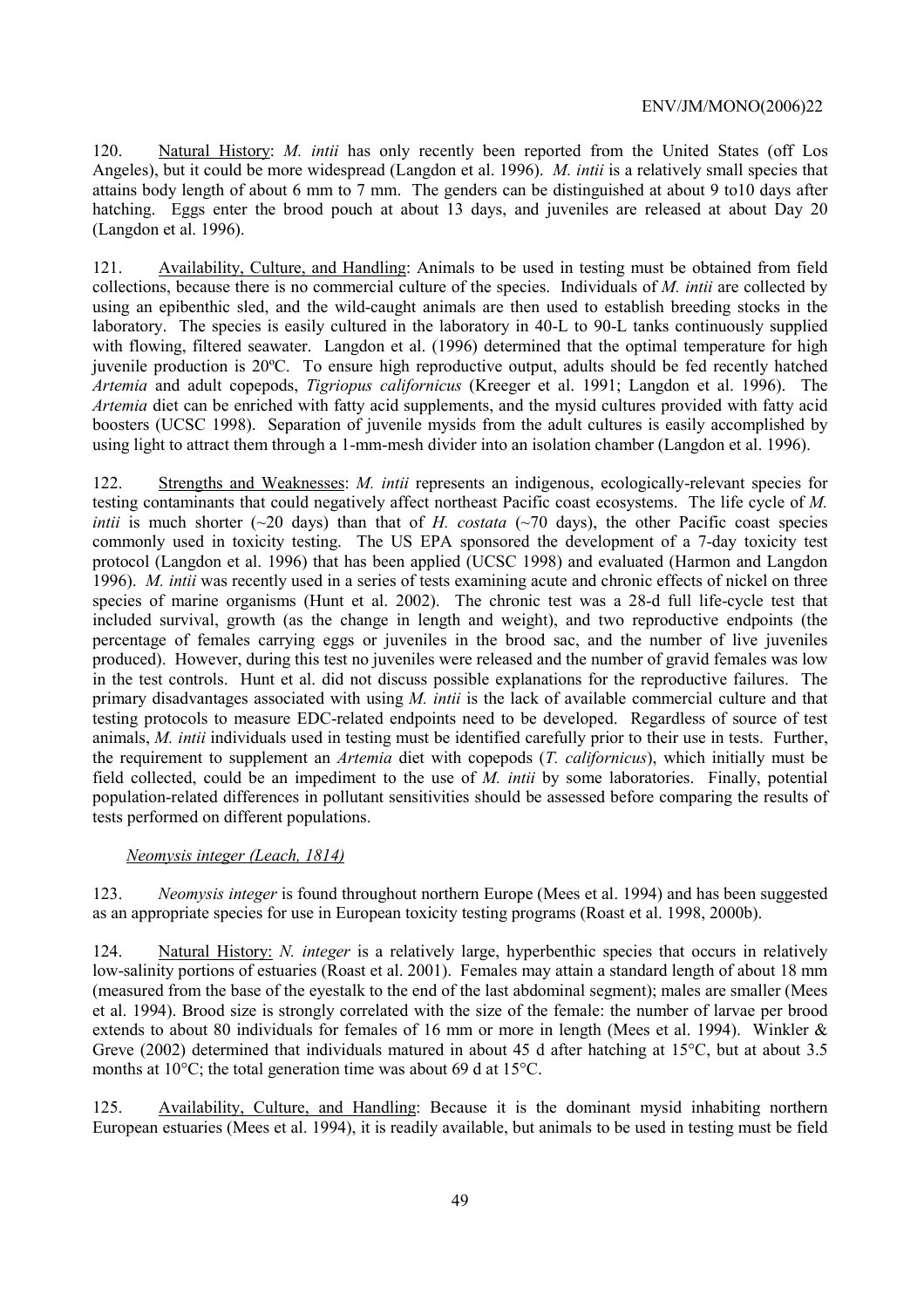collected. It is not cultured commercially, but wild-collected animals are easily maintained in the laboratory.

126. Strengths and Weaknesses: The principal strength of this species for use in toxicity testing is that it is a common and ecologically important component of European estuaries. It is also a very well-studied species, ecologically, physiologically, and toxicologically. However, it is not commercially cultured and all animals to be used in tests must be collected from estuaries and raised in the testing laboratories. *N. integer* can be tested at relatively cool temperatures of about 15°C, although it is probably not a useful species for testing at colder temperatures  $\sim 10^{\circ}$ C) because of the much longer generation time at cold temperatures. Testing to measure potential EDC-related endpoints and studies addressing some aspects of the endocrinology and of this species, and its potential utility in EDC testing, has recently been completed. Verslycke and Janssen (2002) developed an indicator, the CEA, that could be used to detect changes to energy metabolism of *N. integer* in response to environmental stressors and tested the effects of tributyltin chloride on the CEA (Verslycke et al. 2002, 2003a). Verslycke et al. (2002) found that *N. integer* produced 11 monohydroxy testosterone metabolites and two nonpolar metabolites (androstenedione and dihydrotestosterone). They also found the anabolic steroid *β*-boldenone, which had not been previously reported in invertebrates. The function of the steroids in mysids is not clear. Verslycke et al. (2002) did not detect the vertebrate estrogen 17*β*-estradiol in *N. integer*. Biotransformation experiments conducted by Verslycke et al. (2002) revealed that mysids have a complex steroid hydroxylase system comprised of several P450 isozymes. Alteration of P450 activity in mysids could be used as an endpoint in EDC testing. Verslycke et al. (2003b) tested the effects of TBTCl on testosterone metabolism in *N. integer* and found non-polar and polar metabolite induction at the lowest TBTCl concentration (10 ng/L) tested, but there were no significant differences from controls at higher concentrations. TBTCl had no effect on the elimination of testosterone by glucose conjugation, in part because of high within-treatment variability. Testosterone elimination by sulfate conjugation was significantly lower at high TBTCl concentrations. [Verslycke et al. calculated a metabolic androgenation ratio (the ratio of the oxido-reduced products to the hydroxylated plus conjugated products), which has been used to interpret the total effect of a chemical on testosterone metabolism, and found no significant treatment-related differences from the control.] Despite this, they contended that the ratio could be used to summarize the effect of TBTCl, which was an increase in the ratio at the two lowest concentrations. What was also clear in the data, but not discussed, was the very high variability in the ratio within treatments, especially within the controls. Control variability, as indicated by coefficient of variation values of almost 100%, was very high, which calls into question the general utility of the metric in evaluating endocrine disruption.]

127. Gorokhova (2002) stated that to understand growth of crustaceans (which is a potential EDC endpoint) it is imperative to understand the molt staging of the organism. Gorokhova determined that the duration of the molt cycle of *N. integer* was about 9 days and that the effects of salinity and temperature on molt staging differed according to the food supply.

128. These animals must be identified carefully prior to testing. Also, potential population-related differences in pollutant sensitivities should be assessed before comparing the results of tests performed on different populations.

#### *Other mysid species*

129. A few other species of *Americamysis*, including *A. almyra* (Bowman 1964) and *A. bigelowi* (W. Tattersall 1926), have been used in toxicity testing or related studies. *A. almyra* is closely related to *A. bahia*, and the two species have similar geographic distributions; however, *A. almyra* inhabits less saline waters (Price et al. 1994). The reproductive biology including brood size and generation time of the species is very similar to that of *A. bahia* (reviewed in Reitsema and Neff 1980). The species is amenable to laboratory culture. Recirculation (Reitsema and Neff 1980) and static (Domingues et al. 1998, 1999)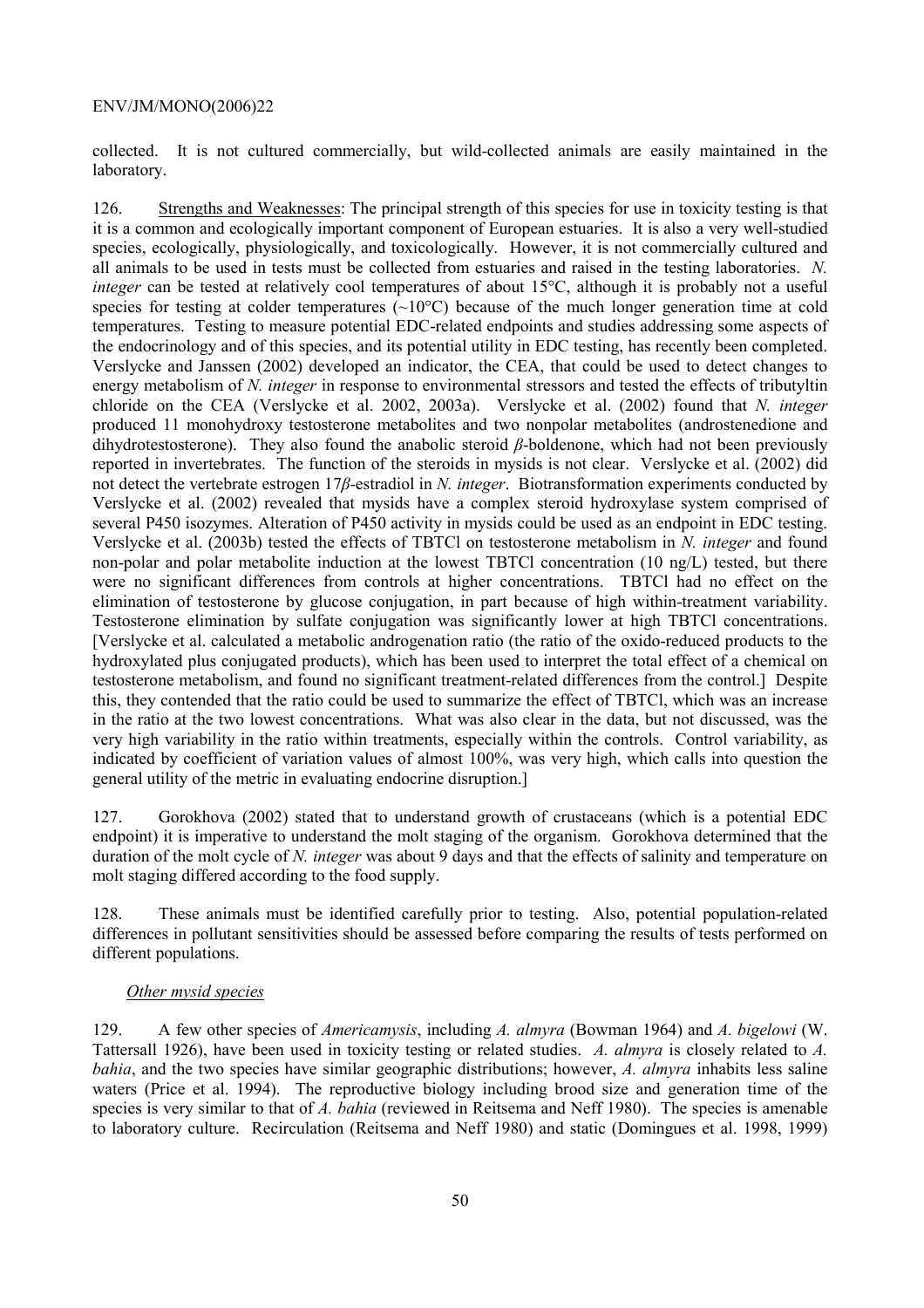culture systems have been developed. *A. almyra* can be maintained on a diet of *Artemia* nauplii (Domingues et al. 2001a, 2001b). *A. bigelowi* is also biologically similar to *A. bahia* and to *A. almyra*. It occurs along the east coast of the United States from Massachusetts to Florida (Price et al. 1994). Although Gentile et al. (1982) found it to be suitable for use in toxicology testing; *A. bigelowi* has not received widespread attention as a test species.

130. *Neomysis mercedis* Holmes 1897, an ecologically important Pacific coast species, was advocated as an acute toxicity test organism appropriate for estuarine waters having low salinities, ranging from 1‰ to 3 ‰ (Brandt et al. 1993). The suggested temperature range for testing with this species is 16°C to 19°C (Brandt et al. 1993); thus it could serve as a cool water alternative to *A. bahia*. It occurs in freshwater and brackish waters from California to southern Alaska (Daly and Holmquist 1986) and recently has been used in toxicity testing (Farrell et al. 1998a, 1998b; Hunt et al. 1999, 2002). *N. mercedis* is an important predator on *Daphnia* in a freshwater lake (Lake Washington, Washington), where its consumption is enough to control *Daphnia* populations (Chigbu 2004). Brandt et al. (1993) found that *N. mercedis* was similar to *A. bahia* in sensitivity to several environmental contaminants. A standardized acute toxicity testing protocol has been developed for *N. mercedis* (ASTM 1997). *N. mercedis* is not cultured commercially, but can be reared in the laboratory (Brandt et al. 1993). *N. mercedis* has a relatively long generation time of about three to four months (Brandt et al. 1993). The tests required to measure many EDC-related endpoints must be developed (Ingersoll et al. 1999) or are impractical because of the species' long generation time.

131. *Neomysis americana* (S.I. Smith, 1874) is a western Atlantic species that occurs on sandy bottoms at depths of 0 to –240 m from Florida to Newfoundland, and also South America (Anderson et al. 2004). *N. americana* plays a dual role in marine food webs, being an important item in the diets of several species of demersal fish (Steimle et al. 2000) and a significant predator on zooplankton (Winkler et al. 2003). The species was used in some toxicity tests in the late 1970s, early 1980s, but has been used very little. The US EPA lists *N. americana* as an alternative species for an acute effluent testing protocol (US EPA 2002a), but not for chronic effluent testing (US EPA 2002b). Typical test temperatures are 20°C and 25°C and the typical salinity range is from 10‰ to 32‰ (US EPA 2002a).

132. *Praunus flexuosus* (Müller 1776) is one of the two predominant mysid species in northern European waters, particularly in shallow water in the outer Elbe Estuary, where it is predominant in summer (*N. integer* is other abundant species) (Winkler and Greve 2002). *P. flexuosus* is tolerant of a wide range of salinities and temperatures. It is not commercially cultured and must be collected from coastal waters before testing. Two studies by Garnacho and coworkers have highlighted one of the important caveats that must be recognized when using wild-collected animals for EDC evaluations. Garnacho et al. (2000, 2001) examined the effects of copper on survival and the metabolism of *P. flexuosus*. The mysids were fed <48-h old *Artemia* nauplii during the holding period and daily during testing. Testing was conducted with water at a salinity of 33‰ and temperatures of 10°C and 20°C. Water and test solutions were renewed every 48 h. Copper was found to be toxic to the mysids collected and tested during the summer, whereas it was not toxic to mysids collected and tested during the winter (Garnacho et al. 2000). Garnacho et al. found that the O:N ratio varied seasonally, being 2.5 times greater in winter than in spring. Metabolism of species is protein based all year. Garnacho et al. also found that the O:N ratio decreased quickly (24 h) at the highest copper dose and decreased in all doses by 10 days. The response in summer was faster than that in winter. The shift in O:N ratio reflects a greater metabolic reliance on protein. The faster response in summer occurs when metabolism is already more dependent on protein. The observed response to copper differs from other mysid responses to stress. Garnacho et al. concluded that O:N ratio changes appears to be a sensitive early indicator of stress in mysids. However, one significant finding from the two studies was that the effects of a particular toxicant or stressor on animals that are wildcollected might vary importantly depending on the season during which the animals were collected. Winkler and Greve (2002) determined that *P. flexuosus* did not mature at a test temperature of 10°C, but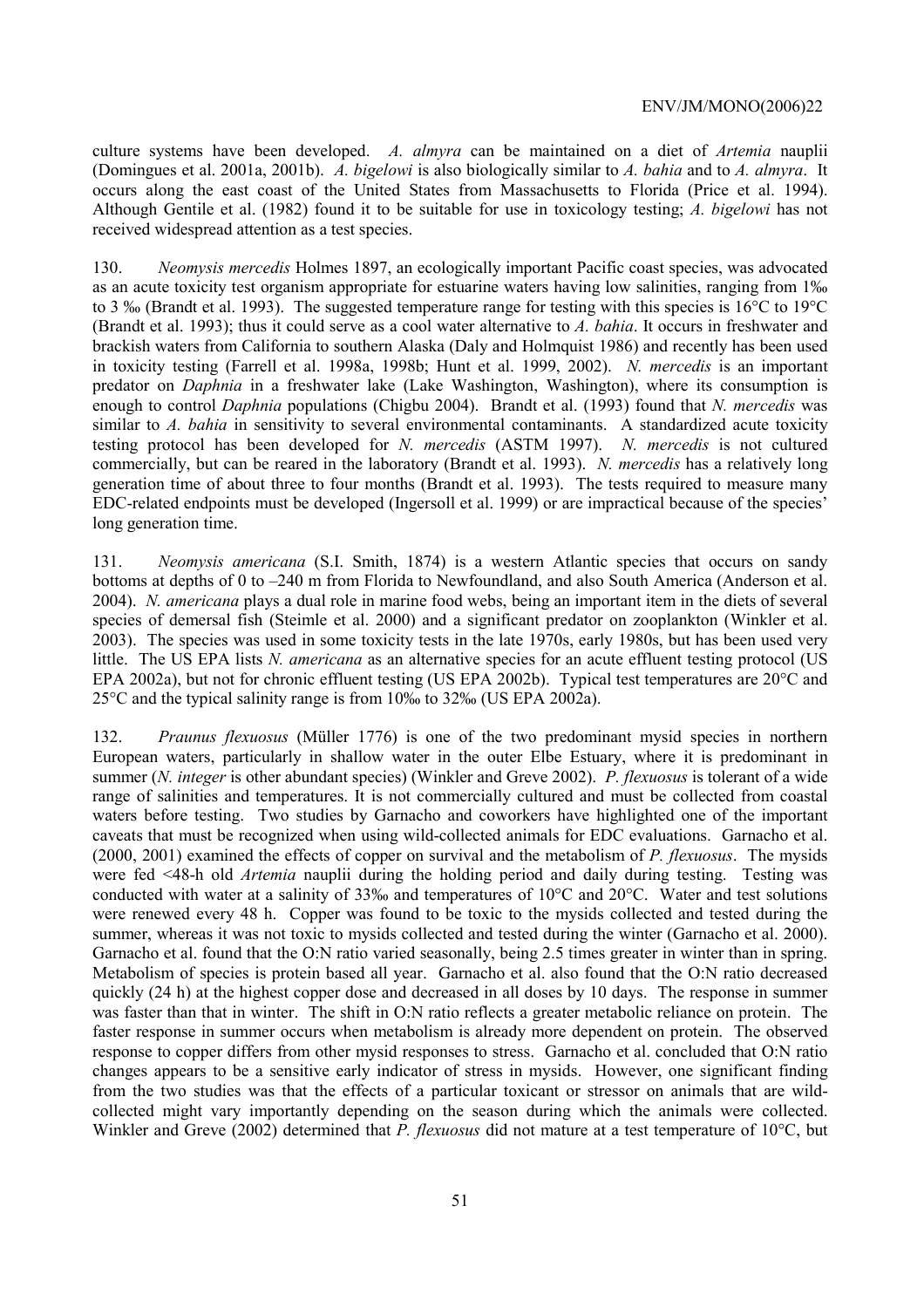did grow to large size (20 mm). At 15°C, individuals matured at about 3.5 months after hatching and reached a mean size of 16 to 18 mm. The mean incubation time within the marsupium was about 23 d at 15°C, and the total generation time (from egg to mature individual) was about 133 d. Despite its ecological importance, *P. flexuosus* would not be a useful colder water test animal, and its long generation time makes it undesirable for EDC evaluations.

133. *Tenagomysis novaezealandiae* Thomson 1900 is found on New Zealand's North and South Islands (Nipper and Williams 1997). The species is abundant and widely occurring. Although it is not available through commercial culture, field-collected animals can be maintained in the laboratory. The species' life cycle lasts about four weeks and laboratory populations can be reproductively active yearround (Nipper and Williams 1997). Mysids can be collected by using hand dip nets and are cultured in the laboratory at a temperature of 20°C, a salinity of 34 ‰, and a light:dark photoperiod of 16:8 hours. Mysids are held at a density of 10–20 individuals/L and are fed newly hatched brine shrimp nauplii daily. Nipper and Williams (1997) conducted several experiments designed to determine the appropriate physical conditions and food regimen for holding and testing the species. One of the more interesting findings from these experiments was that survival was higher when tests were conducted in complete darkness compared to the 16:8-h light:dark cycle. Nipper and Williams attributed this to the typical vertical migration habits of mysids, which involves migration up in the water column at night and resting in dark areas near the bottom during the day. Nipper and Williams (1997) concluded that *T. novaezealandiae* is suitable for use in toxicity testing and can be cultured for year-round testing.

# *4.2.5 Decapods (shrimp, crabs, crayfish, lobsters)*

134. Decapods probably have been the subjects of more endocrine function and possible EDC effectsrelated testing than any other crustacean group (Fingerman et al. 1998, Ingersoll et al. 1999). Decapods are particularly appealing to EDC studies because much is known about their endocrine systems and their freeswimming larvae are likely to be susceptible to JH analogs and other Insect Growth Regulators (IGRs) produced to control insects (McKenney 1999).

135. Two species, the mud crab (*Rhithropanopeus harrisii*) and the grass shrimp (*Palaemonetes pugio*), have been the primary subjects for many of the endocrine studies and have been advocated as being potentially useful in studies of EDCs (McKenney 1999). Several studies have investigated the effects of EDCs on crustacean life cycles using decapod larvae as the test organisms (Section 3.2). Most of the recent work on the impacts of various EDCs on decapods has centered on the grass shrimp *Palaemonetes pugio* and the mud crab *Rhithropanopeus harrisii*, which, therefore, are the focus of this section.

136. Natural History: The grass shrimp, *Palaemonetes pugio*, is widespread in estuaries from Nova Scotia to Texas (Williams 1984) and has been used considerably in bioassays. Grass shrimp feed on bacteria-laden benthic detritus and are an extremely important component of energetic flux pathways in estuaries (studies summarized in Williams 1984). Gravid females are available from late spring to late summer. Grass shrimp usually mature about six months after hatching, although maturation may occur quicker where water temperatures are warm (Williams 1984, Volz et al. 2002). The mud crab, *Rhithropanopeus harrisii*, occurs in estuaries from the southwestern Gulf of St. Lawrence, Canada to Veracruz, Mexico and has been introduced into parts of Europe and the U.S. west coast (Williams 1984). Mud crabs tolerate a wide range of salinities and temperatures. Muds crabs are omnivorous, feeding on a variety of aquatic plants, detritus, and other estuarine animals. Gravid females typically can be collected during the summer months. Mud crab larvae, rather than adults, are typically used in toxicity studies.

137. Availability, Culture, and Handling: Grass shrimp are available from commercial suppliers and can be maintained in culture by testing laboratories. Mud crabs must be collected from the field before testing. Grass shrimp can be held at a wide range of conditions with temperatures ranging from 18°C to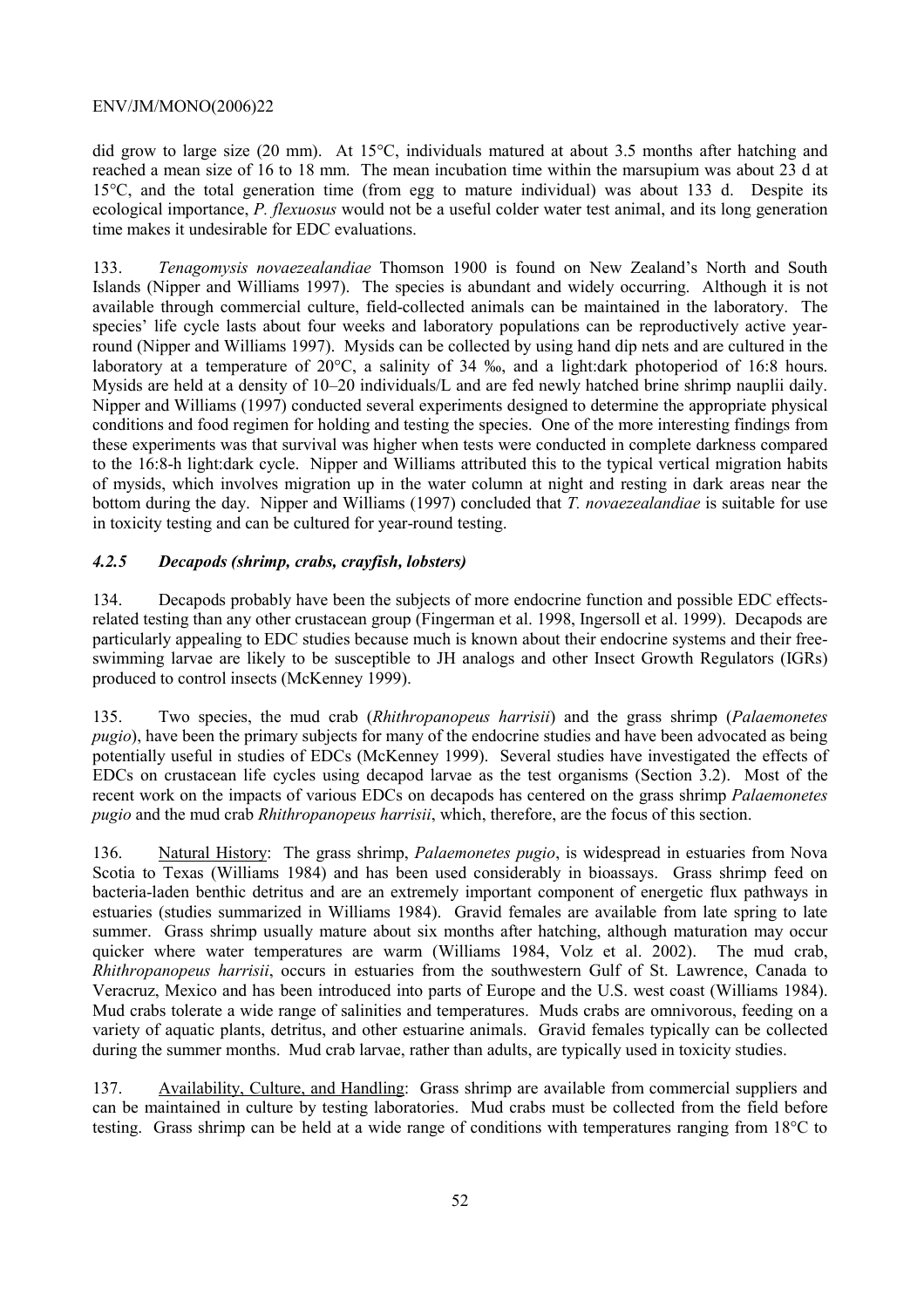25°C and salinities ranging from 20‰ to 28‰. Ovigerous females are held in the laboratory until the eggs hatch. Larvae, which are used in toxicity testing, can be cultured at the above conditions in the laboratory. Many studies involving the mud crab use the larval stages rather than adults. Ovigerous females can be collected and held in cultures until the larvae, which are relatively easy to raise, are released. Larvae can be cultured at a water temperature of about 25°C and a salinity of about 20‰. Larvae of both species are fed brine shrimp (*Artemia*) nauplii daily.

138. Strengths/Weaknesses: The principal strength that both species offer an EDC evaluation program is that the knowledge of decapod endocrine systems is relatively well-developed. Both are common animals in estuaries of the U.S. Gulf and East Coasts. One species, the grass shrimp, is commercially available. Both are amenable to individual, focused studies of the specific impacts of EDCs on various endocrine system components and, thus, are important species to study. However, neither is advantageous for use in an overall EDC screening program, primarily because the long generation time precludes relatively rapid multigenerational studies. Additionally, the mud crab must be collected from the field and would be difficult for many testing laboratories to obtain.

# **4.3 NON-ARTHROPOD SPECIES**

139. Estuarine and marine communities are comprised of taxa from many phyla other than the Arthropoda. Some taxa, especially polychaete worms, are of very high ecological importance and are probably very susceptible the EDCs. Many frequently are used for various types of regulatory toxicity testing. However, the endocrine systems of most have not been studied sufficiently, nor have had adequate protocols been developed, for these taxa to be included in an EDC evaluation program. Nonetheless, three of these groups of taxa are briefly reviewed in this section.

140. Polychaetes: Polychaete worms comprise an important component of most estuarine and marine ecosystems. Primarily infaunal sediment dwellers, polychaetes contribute significantly to sediment bioirrigation and occupy a key part of marine food webs. They represent an ecologically significant group on which to evaluate the effects of potential EDCs. Several species of polychaetes are widely used in sediment toxicity testing. Polychaete (e.g., *Nereis*) bioaccumulation assays are one of the primary tools used in evaluating the suitability of dredged material for disposal into U.S. coastal waters (US EPA/USACE 1998 ITM). A general toxicity testing protocol for has been developed for several species of nereid polychaete worms, including a chronic survival and growth assay for *Neanthes arenaceodentata* (ASTM 2000) and a fertilization/embryo-larval development assay for *Platynereis dumerilii* (Hutchinson et al. 1995). *P. dumerilii* has been widely used in Europe, especially in genotoxicity studies (e.g., Haggar et al. 2002) and some aspects of its reproductive endocrinology have been studied (review in Andries 2001). Several age categories of *N. arenaceodentata* are available from a commercial supplier. Several breeding cultures of *P. dumerilii* have been established at European laboratories (e.g., the European Molecular Biology Laboratory in Heidelberg, Germany). The species can be bred continuously in the laboratory (Fischer and Dorresteijn 2004) and may eventually be a good candidate for EDC evaluations. The prime weakness in using polychaetes for EDC evaluations probably is the lack of understanding of functional roles for hormones in polychaetes (Andries 2001).

141. Mollusks: Mollusks may seem an obvious choice for use in EC evaluations because imposex is frequently offered as the best example of endocrine disruption in invertebrates (Section 3.2). Bivalve (e.g., *Macoma*) bioaccumulation studies are important in contaminated-sediment evaluations (US EPA/USACE 1998), general chronic assays have not been developed. Endocrine disruption in marine gastropods has been studied considerably, almost exclusively with respect to the induction and incidence of imposex. However, the effects, including reproductive endpoints, of some endocrine disrupting chemicals on the hermaphroditic freshwater snail *Lymnaea stagnalis* have been studied (Czech et al. 2001, Coeurdassier et al. 2004). *Lymnaea peregra* was included in a multi-species multi-generation, whole life-cycle testing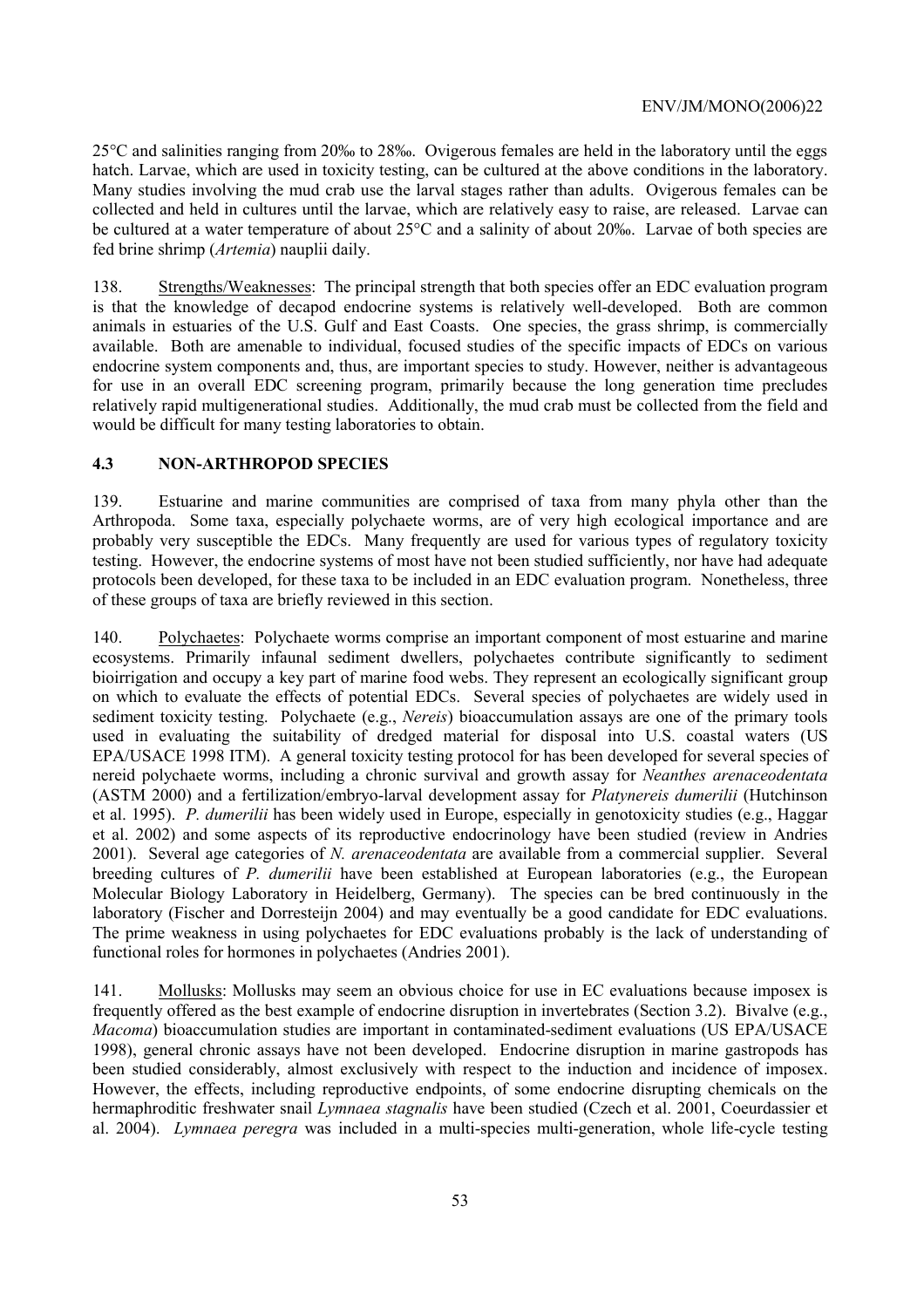protocol developed by Sánchez and Tarazona (2002). However, at this point suitable chronic protocols for estuarine and marine mollusks have not been developed that could be adapted for a chronic reproductive assay.

142. Echinoderms: Echinoderms are often included in some regulatory testing protocols, particularly those involving effluent discharges or the effects of the suspended particulate phase of sediments, but these focus on acute effects on embryonic and larval development (e.g., US EPA 2002b, 2002c). Some echinoderms have been used in studies of specific EDCs (Section 3.2), but these do not involve chronic procedures or reproductive endpoints. Echinoderms would be of interest to an EDC evaluation program because they are known to have steroids that also occur in mammals (LeBlanc et al. 1999). Currently, echinoderms do not seem well-suitable to multi-generational EDC evaluations.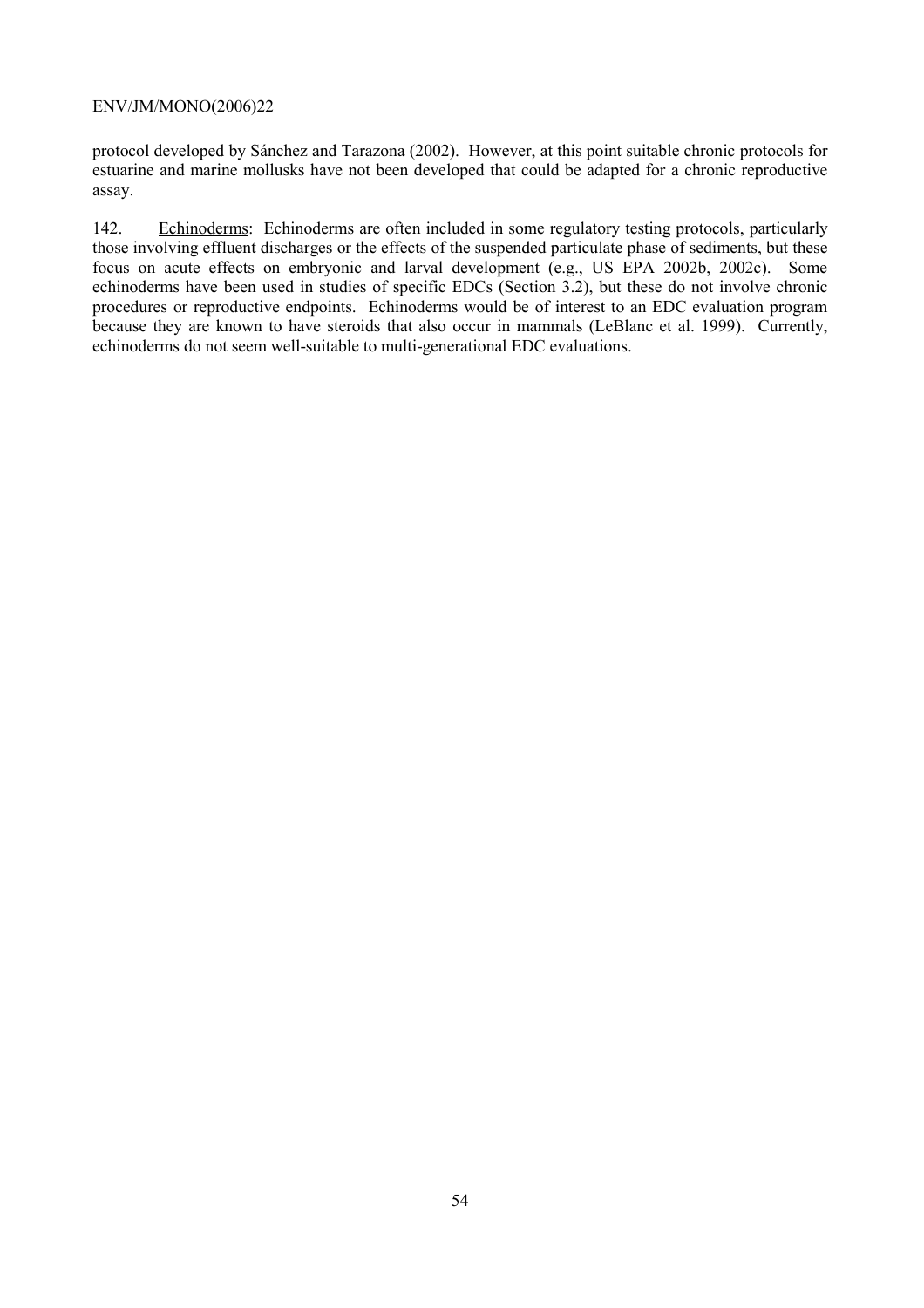# **5.0 SELECTION OF AN APPROPRIATE TEST SPECIES AND PROTOCOLS**

143. Several characteristics should be considered in determining the most appropriate species for use in EDC-related testing. Nimmo and Hamaker (1982) and Roast et al. (1998) suggested that the test organism should be ecologically relevant, and sensitive to contaminants. Because it must be available as needed for testing, it must be abundant and easily collected, or amenable to laboratory culture. Its diet should be well understood and easy to provide in the laboratory, therefore allowing it to be well-adapted to laboratory conditions and reducing the need for extensive acclimation periods. The ideal test organism should have a short, relatively simple life cycle that allows for the testing of successive generations.

144. Ingersoll et al. (1999) included several additional characteristics that are important considerations in the selection of test species. These characteristics include the species' mode of reproduction and knowledge of their endocrinology. Species that reproduce parthenogenetically may produce a test population within which genetic variability is relatively low compared to species that reproduce sexually. High genetic variability may yield highly variable responses to a stressor within a test population (Lagadic and Caquet 1998), which may make it difficult to detect impacts other than those that are substantial. However, using parthenogenetically reproducing animals means that important processes related to sexual reproduction (e.g., gametogenesis) are not being evaluated (Lagadic and Caquet 1998, Olmstead and LeBlanc 2000). Knowledge of the endocrinology of a candidate species is important to the selection of appropriate test endpoints and the interpretation of the test results (Segner et al. 2003). Also important to selecting a candidate species for use in the multigenerational EDC testing program are the ability to culture the species in the laboratory (with a strong probability that transgenerational testing is possible); relatively short generation time, allowing for full life-cycle testing; size (larger animals provide more tissue for measuring hormone titers, but usually have longer generation times); and the availability of standard (consensus-based) testing methods, including whether or not new methods must be developed to measure EDC-relevant endpoints.

145. Recent studies of the genetic variability within a common and widespread species emphasizes the need to document the test species identity and the source from which the animals originated. Several studies have shown that the freshwater amphipod *Hyalella azteca* is a species complex comprised of at least a dozen species and that different genotypes may vary in their response to the same stressors (discussed in detail in section 4.2.1). The identity of test organisms should be verified and documented through a voucher collection, as described by Huber (1998) that is maintained by the testing laboratory.

#### **5.1 CRUSTACEANS AS REPRESENTATIVE AQUATIC INVERTEBRATES**

146. Many insecticides are considered to be EDCs, because they are specifically formulated to attack insect endocrine systems, affecting in particular the systems that are involved in molting and larval metamorphosis (Oberdörster and Cheek 2001). Most of these insecticides are JH analogs (Oberdörster and Cheek 2001) or ecdysteroids. Although insects and crustaceans represent two classes within Phylum Arthropoda and consequently exhibit many similarities as well as differences, several recent studies showed that insecticides formulated as JH analogs adversely affect crustacean larvae by disrupting molting and metamorphosis (e.g., see McKenney and Celestial 1996, which focuses on mysids). Crustaceans probably do not synthesize JH (LeBlanc et al. 1999); however, they do produce methyl farnesoate in the mandibular gland, and it is likely a natural JH analog. It is known to be involved in crustacean reproduction (LeBlanc et al. 1999) and development (Borst et al. 1987), but its specific role is uncertain.

147. Chronic testing protocols for freshwater and estuarine or marine arthropod species have been developed by several regulatory agencies. Examples of protocols developed by national regulatory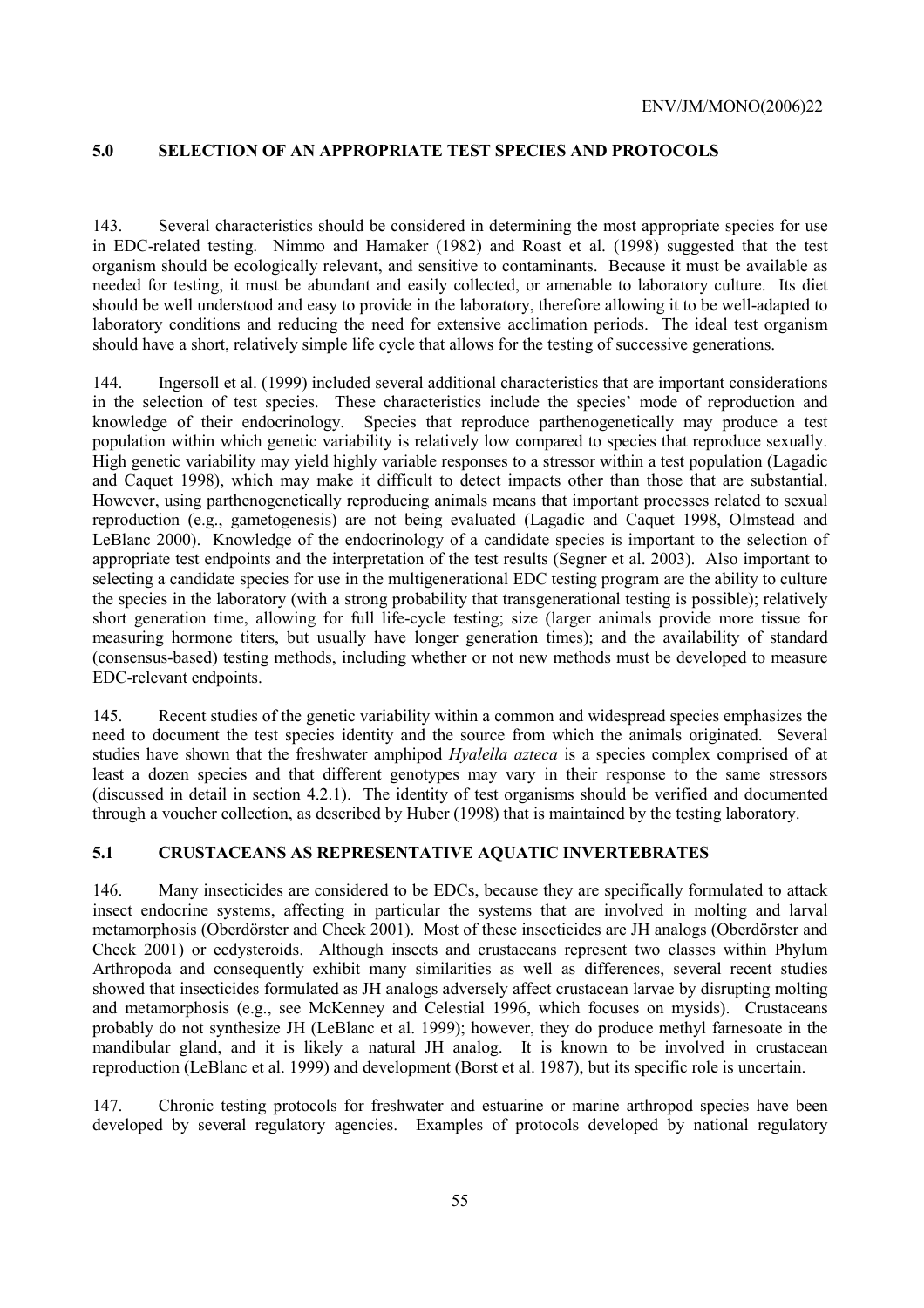agencies and by OECD on daphnids, on chironomids, on other sediment dwelling invertebrates, on mysids and on copepods are highlighted below. Also, current OECD or draft OECD guidelines for each group of species are presented in the annex section.

# *5.1.1 Mysids as representative crustaceans*

148. Mysid crustaceans are distributed from 80 ºN to 80 ºS and occur in most aquatic environments, including brackish, freshwater, and marine (e.g., Mauchline 1980). In some habitats, particularly coastal temperate waters, mysids are very abundant and are very important in freshwater, estuarine, and marine food webs. Mysids diets include consumption of detritus, phytoplankton, and zooplankton. They may be abundant enough to control population densities of some prey (Chigbu 2004). Stomach-content analysis revealed that mysids are a staple food for striped bass, the tidewater silverside, and several species of flounder (Gentile et al. 1983). Many estuarine mysids are also hyperbenthic (Roast et al. 1998) and make diurnal migrations into the water column (Dauvin et al. 1994). For these reasons, mysids could serve as sensitive indicator species to monitor the effects of EDCs through exposure to either the water column or sediment or through dietary uptake.

149. Mysids, despite their superficial resemblance to decapod shrimp, have been considered more closely related to amphipods and isopods (Brusca and Brusca 1990). However, recent studies of 28S rDNA sequences among several malacostracan orders indicated that mysids (Suborder Mysida) are more closely related to krill (Euphausiacea) than to amphipods or isopods (Jarman et al. 2000). This proposed phylogeny has not been accepted universally (Richter and Scholtz 2001). Regardless of phylogenetic relationships, mysids, amphipods, and isopods are characterized in part by the retention of developing young in a marsupial brood pouch. All three taxa would be good candidates for toxicological testing, and amphipods and mysids are routinely used. However, for EDC testing, especially for life cycle tests, mysids offer clear advantages over amphipods. Most marine amphipods used in toxicological testing must be collected from their natural habitats just prior to use in tests. Although they can be held for a few weeks prior to testing, they generally are not cultured for tests. Currently, only one marine amphipod, *Leptocheirus plumulosus*, has been cultured successfully and used for growth and reproduction tests (US EPA 2001). Conversely, several mysid species have been cultured in the laboratory and used in such life cycle tests.

150. Nimmo and Hamaker (1982) advocated the use of mysids in toxicity testing, including acute and chronic life-cycle testing. Nimmo and Hamaker compared acute and chronic toxicity data for a variety of taxa and concluded that mysids were more sensitive than most of the taxa, including grass shrimp, an estuarine fish, and 17 freshwater species. Nimmo and Hamaker foresaw a role for mysids in the evaluation of the effects of pesticides and metals on successive generations, in part because the life cycle of mysids is short. This role is being fulfilled by the inclusion of mysids in an EDC evaluation program. Mysids are currently also used in routine toxicity tests to examine the potential toxicity of marine sediment (Carr et al. 1998; Cripe et al. 2000). It has been documented (Cripe et al. 2000) that the mysids were observed to collect sediment, manipulate it at the mouth region, and drop it. This suggests that mysids could be used to test sediment suspected of containing EDCs. Further, Verslycke et al. (2004a) evaluated the potential for using mysids in an endocrine disruption evaluation program. They reviewed aspects of the biology and ecology of mysids in the context of this potential use and summarized the literature on toxicity studies done using mysids. Their review also included a discussion of many endpoints that may be useful when using mysids to test for endocrine disruption. Verslycke et al. (2004a) concluded that mysids have the ecological relevance and sensitivity to stressors required of a taxon that would be suitable for evaluation of endocrine disruption in marine and estuarine invertebrates and could serve as a surrogate for other crustacean species.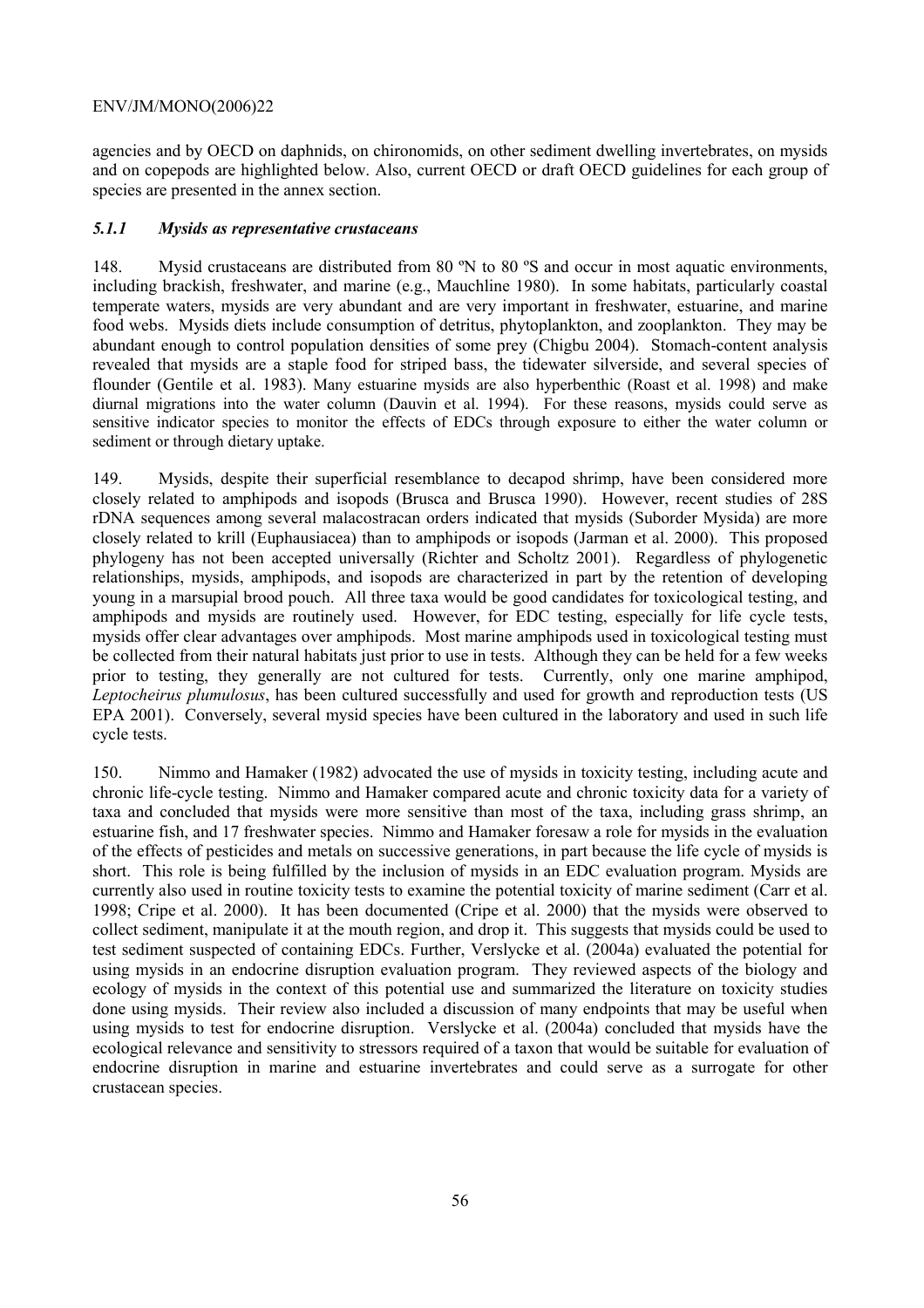# *5.1.1.1 Protocols using mysid species*

151. Specific guidance for conducting short-term toxicity tests with species other than *A. bahia* has been published. It is possible that these protocols can be modified to allow longer life cycle testing.

152. *Holmesimysis costata*.—Chapman et al. (1995) described a 7-day test protocol designed to measure growth and survival in tests using the west coast mysid species, *H. costata*. In addition to recommended test conditions, guidance in culturing the animals and analyzing the data are presented. The protocol describes the ecological and culture requirements for *H. costata;* this information could be used to modify the ASTM and OPPTS protocols described above to allow longer life cycle testing. The test protocol was evaluated by means of a series of intra- and interlaboratory comparisons (Hunt et al. 1997), which concluded that this test had sufficient sensitivity and precision to make it useful in testing possible contaminant impacts.

153. *Mysidopsis intii*.—A short-term toxicity test protocol for a west coast species, *M. intii,* was developed with support from the US EPA (Langdon et al. 1996). The protocol concisely describes the test conditions required to conduct a 7-day toxicity test to measure survival and growth of this species. Initial test development was performed using zinc sulfate as the toxicant. The test protocol was evaluated by means of an interlaboratory comparison that employed sodium dodecyl sulfate as the toxicant (Harmon and Langdon 1996). Harmon and Langdon (1996) also compared *M. intii* test with those using *A. bahia* and *H. costata,* and reported that its sensitivity was equal to that of the *A. bahia* test, but that it was lower than that of the *H. costata* test.

154. A proposed guideline submitted to OECD for consideration for further development, validation, and acceptance has been developed (OECD 2004a, see also Annex 1). The objective of a mysid twogeneration reproductive and developmental toxicity test is to provide the most precise and accurate estimate of toxicity associated with endocrine disruption and reproductive fitness for an identified potential EDC. The results of the Tier 2 testing should be conclusive in documenting a discernible cause-and-effect relationship of chemical exposure to measurable manifestation in the test organisms. The test protocol will be designed to:

- Determine whether effects are a primary or secondary disturbance of endocrine function
- Establish exposure/concentrations/timing and effects relationships
- Be sensitive and specific
- Assess relevant endpoints
- Include a dose range for full characterization of effects (EDSTAC 1998).

155. The test is an extension of previous mysid life-cycle test procedures produced by ASTM (ASTM 1997; see Table 3) and US EPA (Nimmo et al. 1977, 1978, McKenney 1986, 1998; see Table 3). Basic principles of experimental design from these two protocols must however be followed. The protocol provides general guidance for conducting a two-generation toxicity test in which the parent generation (F0) is exposed to the toxicant and the parent and first offspring (F1) generations are monitored for 7 days after the mean date of release of the second brood by the control treatment parent generation (F0). The guideline also allows for the exposure of the F1 generation to the test substance. The guideline is applicable to *Americamysis bahia*, but could be modified to suit other mysid species. The two-generation test is initiated when healthy < 24-h-old mysid juveniles are placed randomly into replicate test chambers. These original juveniles comprise the parent (F0) mysid stock for the test. Development, sexual maturation, reproduction, and growth are observed in the F0 and F1 generations. The assay is conducted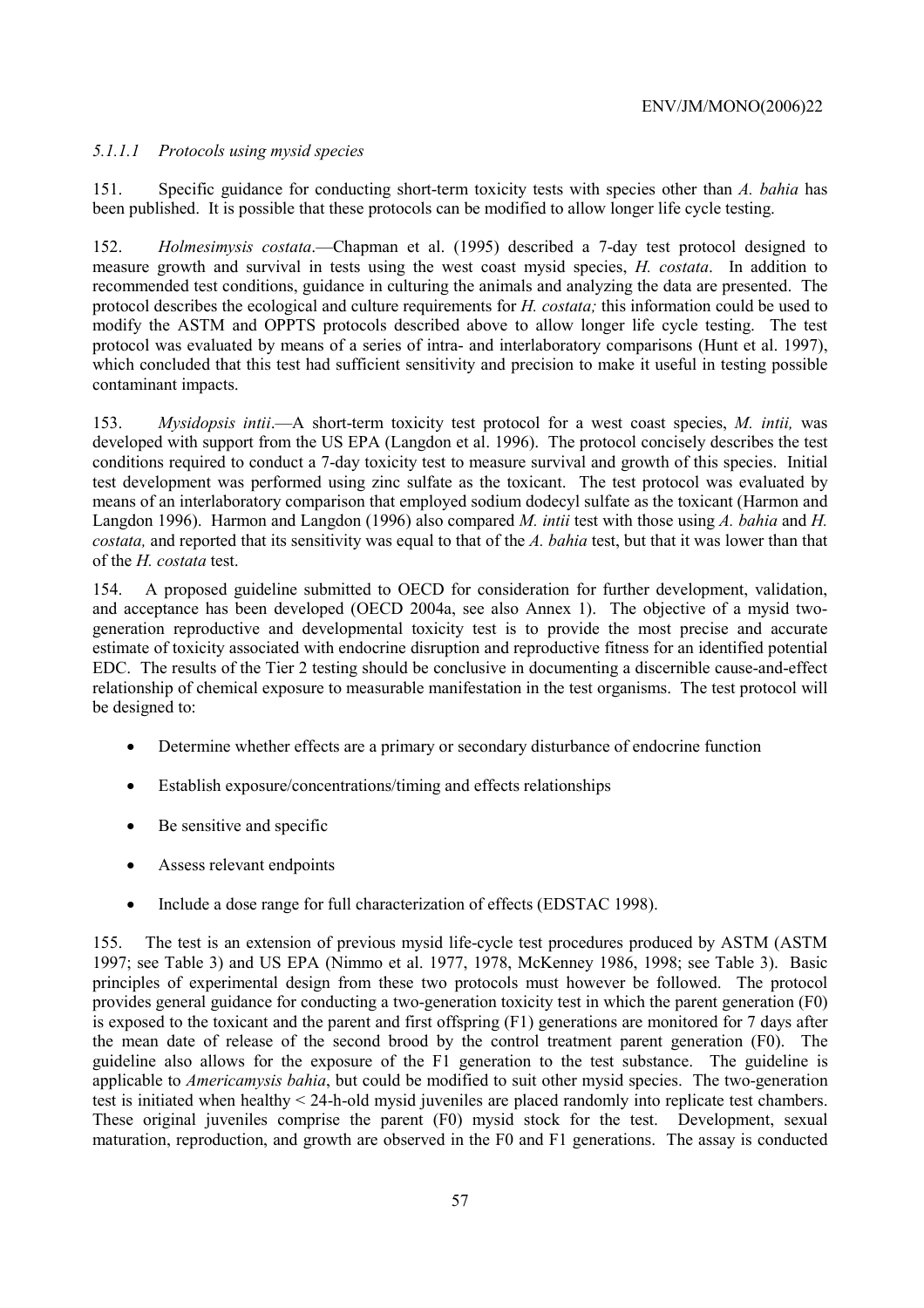with at least five toxicant concentration treatments and appropriate control treatments (typically a  $0\%$ ) concentration and a solvent control, if one was used to deliver the toxicant to the test treatments). The highest exposure concentration should be equal to the lowest concentration that caused adverse effects in the acute test or  $1/10$  the  $LC_{50}$  (EC<sub>50</sub>). Toxicant and control treatments are delivered to the mysids in water, which is continuously or intermittently delivered to the test chambers via a proportional diluter system or infusion pumps. The specific exposure duration will vary, but is at least 7 days longer than the median second-brood-release date by the original parent mysids in the control treatments. During the test, chambers are examined for mysid mortality, the presences of molted exuviae, the presence of ovigerous females, and the release of young, all of which are recorded. Young from the first brood  $(= F1')$  release by the parent stock are held for four days, after which they are counted and measured. The parent stock is allowed to produce a second brood  $(= F1")$ , after which the parent mysids are counted and measured. The F1" mysids are exposed to the test materials and maintained until their first brood is released  $(= F2)$ , after which the F1" mysids are counted and measured. The test is terminated with the release of the F2 mysids, which are counted. Surviving organisms may be analyzed biochemically, as appropriate.

#### *5.1.2 Daphnia as representative crustaceans*

156. *Daphnia* is a genus of small cladoceran crustaceans, most species of which inhabit lakes and ponds as a major constituent of zooplankton communities. Using pairs of legs with setae (hairs), they feed on protozoa, algae, bacteria and organic detritus. They are often positioned as key species in aquatic ecosystems, both as grazers, which feeds on primary producers (algae), and as a major part of the diet of fish and invertebrate predators. Most cladocerans exhibit cyclical parthenogenesis with both asexual and sexual reproduction existing in the life cycle. They produce females by parthenogenesis as long as environmental conditions are favorable. Males appear and sexual reproduction occurs, triggered by the change in environmental conditions, such as day length, food concentration and population density (Hobaek and Larsson 1990, Kleiven et al. 1992). Males may also be produced parthenogenetically and are genetically identical to females as a consequence of the environmental sex determination (Hebert 1987). Sexual reproduction occurs by the mating between males and females having haploid eggs. Fertilized eggs develop into resting eggs, which are enclosed with protective membranes and are resistant to desiccation and freezing. The production of resting eggs enables daphnids to be dispersed to other lakes or ponds by their attachment to waterfowl and aquatic insects. The eggs can survive for years preserved in bottom mud as "egg banks" analogous to the seed banks of many terrestrial plants (Marcus et al. 1994).

157. With its short generation time and ease of handling in the laboratory, daphnids have become one of the most popular organisms in ecotoxicological research and testing. There are several methods for the regulatory reproductive toxicity testing of daphnids (e.g., Environment Canada 1992, OECD 1998a, US EPA 2002b, National Institute of Technology and Evaluation, Japan 2004, see also below for details). It might be claimed that the particular nature of the reproductive system of cladocerans and the lack of pertinent endocrinological information may render them unsuitable organisms for testing the effects of potential endocrine disrupting chemicals on crustaceans in general. Recent studies, however, revealed that exposure to juvenile hormones in insects and crustaceans, or to pesticides formulated as juvenile hormone mimics, induce *D. magna* to produce male neonates, and that juvenile hormones and their analogs are involved in sex determination (Olmstead and LeBlanc 2002, 2003, Tatarazako et al. 2003, Oda et al. 2005b). Ten chemicals are known to induce the production of male neonates in *D. magna* (Tatarazako et al. 2003, Oda et al. 2005b). The same phenomenon has been reported for other cladoceran taxonomic groups (Oda et al. 2005a, Kim et al. 2006). Although the mechanism is not yet clear and the evidence is only circumstantial, it is suggested that juvenile hormones are involved in the determination of offspring sex by mothers or in the shift of reproductive mode from parthenogenesis to sexual reproduction in cladocerans that exhibit cyclical parthenogenesis. Ecdysteroids are also known to inhibit ecdysis or to cause an abnormal ecdysis in *D. magna* (Baldwin et al. 2001). This empirical evidence supports the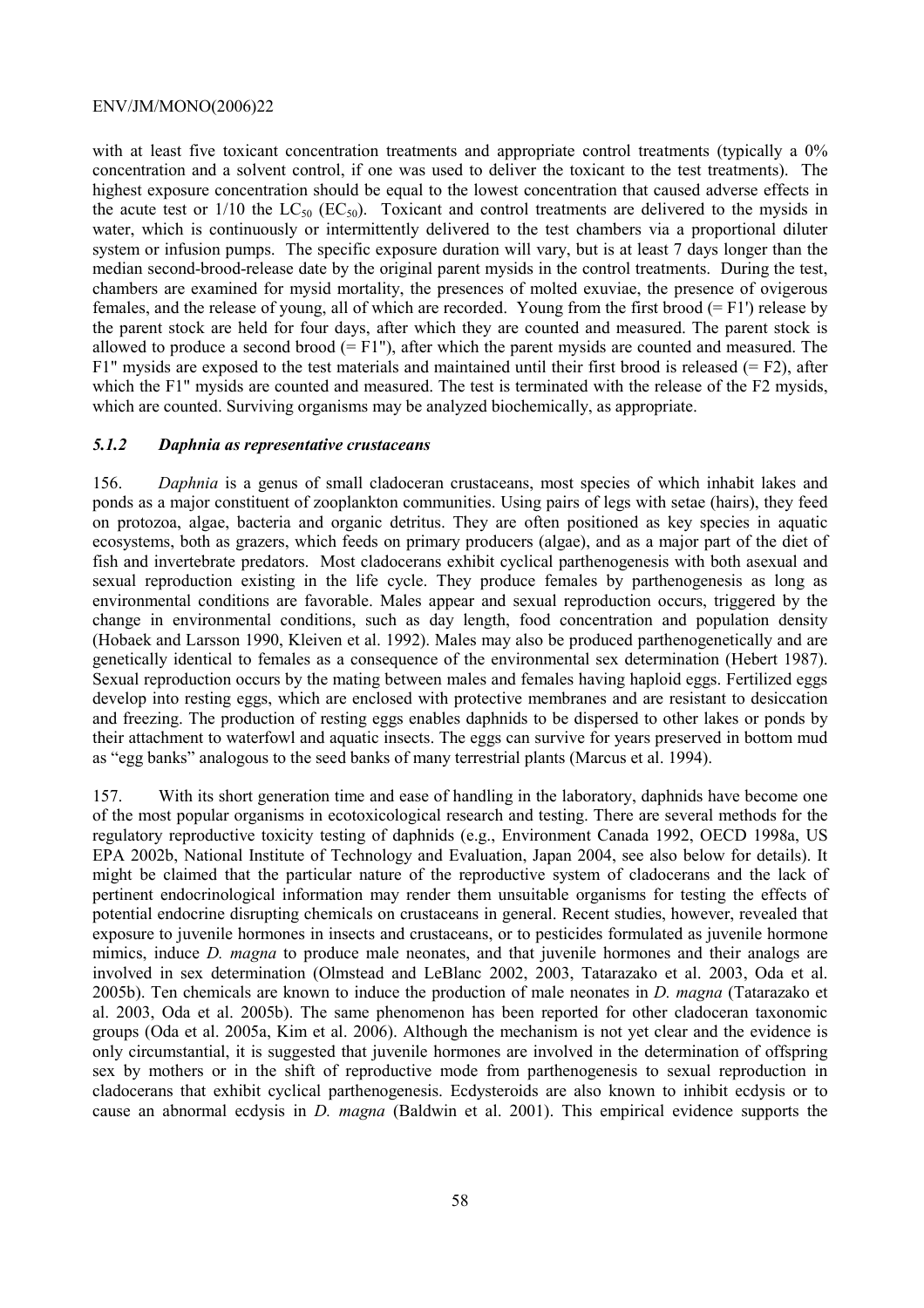suitability of using daphnia methods for testing chemicals with possible endocrine disrupting effects on crustaceans.

#### *5.1.2.1. Protocols using daphnid species*

158. US EPA (2002a) developed a chronic protocol for use in the National Pollutant Discharge Elimination System (NPDES) Permits Program to identify effluents and receiving waters containing toxic materials in chronically toxic concentrations. The method includes chronic testing procedures for a daphnid (*Ceriodaphnia dubia*) that, although not designed specifically for EDC testing, could be modified use in such a program. The method also may be adapted for other daphnid species, such as *Daphnia major* and *D. pulex*. Test conditions and endpoints from the US EPA protocol are presented in Table 5. The test is continued until 60% of the control animals produce three broods of young. If this does not occur by 8 days, the test must be repeated. Environment Canada (1992) also has developed a similar chronic protocol for *C. dubia* that includes reproductive endpoints.

159. OECD revised its original daphnid test procedure (TG 201), separating the acute and chronic components into two guideline documents. The new chronic guideline (TG 211; see Table 4), which was written specifically to test *Daphnia magna*, was adopted in September 1998 (OECD 1998). OECD recommends that the data from the acute test be available for use in determining the appropriate test substance concentrations for the chronic evaluation. Newly hatched daphnids  $\langle 24-h \text{ old} \rangle$  are exposed to the test substance for 21 days. The primary endpoint measured is the total number of living young produced per adult daphnid that is still alive at the termination of the test. Any young produced by adults that die during the test are not included in the endpoint calculation. Secondary endpoints may include adult survival, growth, and the time to first brood. Japan (OECD 2003b) has proposed a draft enhancement to TG 211 that includes endpoints specifically intended to detect endocrine disruption in *Daphnia*. These are the offspring sex ratio, which is used as an endpoint for juvenile hormone-like chemicals; and molt inhibition, which is used as an endpoint for molting hormone-like chemicals. These endpoints are based on data reported by Baldwin et al. (2001), Olmstead and LeBlanc (2002, 2003), and Tatarazako et al. (2003). See Annex 2 for the OECD technical guidance Document No 211.

160. ASTM reapproved its standard guide for conducting life-cycle assays using *Daphnia magna* (ASTM 2004a). Newly hatched daphnids  $(\leq 24$ -h old) are exposed to the test substance for 21 days. Biological data collected include mortality (recorded daily), the number of young produced (determined three times per week), size (dry weight) of the first-generation individuals still living at the end of the test, time to first reproduction, and behavioral abnormalities. Second-generation daphnid responses, such as survival, development, and behavior, may be obtained by observing these daphnids for an additional four days or more.

#### *5.1.3 Harpacticoid and calanoid copepods as representative crustaceans*

161. Copepods occur widely in almost every marine, brackish and freshwater ecosystem. They represent important prey items for the larvae and juveniles of many fish and larger invertebrates, and are increasingly used as a live food source in aquaculture. A number of copepod species (predominantly marine and brackish water species) have been used for many years to evaluate the acute and chronic toxicity of single chemicals and complex mixtures in water and sediments (Chandler and Green 2001). Copepod development is characterized by the accomplishment of eleven molt cycles. All together the juvenile copepods pass through six naupliar and five copepodite stages before turning into the adult  $(12<sup>th</sup>)$ stage. Upon hatching from the egg, the unsegmented first nauplius stage already possesses three pairs of appendages. At each successive molt these appendages develop by the addition of further setae (hair-like processes on limbs and mouth parts) and/or segments. Rudimentary forms of other appendages and additional body segments (somites) also develop during the nauplius (larval) stages. During the copepodite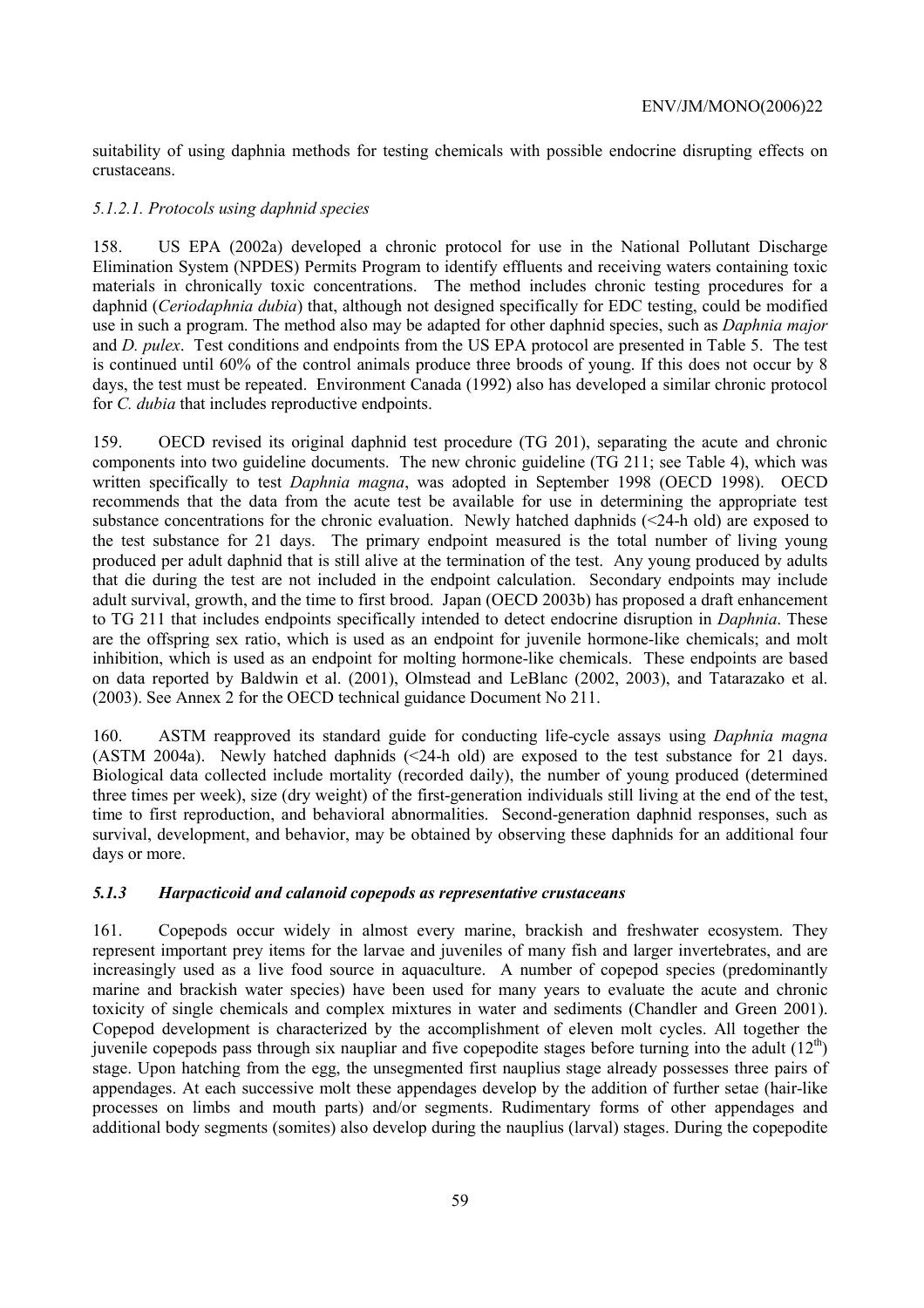(juvenile) stages a new somite is added at each successive molt. The adult copepod bears six pairs of appendages and consists of ten somites (Huys et al. 1996). The time to develop from hatch to adult as well as the generation time (hatch to hatch) varies with temperature, food-availability, population density, *etc.* In general, however, time from hatch to adulthood takes 10-20 days and the generation time is 15-40 days at 15-25 ºC. The shape of the egg, presence and number of egg sacs, the number of eggs within each egg sac as well as the number of broods (from a single fertilization) differs widely between species (Hicks and Coull 1983).

162. Harpacticoid copepods comprise more than 3.000 species, are mostly free-living benthic organisms and are usually the second most abundant group of animals (after nematodes) in marine benthic communities (Huys et al. 1996). They almost always dominate the gut contents of bottom or phytal feeding larval and juvenile fish (Hicks and Coull 1983). Several authors have described toxic effects of single substances, oils, complex effluents etc. on harpacticoid copepods, such as *Amphiascus tenuiremis* (Chandler et al. 2004a, b; Bejarano and Chandler 2003), *Tisbe battagliai* (Hutchinson *et al*., 1999a, b), *Nitocra spinipes* (Bengtsson 1978; Renberg et al. 1980; Tarkpea et al. 1999; Breitholtz and Bengtsson 2001; Breitholtz and Wollenberger 2003), *Nitocra affinis* (Ustach 1979) *and Tigriopus japonicus* (D'Agostino and Finney 1974).

163. Zooplankton communities in the Baltic Sea and other waters are often dominated by calanoid copepods, such as *Eurytemora* spp. and *Acartia* spp. (Voipio, 1981), which provide an important link between phytoplankton and higher communities (e.g. fish) in the pelagic food chain (*e.g.* Størrup *et al.*, 1986). For instance, *Acartia tonsa* has been widely used for ecotoxicological testing owing to its ecological importance and since it is easy to cultivate in the laboratory (Bushong *et al.*, 1990; Kusk and Petersen, 1997). A sensitive larval inhibition test has been developed and used to study effects of *e.g.,* tributyltin (TBT) (Kusk and Petersen, 1997) and estrogens (Andersen *et al.*, 2001). In short, this test covers the period of development from egg until approximately 50 % of the control organisms reach a copepodite stage (after 5-8 days depending on temperature).

#### *5.1.3.1 Protocols using copepod species*

164. Acute toxicity tests with copepods have been established as Swedish (SIS 1991) and International Standards (ISO 1997). One chronic test protocol has been established by the American Society for Testing and Materials (ASTM E2317-04; ASTM 2004b).

165. OECD is preparing two test guidelines to standardize procedures for evaluating the effects of chemicals on calanoid (OECD 2004b) and harpacticoid (OECD 2004c) copepods (Annex 3 and Table 4). The calanoid guideline is designed specifically for *Acartia tonsa* and involves exposure of the animals from the egg to adult egg producing stage  $(F_0$  generation). Endpoints for this portion of the test include early life stage development, the onset of egg production and stable egg production, survival, sex ratio, and copepod length. The early life stages of the  $F_1$  generation are exposed and the effects of the test substance on development are evaluated. The primary endpoint associated with this portion of the test is the Larval Development Ratio, which compares the total number of copepodites produced to the total number of early-stage individuals (nauplii + copepodites). The first portion of the test lasts 14–17 days, whereas the second runs 5–7 days. The harpacticoid guideline (Table 6) suggests that *Amphiascus tenuiremis*, *Nitocra spinipes*, and *Tisbe battagliai* are appropriate species to use for this guideline. Newly hatched larvae (<24 h old) are placed individually into microwell chambers (or other suitable containers) and exposed to the test substance. When the larvae mature (about 10–15 days) they are examined to determine gender, and then mating pairs are created and placed into individual microwell chambers. The pairs are exposed to the test substance for 7–14 days, during which time mating occurs. The test continues until the females have produced at least one brood. The numbers of young produced during exposure to the test material are compared to those produced in the control treatments. Additional endpoints that should be recorded are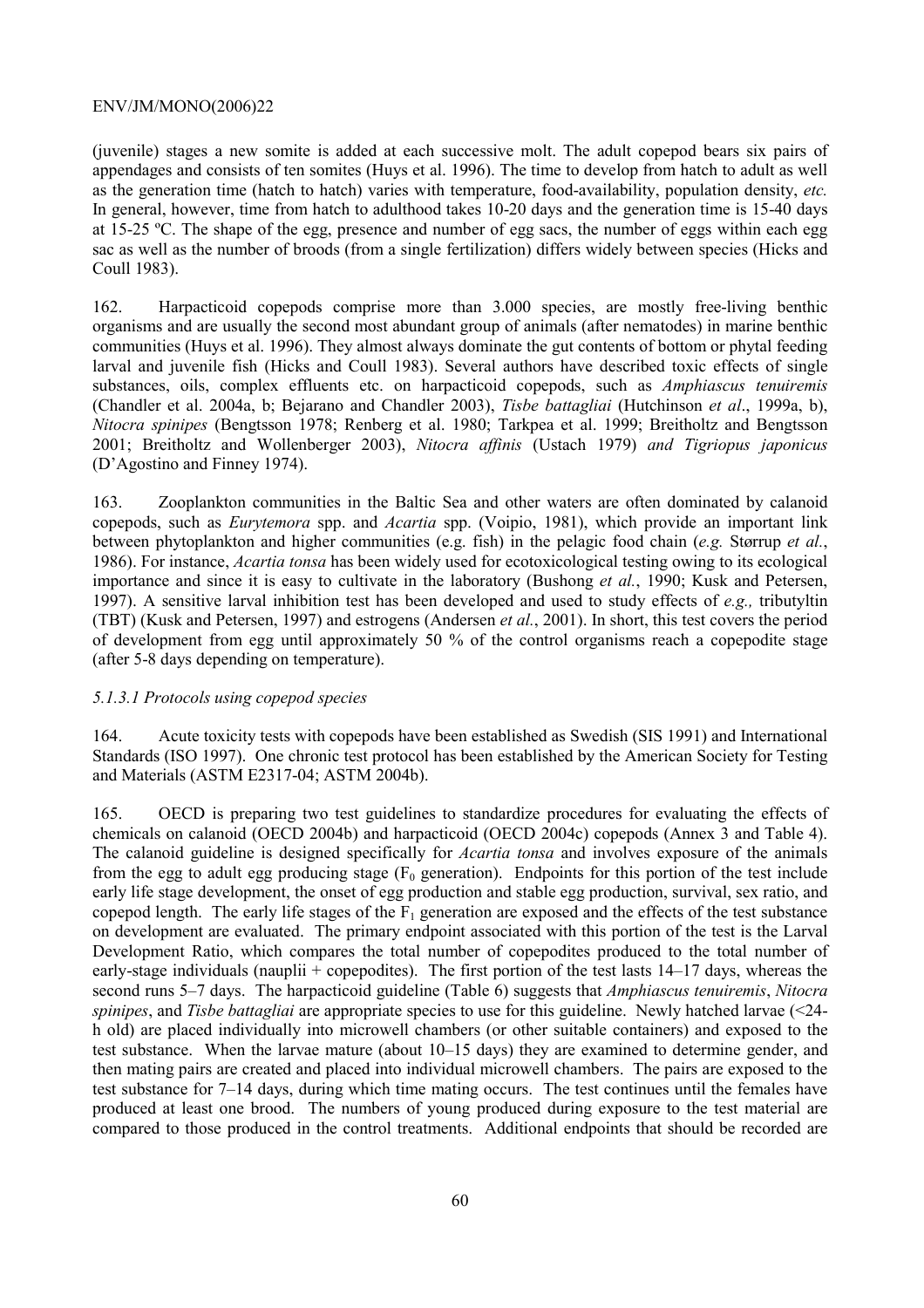adult survival and the time to the first brood. Brood size, the proportion of infertile eggs, and time between broods may also be used in the evaluation of a test substance. Basically the same life cycle protocol already exists as an ASTM standard (ASTM 2004b).

#### **5.2 INSECTS AS REPRESENTATIVE AQUATIC INVERTEBRATES**

#### *5.2.1 Chironomids as representative insects*

166. The family Chironomidae (true or non-biting midges) belongs to the order of Diptera and consists of several thousands of species with a worldwide distribution (Pennak 1989). As insects they represent the species richest and ecologically one of the most important classes of invertebrates. Chironomid larvae (but also other life stages) are an important food source for fish and other predators, which is partly linked to their numerical abundance. The larvae inhabit nearly all freshwaters and often represent more than half of the total number of macroinvertebrate species. The larvae of some species are found in saltwater and a number of species develops in terrestrial habitats as well. Chironomid larvae have a length of 1 to 30 mm (depending on the species and larval stage) and feed on algae, higher plants, and organic detritus (Pennak 1989; Armitage et al. 1995). They undergo a complete metamorphosis (i.e. are holometabolic) and the life stages comprise an egg stage, four larval stages (L1 to L4), pupa and imago. Chironomids are sexually reproducing organisms and the sexes are easily separated since the males have conspicuous plumose antennae. The larvae are sediment dwellers and inhabit different types of sediment depending on physical and nutritional criteria. The four larval stages take up most of the life span, while the imago lives only for a few days (at maximum 15% of the life span). Considering that the short-lived adults have strongly reduced mouthparts, hence only a limited ability to take up food, chironomids may be regarded as true aquatic insects. Adult midges swarm near water bodies and in the swarm mating takes place. Shortly after mating the female produces an egg-rope containing a few hundred eggs, which is usually attached to some substrate at or just below the water surface. After hatching, larvae sink to the sediment or alternately may be carried by the water flow and thus are able to colonize downstream habitats.

#### *5.2.1.1 Protocols using chironimid species*

167. Chironomid species such as *Chironomus riparius* and *C. tentans* have been used extensively in the toxicity testing of chemicals. Hence, many data are available for comparison and numerous laboratories and authorities are familiar with this test organism. A great variety of toxicity tests with chironomids have been published. Experimental designs include: a 48-h larval acute test; a 10-d larval survival and growth test; a 28-d emergence and development test up to a 65–d life-cycle study. All test systems include water and sediment, apart from the 48-h test, which is a water-only test. OECD toxicity testing guidelines are available for examining spiked water (OECD 2004e; i.e. OECD TG No 219) and spiked sediment scenarios (OECD 2004d; i.e. OECD TG No 218) (Table 4). For *C. tentans*, standard toxicity testing methods have been published by the US EPA (US EPA 1996b, 1996c). Despite the fact that these tests are chronic, they do not include reproductive parameters. Reproduction is typically covered in life-cycle tests, and effects of different chemicals on reproductive parameters have been published in life-cycle studies with different designs (Taylor et al. 1993; Kahl et al. 1997; Watts et al. 2001; Ristola et al. 2001; Hooper et al. 2003, 2005; Hruska and Dube, 2005). The US EPA (2000) published a method for conducting a lifecycle test with *C. tentans* (background information provided in Benoit et al., 1997; Sibley et al. 1997, 2001) and Taenzler et al. (2006) and Weltje et al. (2006) developed a life-cycle testing method for *C. riparius*, based upon the OECD TG 219 (Table 5). A step further is the multi-generation test, which was conducted by Postma and Davids (1995) who studied adaptation to cadmium in nine consecutive *C. riparius* generations. Finally, it is possible to use deformities in the mouthparts of the larval head capsule as a sublethal parameter for toxicant exposure. These deformities are mainly linked to the presence of metals in sediments, as was demonstrated for field-collected larvae, but it is also observed in laboratory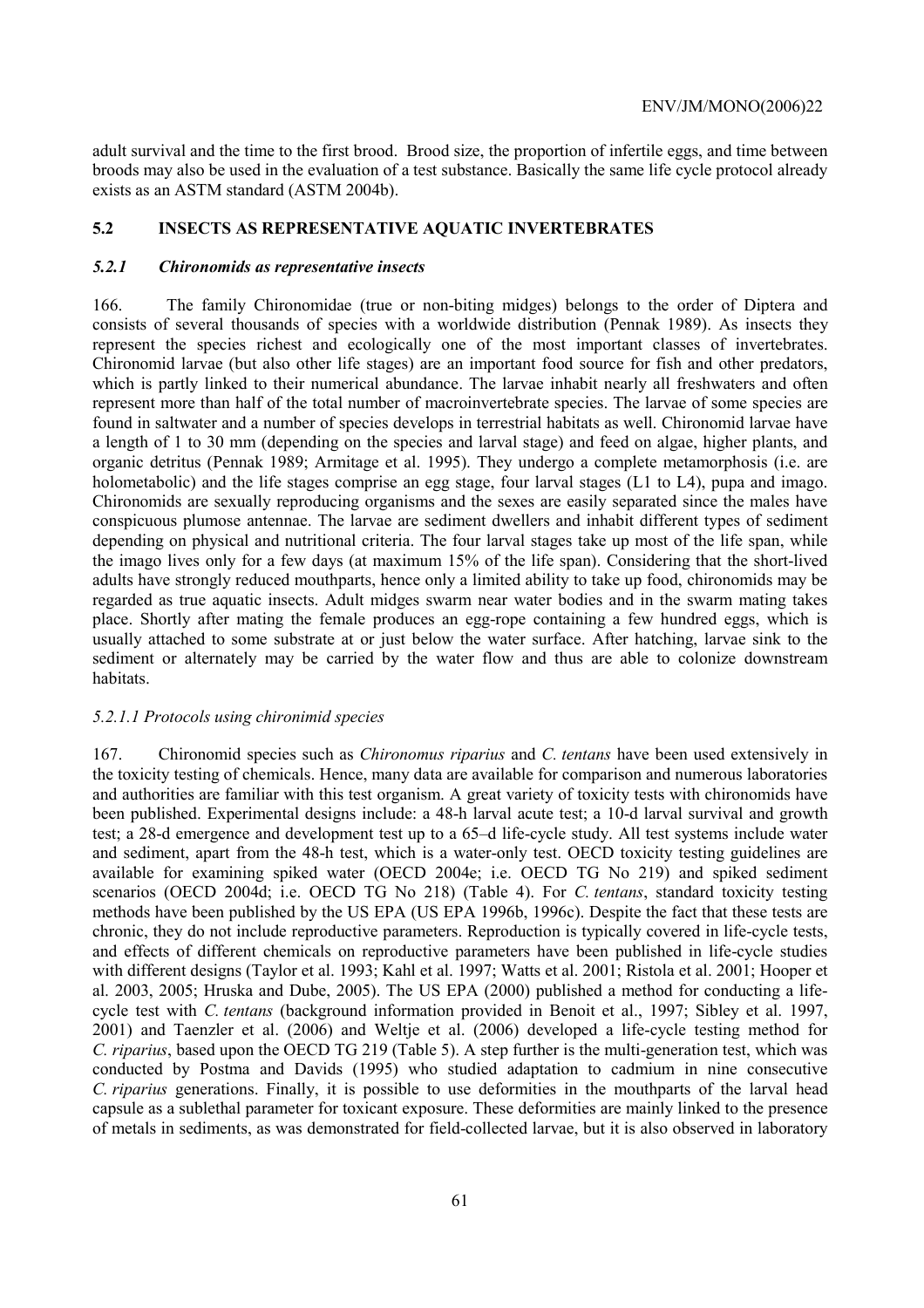assays. Interestingly, the vertebrate estrogen 4-*n*-nonylphenol induced mentum deformities in a concentration-dependent manner (Meregalli et al. 2001), while 17α-ethynylestradiol did not (Meregalli and Ollevier 2001).

168. The endocrine system of insects is the best described within the invertebrates. This is related to the silk-worm industry and the development of 3rd generation insecticides that specifically target the insect endocrine system. These insecticides act as juvenile hormone (ant)agonists or ecdysone (ant)agonists, and interfere with various processes, including molting, metamorphosis, vitellogenesis and reproduction. Third generation insecticides can be used as reference chemicals for inducing effects on endocrine processes in insects. In addition, a co-exposure of the test compound with an antagonistic reference chemical can help elucidating a working mechanism. The available knowledge on the insect endocrine system and the availability of specific reference chemicals is a major advantage of working with aquatic insects on endocrine disruption in invertebrates. Furthermore, the size of chironomid larvae allows for making biochemical measurements, such as vitellogenesis, to generate evidence on the endocrine working mechanism of the chemical under investigation (Hahn and Schulz 2002; Hahn et al. 2002). Moreover, a cell line of *C. tentans* is available to test the interactions of chemicals with the ecdysteroid receptor (Quack et al. 1995; Spindler-Barth et al. 1998). This cell line could be used to identify potential endocrine disruptors for arthropods. Finally, population growth models are available (e.g. Pery et al. 2002, 2005; Ducrot et al. 2004; Forbes and Cold 2005) that can be used to analyze the data from life cycle tests and assess the importance of the observed effects on a population level. In the end this is more important than clarifying the exact working mechanism.

# *5.2.2 Protocols using other sediment-dwelling species*

169. The amphipod *Hyalella azteca* has been used in chronic toxicity testing to study potential sublethal effects of contaminated sediments. As e.g. C. tentans this species is an ecologically important sediment dweller in freshwater systems. The protocol includes survival, growth, and reproductive endpoints (Table 5). The species has been used successfully in EDC testing, although not necessarily following procedures similar to this protocol. The EDC testing already performed on this species highlights the utility of including sediment-dwelling species in EDC evaluations. Similar protocols have been developed by Environment Canada (1997a, 1997b).

170. *Leptocheirus plumulosus*: US EPA (2001) developed a chronic protocol to evaluate the potential sublethal toxicity of contaminated sediments to an estuarine amphipod, *Leptocheirus plumulosus* (Table 5). The procedure runs for 28 days and includes survival, growth rate, and reproductive endpoints. The test requires sediment as a substrate for the amphipods, but can be used with sediments having a wide variety of pore water salinities (1‰–35‰). This protocol could be adapted to the EDC program to test the potential effects of sediment-bound EDCs (created by spiking sediments) on a sediment-dwelling estuarine organism (Table 5).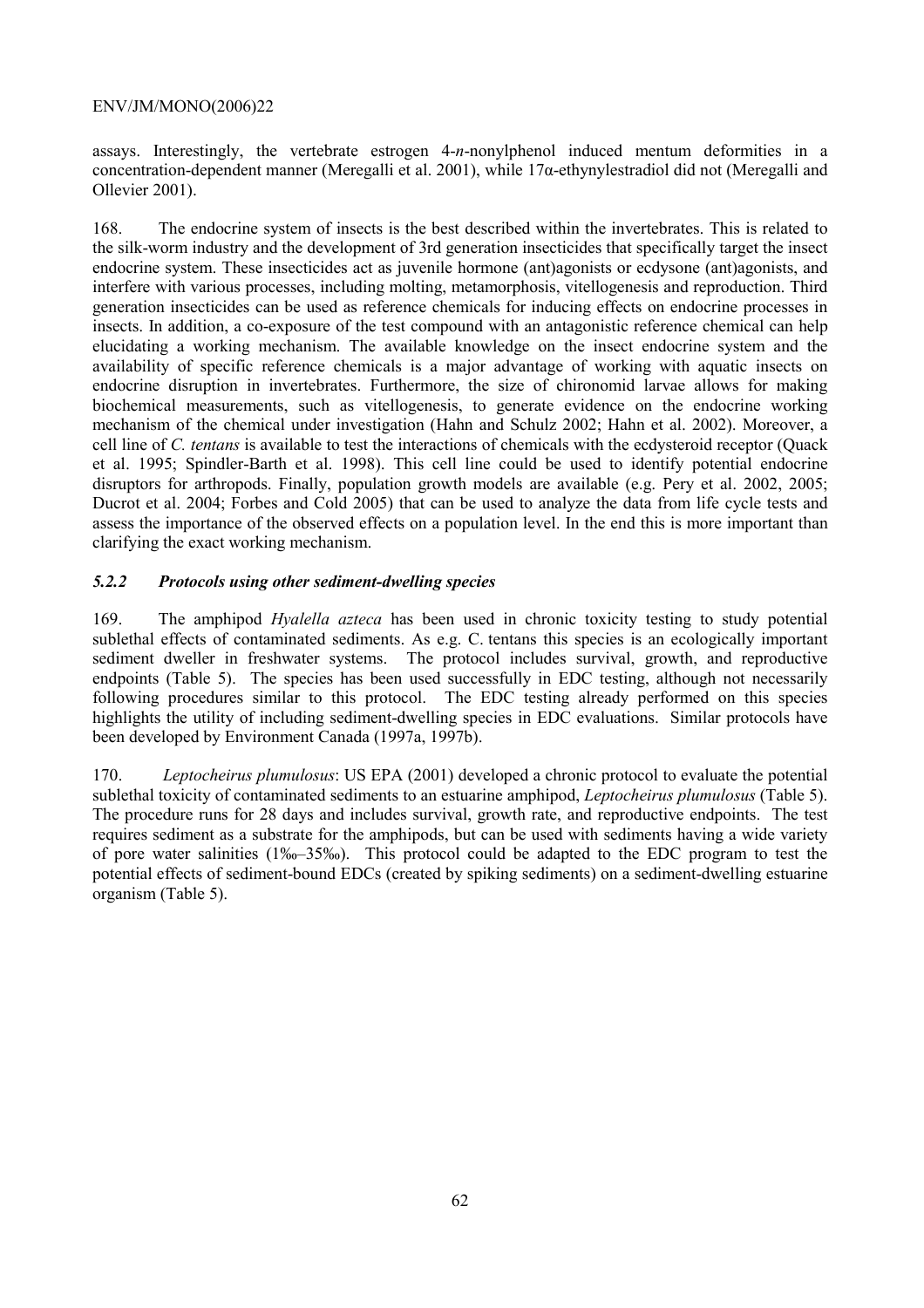|                                | <b>ASTM E1191 (ASTM 1997)</b>                                                            | <b>OPPTS 850.1350 (US EPA 1996)</b>                                                     |
|--------------------------------|------------------------------------------------------------------------------------------|-----------------------------------------------------------------------------------------|
| Test Species:                  | Americamysis bahia                                                                       | Americamysis bahia                                                                      |
|                                | A. bigelowi                                                                              |                                                                                         |
|                                | A. almyra                                                                                |                                                                                         |
| <b>Holding Conditions:</b>     | Hold at conditions similar to test or acclimate                                          | Hold at conditions similar to test or acclimate                                         |
|                                | gradually to test conditions (Temperature at                                             | gradually to test conditions (Temperature at                                            |
|                                | $3^{\circ}$ C/12 h salinity at <3‰/24 h)                                                 | $1^{\circ}$ C/24 h; salinity at <5‰/24 h)                                               |
|                                | 76-L aquaria                                                                             |                                                                                         |
|                                | Flow through or recirculating system<br>14 h light: 10 h dark, or 16 h light: 8 h dark,  | Flow through or recirculating system<br>14 h light:10 h dark, with 15-30 min transition |
|                                | with 15-30 min transition period                                                         | period                                                                                  |
|                                | Gentle aeration                                                                          | Aeration if needed                                                                      |
|                                | Feed excess ≤24 h old Artemia; 150/mysid/day;                                            |                                                                                         |
|                                | may supplement with algae or other food                                                  |                                                                                         |
| Test Setup:                    |                                                                                          |                                                                                         |
| Test organism age:             | $<$ 24 h                                                                                 | $\leq$ 24 h                                                                             |
| Duration:                      | $\geq$ 7 days after median first brood release in                                        | 28 days                                                                                 |
|                                | controls                                                                                 |                                                                                         |
| <b>Test Material:</b>          | Reagent grade or better                                                                  | NS <sup>a</sup>                                                                         |
| $Endpoint(s)$ :                | Survival, growth, reproduction                                                           | Survival, growth, young produced                                                        |
| Number of Treatments:          | $\geq$ 5 plus control (add solvent control if                                            | $\geq$ 5 plus control (add solvent control if                                           |
|                                | necessary)                                                                               | necessary)                                                                              |
| <b>Concentration Series:</b>   | Test concentrations should bracket the highest<br>concentration at which there is not an | 5 or more concentrations chosen in geometric<br>ratio between 1.5 and 2.0.              |
|                                | unacceptable effect; each concentration should                                           |                                                                                         |
|                                | be at least 50% of the next highest                                                      |                                                                                         |
|                                | concentration                                                                            |                                                                                         |
| Dilution Water:                | Natural or reconstituted seawater acceptable to                                          | Natural (>20-µm-filtered) or artificial                                                 |
|                                | saltwater mysids; uniform quality during test;                                           | seawater                                                                                |
|                                | should not affect test outcome                                                           |                                                                                         |
|                                | Must allow satisfactory survival, growth, and                                            |                                                                                         |
| Solvent:                       | reproduction                                                                             |                                                                                         |
|                                |                                                                                          |                                                                                         |
|                                | If solvent used, $\leq 0.1$ mL/L concentration.                                          | If solvent used, $\leq 0.1$ mL/L concentration                                          |
| Flow Conditions:               | Flow through                                                                             | Flow through                                                                            |
| Delivery System:<br>Flow Rate: | Proportional diluter                                                                     | Proportional diluter<br>$5 \times$ chamber volume/24 h                                  |
|                                | >5 volume additions/24 h (must be capable of<br>10 additions/24 h)                       |                                                                                         |
| Calibration limit:             | <10%/chamber/time                                                                        | $\langle 10\% \rangle$ chamber/time                                                     |
| Calibration/ Check:            | Prior to test; visual check twice daily                                                  | Prior to test; twice daily                                                              |
| Number of Replicates:          | Variable, estimated according to expected                                                | 5+ (minimum 40 mysids/treatment)                                                        |
|                                | variation, desired detection limit, and selected                                         |                                                                                         |
|                                | power.                                                                                   |                                                                                         |
| Test Chamber:                  | e.g., 300 mm $\times$ 450 mm $\times$ 150 mm deep with                                   | Volume NS; materials must minimize sorption                                             |
|                                | adequate compartments (to provide 30                                                     | of test chemicals; loosely covered                                                      |
|                                | $\text{cm}^2/\text{mysid}$ ).                                                            |                                                                                         |
| Test Volume:                   | Solution depth $\geq 100$ mm (in above specified                                         | $\overline{\text{NS}}$                                                                  |
|                                | chamber)                                                                                 |                                                                                         |
| Number of organisms/rep:       | NS (recommends 1 male-female pair/                                                       | 8 (maximum)                                                                             |
|                                | compartment, but can't determine gender                                                  |                                                                                         |
| Other Setup Notes:             | for $\sim$ 12 d)<br>$\overline{\text{NS}}$                                               | <b>NS</b>                                                                               |
| <b>Initiation Notes:</b>       | $_{\rm NS}$                                                                              | $_{\rm NS}$                                                                             |
| Test Conditions:               |                                                                                          |                                                                                         |
| Light:                         | <b>NS</b>                                                                                | <b>NS</b>                                                                               |
| Photoperiod:                   | 14 h light:10 h dark, or 16 h light:8 h dark, with                                       | 14 h light:10 h dark with 15-30 min transition                                          |
|                                | 15-30 min transition period                                                              | period                                                                                  |

# **Table 3. Recommended Mysid Life Cycle Toxicity Test Conditions**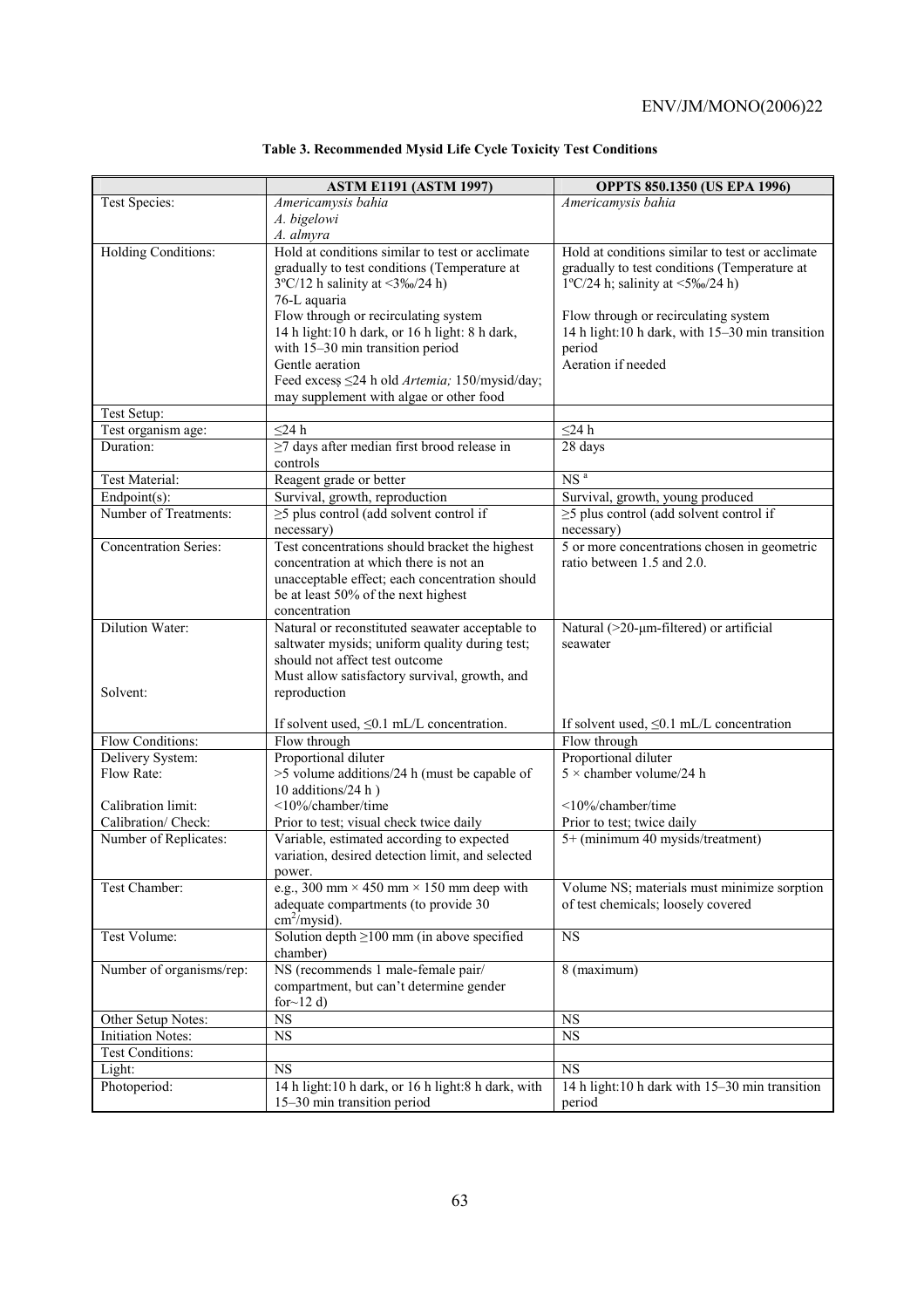|                                          | <b>ASTM E1191 (ASTM 1997)</b>                                                                   | <b>OPPTS 850.1350 (US EPA 1996)</b>                                                |
|------------------------------------------|-------------------------------------------------------------------------------------------------|------------------------------------------------------------------------------------|
| Temperature:                             | 27°C (for A. bahia); $3^{\circ}$ C individual                                                   | $25^{\circ}C \pm 2^{\circ}C$                                                       |
|                                          | measurements: $\pm 1$ °C time-weighted average;                                                 |                                                                                    |
|                                          | <2°C difference between any two jars measured                                                   |                                                                                    |
|                                          | concurrently.                                                                                   |                                                                                    |
| pH:                                      | $6.6 - 8.2$                                                                                     | <b>NS</b>                                                                          |
| Dissolved Oxygen:                        | A concentration between 60-100% of saturation                                                   | 60-105% saturation                                                                 |
|                                          | is best.                                                                                        |                                                                                    |
| Aeration:                                | yes                                                                                             |                                                                                    |
| Salinity:                                | 15-30‰; variation among treatments should be                                                    | $20\% - 3\%$                                                                       |
|                                          | $5$ , must be $510\%$                                                                           |                                                                                    |
| Monitoring:                              |                                                                                                 |                                                                                    |
| <b>Test Concentration</b>                | Twice prior to test, at 24 h apart; Measured                                                    | At Day 0, 7, 14, 21, 28; should vary <20%                                          |
|                                          | concentration $\leq$ 30% of nominal concentration.                                              | among replicates/concentration                                                     |
|                                          | During test frequently enough to establish                                                      |                                                                                    |
|                                          | average and variability, at least weekly.                                                       |                                                                                    |
| WQ Frequency:                            | Salinity daily; temperature in one chamber                                                      | Weekly (includes pH)                                                               |
|                                          | hourly or min/max measured daily; pH at start<br>and end of test and weekly in control, include |                                                                                    |
|                                          | highest concentration; dissolved oxygen in at                                                   |                                                                                    |
|                                          | least one test chamber at start and end and                                                     |                                                                                    |
|                                          | weekly                                                                                          |                                                                                    |
| Observation Frequency:                   | Daily                                                                                           | Periodically; record number dead on Day 7,                                         |
|                                          | Count, determine gender, remove dead G1                                                         | 14, 21, 28                                                                         |
|                                          | mysids; count live mysids; record number live                                                   |                                                                                    |
|                                          | females                                                                                         |                                                                                    |
|                                          | Record day of brood release; count and remove                                                   |                                                                                    |
|                                          | young daily<br>Record abnormal development and aberrant                                         |                                                                                    |
|                                          | behavior                                                                                        |                                                                                    |
| Feeding:                                 | Live brine shrimp nauplii at least once daily;                                                  | Recommend 48-h-old Artemia. Frequency and                                          |
|                                          | may supplement                                                                                  | amount not specified.                                                              |
|                                          | Dead brine shrimp should be removed daily                                                       |                                                                                    |
|                                          | before feeding occurs.                                                                          |                                                                                    |
| Other Monitoring Notes:                  | Weekly determinations of particulate matter,                                                    | <b>NS</b>                                                                          |
|                                          | total organic carbon, and total dissolved gasses                                                |                                                                                    |
|                                          | desirable                                                                                       |                                                                                    |
| <b>Termination Notes:</b>                | Count live G1 mysids and determine gender<br>Desirable to measure total body length (anterior   | Record number of dead on Day 7, 14, 21, 28<br>Record number of males & females and |
|                                          | tip of carapace to tip of uropod)                                                               | measure body length (anterior tip of carapace                                      |
|                                          | Obtain dry weight of surviving G1 (males and                                                    | to tip of uropod) when distinguishable and on                                      |
|                                          | females separate); remove any brine shrimp                                                      | Day 28.                                                                            |
|                                          | present; rinse mysids in deionized water, dry at                                                | Count and separate G1 offspring as produced,                                       |
|                                          | 60°C for 72-96 h                                                                                | hold at test concentrations.                                                       |
|                                          | Morphological observations at end of test may                                                   | If possible (i.e., by Day 28), count, determine                                    |
|                                          | be desirable                                                                                    | gender and measure G2 mysids.                                                      |
|                                          | May be desirable to hold G2 mysids for 4+ day                                                   | Record abnormal behavior or morphology.                                            |
| Test Validity Criteria:                  | longer to observe possible effects<br>A test is valid if                                        | A test is valid if                                                                 |
|                                          | General test requirements are met                                                               | $\geq$ 75% G1 control females produce young                                        |
|                                          | $\geq$ 70% G1 control survival                                                                  | $\geq$ 3 average number of young/female/day                                        |
|                                          | $\geq$ 75% G1 control females produce young                                                     |                                                                                    |
|                                          | $\geq$ 3 average number of young/female                                                         |                                                                                    |
| Range-Finding Test                       |                                                                                                 |                                                                                    |
| <b>Concentration Series</b>              | <b>NS</b>                                                                                       | Widely spaced; e.g., 1, 10, 100mg/L                                                |
| number of samples                        |                                                                                                 |                                                                                    |
| test volume                              |                                                                                                 | <b>NS</b>                                                                          |
| test containers<br>number of animals/rep |                                                                                                 | <b>NS</b><br>Minimum 10/concentration                                              |
| duration                                 |                                                                                                 | NS, allow estimate of test concentrations                                          |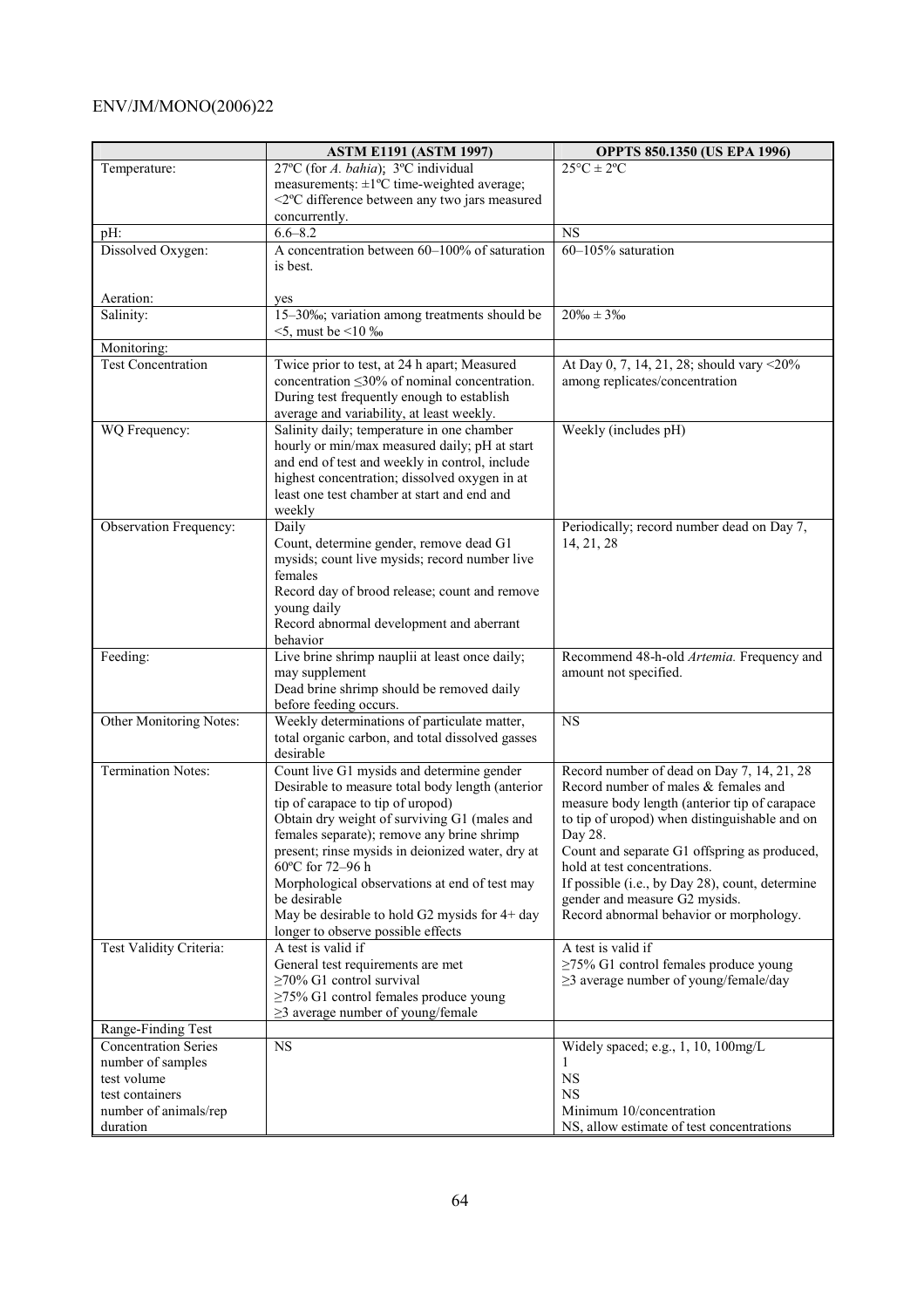|                                                                                                          | <b>ASTM E1191 (ASTM 1997)</b> | <b>OPPTS 850.1350 (US EPA 1996)</b> |
|----------------------------------------------------------------------------------------------------------|-------------------------------|-------------------------------------|
| <b>Termination Notes:</b>                                                                                | <b>NS</b>                     | <b>NS</b>                           |
| Test Validity Criteria:                                                                                  | <b>NS</b>                     | NS                                  |
| Reference Toxicant:                                                                                      | NS                            | <b>NS</b>                           |
| <b>Concentration Series</b><br>number of reps<br>test volume<br>test containers<br>number of animals/rep | NS.                           | <b>NS</b>                           |
| <b>Termination Notes:</b>                                                                                | <b>NS</b>                     | <b>NS</b>                           |
| Test Validity Criteria:                                                                                  | <b>NS</b>                     | <b>NS</b>                           |

a) NS Not specified.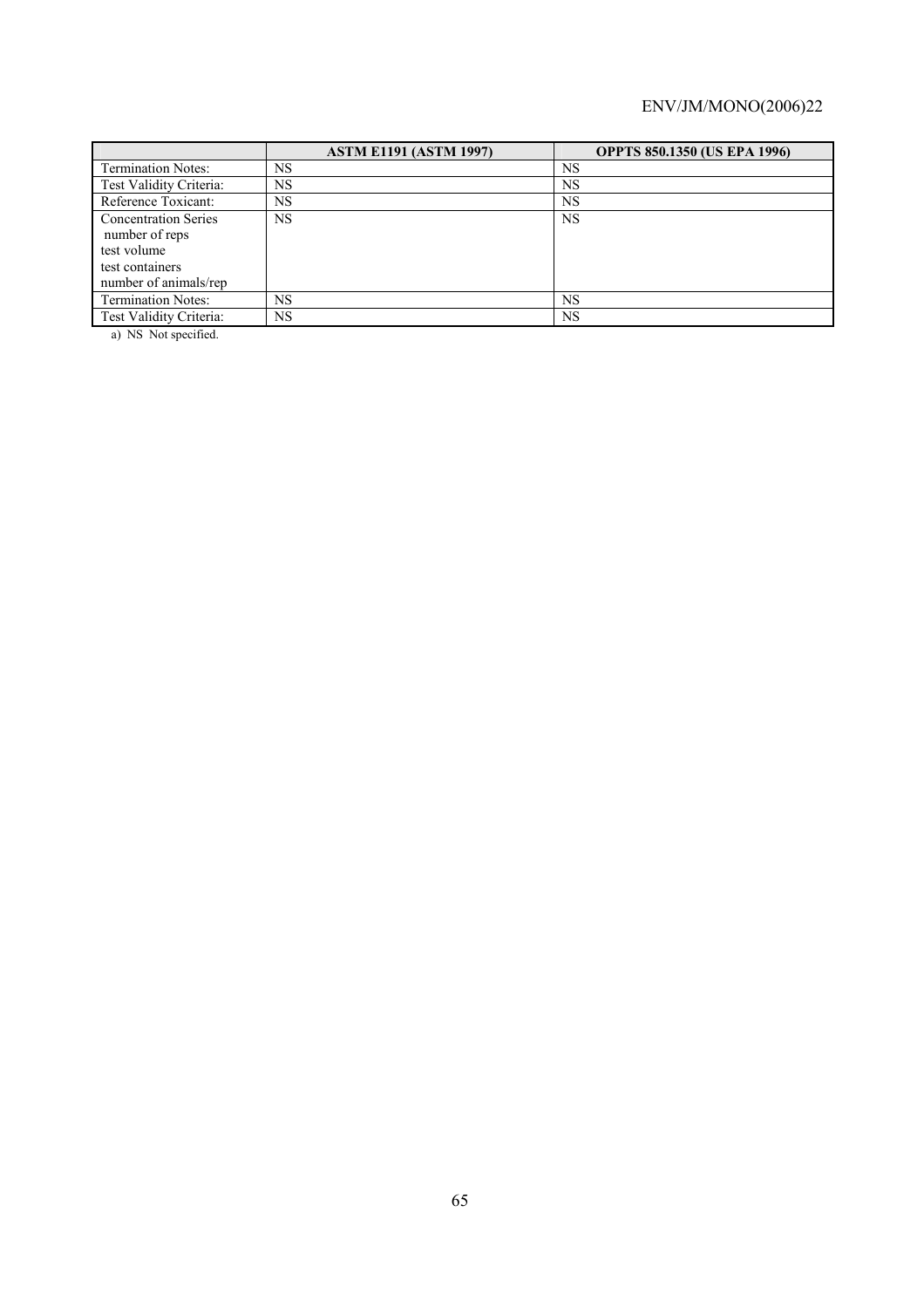# **Table 4. Example OECD protocoles for evaluating chronic toxicity in aquatic arthropods.**

|                                              | OECD TG 211<br>September 1998                                                                                                                                                                                                              | <b>OECD TG218/219</b><br><b>February 2001</b>                                                                                                                       | <b>OECD Draft Calanoid TG</b>                                                                                                                                                                              | <b>OECD Draft Harpacticoid TG</b>                                                                                                                                                                                                                                                                                                                          |
|----------------------------------------------|--------------------------------------------------------------------------------------------------------------------------------------------------------------------------------------------------------------------------------------------|---------------------------------------------------------------------------------------------------------------------------------------------------------------------|------------------------------------------------------------------------------------------------------------------------------------------------------------------------------------------------------------|------------------------------------------------------------------------------------------------------------------------------------------------------------------------------------------------------------------------------------------------------------------------------------------------------------------------------------------------------------|
| <b>Test Species:</b>                         | Daphnia magna                                                                                                                                                                                                                              | Chironomus riparius, C. tentans, C.<br>voshimatsui                                                                                                                  | Acartia tonsa                                                                                                                                                                                              | Amphiascus tenuiremis, Nitocra<br>spinipes, Tisbe battagliai                                                                                                                                                                                                                                                                                               |
| Holding/Culturing<br>Conditions:             | Hold at conditions similar to test                                                                                                                                                                                                         | Hold at conditions similar to test                                                                                                                                  | Hold at conditions similar to test                                                                                                                                                                         | Hold at conditions similar to test                                                                                                                                                                                                                                                                                                                         |
| <b>Test Setup:</b>                           |                                                                                                                                                                                                                                            |                                                                                                                                                                     |                                                                                                                                                                                                            |                                                                                                                                                                                                                                                                                                                                                            |
| Test organism age:                           | <24 h; must not be first brood<br>progeny                                                                                                                                                                                                  | 1st instar larvae                                                                                                                                                   | 1st stage nauplii                                                                                                                                                                                          | Newly hatched nauplii (<24-h old)                                                                                                                                                                                                                                                                                                                          |
| Duration:                                    | 21d                                                                                                                                                                                                                                        | $20-28$ d; $28-65$ d depending on<br>species.<br>If midges emerge earlier, test can be<br>terminated five days after emergence<br>of the last adult in the control. | $19 - 25d$                                                                                                                                                                                                 | $20 - 25$ d                                                                                                                                                                                                                                                                                                                                                |
| Test Material:                               | Chemical in water                                                                                                                                                                                                                          | Spiked Sediment (218) or spiked<br>water $(219)$                                                                                                                    | Seawater (natural or artificial)                                                                                                                                                                           | Seawater (natural or artificial)                                                                                                                                                                                                                                                                                                                           |
| $Endpoint(s)$ :                              | Primary: Number of offspring per<br>adult alive at end of test<br>Other: parent survival; time to first<br><b>brood</b><br>Draft enhanced endpoints for<br>endocrine disruption evaluations:<br>offspring sex ratio; molting<br>inhibition | Total adult emergence; development<br>time                                                                                                                          | F0: $(14-17d)$ early life-stage<br>development, onset of egg<br>production and stable egg<br>production, survival, sex ratio, body<br>length<br>F1: (5-8 d) development (larval<br>development ratio, LDR) | Reproductive output of exposed<br>animals versus control(s)<br>Parent animal survival<br>Time to first brood should also be<br>reported.<br>Also, brood size, infertile or<br>unhatched eggs, time interval<br>between successive broods and<br>possibly intrinsic or instantaneous<br>rates of population increase (rm or<br>$\lambda$ ), may be examined |
| $\overline{\text{Number of}}$<br>Treatments: | $\overline{\geq}$ and a laboratory control                                                                                                                                                                                                 | $\sqrt{\geq}$ and a laboratory control                                                                                                                              | $\overline{\geq}$ and a laboratory control                                                                                                                                                                 | $\sqrt{\geq}$ and a laboratory control                                                                                                                                                                                                                                                                                                                     |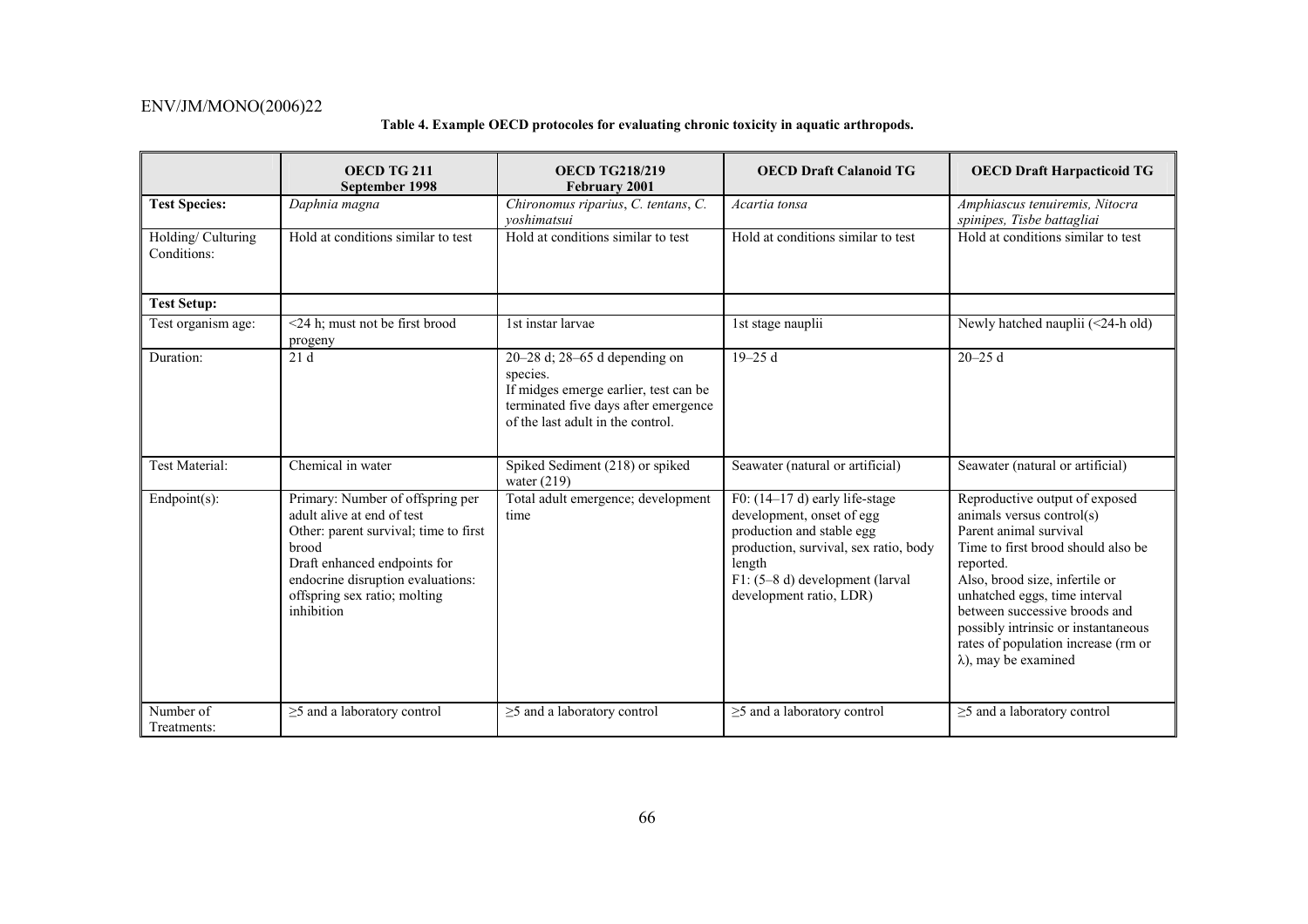|                              | OECD TG 211<br>September 1998                                                                                                                                                       | <b>OECD TG218/219</b><br>February 2001                                                                                                                        | <b>OECD Draft Calanoid TG</b>                                                                                                                                                                                                                                | <b>OECD Draft Harpacticoid TG</b>                                                                                                                                                                                                                              |
|------------------------------|-------------------------------------------------------------------------------------------------------------------------------------------------------------------------------------|---------------------------------------------------------------------------------------------------------------------------------------------------------------|--------------------------------------------------------------------------------------------------------------------------------------------------------------------------------------------------------------------------------------------------------------|----------------------------------------------------------------------------------------------------------------------------------------------------------------------------------------------------------------------------------------------------------------|
| <b>Concentration Series:</b> | Geometric series with separation<br>factor $\leq$ 3.2; based on acute test or<br>range-finding test                                                                                 | Factor between concentrations<br>should be $\leq$ 2 for EC <sub>x</sub> studies; $\leq$ 3 for<br>LOEC/NOEC studies                                            | Geometric series with separation<br>factor $\leq$ 3.3<br>Test concentrations should not<br>include any that have a statistically<br>significant effect on survival of the<br>$F_0$ generation since the main<br>objective is to measure sublethal<br>effects | Geometric series with separation<br>factor $\leq$ 3.2<br>Test concentrations should not<br>include any that have a statistically<br>significant effect on survival since<br>the main objective is to measure<br>sublethal effects                              |
| Dilution Water:              |                                                                                                                                                                                     | Any suitable natural or synthetic<br>water may be used. The water has to<br>be aerated before use.                                                            | DO saturation value >70%; $\overline{pH}$ = 8.0<br>$\pm$ 0.3 before use                                                                                                                                                                                      | Constant quality; DO saturation<br>value >70%; pH = $8.0 \pm 0.3$ before<br>use                                                                                                                                                                                |
| Solvents:<br>Dispersants:    | May be used to make stock for<br>dosing test (e.g., acetone, ethanol,<br>methanol)<br>May assist in accurate dosing and<br>dispersion (e.g., Cremophor RH40,<br>$HCO-40$            | May be used to make stock for<br>dosing test (e.g., acetone, ethanol,<br>methanol)                                                                            |                                                                                                                                                                                                                                                              |                                                                                                                                                                                                                                                                |
| Flow Conditions:             | Semi-static; flow-through<br>allowable                                                                                                                                              | Static                                                                                                                                                        | Static-renewal                                                                                                                                                                                                                                               | Static-renewal                                                                                                                                                                                                                                                 |
| Number of<br>Replicates:     | 10 (semi-static); 4 (flow through)                                                                                                                                                  | $\geq$ 3 for EC <sub>x</sub> study; $\geq$ 4 for<br>LOEC/NOEC study                                                                                           | Control: minimum 6, 12<br>recommended for LDR test<br>Test substance: depends on design; 4<br>(linear regression), 6 (ANOVA)                                                                                                                                 | Minimum 3 microplates/<br>concentration (48-144 wells)                                                                                                                                                                                                         |
| Test Chamber:                | Glass beakers; volume not<br>specified                                                                                                                                              | 600-mL, 8-cm diameter glass beaker                                                                                                                            | 100-mL beaker                                                                                                                                                                                                                                                | Microwell (300-5000 µL total<br>volume) test chambers preferred                                                                                                                                                                                                |
| Test Volume:                 | $50 - 100$ mL                                                                                                                                                                       | $1.5-3.0$ cm sediment depth                                                                                                                                   | 80 mL                                                                                                                                                                                                                                                        | $<$ 50 mL                                                                                                                                                                                                                                                      |
| Number of<br>organisms/rep:  | 1 (semi-static); 10 (flow through)                                                                                                                                                  | 20 for $C$ . <i>riparius</i> and $C$ .<br>yoshimatsui; 12 for C. tentans                                                                                      | 10                                                                                                                                                                                                                                                           | 48 animals added to three replicate<br>test vessels (microplates) per<br>concentration and control(s)                                                                                                                                                          |
| Other Setup Notes:           | Renew test solution at least 3<br>times/week; more frequently if not<br>stabile (<80% initial concentration<br>over 3 d)<br>Prepare new test vessels and<br>transfer adults to them | Formulated sediment (also called<br>reconstituted, artificial or synthetic<br>sediment) should be used.<br>Spike sediment for TG218; spike<br>water for TG219 | LDR test: renew 50-80% on Day 3<br>or increase volume<br>Basic exposure: renew 50-80%<br>every 2nd day or increase volume<br>Prepare new test vessels and transfer<br>adults to them                                                                         | Depends on stability of test<br>substance, should be at least three<br>times per week<br>Prepare new test vessels and transfer<br>adults to them<br>With microplates, evaporation losses<br>$\leq$ 7% daily; correct by adding<br>deionized or distilled water |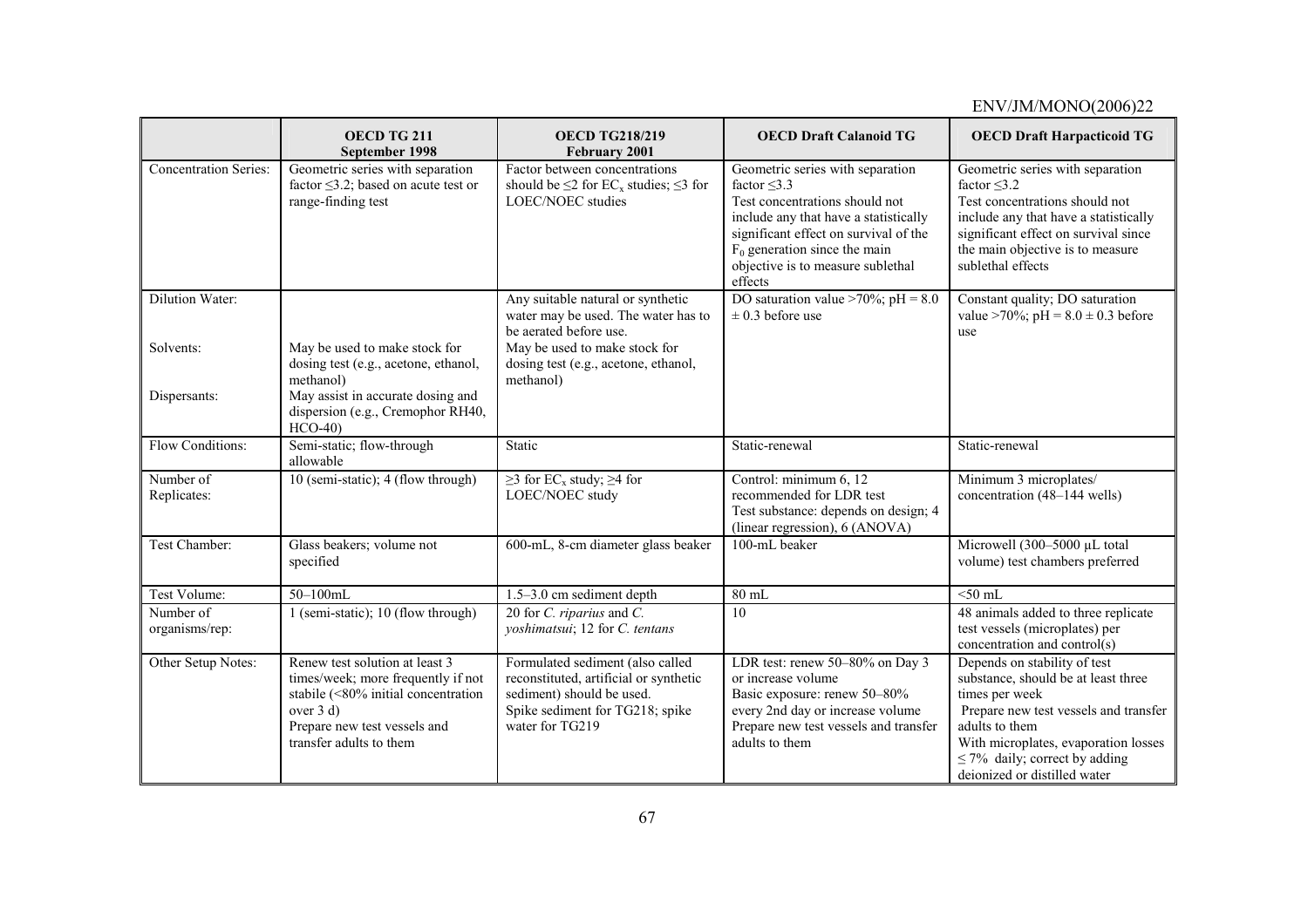|                                | OECD TG 211<br>September 1998                                                                                                                                                    | <b>OECD TG218/219</b><br><b>February 2001</b>                                                                                                                                                                           | <b>OECD Draft Calanoid TG</b>                                                                                                                                                                                                                                                                    | <b>OECD Draft Harpacticoid TG</b>                                                                                                                                                                                                                                                                                                               |
|--------------------------------|----------------------------------------------------------------------------------------------------------------------------------------------------------------------------------|-------------------------------------------------------------------------------------------------------------------------------------------------------------------------------------------------------------------------|--------------------------------------------------------------------------------------------------------------------------------------------------------------------------------------------------------------------------------------------------------------------------------------------------|-------------------------------------------------------------------------------------------------------------------------------------------------------------------------------------------------------------------------------------------------------------------------------------------------------------------------------------------------|
| <b>Test Conditions:</b>        |                                                                                                                                                                                  |                                                                                                                                                                                                                         |                                                                                                                                                                                                                                                                                                  |                                                                                                                                                                                                                                                                                                                                                 |
| Light:                         | Ambient laboratory illumination<br>$<$ 15-20 $\mu$ E/m <sup>2</sup> /s                                                                                                           | About 500 to 1000 lux                                                                                                                                                                                                   | Wide-spectrum fluorescent lights;<br>low intensity; $\sim$ 5-10 µmol/s/m <sup>2</sup>                                                                                                                                                                                                            | Not specified                                                                                                                                                                                                                                                                                                                                   |
| Photoperiod:                   | 16L:8D                                                                                                                                                                           | 16L:8D                                                                                                                                                                                                                  | 12L:12D                                                                                                                                                                                                                                                                                          | N. spinipes-0L:24D<br>A. tenuiremis-12L:12D<br>T. battagliai-16L:8D                                                                                                                                                                                                                                                                             |
| Temperature:                   | 18-22°C; should not vary $>2$ °C<br>during any one test                                                                                                                          | $20^{\circ}C \pm 2^{\circ}C$ ; $23^{\circ}C \pm 2^{\circ}C$ for C.<br>tentans                                                                                                                                           | 15-20 $\degree$ C; vary < 2 $\degree$ C during test                                                                                                                                                                                                                                              | 20-25 <sup>o</sup> C; vary $\leq$ 2 <sup>o</sup> C during test                                                                                                                                                                                                                                                                                  |
| pH:                            | $6-9$ ; should not vary >1.5 units                                                                                                                                               | 6-9 at start of test                                                                                                                                                                                                    | $8.0 \pm 0.3$                                                                                                                                                                                                                                                                                    | $\pm$ 0.3 units of control                                                                                                                                                                                                                                                                                                                      |
| Dissolved Oxygen:<br>Aeration: | $3$ mg/L                                                                                                                                                                         | $>60\%$ saturation value                                                                                                                                                                                                | $>70\%$ saturation value                                                                                                                                                                                                                                                                         | >70% saturation value (dilution<br>water)                                                                                                                                                                                                                                                                                                       |
|                                | None allowed                                                                                                                                                                     | Gentle aeration; 1 bubble/second                                                                                                                                                                                        | if DO level falls below 70%<br>saturation: 1 bubble/second                                                                                                                                                                                                                                       | None during test                                                                                                                                                                                                                                                                                                                                |
| Hardness/ Salinity:            | $>140$ mg/L CaCO <sub>3</sub>                                                                                                                                                    | $<$ 200 mg/L CaCO <sub>3</sub>                                                                                                                                                                                          | $-20 \%$ <sub>0</sub> ± 2 ‰                                                                                                                                                                                                                                                                      | Use same as culture water;<br>N. spinipes 1-35%<br>A. tenuiremis 15-35‰<br>T. battagliai 20-35‰                                                                                                                                                                                                                                                 |
| <b>Monitoring:</b>             |                                                                                                                                                                                  |                                                                                                                                                                                                                         |                                                                                                                                                                                                                                                                                                  |                                                                                                                                                                                                                                                                                                                                                 |
| WQ Frequency:                  | DO, temperature, hardness, pH:<br>once per week in fresh and old<br>media, controls, and highest test<br>concentration<br>Determine concentration of test<br>substance regularly | DO measured daily in all test vessels<br>Hardness and ammonia at the<br>beginning and at the end of the test<br>in controls and one vessel of highest<br>concentration. Temperature and pH<br>at start and end of test. | Measure dissolved oxygen, pH,<br>salinity, and temperature in controls<br>and all test concentrations each time<br>test medium is renewed. As a<br>minimum, measurements shall be<br>made in the control(s) and highest<br>test concentration. Temperature<br>preferably monitored continuously. | Measure dissolved oxygen, pH, and<br>temperature should be measured in<br>the controls and all test<br>concentrations each time test<br>medium is renewed. As a minimum,<br>measurements should be made in the<br>control(s) and highest test<br>concentration. Temperature<br>preferably monitored continuously in<br>at least one test vessel |
| Observation<br>Frequency:      | Not specified                                                                                                                                                                    | At least three times per week; visual<br>assessment of abnormal behaviour<br>(e.g. leaving sediment, unusual<br>swimming), compared with the<br>control.                                                                | Daily for egg production test; not<br>specified for LDR test                                                                                                                                                                                                                                     | Not specified                                                                                                                                                                                                                                                                                                                                   |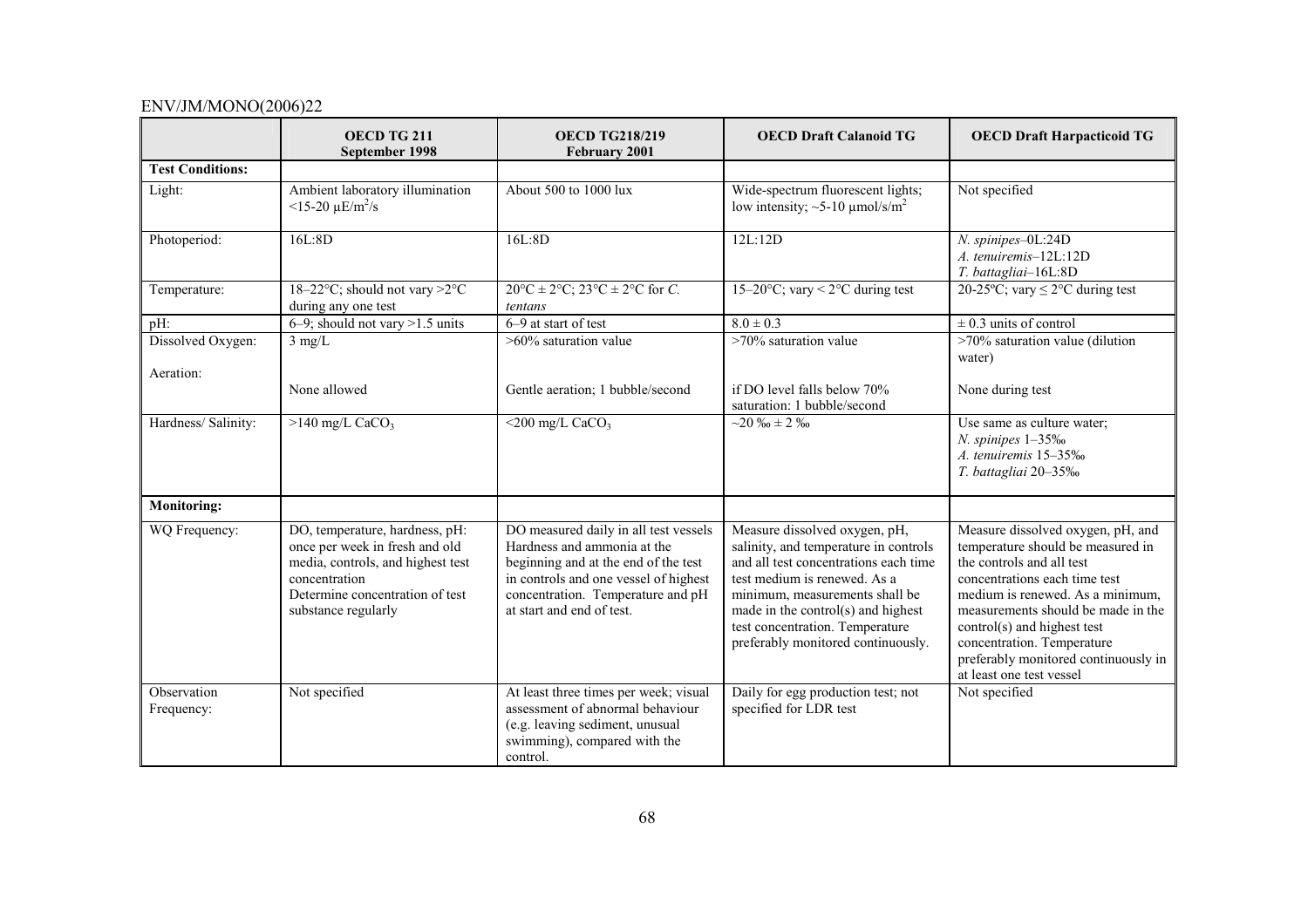#### ENV/JM/MONO(2006)22 **OECD TG 211 September 1998 OECD TG218/219 February 2001 OECD Draft Calanoid TG OECD Draft Harpacticoid TG**  Feeding: At least 3 times per week. preferably daily (semi-static); concentrated algal suspension At least 3 times per week, preferably daily; 0.25-0.5 mg fish-food (a suspension in water or finely ground food) per larvae per day for the first 10 days. Slightly more food for older larvae; 0.5–1.0 mg per larvae per day Reduce food ration in all treatments and control if fungal growth occurs or if mortality is observed in controls. If fungal development cannot be stopped the test is to be repeated. LDR test:  $5 \times 104$  cells/mL of medium added on days 0 and 3 Basic exposure:  $5 \times 104$  cells/mL of medium added on day 0 and subsequently to every renewal of the medium. Egg production:  $5 \times 104$  cells/mL of medium added daily. A. tenuiremis: 2 uL of 1:1:1 volume (107 cells/mL) chlorophyte, chrysophyte, diatom suspension every 6 d during maturation/development and reproduction. N. spinipes:  $(\sim 107 \text{ cells/mL})$ chrysophyte, preferably Rhodomonas salina or R. baltica, every third day during maturation/development and reproduction; final concentration in each test chamber is 105 cells/mL. Tisbe battagliai:  $({\sim}3 \times 107 \text{ cells/mL})$ chrysophyte, preferably Rhodomonas reticulata, every third day during maturation/development and reproduction, so that the final concentration in each test chamber is  $2 \times 105$  cells/mL. Other Monitoring Notes: Record parent animal mortality daily Remove and count offspring daily Record presence of aborted eggs or dead offspring daily During the period of expected emergence, a daily count of emerged midges is necessary. Termination Notes: Record number of fully emerged male and female midges Fix animals in Lugol's solution; score biological parameters (count, measure, determine gender, etc.) Fix animals in Lugol's solution or formaldehyde (4%); score biological parameters (count, measure, determine gender, etc.)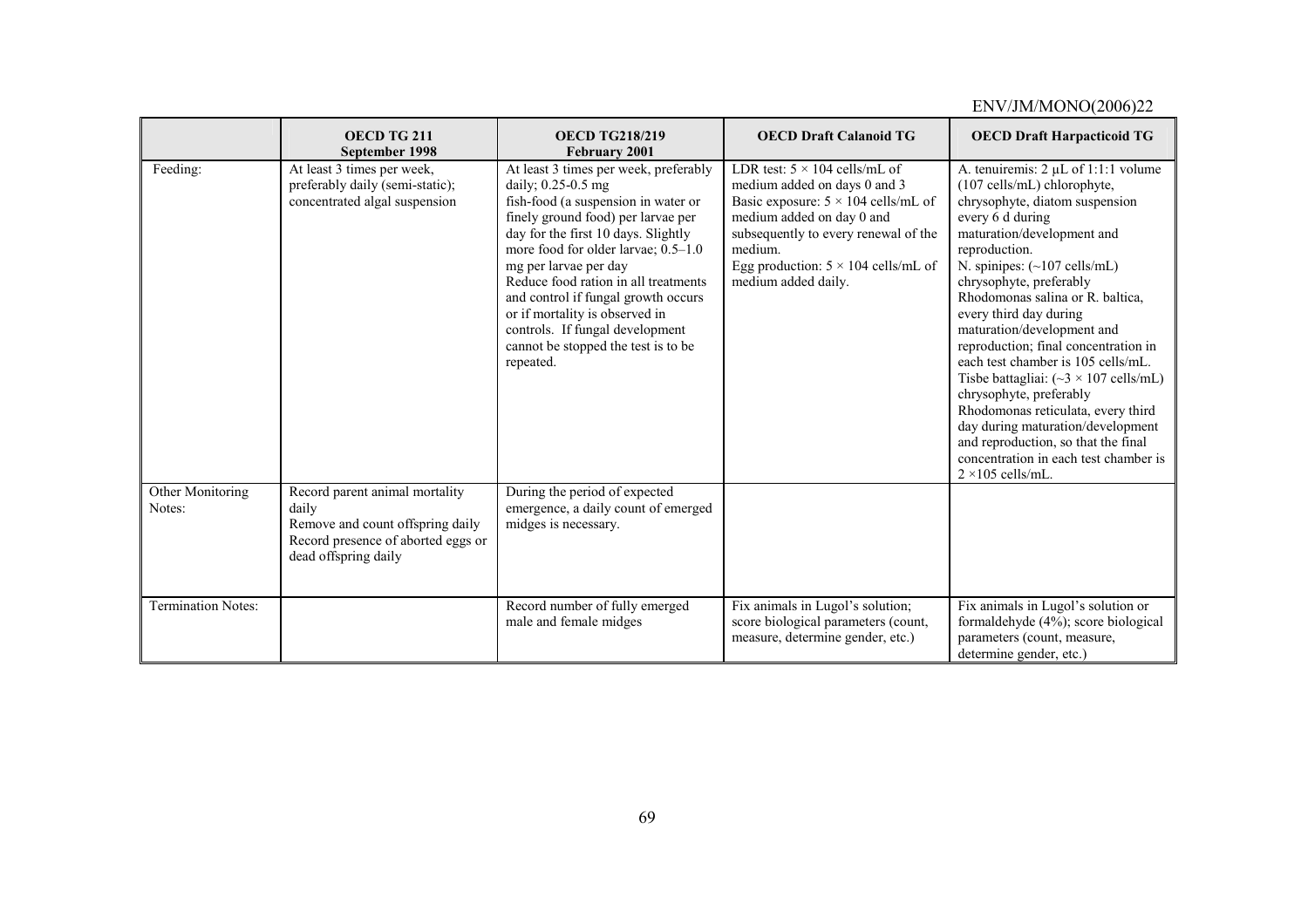|                                   | OECD TG 211<br>September 1998                                                                                                                                                               | <b>OECD TG218/219</b><br>February 2001                                                                                                                                                                                                                                                                                                                                                                                                                                                                                                                     | <b>OECD Draft Calanoid TG</b>                                                                                                                                                                                                                                                                                                                                                                                                                                                                                                                                                                                                                                                                                      | <b>OECD Draft Harpacticoid TG</b>                                                                                                                                                                                                                                                                                                                                                                                                                                                                                                                                                                                       |
|-----------------------------------|---------------------------------------------------------------------------------------------------------------------------------------------------------------------------------------------|------------------------------------------------------------------------------------------------------------------------------------------------------------------------------------------------------------------------------------------------------------------------------------------------------------------------------------------------------------------------------------------------------------------------------------------------------------------------------------------------------------------------------------------------------------|--------------------------------------------------------------------------------------------------------------------------------------------------------------------------------------------------------------------------------------------------------------------------------------------------------------------------------------------------------------------------------------------------------------------------------------------------------------------------------------------------------------------------------------------------------------------------------------------------------------------------------------------------------------------------------------------------------------------|-------------------------------------------------------------------------------------------------------------------------------------------------------------------------------------------------------------------------------------------------------------------------------------------------------------------------------------------------------------------------------------------------------------------------------------------------------------------------------------------------------------------------------------------------------------------------------------------------------------------------|
| <b>Test Validity</b><br>Criteria: | Parent animals (female Daphnia)<br>mortality $\leq$ 20% at the end of the<br>test<br>Mean number of live offspring<br>produced per parent animal<br>surviving at the end of the test $> 60$ | Control mortality $\leq$ 30% at end of<br>test<br>C. riparius and C. yoshimatsui<br>emergence to adults occurs 12–23<br>days after initiation; C. tentans<br>emergence to adults occurs 20–65<br>days after initiation<br>Mean emergence in controls 50-70<br>per cent<br>DO concentration $\geq 60\%$ air<br>saturation value at the end of the test<br>pH of overlying water 6–9 range in<br>all test vessels<br>Water temperature vary $\leq 1.0$ °C<br>between vessels during test<br>Temperature held within the ranges<br>specified for test species | Mortality in mass culture control(s)<br>$\leq$ 20% at end of exposure<br>DO concentration $\geq 70\%$ air<br>saturation value throughout the<br>exposure period<br>Temperature vary $\leq$ 2°C during the<br>test<br>pH vary $\leq$ 0.3 units from average<br>control pH<br>Salinity vary $\leq 10\%$ from the control<br>start value<br>Sex ratio in controls $= 40:60$ to<br>60:40<br>Hatching success in hatching control<br>$\geq 80\%$<br>Average mortality in the control(s)<br>on day of LDR observation $\leq 20\%$<br>Average number of eggs/female /d in<br>controls $\leq$ 30 at Day 12 and later<br>Control mortality of the isolated<br>females in the egg production test<br>$(Day 7-12) \le 20\%$ . | Control mortality $\leq$ 20% at the end<br>of the exposure period<br>DO concentration $\geq 70\%$ air<br>saturation value throughout the<br>exposure period<br>Temperature vary $\leq$ 2°C during the<br>test<br>pH vary $\leq$ 0.3 units from average<br>control pH<br>Salinity vary $\leq 10\%$ from the control<br>start value<br>Sex ratio in controls = $40:60$ to<br>60:40<br>Average number of offspring per<br>clutch in the controls $\geq 5$<br>Average number of days to first<br>brood in the control(s) $\leq$ number of<br>$days = 50\%$ of total exposure period<br>(at a temperature of $20^{\circ}$ C) |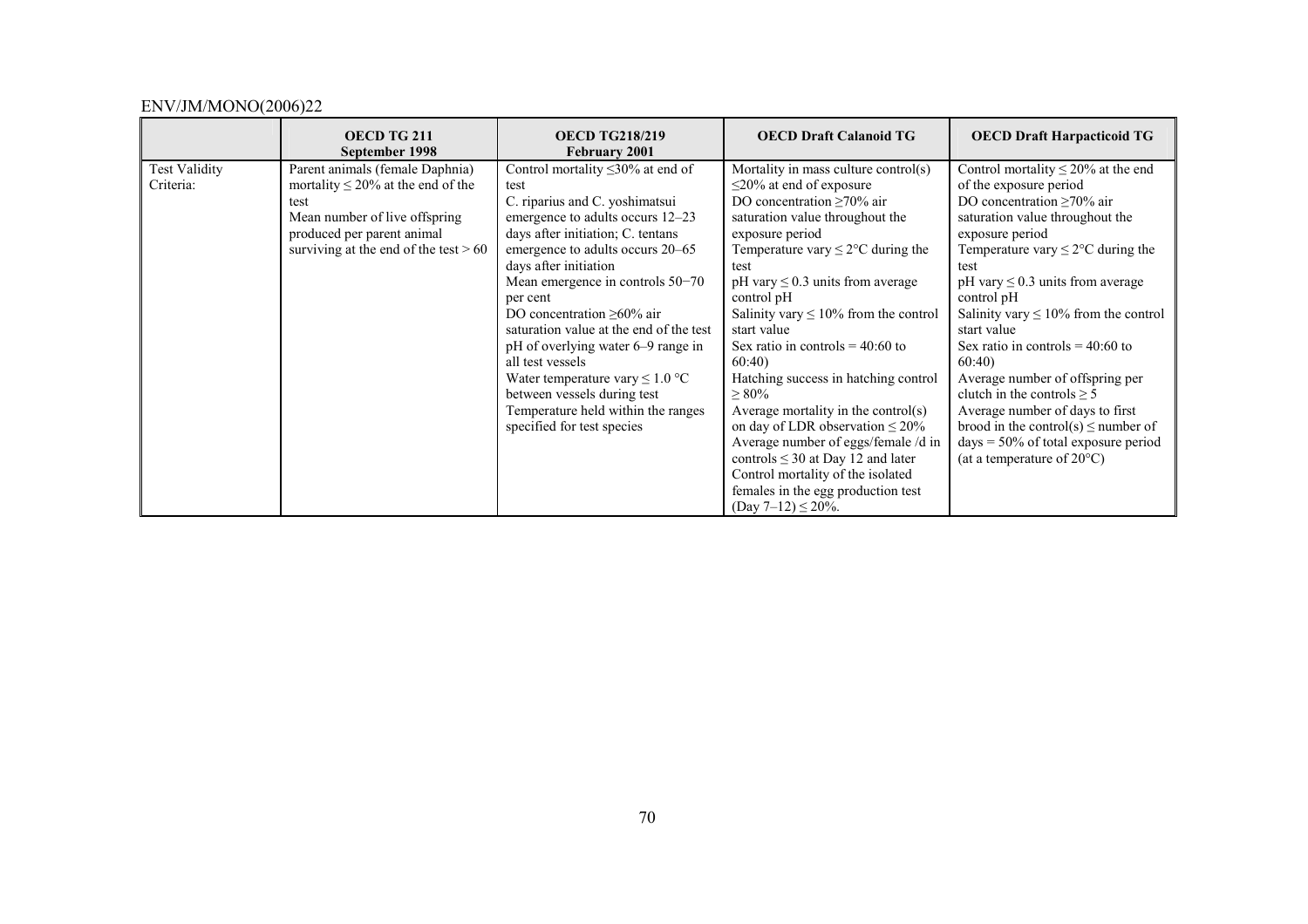# **Table 5. Example US EPA protocols for evaluating chronic toxicity in Aquatic Arthropods**

|                                             | <b>US EPA-821-R-02-013</b><br>October 2002                                                                                                                                                   | <b>US EPA/600/R-99/064</b><br><b>March 2000</b>                                                                                                                             | <b>US EPA/600/R-99/064</b><br><b>March 2000</b>                                                                                                                | <b>US EPA 600/R-01/020</b><br>March 2001                                                                                                                                                              |
|---------------------------------------------|----------------------------------------------------------------------------------------------------------------------------------------------------------------------------------------------|-----------------------------------------------------------------------------------------------------------------------------------------------------------------------------|----------------------------------------------------------------------------------------------------------------------------------------------------------------|-------------------------------------------------------------------------------------------------------------------------------------------------------------------------------------------------------|
|                                             |                                                                                                                                                                                              |                                                                                                                                                                             |                                                                                                                                                                |                                                                                                                                                                                                       |
| <b>Test Species:</b><br>Holding Conditions: | Ceriodaphnia dubia<br>Hold at conditions similar to test                                                                                                                                     | Chironomus tentans<br>Hold at conditions similar to test or<br>acclimate gradually to test conditions<br>(Temperature at $1 \text{°C}/1$ -2 h)                              | Hyalella azteca<br>Hold at conditions similar to test or<br>acclimate gradually to test conditions<br>(Temperature at $1 \text{°C}/1 - 2 \text{h}$ )           | Leptocheirus plumulosus<br>Hold at conditions similar to test or<br>acclimate gradually to test conditions<br>(A change in temperature or salinity)<br>not exceeding $3^{\circ}$ C or $3\%$ per 24 h) |
| <b>Test Setup:</b>                          |                                                                                                                                                                                              |                                                                                                                                                                             |                                                                                                                                                                |                                                                                                                                                                                                       |
| Test organism age:                          | $\leq$ 24 h and all within 8 h of the same<br>age                                                                                                                                            | 1 d $(<24 h)$                                                                                                                                                               | 7 to 8 d                                                                                                                                                       | Neonates: age-selected (<48 h old)<br>or size-selected: retained between<br>0.25 mm and 0.6 mm mesh screens                                                                                           |
| Duration:                                   | Maximum of 8 d<br>Until 60% or more of surviving<br>control females have three broods                                                                                                        | 50–65 d depending on emergence.<br>Each treatment may need to be<br>terminated separately                                                                                   | 42 d                                                                                                                                                           | 28 d                                                                                                                                                                                                  |
| Test Material:                              | Effluents and receiving waters                                                                                                                                                               | Sediment                                                                                                                                                                    | Sediment                                                                                                                                                       | Sediment                                                                                                                                                                                              |
| $Endpoint(s)$ :                             | Survival and reproduction                                                                                                                                                                    | 20-d survival and weight; female and<br>male emergence, adult mortality, the<br>number of egg cases laid, the<br>number of eggs produced, and the<br>number of hatched eggs | 28-d survival and growth; 35-d<br>survival and reproduction; and 42-d<br>survival, growth, reproduction, and<br>number of adult males and females<br>on Day 42 | Survival, growth, and reproduction                                                                                                                                                                    |
| Number of<br>Treatments:                    | Effluents: 5 and a control<br>Receiving Water: 100% receiving<br>water (or a minimum of 5) and a<br>control                                                                                  |                                                                                                                                                                             |                                                                                                                                                                |                                                                                                                                                                                                       |
| Concentration                               | Effluents: $\geq 0.5$                                                                                                                                                                        |                                                                                                                                                                             |                                                                                                                                                                |                                                                                                                                                                                                       |
| Series:                                     | Receiving Waters: None or $\geq 0.5$                                                                                                                                                         |                                                                                                                                                                             |                                                                                                                                                                |                                                                                                                                                                                                       |
| Dilution Water:<br>Solvent:                 | Uncontaminated source of receiving<br>or other natural water, synthetic<br>water prepared using Millipore<br>milli-Q® or equivalent deionized<br>water and reagent grade chemicals<br>or DMW |                                                                                                                                                                             |                                                                                                                                                                |                                                                                                                                                                                                       |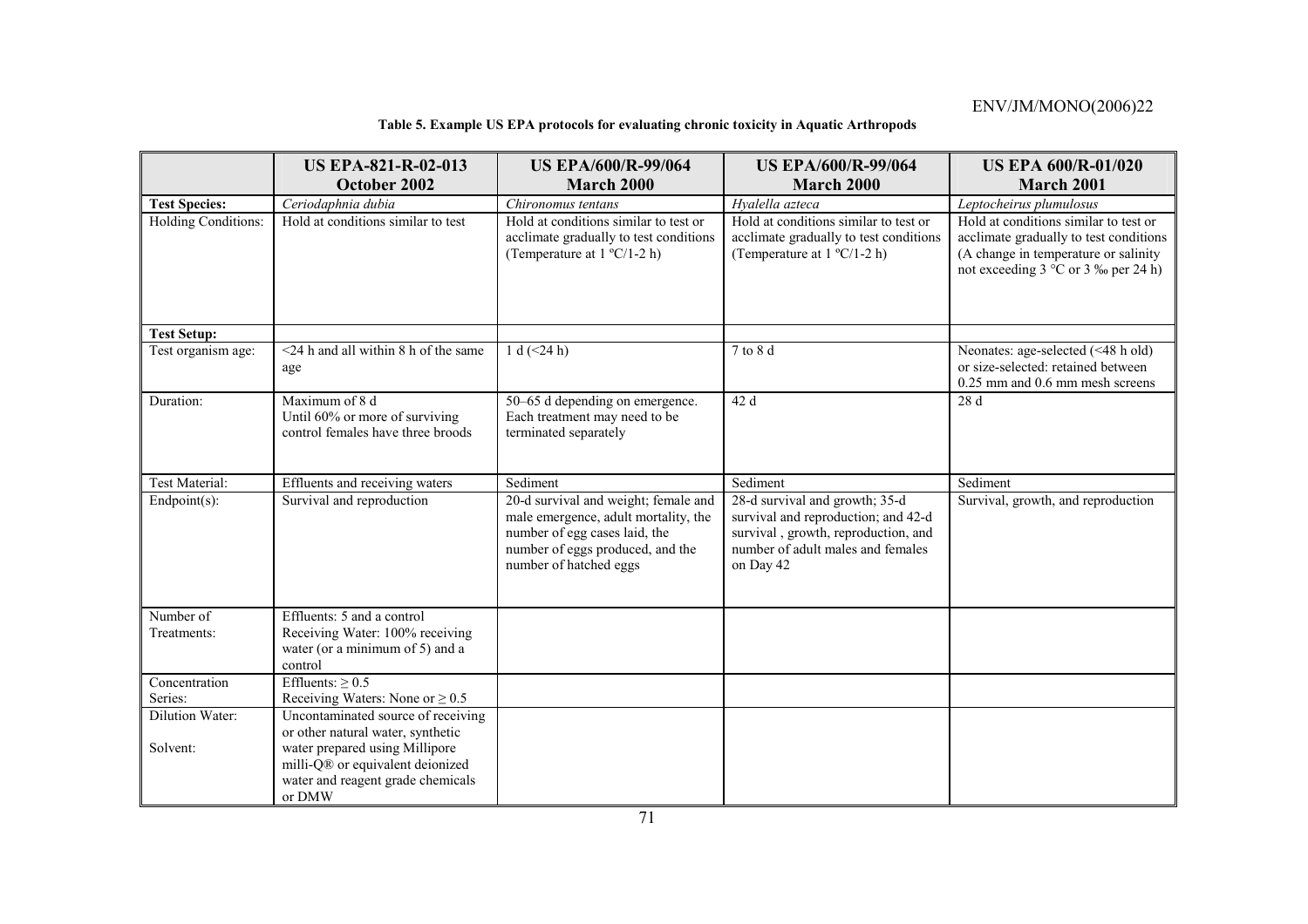|                                | <b>US EPA-821-R-02-013</b>                                                                                                                            | <b>US EPA/600/R-99/064</b>                                                                    | <b>US EPA/600/R-99/064</b>                                                                                                                                         | <b>US EPA 600/R-01/020</b>                                                                          |
|--------------------------------|-------------------------------------------------------------------------------------------------------------------------------------------------------|-----------------------------------------------------------------------------------------------|--------------------------------------------------------------------------------------------------------------------------------------------------------------------|-----------------------------------------------------------------------------------------------------|
|                                | October 2002                                                                                                                                          | March 2000                                                                                    | March 2000                                                                                                                                                         | March 2001                                                                                          |
| Flow Conditions:               | N/A                                                                                                                                                   | 2 volume additions/d; continuous or<br>intermittent (e.g., one volume<br>addition every 12 h) | 2 volume additions/d; continuous or<br>intermittent (e.g., one volume<br>addition every 12 h)                                                                      | Siphon off and replace 400 mL 3<br>times/week                                                       |
| Number of<br>Replicates:       | 10 (required minimum)                                                                                                                                 | 16 (12 at Day -1 and 4 for auxiliary<br>males on Day 10)                                      | 12 (4 for 28-d survival and growth<br>and 8 for 35- and 42-d survival,<br>growth, and reproduction)                                                                | 5 for toxicity test; $\geq$ 2 dummy<br>chambers for pore water ammonia<br>(Day 0 and Day 28)        |
| Test Chamber:                  | 30-mL borosilicate glass beakers or<br>disposable polystyrene cups<br>(recommended because they fit in<br>the viewing field of most<br>stereoscopes). | 300-mL high-form lipless beaker                                                               | 300-mL high-form lipless beaker                                                                                                                                    | 1-L glass beaker or jar with 10cm<br>inner diameter                                                 |
| Test Volume:                   | 15 mL (minimum)                                                                                                                                       | 100 mL sediment, 175 overlying<br>water                                                       | 100 mL sediment, 175 mL overlying<br>water in the sediment exposure from<br>Day 0 to Day 28 (175 to 275 mL in<br>the water-only exposure from Day<br>28 to Day 42) | 175 mL (about 2cm depth) sediment,<br>approximately 725 mL water (fill to<br>the 900mL mark on jar) |
| Number of<br>organisms/rep:    | 1 Assigned using blocking by<br>known parentage                                                                                                       | 12                                                                                            | 10                                                                                                                                                                 | 20                                                                                                  |
| Other Setup Notes:             | New test solutions are prepared<br>daily, and the test organisms are<br>transferred to the freshly prepared<br>solutions                              |                                                                                               |                                                                                                                                                                    |                                                                                                     |
| <b>Test Conditions:</b>        |                                                                                                                                                       |                                                                                               |                                                                                                                                                                    |                                                                                                     |
| Light:                         | Ambient laboratory illumination 10-<br>20 $\mu$ E/m <sup>2</sup> /s, or 50–100 ft-c                                                                   | Wide-spectrum fluorescent lights;<br>About 100 to 1000 lux                                    | Wide-spectrum fluorescent lights;<br>About 100 to 1000 lux                                                                                                         | Wide-spectrum fluorescent lights;<br>About 500 to 1000 lux                                          |
| Photoperiod:                   | 16L:8D                                                                                                                                                | 16L: 8D                                                                                       | 16L: 8D                                                                                                                                                            | 16L:8D                                                                                              |
| Temperature:                   | 25 °C±1 °C                                                                                                                                            | 23 °C $\pm$ 1 °C                                                                              | $23 °C \pm 1 °C$                                                                                                                                                   | Daily limits: $25 \text{ °C} (\pm 3 \text{ °C})$ ;<br>28-d mean: 25 °C (±2 °C).                     |
| pH:                            |                                                                                                                                                       |                                                                                               |                                                                                                                                                                    | 7.0 to 9.0                                                                                          |
| Dissolved Oxygen:<br>Aeration: | $4.0$ mg/L                                                                                                                                            | $>2.5$ mg/L                                                                                   | $>2.5$ mg/L                                                                                                                                                        | Daily Limits: $\geq$ 3.6 mg/L (50%<br>saturation)<br>28-d mean: $\geq$ 4.4 mg/L (60%)               |
|                                | used only as a last resort                                                                                                                            | if DO level falls below 2.5 mg/L: 1<br>bubble/second                                          | if DO level falls below 2.5 mg/L: 1<br>bubble/second                                                                                                               | saturation)                                                                                         |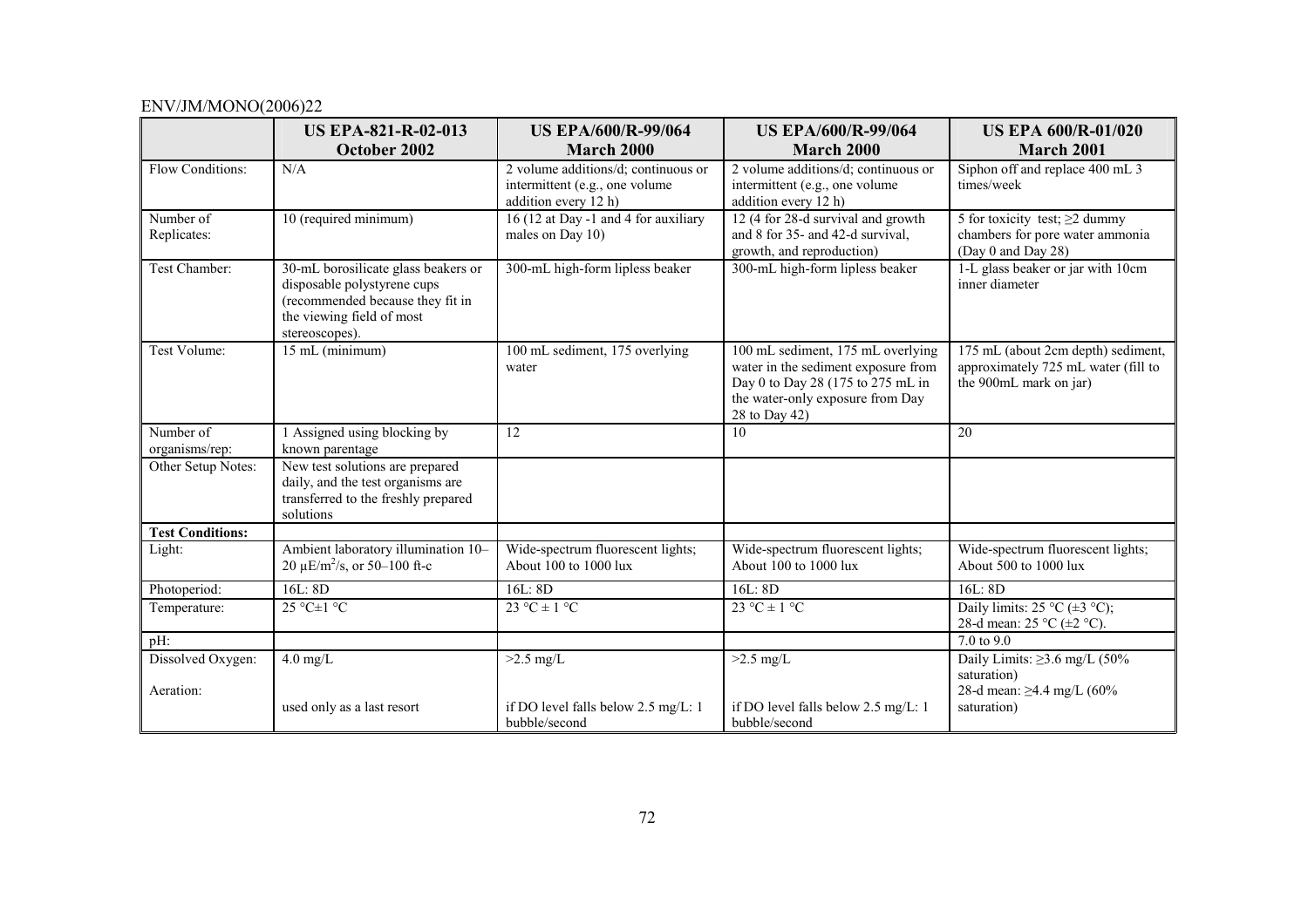|                                   | <b>US EPA-821-R-02-013</b>                                                                                                                                                                                                                                                                                   | <b>US EPA/600/R-99/064</b>                                                                                                                                                                                                                                                                                          | <b>US EPA/600/R-99/064</b>                                                                                                                                                                                                                                                                               | <b>US EPA 600/R-01/020</b>                                                                                                                                                                                                                                                                                                                                                                                     |
|-----------------------------------|--------------------------------------------------------------------------------------------------------------------------------------------------------------------------------------------------------------------------------------------------------------------------------------------------------------|---------------------------------------------------------------------------------------------------------------------------------------------------------------------------------------------------------------------------------------------------------------------------------------------------------------------|----------------------------------------------------------------------------------------------------------------------------------------------------------------------------------------------------------------------------------------------------------------------------------------------------------|----------------------------------------------------------------------------------------------------------------------------------------------------------------------------------------------------------------------------------------------------------------------------------------------------------------------------------------------------------------------------------------------------------------|
| Salinity:                         | October 2002<br>N/A                                                                                                                                                                                                                                                                                          | March 2000<br>N/A                                                                                                                                                                                                                                                                                                   | March 2000<br>N/A                                                                                                                                                                                                                                                                                        | March 2001<br>Daily limits: $5\%$ ( $\pm$ 3%) if pore<br>water is 1% to 10%, 20% ( $\pm$ 3%) if                                                                                                                                                                                                                                                                                                                |
|                                   |                                                                                                                                                                                                                                                                                                              |                                                                                                                                                                                                                                                                                                                     |                                                                                                                                                                                                                                                                                                          | pore water is 10‰ to 35‰;<br>28-d mean: $5\%$ ( $\pm$ 2\%) or 20\%<br>$(\pm 2\%)$                                                                                                                                                                                                                                                                                                                              |
| Monitoring:                       |                                                                                                                                                                                                                                                                                                              |                                                                                                                                                                                                                                                                                                                     |                                                                                                                                                                                                                                                                                                          |                                                                                                                                                                                                                                                                                                                                                                                                                |
| WQ Frequency:                     | DO, temperature, pH: daily, prior to<br>renewals in at least one test chamber<br>at each concentration and control<br>pH is measured in the effluent<br>sample each day before new test<br>solutions are made<br>Conductivity, alkalinity, and<br>hardness measured in each new<br>sample and in the control | Hardness, alkalinity, conductivity,<br>and ammonia at the beginning, on<br>Day 20 and at the end of the test.<br>Temperature daily (ideally<br>continuously). DO and pH three<br>times/week. Conductivity weekly.<br>Measure DO more often if DO has<br>declined by more than 1 mg/L since<br>previous measurement. | Hardness, alkalinity, conductivity,<br>and ammonia at the beginning and<br>end of a sediment exposure (day 0<br>and 28). Temperature daily.<br>Conductivity weekly. DO and pH<br>three times/week. Measure DO<br>more often if DO has declined by<br>more than 1 mg/L since the previous<br>measurement. | Daily temperature in water bath or<br>test or surrogate chamber, daily<br>min/max recommended; salinity,<br>temperature, DO, and pH at test<br>initiation and termination, and in one<br>replicate per sediment treatment<br>preceding water renewal during the<br>test (three times per week); aeration<br>rate daily in all containers; total<br>ammonia on Days 0 and 28 in one<br>replicate per treatment. |
| <b>Observation</b><br>Frequency:  | Daily                                                                                                                                                                                                                                                                                                        | Daily to assess test organism<br>behavior such as sediment avoidance                                                                                                                                                                                                                                                | Daily to assess test organism<br>behavior such as sediment avoidance                                                                                                                                                                                                                                     | 3 times/week in each test chamber<br>preceding water renewal for<br>condition and activity                                                                                                                                                                                                                                                                                                                     |
| Feeding:                          | 0.1 mL each of YCT and algal<br>suspension per test chamber daily                                                                                                                                                                                                                                            | 1.5 mL of Tetrafin® (4 mg/mL dry<br>solids) to each beaker.<br>If fungal or bacterial growth develop<br>from excess food, feeding should be<br>suspended for one or more days. If<br>feeding is suspended in one<br>treatment, it should be suspended in<br>all treatments.                                         | YCT food, fed 1.0 mL (1800 mg/L<br>stock) daily to each test chamber.<br>If fungal or bacterial growth develop<br>from excess food, feeding should be<br>suspended for one or more days. If<br>feeding is suspended in one<br>treatment, it should be suspended in<br>all treatments.                    | 3 times/week after water renewal<br>Days 0-13, 20mg TetraMin® per<br>test chamber; Days 14-28, 40mg<br>TetraMin® per test chamber.                                                                                                                                                                                                                                                                             |
| <b>Other Monitoring</b><br>Notes: |                                                                                                                                                                                                                                                                                                              | At 20 d, 4 of the initial 12 reps. are<br>selected for use in growth and<br>survival measurements.<br>AFDW of midges should be<br>determined for the growth endpoint.<br>Emergence traps are placed on the<br>reproductive replicates on day 20                                                                     |                                                                                                                                                                                                                                                                                                          |                                                                                                                                                                                                                                                                                                                                                                                                                |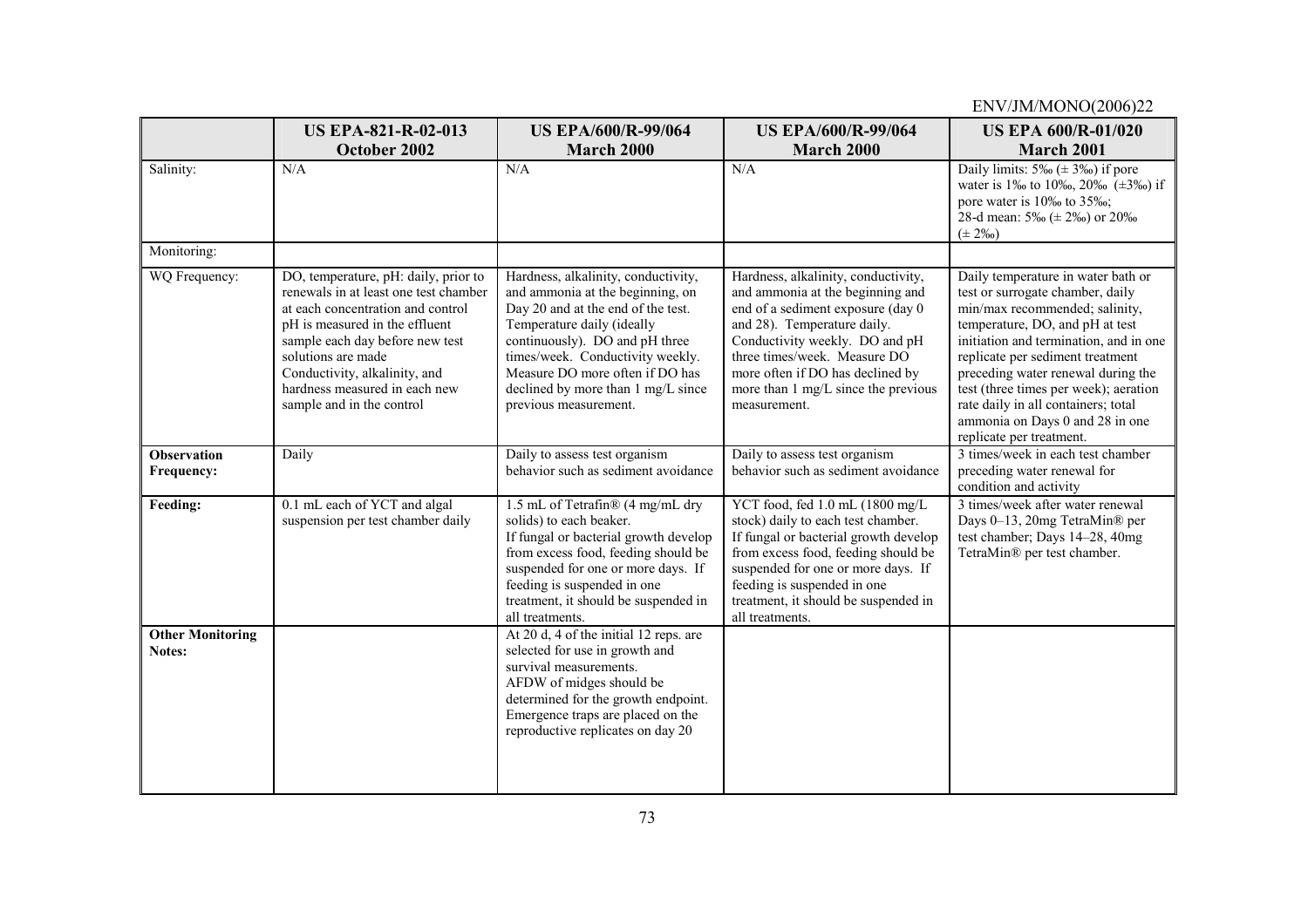|                                   | <b>US EPA-821-R-02-013</b><br>October 2002                                                                                                                                                              | <b>US EPA/600/R-99/064</b><br><b>March 2000</b>                                                                                                                                                                                                                                                                                                                                             | <b>US EPA/600/R-99/064</b><br>March 2000                                                                                                                                                                                                                                                                | <b>US EPA 600/R-01/020</b><br>March 2001                                                                                                                                                                                                                                                                             |
|-----------------------------------|---------------------------------------------------------------------------------------------------------------------------------------------------------------------------------------------------------|---------------------------------------------------------------------------------------------------------------------------------------------------------------------------------------------------------------------------------------------------------------------------------------------------------------------------------------------------------------------------------------------|---------------------------------------------------------------------------------------------------------------------------------------------------------------------------------------------------------------------------------------------------------------------------------------------------------|----------------------------------------------------------------------------------------------------------------------------------------------------------------------------------------------------------------------------------------------------------------------------------------------------------------------|
| <b>Termination</b><br>Notes:      | Because of the rapid rate of<br>development of Ceriodaphnia dubia,<br>at test termination all observations<br>on organism survival and numbers<br>of offspring should be completed<br>within two hours. | Clean sediment will typically require<br>$40-50$ d from initial setup to<br>completion (emergence).<br>Environmental stressors will reduce<br>growth and delay emergence.<br>For treatments in which emergence<br>has occurred, the treatment (not the<br>entire test) is ended when no further<br>emergence is recorded over a period<br>of $7d$ .                                         | Growth can be reported as either<br>length or weight<br>Length should be measured $\pm$ 0.1<br>mm from the base of the first<br>antenna to the tip of the third uropod<br>along the curve of the dorsal surface.<br>Dry weight of amphipods in each<br>replicate can be determined on Day<br>28 and 42. | Missing adult organisms should be<br>recorded as dead<br>Growth rate of amphipods can be<br>reported as daily change of average<br>individual length or weight.<br>Growth Rate (mg/individual/day) =<br>(mean adult dry weight - mean<br>neonate dry weight)/28<br>Count offspring within 2 weeks of<br>termination. |
| <b>Test Validity</b><br>Criteria: | Mean control survival $\geq 80\%$ ; 60%<br>of surviving control females must<br>produce at least three broods, with<br>an average of 15 or more young per<br>surviving female.                          | Average size of C. tentans in the<br>control at 20 d $\geq$ 0.6 mg/surviving<br>organism dry weight or 0.48 mg/<br>surviving organism AFDW.<br>Emergence $\geq 50\%$ ; mean number of<br>eggs/ egg case $\geq 800$ ; percent hatch<br>$> 80\%$<br>Hardness, alkalinity, and ammonia in<br>overlying water should not vary by<br>more than 50% during the test, $DO >$<br>$2.5 \text{ mg/L}$ | Mean control survival $\geq 80\%$ on Day<br>28.<br>Hardness, alkalinity, and ammonia in<br>the overlying water typically should<br>not vary by more than 50% during<br>the sediment exposure, and dissolved<br>oxygen should be maintained above<br>2.5 mg/L in the overlying water.                    | Mean control survival $\geq 80\%$ at the<br>end of the test, with no single<br>replicate having 60% survival or<br>less.                                                                                                                                                                                             |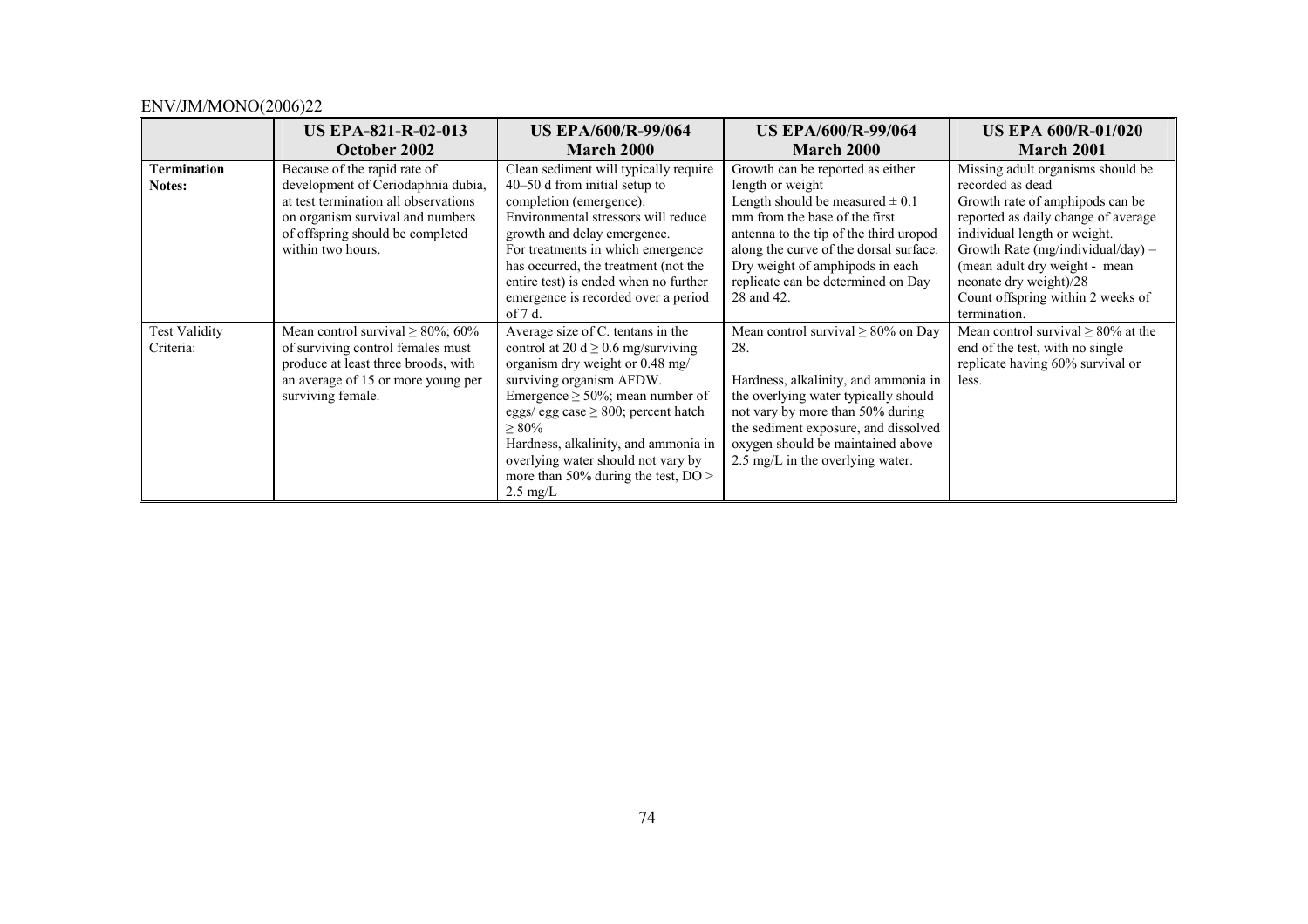# **6.0 DESCRIPTION OF ASSAY ENDPOINTS REFLECTIVE OF REPRODUCTIVE AND DEVELOPMENTAL IMPAIRMENT**

171. In considering the list of potential endpoints presented in the following sections, it is desirable that the measured response is directly related to exposure to the potential EDC and that the response is the result of interruption of endocrine function (Ingersoll et al. 1999). Although many, if not all of the endpoints described in the following sections could indicate a response to an EDC, most also will vary in response to exposure to other stressors. Further confounding the interpretation of testing results is the interrelatedness of some endpoint measurements. Thus, a stressor could act on a test organism to reduce its swimming ability, thereby reducing its ability to feed, which then reduces its growth. Similarly, reduced fecundity could be an expression of reduced growth. Often, exposure to a compound that results in reduced fecundity also results in reduced growth (Nimmo et al. 1981); however, this is not always the case. Lussier et al. (1999) reported fecundity effects without reduced growth, and McKenney and Celestial (1996) found reduced reproductive measures at concentrations of methoprene below that which resulted in reduced growth. Various endpoint measures can have differing sensitivities to stressors. For example, reproductive parameters are often, but not always more sensitive measures of contaminant toxicity than is simple survival (Lussier et al. 1985). Hollister et al. (1980) found no reproductive impairment among test organisms, in spite of significant mortality due to exposure to alkaline effluent. Additionally, stressors can affect some reproductive measures, whereas others cannot (e.g., Hollister et al. 1980, Lussier et al. 1985). Clearly, the possible interrelationships among potential endpoints and the varying sensitivities shown by some endpoints underscore the need to use multiple endpoints in EDC testing. Examples of assay endpoints reflective of reproductive and developmental impairment are given below. The list is not complete but rather involves general endpoints identified in the protocols described in section 5.

### **6.1 GROWTH, MORPHOLOGICAL AND BEHAVIORAL ALTERATIONS**

172. Measures of growth, morphological changes, and changes in test organism behavior as indicators of EDC effects are reviewed below.

### *6.1.1 Growth*

173. Molting is one of the key arthropod physiological processes that are under hormonal control, and therefore, it is susceptible to the negative effects of EDCs. Molting is regulated primarily by the interaction of molt stimulating hormones (ecdysteroids) and nervous system secretions produced in the cephalothorax with molt inhibiting hormones produced in the eyestalks (e.g., Cuzin-Roudy and Saleuddin 1989, Fingerman 1997, Subramoniam 2000, Zou and Fingerman 1997). Molting is either directly or indirectly involved in the expression of the various endpoints that may be examined through toxicological testing. Because noticeable growth can only occur as a result of molting, any disruption of molting could result in alterations in growth. Many pesticides, generally classed as Insect Growth Regulators (IGR), have been developed that target insect development. IGRs function as ecdysone agonists, JH or anti-JH analogs and as chitin synthesis inhibitors. All can have detrimental effects on crustaceans, especially through interruption of the molt cycle, most likely by impacting endocrine function (Touart 1982). For this reason, the estimation of molting frequency may be a useful endpoint relevant to mysid and other crustaceans for EDC testing. The duration of the molt cycle of adult mysids (*A. bahia*) was determined to be about 6.6 d (Touart 1982), with the duration for male being slightly less and that for females being slightly more. Juveniles are expected to molt within the first 24 h post release, but may delay molting until about 48 h (Touart 1982). Successive juvenile molts occur at increasingly longer durations. Touart (1982) found that at test conditions of 22ºC and 20‰, sexual characters were noticeable after the fourth molt (9– 12 d) and that mating occurred after the fifth or sixth molts (17–19 d). Higher test temperatures would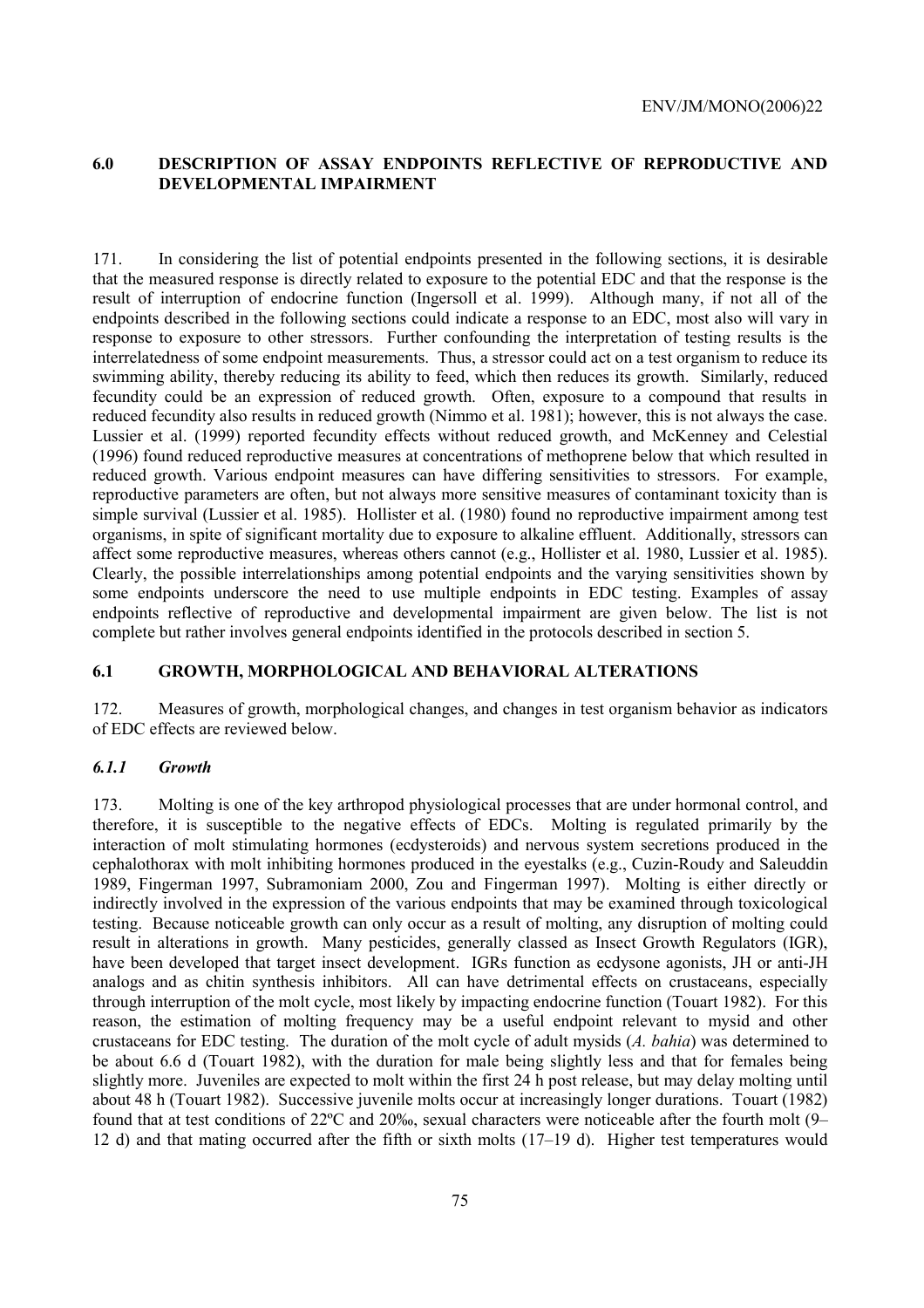likely shorten the duration between molts. Molt staging relies on changes in the integument and is most commonly divided into four stages: postmolt, intermolt, premolt, and molt (Verslycke et al. 2004a). Winkler and Greve (2002) found that temperature, body size, and age all are factors contributing to mysid growth rates. Touart also found that the pesticide diflubenzuron (Dimilin<sup>®</sup>) increased the duration of the molt cycle in *A. bahia*, probably acting on the mysid endocrine system as a molt inhibitor. This was demonstrated by his experiment in which eyestalk-ablated mysids that were then exposed to dimilin had molt cycle durations that did not differ from those in control animals. In effect, the Dimilin may have replaced or mimicked the "natural" mysid molt inhibitor synthesized in the eyestalks. Zou and Fingerman (1997) suggest a certain degree of overlap between molting hormones and estrogen-mimicking xenobiotics. They tested this hypothesis using two compounds, DES and endosulfan. Molting time for daphnids exposed to DES and endosulfan was delayed because these compounds blocked the ecdysteroid receptors, preventing molting hormones from binding to the receptor and turning the receptor on, thereby slowing the molting process. However, it is unclear whether the delayed molting process was due to the exposure to these contaminants or just a general response to stressors. More pharmacokinetic studies are underway to investigate delayed molting further.

174. Because there are current immunoassay methods for quantifying ecdysteroids and also methods for molt staging, evaluations of potential interactions of EDCs and molting should be possible (Block et al. 2003; Verslycke et al. 2004a).

175. Two direct measures of growth may be used in the assessment of sublethal effects on crustaceans. Probably the most common measurement is the determination of simple dry weight. At test termination, animals are briefly rinsed in deionized water to remove salt, and dried to constant weight. In published studies that employ this method, drying temperatures ranged from 60ºC (e.g., McKenney 1982) to 105ºC (Khan et al. 1992) and drying times ranged from 16 h (Khan et al. 1992) to 72 h (UCSC 1998). ASTM (1997) specified that growth should be measured by drying animals at 60ºC for 72 h to 96 h, or to constant weight. ASTM also recommended that separate determinations be made for males and females. Ash-free dry weight (AFDW) is often used as the appropriate weight measurement for many invertebrates, because the technique reduces any inaccuracies introduced by inorganic constituents in the organism's body. Inorganic components can originate from processes such as the development of skeletal components or feeding (the ingestion of sediment). As with some other small crustaceans, the small size of the mysids and their planktonic diet may make the removal of ash from the dry weight measurement an unnecessary step that would not greatly improve the accuracy of the measurement (US EPA 2000).

176. Another direct measurement of growth is body length. Body length has been measured as the distance from the base of the eyestalks to the tip of the telson (Hunt et al. 1997; UCSC 1998) or to the tip of the exopod (Langdon et al. 1996; Winkler and Greve 2002). ASTM (1997) suggests that body length should be measured along the midline of the body from the tip of the carapace to the tip of the exopod (excluding the terminal setae). ASTM notes that it is difficult to make this measurement on preserved animals because of the body curvature that results from the fixation process. Langdon et al. (1996) reduced the potential inaccuracy in this measurement by relaxing the mysids prior to fixation and then determining length as the sum of a series of relatively straight-line measurements. Dahl et al. (in press) defined the total body length (µm) of the harpacticoid copepod *N. spinipes* exposed to sublethal concentrations of the drug Simvastatin as the distance between the anterior part of prosome to the posterior part of the last urosomite. The study showed that the body length was a less sensitive endpoint than development rate, growth rate and RNA content. Winkler and Greve (2002) anaesthetized mysids in soda water to relax organisms prior to collecting length measurements. Age-specific growth rates were calculated using duration of the successive intermolt periods in days and the growth factor at each molt. Comparisons of different temperatures (10°C and 15°C) different size classes, and other mysids provided a combination of results. The mysid *N. integer* reached maturity in a shorter time and at a smaller size than *P. flexuosus*. *P.*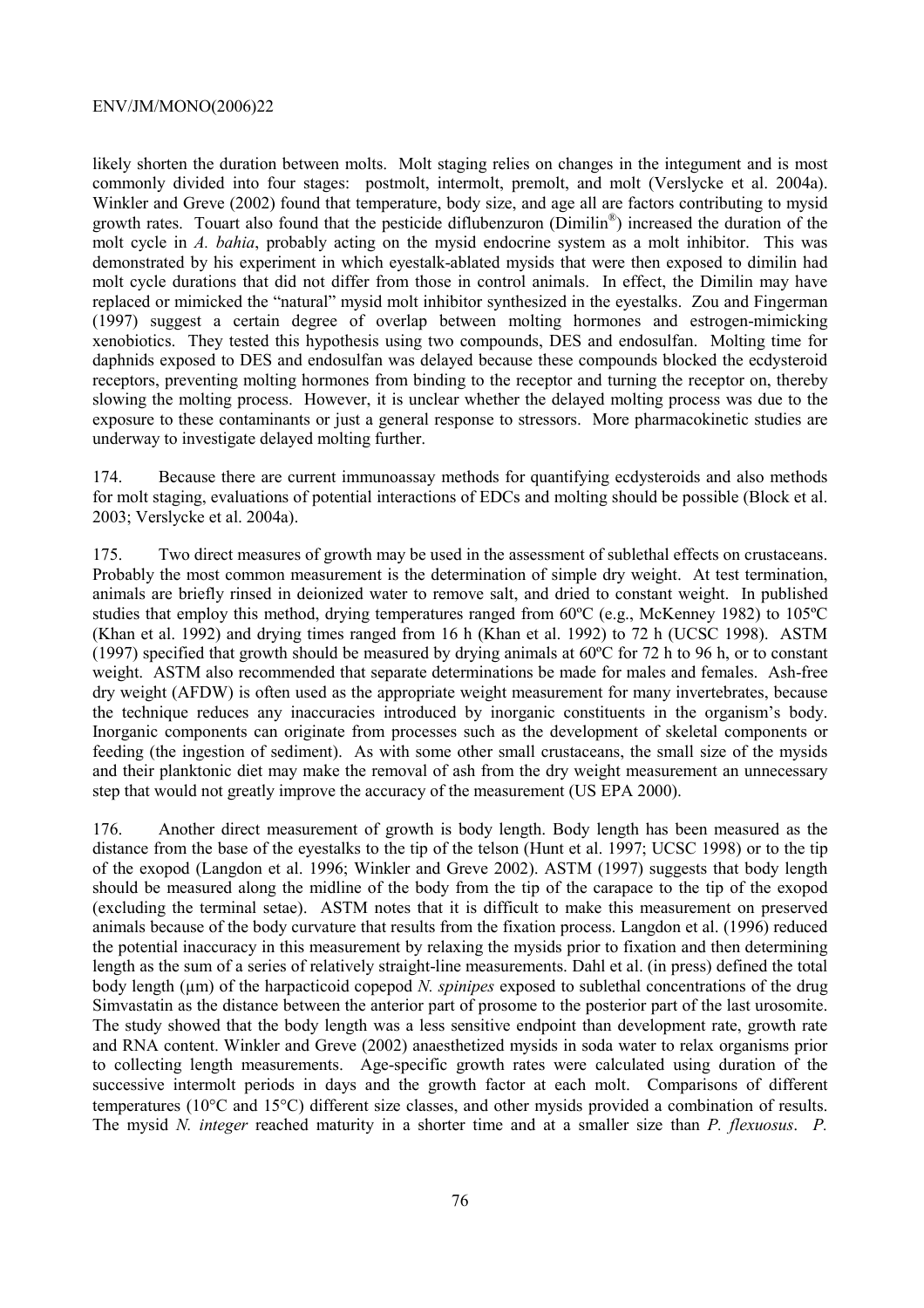*flexuosus* grew faster at all stages but matured much later. Both species had temperature-dependent growth curves but in opposite ways. *N. integer* had a lower growth rate at 10°C than at 15°C.

177. The most common response to exposure to toxicants is reduced growth (several studies) although it may not be a particularly sensitive endpoint (Lussier et al. 1999). McKenney and Celestial (1996) reported reduced growth after exposure to methoprene, a juvenile hormone analog. Reduced growth has important connections to reproductive success because the size of females is directly related to fecundity (Verslycke et al. 2004a). However, reduced growth occurred only at the highest concentration in their exposure series. It may not be useful to measure growth for all treatments. Because growth is a sublethal endpoint, its use has sometimes been restricted to treatments for which survival was not significantly less than that in control treatments (Hunt et al. 1997). Hunt et al. (1997) observed that individuals that survive high toxicant concentrations may often be larger than average. In a study conducted by Hunt et al. (2002), survival of the mysid, *Mysidopsis intii*, was the most sensitive of five endpoints measured during a 28-day chronic exposure to nickel. Growth is less sensitive in such cases because surviving mysids are large, more tolerant of toxicants, and use cannibalism as a nutritional source. The effect of contaminant exposure on growth may be related to test organism age in addition to contaminant concentration. McKenney (1986) found that older (9–16 d) juvenile mysids showed significantly reduced growth at a lower fenthion concentration than that found for younger (0–9 d) juveniles. Reduced growth in mysids possibly results from a transfer of energy from growth mechanisms as an organism attempts to counteract stress (McKenney 1985, 1989, McKenney and Matthews 1990; Section 6.4.3 below). Reduced growth has strong implications for reproductive success in mysids as several studies (e.g., Mees et al. 1994, Turpen et al. 1994) have shown that fecundity is directly related to female body size.

178. Molt stage has become an increasingly used technique for measuring growth. If molt stages are classified, duration of different stages under normal laboratory conditions, and then environmental effects on relative duration of stages can be evaluated, using the molt-stage technique (Gorokhova 2002). Molt cycle chronology is a prerequisite for the use of molt staging in growth studies. One study was conducted using laboratory reared juveniles and subadults of *Mysis mixta* and *Neomysis integer;* molt staging techniques were used to determine the main molt stages for each species under different regimes of temperature and feeding. Field application of the molt stage technique was applied for *Mysis mixta*, to determine molt cycle duration.

# *6.1.2 Morphology*

179. Changes in morphology resulting from exposure to contaminants have been documented for many taxa, including arthropods. For example, chironomid (midge) larvae, which are commonly used in toxicological testing, can develop mouthpart deformities when exposed to chemicals that affect endocrine systems (Meregalli et al. 2001, Watts et al. 2003). The deformities result from physiological disruption during molting. Meregalli et al. (2001) found that sublethal concentrations of 4-*n*-nonylphenol, a known endocrine disruptor, caused mouthpart deformities in *Chironomus riparius*. Relatively low concentrations of 17 $\alpha$ -ethinylestradiol and bisphenol-A (10 ng/L) caused mouthpart deformities. Typically, deformities include, loss, addition, fusing, and splitting and these are assigned a numerical score. When more than one deformity was observed, the scores were summed to provide an overall total score. Deformities were assessed relative to the normal arrangement of each of three structures (mandibles, the mentum, and the ephipharyngeal pectin). Observations were made by using a scanning electron microscope, and the most notable deformities were associated with the mentum. In the same study molting in response to these chemicals was also recorded and showed no statistically significant differences at the higher concentrations. This difference in endpoint sensitivity highlights the need to select multiple endpoints for assessment of potential EDCs and the need to understand the mechanism involved in selected effects noted for one mouth part over others such that screening tools could be developed for compounds such as EDCS that may demonstrate a specific deformity in response to those contaminants. Despite the similarities in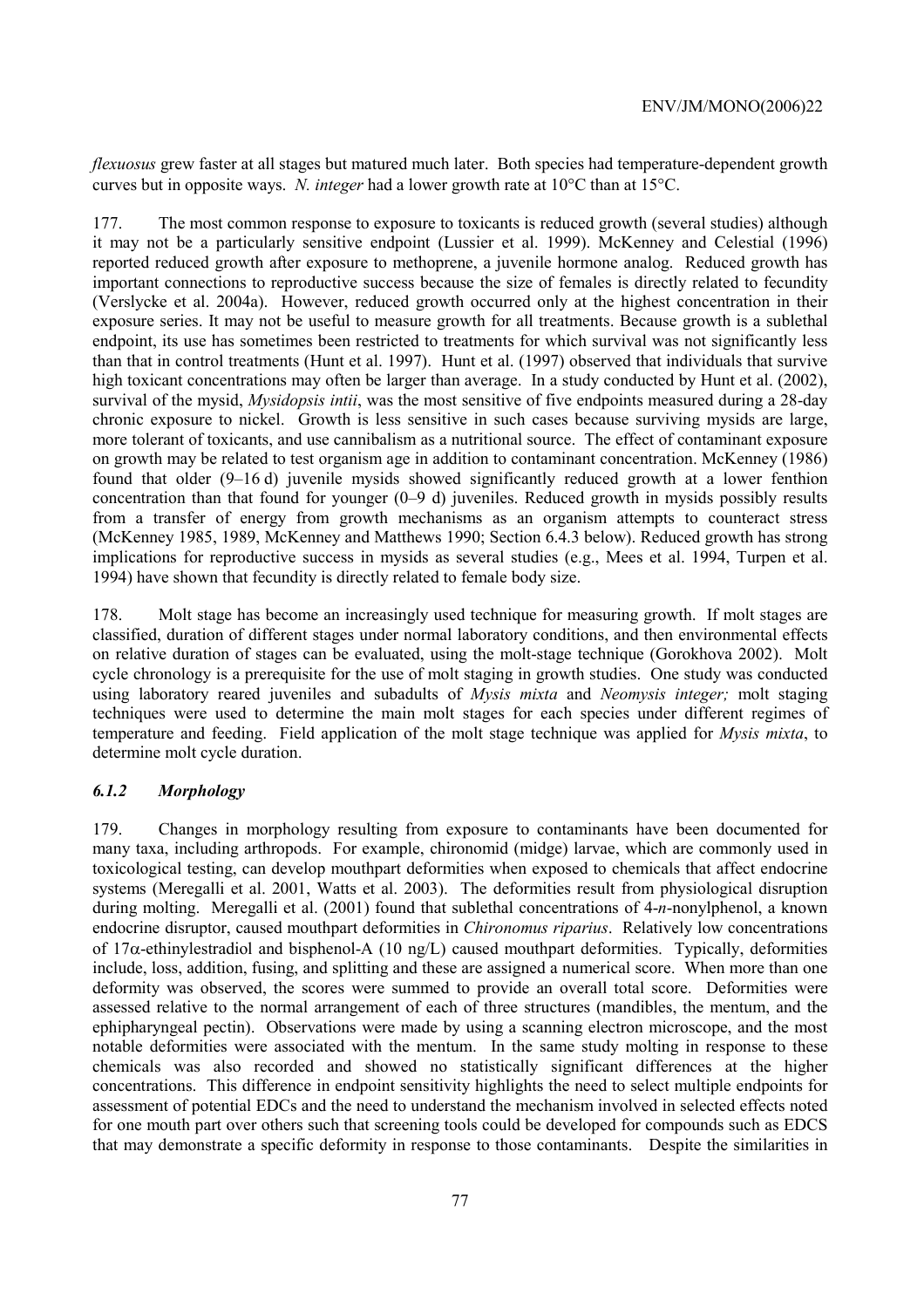molting physiology between insects and crustaceans, it does not appear that morphology has been widely considered as an appropriate and measurable endpoint in crustaceans toxicological studies. A laboratory study showed that exposure to cadmium resulted in the development of abnormal genitalia in male *A. bahia* and malformed carapaces in males and females (Gentile et al. 1982). The time to the first appearance of the abnormalities was positively related to cadmium concentration. One study based on field-collected data found that four populations of *N. integer* contained many individuals with abnormal telson morphology (Mees et al. 1995). Such abnormalities could arise through physiological perturbations that occur during molting, and they could provide a quantifiable measure of disruption in endocrine-related functions.

180. The determination of the degree of fluctuating asymmetry (FA) found among mysids could provide a quantifiable, repeatable measure of morphological perturbations resulting from exposure to possible EDCs. FA is the asymmetric development of a normally symmetrical bilateral structure in which there is no tendency for one side of the structure to have a larger value than the other (Palmer and Strobeck 1986, Palmer 1994, Leung et al. 2000). FA is thought to arise because of environmental or genetic stress during development (Clarke 1993, Leung and Forbes 1996) and may result from a shift in metabolic energy from systems that maintain developmental stability to those that help organism compensate for increased stress (Sommer 1996). Measurement of FA, once appropriate characters have been determined, is relatively easy and requires only use of a microscope. Characters that have been measured are readily observable and include midge larvae teeth (*Chironomus*, Clarke 1993), copepod body spines (*Tisbe*, Clarke 1992), and shrimp antennae (*Palaemon*, Clarke 1993). However, Leung et al. (2000) mentioned that the measurement of single characters does not always reliably indicate environmental stress, and they suggested that an approach involving the use of composite indices of FA could increase the probability of detecting environmental stress. Although some studies of FA have been done on crustaceans (e.g., Clarke 1992, 1993), none has focused on mysids. Before FA could be used to detect mysid developmental abnormalities resulting from exposure to EDCs, preliminary studies examining several suites of potential characters would have to be performed.

181. Laufer et al. (2002), using male spider crabs *Libinia emarginata*, showed that ecdysteroids and low methyl farnesoate concentration (controlled by standard eyestalk ablation experiments) promoted allometric growth (disproportionate growth of body parts; for example, propodus of male spider crabs becomes disproportionately larger then the carapace during reproduction) while ecdysone and higher concentrations of methyl farnesoate inhibited allometric growth. Again, researchers need to understand the mechanistic causes before these changes can be attributed to effects.

182. The use of histology for assessing impacts associated with EDCs has been largely unexplored as an endpoint for crustaceans. One study, using the amphipod *Gammarus pulex,* examined impacts associated with a sewage treatment plant. A highly significant number of females collected displayed abnormal structure of oocytes in vitellogenesis. Particularly noted were uneven ooplasma, few yolk bodies, and lipid globules that were present and unevenly distributed. In addition, both the males and females had decreased body size possibly related to interference with the ecdysteroid receptor, which could have impacts on the molt cycle and interfere with vitellogenesis (Gross et al. 2001).

### *6.1.3 Behavior*

183. The disruption of crustacean swimming behavior is one endpoint that has recently been investigated, particularly in mysid, as potentially informative in documenting sublethal exposure to contaminants. In a series of studies, Roast et al. (1998, 2000a, 2000b, 2001) determined that sublethal concentrations of cadmium and chlorpyrifos (an organophosphorus pesticide) significantly altered the swimming behavior of *N. integer*. Perturbations included decreased ability to swim against a current, an increase in general activity with no improvement in ability to swim against the current, and a reduced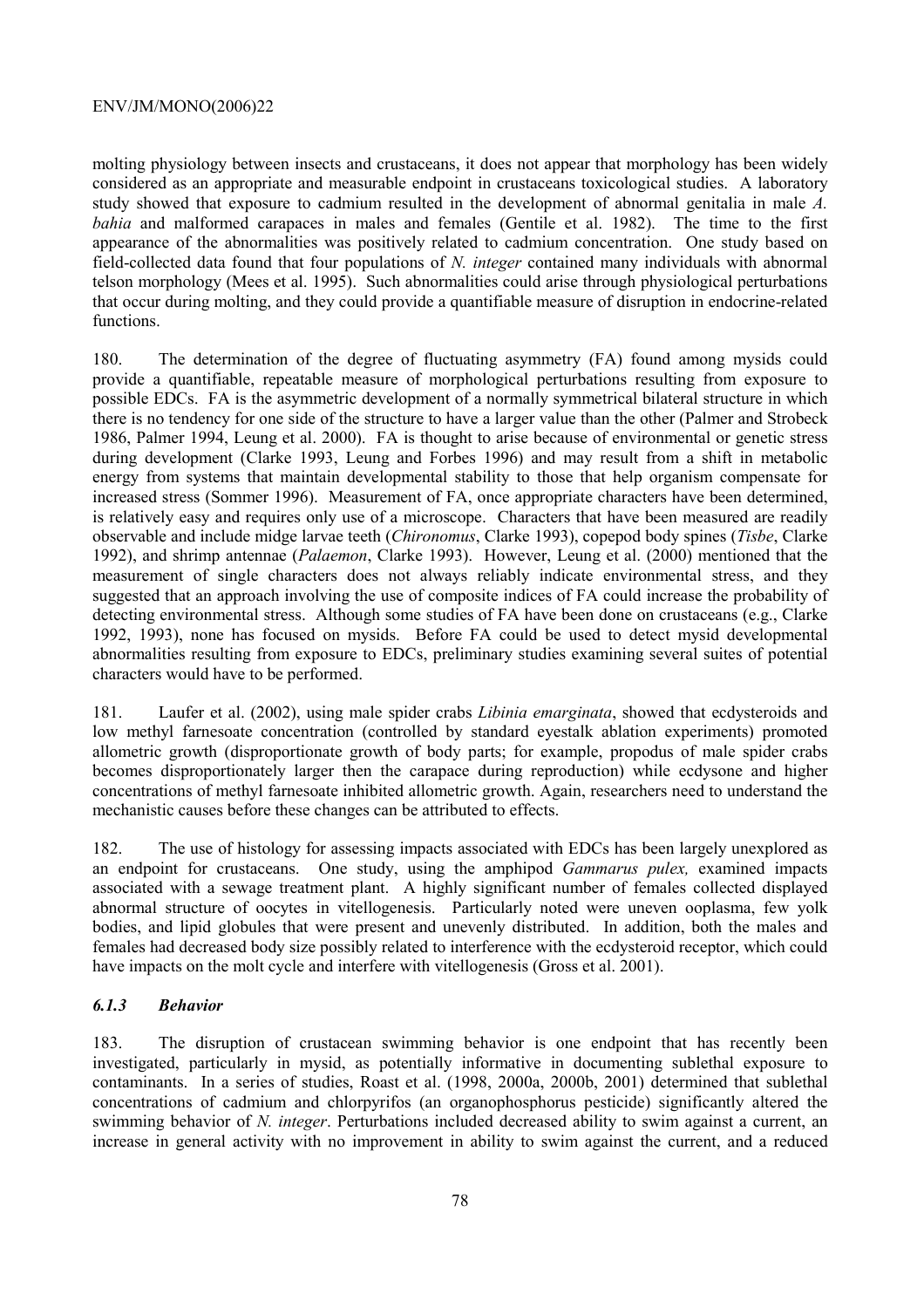tendency to maintain a position near the bottom. These changes in behavior could have important ecological impacts to the animals by causing them to be moved to an unfavorable habitat or by increasing their susceptibility to predation, thus indirectly resulting in a lethal response to contaminants at sublethal concentrations. However, if the disruption of swimming behavior is to be used as an endpoint in endocrine disruption studies, it should be applied with caution. Roast et al. speculated that the disruption of swimming that they observed was probably a nervous system effect related to interference with cholinergic pathways. Additionally, the time required to make behavioural observations is very long, making such endpoint very labour intensive; it might not be considered worthwile for a regulatory test.

184. Reduced feeding has been noted as a sublethal response to exposure to some contaminants. For example, Nimmo et al. (1981) noted, but did not quantify, reduced mysid feeding in response to exposure to some pesticides. Although difficult to accurately quantify, reduced feeding no doubt is an important sublethal effect of contaminant exposure that may be expressed in many of the life cycle parameters described below. Reduced feeding could lead to reduced growth, reduced time to maturity, and reduced egg production, among other factors.

185. One study using the amphipod *Gammarus pulex* looked at the combined effects of water and dietary uptake of 4-nonylphenol. Most feeding studies usually focus on one route of exposure and assume a constant feeding rate during the course of the study. The exposure route for benthic invertebrates includes direct contact with the sediment and pore water, uptake from the water column, and ingestion of food and other particles. 4-nonylphenol is more likely to be absorbed to the sediment particles because of its hydrophobic nature. The results of this study showed that feeding rates can be determined in a variety of ways depending upon how the data are analyzed (variable feeding rate versus mean feeding rate). The study showed that significant uptake of 4-nonylphenol occurred from food.

186. Schmitt and Seuront (2001) performed a 3D copepod trajectory using *Temora longicornis*, recorded in the laboratory. They observed a so-called multifractal random walk, which was considered as an inborn behavior, and not induced by uneven distribution of phytoplankton. They also identified three different modes of swimming, which may reflect the effect of gravity, predator avoidance, and feeding switch between two kinds of different food sources.

### **6.2 MEASURES OF REPRODUCTIVE PERFORMANCE**

187. There are several measures of reproductive performance that can be used to assess sublethal response. For example, sexual maturity, the time to first brood release, the time required for egg development, fecundity, and alterations in reproductive characteristics in populations have all been used as endpoints. Zou and Fingerman (1997) showed that conditions of crowding, food shortage, and change in length of day could trigger a change from asexual to sexual reproduction, with males being produced initially. Females receive environmental cues, which trigger the ovaries to lay male-producing eggs. Exogenous agents may interfere with male differentiation and may affect this process of environmental cues to the ovaries.

### *6.2.1 Sexual Maturity*

188. Khan et al. (1992) asserted that sexual maturity, which they described as the presence of gonads or a brood pouch, is a feasible endpoint for reproductive tests, because gonad maturation is essentially the first step toward reproductive output. Maturity allows for the measurement of effects to both males and females. Khan et al. used a dissection microscope to examine live mysids for the presence of gonads at the test termination. They quantified maturity as the ratio of the number of sexually mature mysids to the number of surviving mysids in each test replicate, and demonstrated that maturity was a sensitive endpoint for tests of 96-h and 7-day duration that were initiated with 8-day-old mysids. Others used the time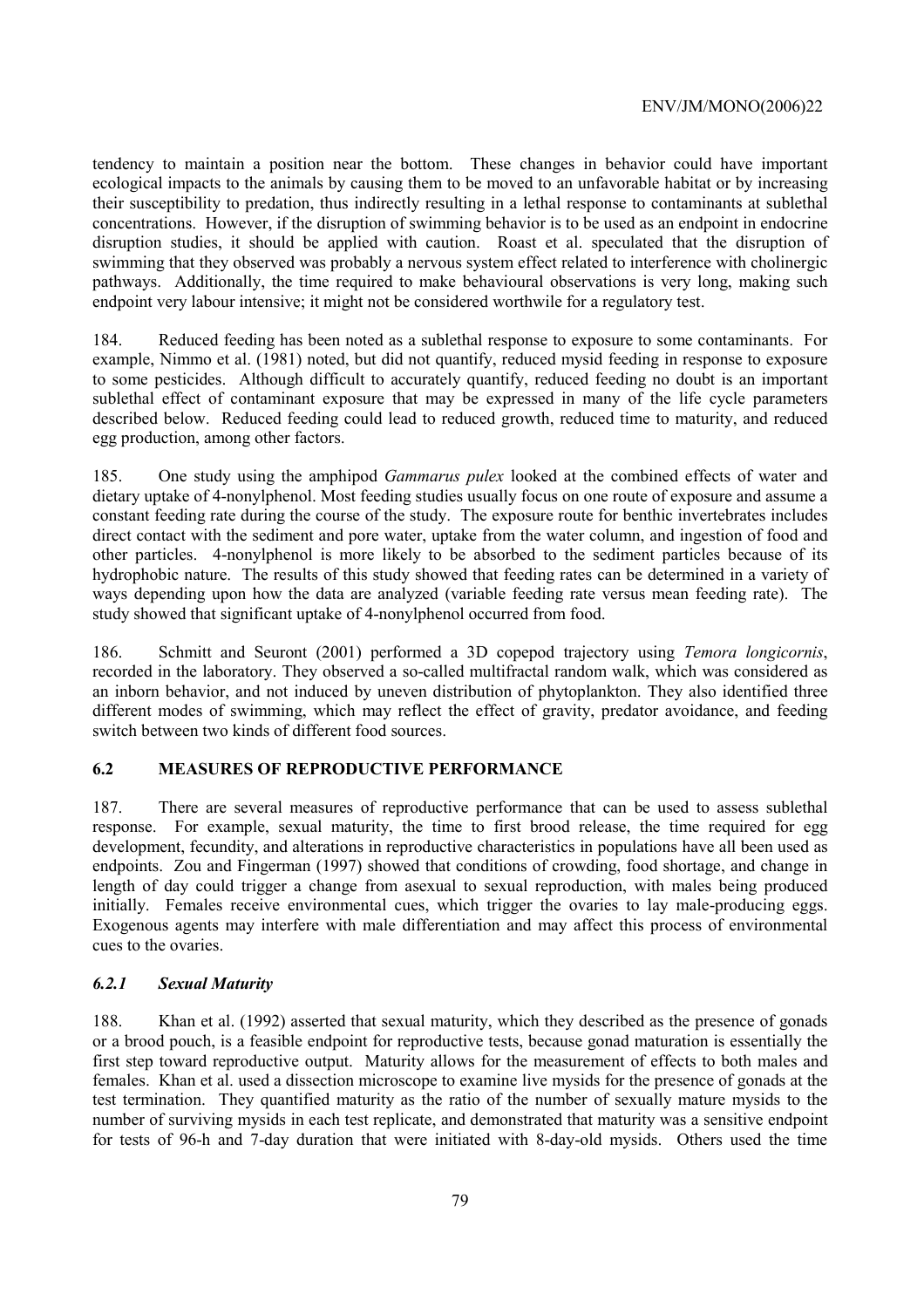required for mysids to reach sexual maturity as a test endpoint (e.g., Gentile et al. 1983, Lussier et al. 1985). Gentile et al. (1983) used the development of testes or the presence of eggs in the oviduct to determine when sexual maturity was reached in male and female mysids, respectively. They reported that exposure to high levels of mercury significantly lengthened the time required for mysids to reach maturity, which then was expressed as delay in the appearance of eggs in the brood pouch and the release of young.

189. Exposure of *H. azteca* to 17α-ethinylestradiol showed several reproductive and morphological effects including: smaller gnathopods in females; skewed sex ratios favoring females; histological aberrations of the reproductive system, such as indications of hermaphroditism, disturbed maturation of germ cells; and disturbed spermatogenesis of the post F1 generation males (Vandenbergh et al. 2003). For both gnathopod growth and secondary sex characteristics, more pronounced effects were noted at the lower concentration (U-shaped curve), which may suggest a receptor-mediated response. It could be that  $17\alpha$ ethinylestradiol causes disturbance of the androgen gland through interaction with the AGH or hormone metabolizing enzymes with subsequent changes in AGH activity.

# *6.2.2 Time to First Brood Release*

190. In uncontaminated systems, the length of time to the release of the first brood is primarily related to environmental temperature, with some influence by salinity and an interaction between the two factors (McKenney 1996). McKenney (1996) determined that the shortest time to release of the first brood for *A. bahia* was about 16 days at a temperature of 28°C and a salinity of 28‰. The time to release of the first brood increases with decreasing temperature and salinity. Because this parameter is measured as the number of days from hatching of the mysids used in the test until they release their first brood, it can represent the expression of more than one factor, including the length of time it takes a mysid to reach sexual maturity and the time required for eggs to develop in the brood pouch before being released. Most contaminant effects are likely to lengthen the time to release of the first brood. Lussier et al. (1985) found that several metals (mercury, zinc, nickel) significantly increased the time to first brood release, whereas others (e.g., cadmium, copper, silver) did not. Gentile et al. (1983) found that very high levels of mercury caused mysids to abort eggs that had been deposited in the brood pouch.

191. The time to first brood release is also one of the main endpoints often used in copepod life cycle tests aiming at identifying effects of environmental pollutants with a suspected specific biological activity (e.g., Breitholtz and Bengtsson 2001; Chandler et al. 2004).

### *6.2.3 Egg Development Time*

192. Egg development time is measured as the number of days between the first appearance of eggs in the brood pouch and the first release of juveniles. Gentile et al. (1983) found that mercury did not significantly affect the brood duration in mysids, although several other reproductive parameters were affected. Winkler and Greve (2002) calculated incubation time for *N. integer* as the difference between the date of laying eggs in the brood pouch and the date of release of the juveniles from the marsupium. Data were collected by removing females with fertilized eggs from culture jars and placing them in individual containers. Temperature affected the start of maturation. At 15°C, development was much shorter (1.5 months) than at 10°C (3 months). The reproduction rate of *N. integer* increased at higher temperatures because of declining incubation periods plus an increasing number of neonates released per brood (more juveniles released as the female gets larger). Also, at higher temperatures the number of released juveniles per brood was highly variable, most likely due to the successive oviposition of the females. Overall, *N. integer* had double the reproduction success of *P. flexuosus* because of the longer incubation times and release of fewer juveniles.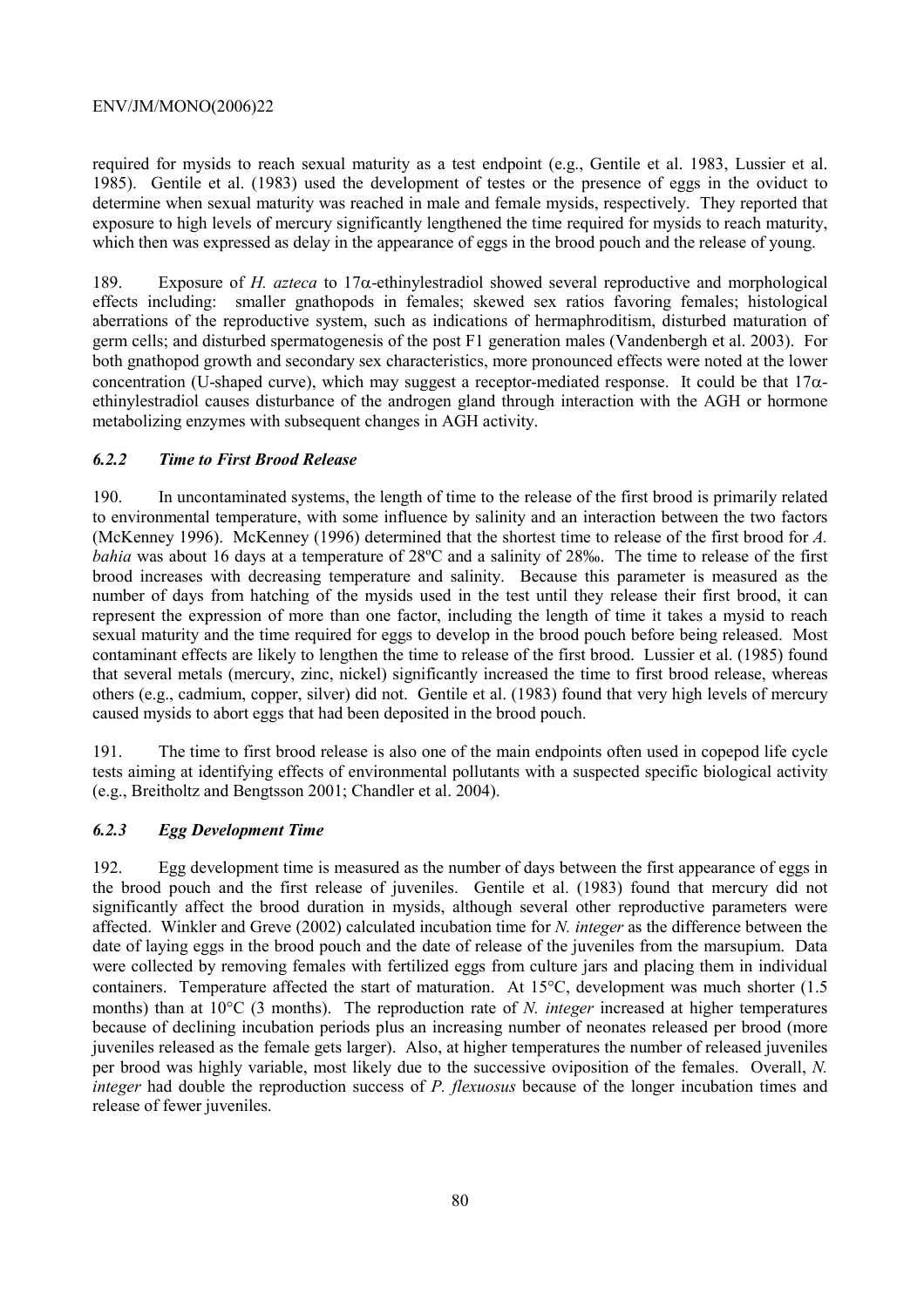193. Similarly, in copepods, the mean number of days from brood sac extrusion to naupliar hatching has been used to study egg development time (Cary et al. 2004).

#### *6.2.4 Brood Size (Fecundity)*

194. Brood size can be measured as the number of eggs per brood (Khan et al. 1992) or as the number of young produced, expressed either as total young per female or as young produced per available female reproductive-day (e.g., Gentile et al. 1982, Lussier et al. 1985, Baldwin et al. 1995, Hutchinson et al. 1999, Breitholtz and Bengtsson 2001, Bejarano and Chandler 2003, Chandler et al. 2004). The latter measure may be used to normalize differences in the number of females available per test concentration (Gentile et al. 1982). The number of available female reproductive-days is calculated by multiplying the number mature females by the number of days survived. McKenney (1996) showed that the number of eggs in the first brood of mysids was related to salinity and temperature, and that the largest number of eggs was produced at a temperature of 25ºC and 31‰ salinity. Because it is an important measure of reproductive success, any reduction in brood size can be interpreted as an indication of reproductive toxicity (Khan et al. 1992). However, brood size is also directly related to female size. Therefore, reduced fecundity in response to exposure to EDCs needs to be carefully evaluated to distinguish direct interruption of reproductive processes from a simple reduction in growth. Khan et al. (1992) also stated that the use of fecundity without supporting parameters to indicate reproductive impairment is not advisable, because fecundity is labor-intensive to determine, requires trained personnel, and ignores toxic effects on males. The most likely effect of contaminants is a reduction in fecundity (Hollister et al. 1980, Lussier et al. 1985), which in some cases is the only response to contaminant exposure (Lussier et al. 1999). Contaminant exposure can also result in the abortion of broods (Gentile et al. 1983). Lussier et al. (1999) reported, but could not explain, a seasonal difference in fecundity: more eggs were produced in the fall than in winter or summer. This phenomenon should be considered when comparing tests conducted at different times of the year. Lussier et al. (1999) concluded that fecundity was nonetheless a sensitive and useful endpoint.

### *6.2.5 Intersexuality and Sex Determination*

195. Exposure to EDCs can result in profound alterations in the reproductive characteristics of populations, expressed as physiological or morphological changes in individuals. For example, the most commonly reported phenomenon is a condition, pseudohermaphroditism, in which female mollusks develop male reproductive structures in response to exposure to tributyltin (LeBlanc et al. 1999). Among the Crustacea, cases in which individuals showed intersexuality have been reported for several different taxa (see references cited in LeBlanc et al. 1999). Mees et al. (1995) reported intersexuality in natural populations of *N. integer* collected in northern Europe. Ford et al. (2004a, 2004b) found intersexuality in males and females of *Echinogammarus marinus*, an estuarine amphipod. Ford et al. (2004a) found that the polluted sites had a higher incidence of intersexuality than reference sites in Scotland. When compared to "normal" individuals, intersex amphipods matured more slowly and showed reduced fertility and fecundity (Ford et al. 2004b). Reduced fitness was attributed to difficulties in mating resulting from the larger size of intersex individuals and the abnormal morphology associated with the condition. However, links between such phenomena in crustaceans and EDCs have not been established (LeBlanc et al. 1999, Ford et al. 2004a, 2004b). Regardless, Ford et al. (2004a) identified a distinctive morphometry associated with intersex males and suggested that it might be a useful biomarker of endocrine disruption. In some cases, abnormal sex ratios could be the result of EDC exposure, as has been seen in wild populations of copepods (Moore and Stevenson 1991, 1994). Another field observation was made by Bareau and Grecian (2003), who observed intersexuality in the amphipod *Corophium volutator* (Pallas) at four sites of the Bay of Fundy, Canada. They found that intersex individuals had both male and female sexual appendages, e.g. the second antenna (which is longer in males than in females) was of intermediate appearance, and that no intersex individuals carried eggs. The origin of the intersexuality in this study was unknown. Further,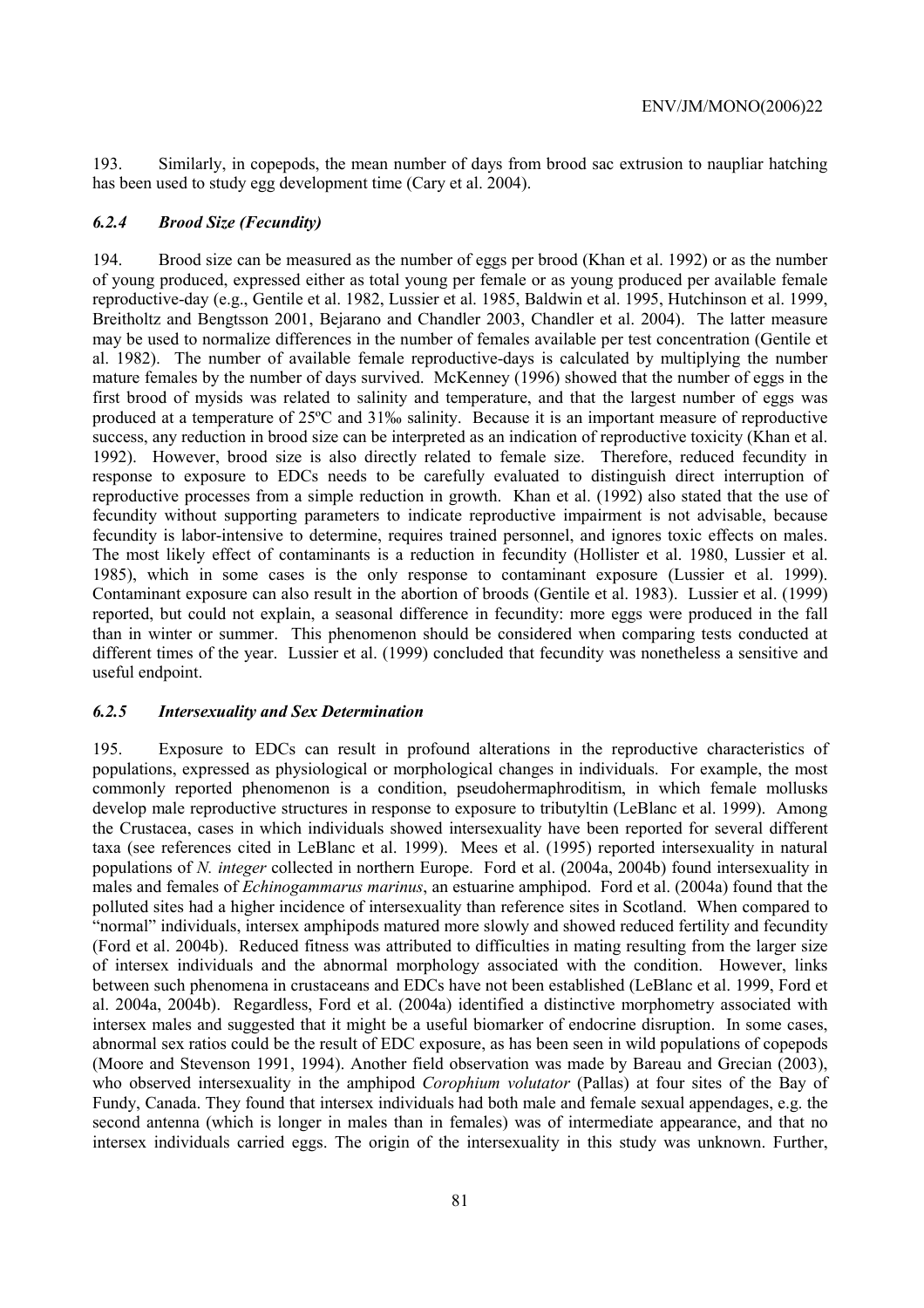studies of daphnids have demonstrated that the population sex ratios found under good environmental conditions may be altered by juvenile hormone analogs (Olmstead and LeBlanc 2002, Tatarazako et al. (2003). Daphnids reproduce parthenogenetically, producing female young when environmental conditions are favorable, but produce male offspring when conditions become unfavorable. Five juvenile hormone analogs were shown to alter normal sex ratios in *D. magna* by stimulating the production of males (Tatarazako et al. 2003).

196. Relatively few field studies have been conducted addressing endocrine disruption to organisms found in estuaries, which have been shown to contain a variety of contaminants including sewage, collated hydrocarbons, metals, and radioactive materials. Some of these contaminants have endocrine disruption potential (e.g., sewage effluents containing steroidal estrogens, DDT and its metabolites, and TBT) (Oberdörster and Cheek, 2001).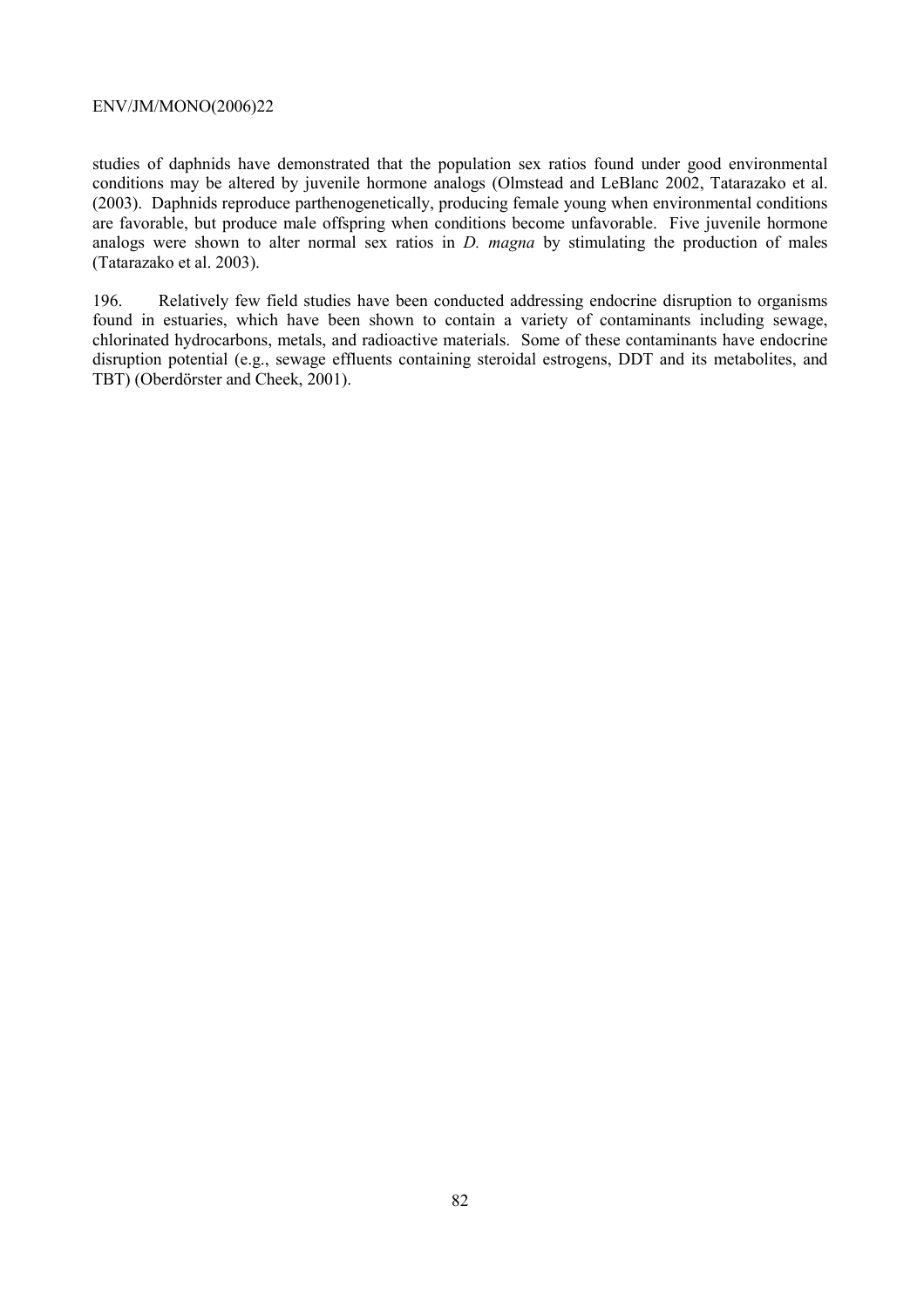# **7.0 DESCRIPTION OF POTENTIAL MODES OF ACTION REFLECTIVE OF REPRODUCTIVE AND DEVELOPMENTAL IMPAIRMENT**

#### **7.1 RESPONSE TO ECDYSTEROID AGONISTS AND ANTAGONISTS**

197. Concern has often been expressed in recent years about the disruption of endocrine systems in aquatic organisms by the action of organic and inorganic contaminants (e.g., Snyder and Mulder 2001; Depledge and Billinghurst 1999; Fingerman 1997). In a review by Hutchinson et al. (1999a), it was suggested that based on estimated figures, the concentration of EDCs expected to be introduced to the United States' aquatic environment could be as high as  $2.16 \text{ ng/L}$  for  $17\alpha$ -ethinylestradiol-derived contraceptives, and 41.5 ng/L for conjugated estrogens used in hormone-replacement therapy. Although there has been considerable research conducted on the health of fish exposed to EDCs, there is little information available for crustaceans (Baldwin et al. 2001, Hutchinson et al. 1999a, b).

198. Developmental abnormalities and toxicity to daphnid embryos were noted (at levels far below concentrations causing toxicity to maternal organisms) when the maternal organisms were continuously exposed and also when the embryos were collected from unexposed parents and exposed directly to testosterone. These developmental abnormalities and delays in molt frequency of neonates were mitigated when the daphnids were co-exposed to 20-hyrdroxyecdysone. These findings suggest that testosterone may function as an anti-ecdysteroid in crustaceans (Mu and LeBlanc 2002a). This study suggests that testosterone was able to block the activity of 20-hydroxyecdysone when both steroids were provided. Ecdysteroids for the early embryo stage originate from the mother and are transferred to the egg. Ecdysteroids present in the late embryo are in part synthesized from the embryo. Thus, when the embryo is exposed to an anti-ecdysteroid antagonist it could affect both pools (maternal and embryo) of ecdysteroids. This could be manifested by early- and late-stage abnormalities. When direct exposure of embryos is conducted, it would have no impact on the maternal pool of ecdysteroid resident in the embryo, but it would affect production of ecdysteroids within the embryo itself, most likely noted by late-stage developmental abnormalities.

199. In the environment most chemicals are present as mixtures, yet little research has been conducted to evaluate the potential endocrine disruption of complex mixtures. Toward that end, the toxicity of a chemical mixture of fenarimol and testosterone was evaluated using *Daphnia magna* to ascertain if combined exposure would result in greater than additive toxicity. By itself, fenarimol causes late-stage developmental abnormalities in embryos while testosterone interferes with early and late-stage embryo abnormalities (Mu and LeBlanc 2004). Fenarimol is a known ecdysteroid synthesis inhibitor of endogenous hormones; when combined with testosterone, a known ecdysteroid antagonist, fenarimol effectively inhibited hormone synthesis, paving the way for testosterone to bind to ecdysteroid receptors. By exposing only embryos to fenarimol, this would result in perturbations in late embryo development since maternal ecdysteroids would be present and active, whereas exposure of testosterone to isolated embryos would cause both early- and late-stage developmental abnormalities. Results showed that fenarimol increased the toxicity of testosterone, while testosterone had no effect on the toxicity of fenarimol. Additionally, a model was used to predict combined effects using algorithms. The predictive model was very effective in estimating the joint toxicity of these compounds for the independent action and synergy of both compounds. Further studies are needed to evaluate the role of complex mixtures on crustacean endocrine systems.

200. The endocrine and reproductive effects of EDCs mimic the effects of natural hormones, antagonize the effects of hormones, alter the pattern of synthesis and/or metabolism of hormones, and/or modify hormone receptor levels (Depledge and Billinghurst 1999). The ability of some environmental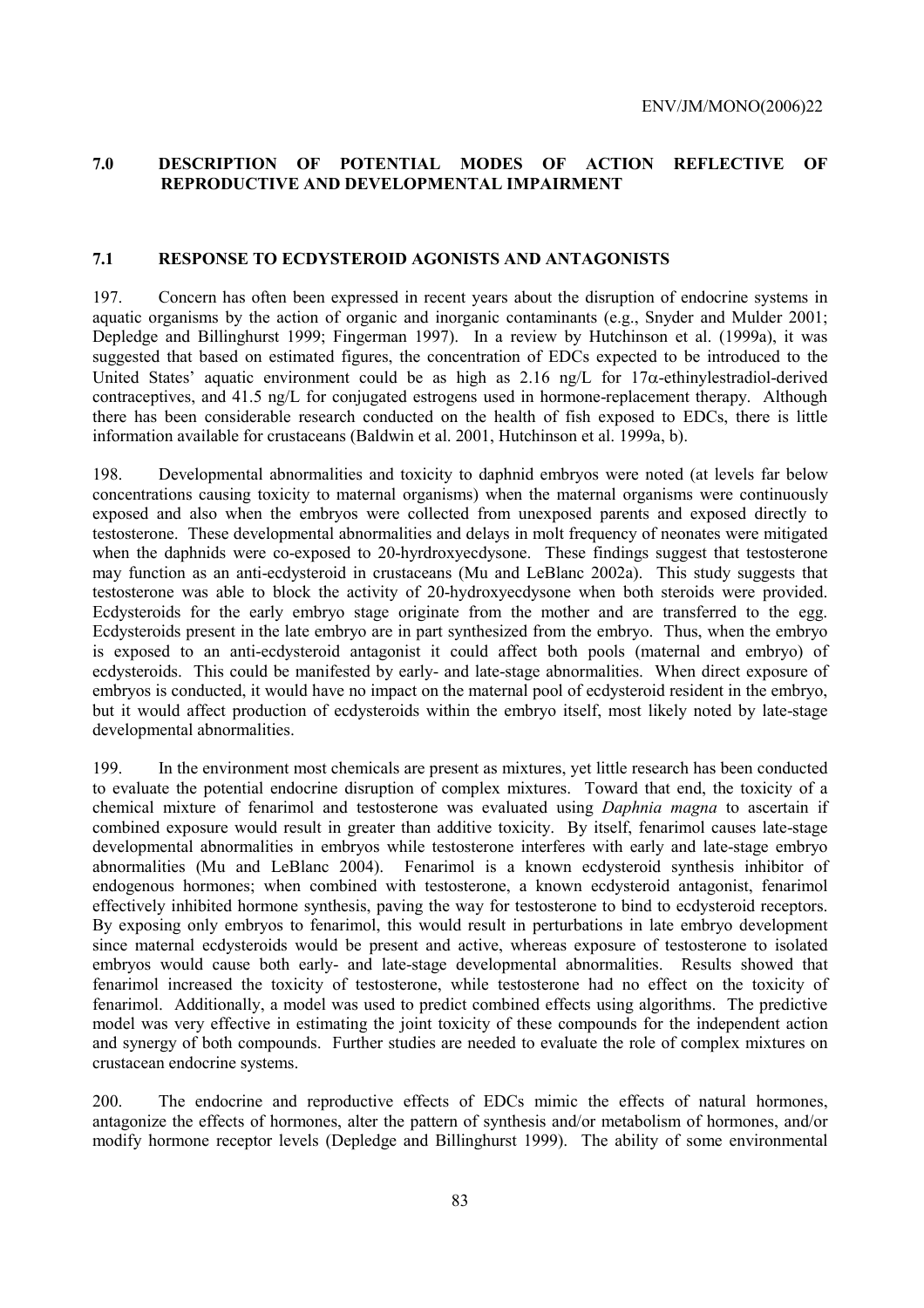contaminants to bind to steroid hormone receptors as agonists or antagonists in a recognized mechanism of toxicity to endocrine-related processes has been documented (LeBlanc and McLachlan 1999).

201. The literature is vague with respect to gender differences from exposure to ecdysteroids. Cuzin-Roudy and Saleuddin (1989) discussed possible differences in effects to male and female mysids, *Siriella armata*. This study showed that secondary vitellogenesis starts at the beginning of the molt cycle for this organism, when ecdysteroid levels are low. There is a striking difference between males and females at this point: in females, ecdysteroid levels were 10 times higher than those in males, but the response of the epidermis for molt preparation was the same. Females also had much higher levels of 20-E, ecdysone, and high polarity products, which are probably linked to the storage of ecdysteroids in oocytes during secondary vitellogenesis. Embryonic and post-embryonic development occurs in the marsupium of the females. Juveniles are released shortly before ecdysis, after which the adult female lays a new batch of eggs in the marsupium. A secondary vitellogenic cycle starts for a new batch of oocytes on the second day of the female molt cycle. Secondary vitellogenesis is strictly linked to the molt cycle. During development, gonads and gonoducts differentiate before the appearance of secondary sexual characteristics (Cuzin-Roudy and Saleuddin 1989).

202. Macrocrustaceans are in general fast-growing and slow-breeding organisms. Integration between molting and reproduction is a physiological necessity in females. Ecdysteroid, the chief hormone in molting, is thought to be involved with control of female reproductive activities. However, this is controversial. Investigations using amphipods have shown that levels of vitellogenin fluctuate with hemolymph ecdysteroid levels (see for example Cuzin-Roudy and Saleuddin 1989, Depledge and Billinghurst 1999).

203. In crustacean females, sequestered ecdysteroids may be passed on to the eggs for possible elimination and to function as morphogenetic hormones partaking in the control of embryogenesis and early development. The ovary in many crustaceans accumulates ecdysteroid for possible use during embryogenesis (Subramoniam 2000). Molting and reproduction are more evident in the female, because vitellogenesis is the central event of the female reproductive cycle along with secretion of a new cuticle during molting. Hormones play a role in the nutritive supply for molting and vitellogenesis. The ovaries eliminate ecdysteroids by forming ecdysonic acid as a necessary way to eliminate ecdysteroid in the eggs and embryos. They also form conjugates as a means of elimination. In embryos, there are concentrations of the three ecdysteroids – i.e., ecdysone, 20-E, and PoA – and their conjugates. There are fluctuations in embryonic ecdysteroids, as evidenced by one shrimp species, *Sicyonia ingentis,* in which the eggs after spawning contain low levels of ecdysteroid. The levels then rise through development, probably by the synthesis of this hormone by the embryo's Y-organ. The endogenous accumulation of ecdysteroid within the ovary is also known to function in the induction of meiotic maturation of the oocyte (Subramoniam 2000).

204. In one experiment, Subramoniam (2000) removed eggs from the pleopods of the freshwater prawn, *Macrobrachium nobilii*. The release of eggs quickened the next molting and reproductive cycle. In another experiment, Subramoniam (2000) found that although the ovarian cycle begins during the intermolt stage, vitellogenesis (serum levels) progresses into the next premolt stage. Premolt starts with the release of the larvae, and the next spawning occurs after ecdysis. Among penaeid shrimp, free spawning occurs during the premolt stage, followed by ecdysis (Subramoniam 2000). There are few *in vitro* studies available that focus on specific mechanisms involved in disruption in arthropods. The ecdysone receptor is in the same gene family as the thyroid receptor found in vertebrates.

205. In another experiment conducted by Bodar et al. (1990), daphnids were exposed to varying concentrations of cadmium and separately to exogenous ecdysone and 20-hydroxyecdysone to monitor any changes to the molt or reproductive cycle and to evaluate the role of ecdysteroids relative to molting and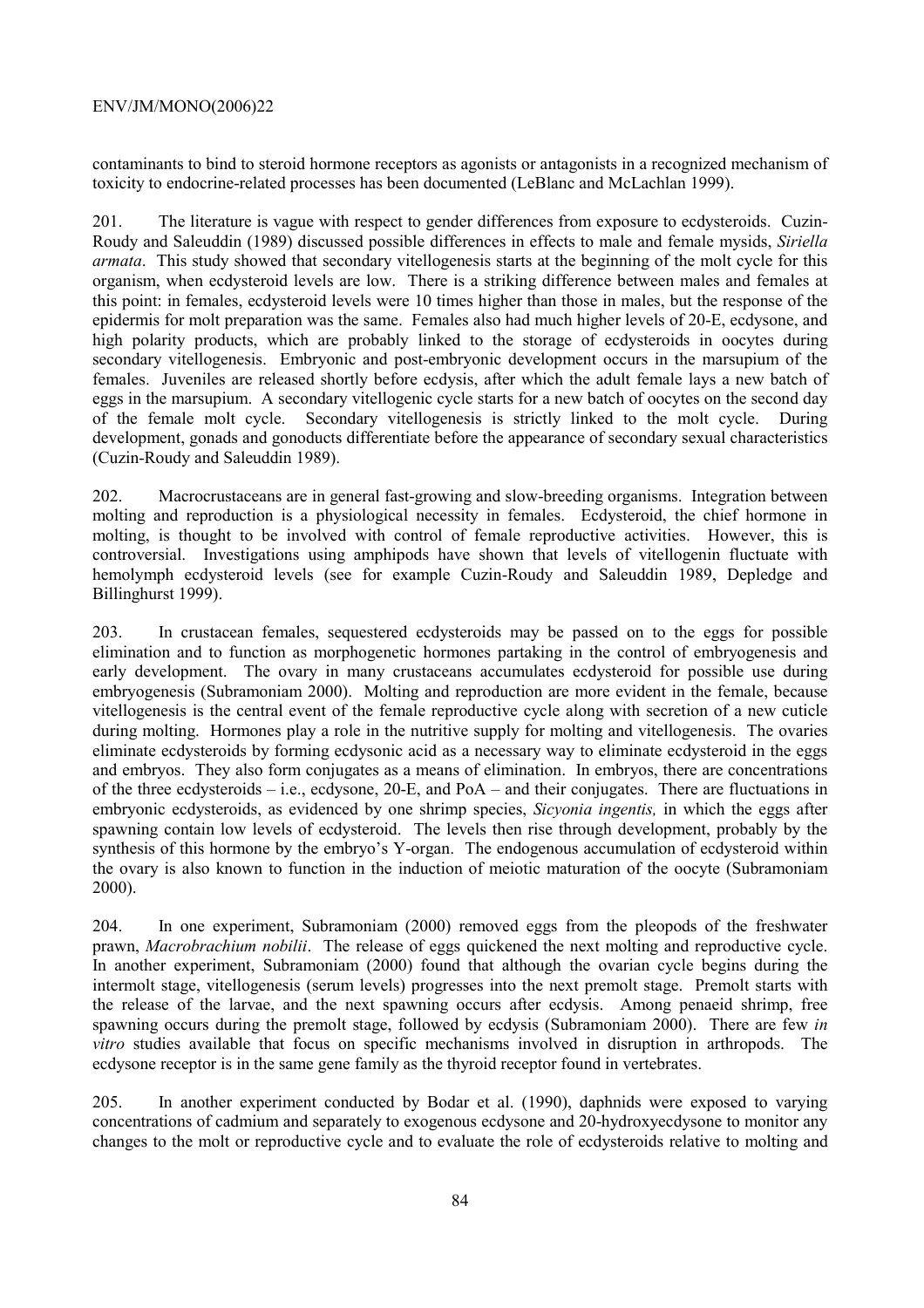reproduction. The study showed dose-dependent effects on molting and reproduction for the ecdysone and cadmium exposures. The effects of the higher ecdysteroid concentrations included unsuccessful exuviations, incomplete molting, and eventually death such that animals died before the age of potential reproduction was reached. The daphnids did not molt after treatment to ecdysteroids, and it was speculated that that they spent a disproportionate amount of energy on molting which negatively impacted the reproductive physiology.

206. For the cadmium exposures, a dose-dependent effect of cadmium on ecdysteroid titers was observed. At cadmium concentration of 5 *µ*g/L there was an increase in levels above control (~210 pg ecdysone eq/mg dry weight) after 2-day exposure; these high levels declined after 8 days to levels approaching the control. As the cadmium concentration increased to 20  $\mu$ g/L, there was a linear increase in ecdysone concentrations to around 750 pg ecdysone eq/mg, which is three times higher than controls. A pronounced decline in growth occurred under cadmium exposure. Also, a stimulatory effect on steroid hormones was seen such that increasing cadmium levels corresponded with increasing hormone titers. This stimulatory effect of cadmium on ecdysteroids has been observed for other organisms. Two theories are put forth: either the cadmium caused increased ecdysteroid levels which led to molt and reproductive impairment, or the cadmium interfered with the metal regulatory system through the metallothioneins and metalloenzymes that are involved in the molt cycle.

207. Incubation of ecdysteroid synthesis tissues *in vitro* is a method to detect endocrine modulators on molting hormone synthesis. This method was investigated as a potential biomarker using the midge *C. riparius.* This method can be used to determine if a particular chemical causes endocrine disruption at the sub-organismal level. Detailed methods for conducting ecdysteroid biosynthesis and subsequent measurement using radioimmunoassay techniques are described in Hahn and Schulz (2002). Male and female midges responded quite differently to this technique such that ecdysteroidogenic activity was significantly increased above controls for the males, while the opposite trend was found for the females. Also, exposed males developed faster than controls, whereas the treated females showed slower development than the controls. Even further, there is speculation that ecdysteroid metabolism is regulated by different processes in males and female midges during the fourth stage of larval development.

208. Block et al. (2003) used two crustaceans—a copepod (*Amphiascus tenuiremis*) and an amphipod (*Leptocheirus plumulosus*)—to determine ecdysteroid concentrations at different life stages. They also used a method known as fluorescence-based enzyme immunoassay (EIA) to quantify and compare ecdysteroid titers in such small organisms. Detailed methods for conducting the assay, including tissue collection and extraction of small sample volumes, is described. The overall synthesis, regulation, and metabolism of ecdysteroids used within and across species is most likely associated with variations in growth (molting), mating, and life cycles. Therefore, it is important to have a precise measure of ecdysteroid levels capable of detection at the femtomolar  $(10^{-15} \text{ molar})$  level.

209. In summary, detailed studies of crustacean response to ecdysteroids are lacking. Future studies that address sequence determination of vitellogenic genes and their hormonal activity could provide interesting insight into the vitellogenic process in this taxonomic group. The study of genomic response of ovarian maturation following ecdysteroid exposure deserves further attention and research. Synergistic and antagonistic actions of the X-organ sinus-molt and gonad-inhibiting neuropeptides, and the mandibular organ control over molting and reproduction are other areas requiring further research for use of crustaceans for EDC testing in the future.

### **7.2 RESPONSE TO VERTEBRATE-TYPE ANDROGENS**

210. Vertebrate-type steroidal androgens have been measured in some crustaceans, but androgen receptors have not been documented. Presently, the androgenic gland has been identified only for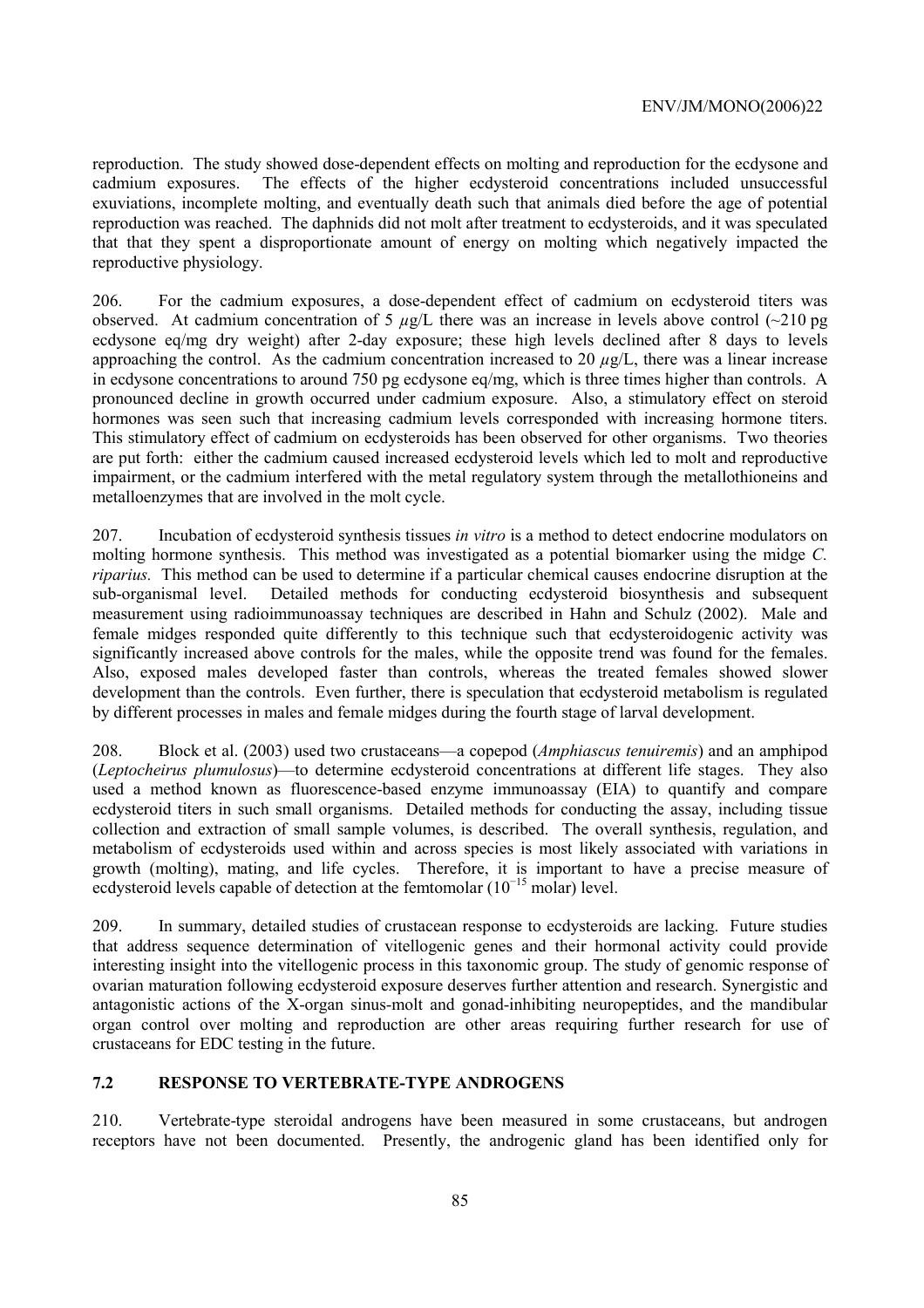malacostracans (Block et al. 2003). Steroidal androgens can function directly as hormones in ways that do not require receptors, or they can be present as inactive components of steroid metabolic pathways (LeBlanc and McLachlan 1999). There is currently only limited published research that evaluates the androgenic hormones and their effect specifically on crustaceans. Administration of testosterone to shrimp has resulted in hypertrophy and hyperplasia of the androgenic gland. The androgenic gland is associated with the testis, and is responsible for the secretion of the androgenic hormone. This hormone is nonsteroidal and is responsible for masculinization. Testosterone administered to shrimp and crab results in the increase in testis size and in the conversion from ovaries to testes in females (LeBlanc and McLachlan 1999). Experiments using *Daphnia magna* showed that testosterone, acting as an antagonist to 20 hydroxyecdysone, caused toxicity to neonates by interfering with the control of molting by ecdysteroids (Mu and LeBlanc 2002a). These studies, and the recent discovery of endogenous testosterone in *Neomysis integer* (Verslycke et al. 2002), suggested that studies designed to measure androgenic effects in crustaceans could be conducted. To date, an androgen receptor has not been identified nor cloned in crustaceans; research should be directed at identification and characterization of this receptor to aid in determining the usefulness of sex steroids as an evaluation tool for crustaceans (Verslycke et al. 2004a).

### *7.2.1 Endpoint Sensitivity*

211. Vertebrate-type steroid hormones are found in the ovaries, testis, mandibular organ, and hemolymph of some crustaceans. Many of these steroid hormones exhibit fluctuations during gonadal development, suggesting a role in reproduction of crustaceans.

212. The identification of physiological targets of EDC in invertebrates is the approach taken by LeBlanc and McLachlan (1999). One example is that diethylstilbestrol and endosulfan have been shown to inhibit molting in immature daphnids, but to have no effect on the mature animals' fecundity. These effects may indicate that chemicals that are estrogenic to vertebrates could affect molting and reproduction in crustaceans, interfering with the proper function of the ecdysone receptor. In a study designed to examine antiandrogens, *Daphnia magna* was exposed to the compound cyproterone acetate, to determine whether it interferes with the androgen receptor as it does with vertebrates (LeBlanc and McLachlan (1999). The results showed impairment to growth. The exposed organisms were smaller, and there was a reduction in number of offspring. The latter was most likely due to the smaller size of the organisms, which would not have been able to accommodate a more normal number of brood in the pouch. The effects of steroidal androgens and chemicals that cause metabolic androgenization are consistent with interference to the delivery or packaging of nutrients into the developing eggs. Ecdysteroids, juvenoids, progestogen, and crustacean androgens have all been shown to influence vitellogenin or lipid production in arthropods. Androgens may interfere with one or more of the hormonally regulated processes that provide nutrients to embryos.

213. Baldwin (1997, 1998) conducted a series of experiments using the daphnid. During one experiment, the daphnid was exposed to 4NP, which resulted in changes in rates of elimination of testosterone and a corresponding decrease in glucose-conjugated testosterone, and an increase in the rate of production of various androgenic derivatives of testosterone. This is called metabolic androgenization, which is found to reduce fecundity of exposed daphnids associated with developmental abnormalities and high mortality of offspring. Results from a separate experiment with exposure to NP revealed no significant evidence of changes in steroid elimination processes, except at the highest concentration, which reduced elimination of glucose- and sulfate-conjugates and increased elimination of oxido-reduced derivatives. Effects were seen at sublethal levels for 4NP and approaching acute levels for nonylphenol. It has not yet been determined whether there is an androgen receptor in crustaceans; therefore, more studies are needed to determine the functional role of steroidal androgens.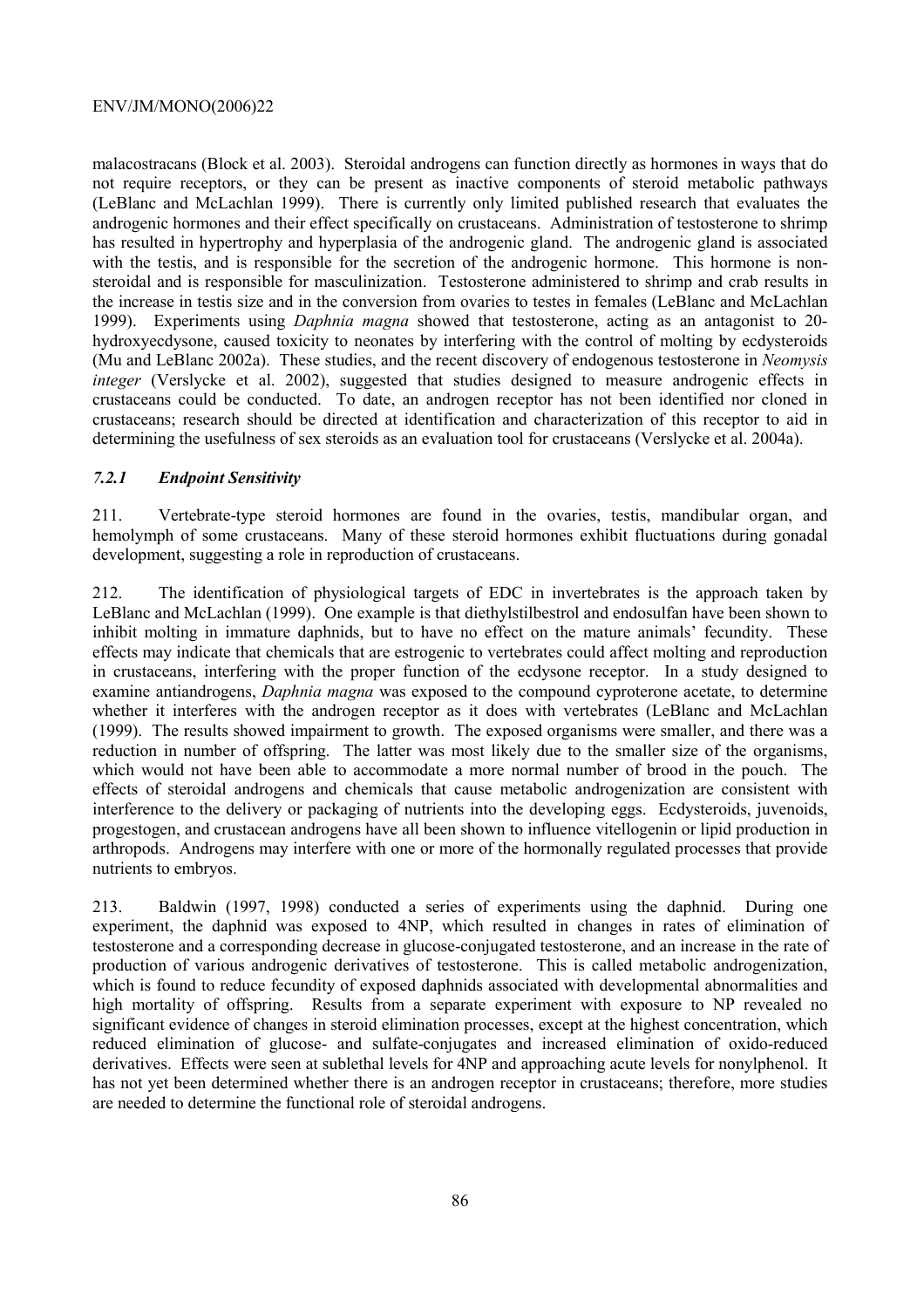214. It is possible that endogenous androgens may be precursors to other hormones, and that large doses of exogenously added androgens could elicit activity through other receptors. In crustaceans, testosterone is converted to androstenedione at various rates (LeBlanc and McLachlan 1999). Future studies may reveal that the conversion is affected by age, reproductive state, or photoperiod. It is possible that alteration in testosterone metabolism could serve as a biomarker, because effects are observed at concentrations less that those eliciting reproductive response.

215. Verslycke et al. (2003b) examined the elimination rates of testosterone by monitoring a specific set of metabolites (polar hydroxylated, nonpolar oxido-reduced, and glucose- and sulfate-conjugated). Various theories surround imposex of neogastropods exposed to TBT: inhibition of the cytochrome P450 system; blocking phase II sulfate conjugation; and interference directly with neurohormonal system, leading to changes in steroid titers. Further work is needed to confirm which mechanism(s) is responsible.

# *7.2.2 Gender Differences*

216. Currently, there is no documented research that discerns gender differences in mysids or other crustaceans as a result of androgenic-type hormone response. Detailed mechanistic and anatomical studies would need to be conducted on mysids to ascertain whether differences in gender relative to EDCs can be observed.

217. In the 1980s, the condition of imposex (the imposition of male sex organs including a penis and vas deferens) was observed with increasing frequency on marine gastropods exposed to tributyltin (TBT) (Depledge and Billinghurst 1999). The mode of action of TBT giving rise to imposex is currently under investigation. Female snails exposed to TBT have elevated testosterone in the hemolymph, and injections of TBT into females induced penis formation (Depledge and Billinghurst 1999). Lee (1991) thought that many of the observed effects in mollusks are related to enzymes involved in TBT metabolism. Inhibition of a cytochrome P450-dependent aromatase (which normally converts 17α-estradiol to testosterone) could result in the accumulation of testosterone, which would otherwise be metabolized.

218. Studies of the shrimp, *Palaemon serratus,* showed that eyestalk ablation resulted in rapid maturation of the ovaries (reviewed by Fingerman et al. 1998). It was later shown that this effect is caused by the sinus gland containing a gonad-inhibiting hormone (GIH). This system is present in male crustaceans as well, and eyestalk ablation to induce gonadal maturation is a common practice on shrimp farms worldwide (Fingerman et al. 1998). The presence of gonad-stimulating hormones (GSH) was demonstrated in decapod crustaceans. In female crustaceans, the GIH and GSH acted directly on ovaries, which then secreted the ovarian hormone. Ovaries are a source of ovarian hormone, which induces the development of secondary female sexual characteristics. In male crustaceans, GIH and GSH acted on the androgenic gland. Two experiments were conducted to determine the role of the androgen gland using *Macrobrachium rosenbergii*. When the androgen gland was removed, the male became feminized, and when the androgen gland was implanted into a female, the female became masculinized (Fingerman et al. 1998).

219. In their review, Fingerman et al. (1998) reported that parasitism of crustaceans by rhizocephalans induced castration. The castration of the males often involved additional impairment to testicular function by modification of the secondary sexual characteristics, causing the males to take on female appearance. For example, the narrow male abdomen of crabs became wider, resembling that of a female. Several authors, such as Fingerman et al. (1998) have reported that in male shore crabs, *Carcinus maenas*, spermatogenesis occurred nonetheless in the testes of specimens found with feminized abdomens.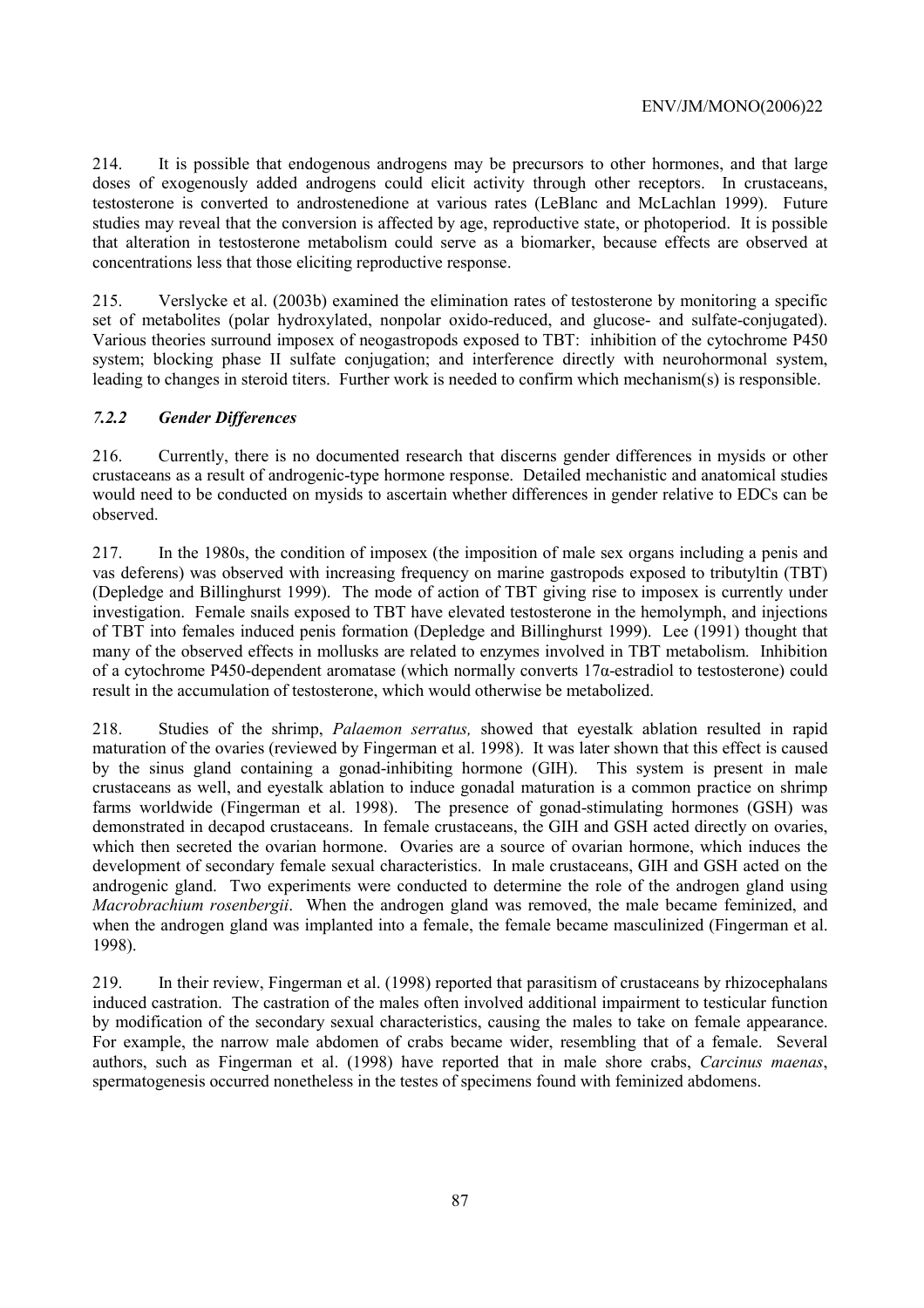# **7.3 RESPONSE TO VERTEBRATE-TYPE ESTROGENS**

220. Billinghurst et al. (1998, 2000, 2001) examined the effects of two estrogens, 4-*n*-nonylphenol and 17β-estradiol on larval settlement and the production of a larval storage protein (cypris major protein, CMP) in *Balanus amphitrite*. Cyprids use CMP during settlement and the early post-settlement development. Because CMP is structurally related to vitellin, which is analogous to vitellogenin, it can be used as a biomarker of estrogen exposure in lower vertebrates. The expectation in these studies was that cyprid settlement might be affected by the stimulation of CMP synthesis after larval exposure to environmental estrogens. The results of the 1998 study, however, showed reduced settlement after exposure to both estrogens, but that the cause was not related to endocrine disruption. The second study (Billinghurst et al. 2000) measured levels of CMP and found that they were elevated after exposure of nauplii to low levels of the estrogens. The third study (2001) measured effects of 4-*n*-nonylphenol and 17β-estradiol to larvae of *Eliminius modestus* (nauplii and cyprids). Specifically a disruption of the timing of larval development was noted, but this disruption was not consistent for different trials of this same experiment. This is in contrast to the 1998 study, but the studies were carried out at different times of year and with species that have different reproductive cycles. The variable response of different species to the same chemical reinforces the concept that development of larval crustaceans is subject to precise mechanisms and exposure to contaminants may depend on season and species. Further, this study showed that varying the timing of exposure of 4-*n*-nonylphenol and 17β-estradiol or the duration was critical. For example, organisms exposed for 12 months were significantly smaller than control organisms. As reported for other studies, Billinghurst et al. (2001) found that intermediate concentrations of NP are more disruptive than higher or lower concentrations.

221. Hutchinson et al. (1999a, 1999b) found that exposure to several steroids had no effect on the survival and development of copepod (*Tisbe battagliai*) nauplii and cautioned against extending the reported effects of steroid exposure in some species of crustaceans to the group as a whole. At about the same time, Bechmann (1999) showed that high levels ( $>62 \mu$ g/L) of nonylphenol were acutely toxic to *T*. *battagliai*, but that exposure to a low level (31 *µg*/L) did not affect any of the measured life-table parameters (survival, sex ratio, fecundity) measured. Breitholtz and Bengtsson (2001) did not find evidence of endocrine disruption in the harpacticoid copepod *Nitocra spinipes* after exposure to the estrogens 17β-estradiol, 17α-ethinylestradiol, and diethylstilbestrol. This contrasts with another study that exposed *Hyalella azteca* to 17α-ethinylestradiol at concentrations of 0.1 *µ*g/L to 10 *µ*g/L in a multigenerational experiment (Vandenbergh et al. 2003). Results showed that F1 males exposed from gametogenesis to adulthood developed significantly smaller second gnathopods; this response generated a U-shaped dose response curve suggesting a receptor-mediated response because effects were found at lower concentrations but masked at higher concentrations. Post F1-generation males exhibited histological aberrations of the reproductive tract (i.e., hermaphroditism, disturbed maturation of germ cells, and disturbed spermatogenesis); again these responses were more pronounced at the lower concentrations, suggesting a receptor-mediated response. Also noted, but not statistically significant, was that the populations exposed to  $17\alpha$ -ethinylestradiol for more than two generations tended to favor females.

222. Additional experiments conducted by Oberdörster et al. (2000) using *Palaemonetes pugio* in a 6 week pyrene exposure showed a significant increase in vitellin at 63 ppb and a significant increase in embryo mortality at 63 ppb. The increase in VTN could be a countermeasure against lipophilic compounds such as pyrene, because vitellins may be able to bind lipophilic compounds and transfer them to developing embryos.

223. In the shrimp, *Penaeus monodon*, 17α-estradiol and progesterone in free and conjugated forms increase in the ovary during vitellogenesis (Fairs et al. 1990). Metabolic precursors such as pregnenolone and dehydroepiandrosterone also increase and show a peak during the major vitellogenic stages, suggesting a pathway in crustaceans that is similar to that in vertebrates. Fairs et al. (1990) also reported that 17α-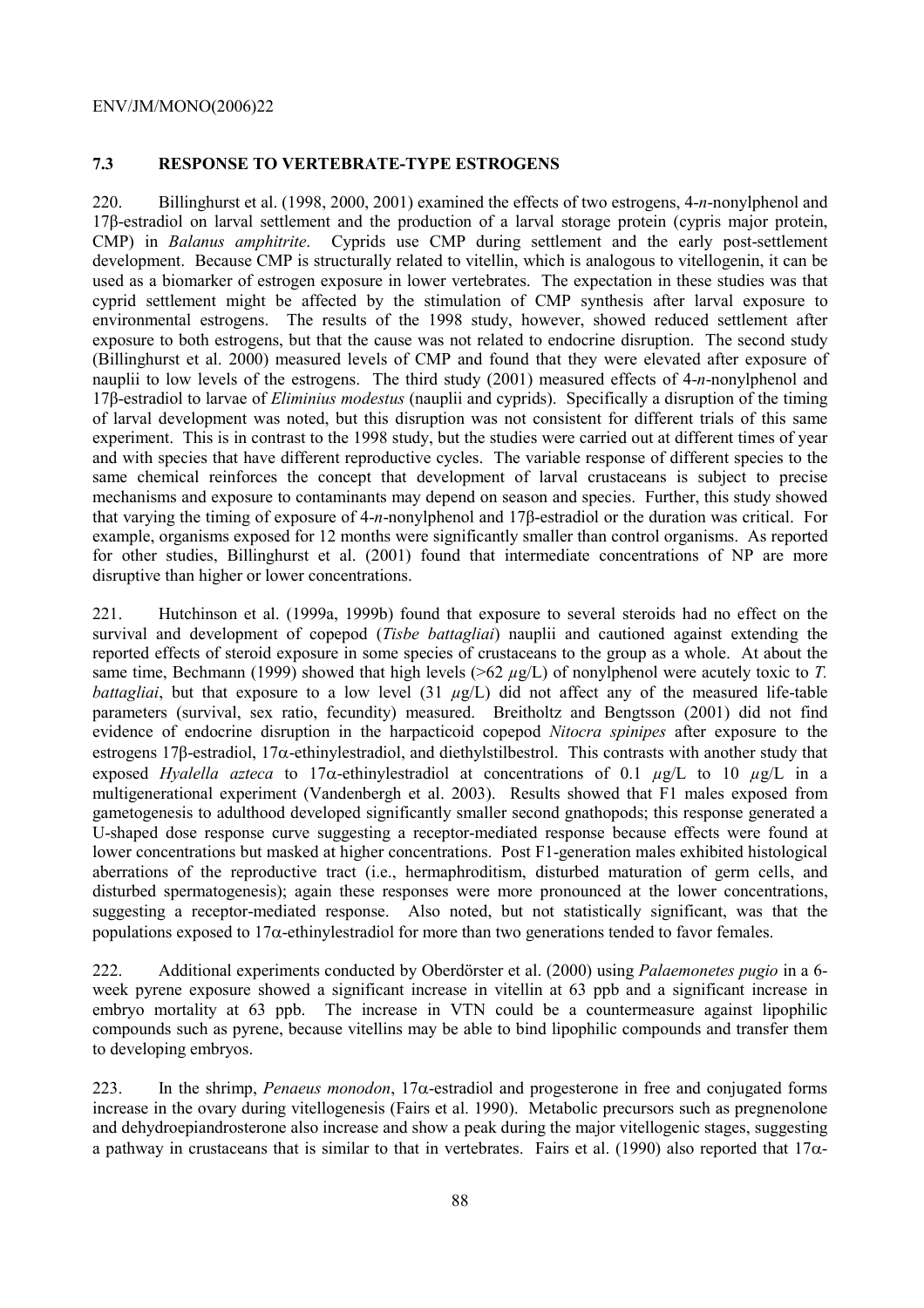estradiol and progesterone levels in the hemolymph showed fluctuations resembling that of serum vitellogenin levels during ovarian maturation. Estrogen could possibly control the stimulation of yolk synthesis, whereas the progesterone could control the prophasic meiotic maturation, causing germinal vesicle breakdown in the post vitellogenic oocytes. Exogenous injections of steroidal hormones induced vitellogenesis in the prawn, *P. japonicus*. In a study of a marine shrimp, *P. semisulcatus*, it has been shown that both the vitellogenin synthesis in the hepatopancreas and vitellin synthesis on the oocytes are coded by one gene (Subramoniam 2000).

224. Female crustaceans synthesize and secrete the protein vitellogenin into the hemolymph at the onset of oogenesis. There are a limited number of enzyme-linked immunosorbent assays (ELISA) that have been developed for measurement of vitellogenin or vitellin (VTN) in crustaceans but all are designed for detection in larger decapod species. A new method has been proposed by Volz and Chandler (2004) for measurement of VTN in small microquantities in a sediment-dwelling copepod, *Amphiascus tenuiremis.* This ELISA uses VTN-specific polyclonal antibodies from *Leptocheirus plumulosus,* which show specificity toward female copepod proteins. Quantities of purified VTN, used as a standard, were collected from grass shrimp eggs because it can be collected in relatively large quantities and it reacts well with anti-VTN antibodies from *L. plumulosus*. The results using this ELISA showed significant discrimination between gravid females and male samples. The final working range for the ELISA was from 31.25 to 1000 ng/mL with intra-assay and interassay CVs of 3.9 and 16.8%. Further, the detection limit was 2 ng/mL and the ability to quantify VTN in small numbers (four or more) copepods makes this ELISA a promising tool for further research for monitoring endocrine activity of toxicants to copepods and other crustaceans.

225. Studies (Pounds et al. 2002) to determine mode of action of several selected natural and synthetic steroids and xenoestrogens were examined using a combination of the *Tisbe battagliai* life-cycle test and also the BII haemocyte line of *Drosophila melanogaster,* which is a screening assay to examine the agonist and antagonist effect of compounds to the cell line. One steroid tested, 20 HE, demonstrated reproductive effects on *Tisbe battagliai* at 26.9 *µ*g/L and also demonstrated agonist activity to the ecdysteroid receptor, suggesting that the *in vivo* response was mediated via the receptor. The other steroids tested showed no response to either assay, indicating that even at high concentrations the synthetic and natural vertebrate steroids do not interact with the ecdysteroid receptor. Receptor-binding assays provide information relative to specific interaction of a compound to the endocrine system but do not give predictive information about how this compound will affect the whole organism.

### **7.4 RESPONSE TO OTHER HORMONAL DISTURBANCES**

226. In their review paper, Fingerman et al. (1998) described other hormonal responses and disturbances in crustaceans, such as color-changing hormones, retinal pigment hormones, pericardial hormones, and blood glucose hormones. Each of these will be briefly described below, relative to crustaceans in general. Specific hormone disturbances to mysids as well as endpoint sensitivity and gender differences await further study.

227. The sinus gland is the storage and release site for color-change hormones, among others. The sinus gland is located proximal to the eye and lies next to the large hemolymph sinus (Fingerman 1997). For sessile crustaceans, the sinus gland is located in the head close to the optic centers. Investigators believe that 90% of axonal terminals that compose the sinus gland belong to neurons whose cell bodies lie in the medulla terminalis X-organ. Therefore, the medulla terminalis X-organ sinus-gland complex is similar to the vertebrate hypothalamo-neurohypophyseal complex (Fingerman 1997).

228. Color change is affected by cells called chromatophores, which are located in the integument. They are responsible for color change through their dispersion and aggregation. In an early experiment,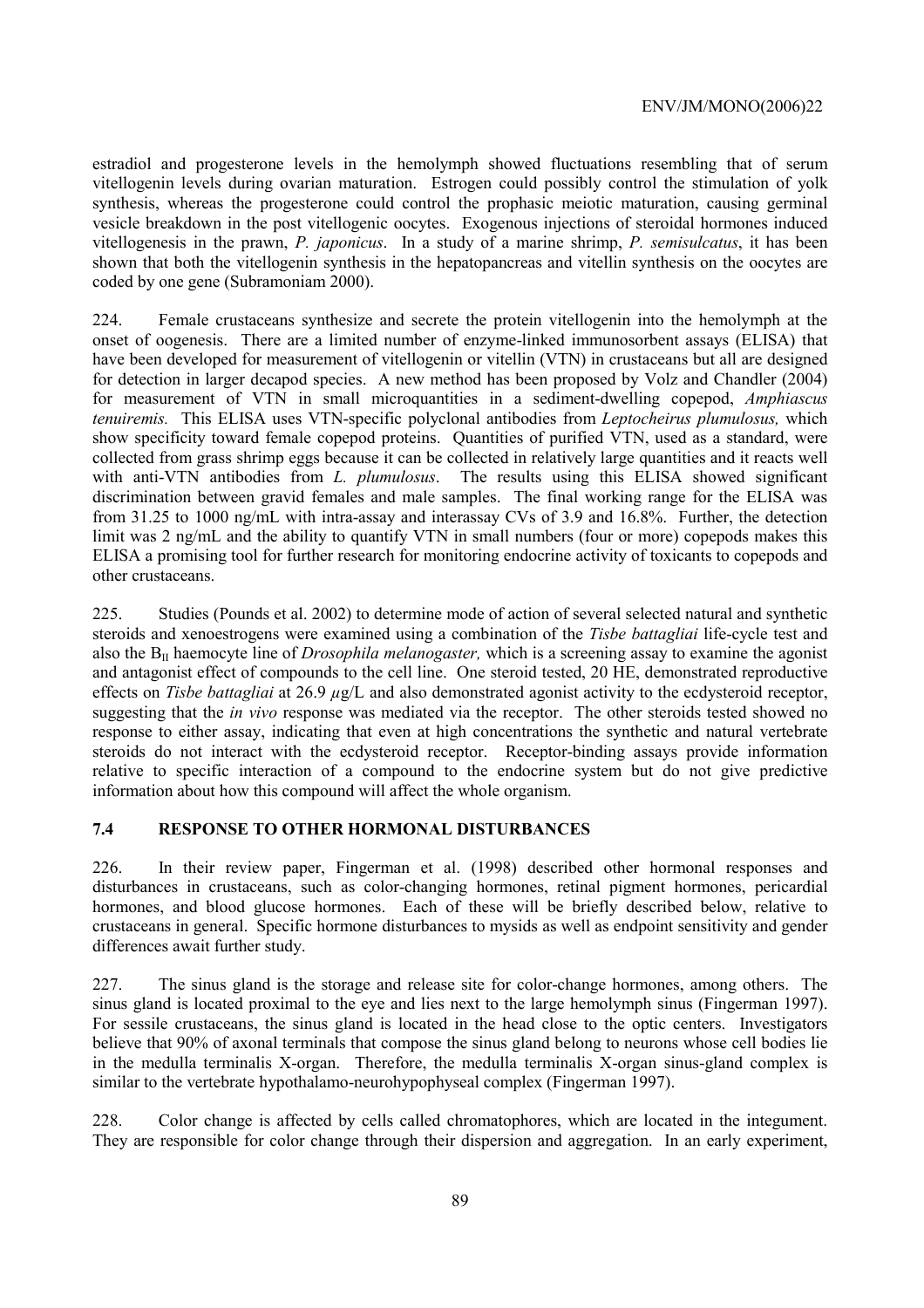the hemolymph of a dark prawn specimen was transferred to a pale one (Fingerman 1997). When this organism was kept on a white background, it turned dark. The researcher then cut through the exoskeleton to sever any peripheral nerves that should innervate the chromatophores to determine whether color change was related to the endocrine system or to the nervous system. The incision had no effect on color change. Histological examination failed to show any innvervation of the chromatophores, which lead to the conclusion that color changes of this prawn are due to hemolymph-borne pigment concentrating substances.

229. For a variety of decapod crustaceans, chromatophores that cause integumentary color changes are controlled by antagonistically acting pigment-dispersing and pigment-concentrating neurohormones. For example, in the fiddler crab *Uca pugilator,* the neurohormone, 5-HT-serotonin triggers the release of red pigment-dispersing hormone, but has no effect on the black chromatophores (Fingerman 1997). The black chromatophores are triggered by norepinephrine, which releases a black pigment-dispersing hormone (BPDH). Studies have shown that the eyestalks of *U. pugilator* contained four times as much BPDH as did the control after exposure to naphthalene, due to naphthalene's inhibition of norepinephrine release. The opposite mechanism was observed for cadmium (Fingerman 1997). The eyestalks of control organisms contained three times more BPDH than did the cadmium-exposed crabs, which indicated that cadmium inhibited the synthesis of BPDH.

230. Retinal tissue contains pigments that control the amount of light striking the rhabdom (the photosensitive part of each ommatidium that composes the compound eye) through changes in position. Three types of retinal pigments have been categorized: the distal, proximal, and reflecting (Fingerman 1997). Migration of the distal pigment is controlled by the light-adapting hormone (LAH) and the darkadapting hormone (DAH). Most studies of retinal pigments use the distal pigment, because techniques for its use are noninvasive. Several studies were conducted using *Palaemonetes vulgaris*. In one experiment conducted by Fingerman in 1959, this species was kept under constant illumination and then injected with extracts of eyestalks or sinus glands (described in Fingerman 1997). Because there is an initial lightadapted response followed by a dark-adapted response, Fingerman was able to induce a dark-adapting response from an organism kept under constant illumination, suggesting that eyestalks contain both LAH and DAH.

231. The sinus gland contains the source of CHH, which causes elevation of blood glucose levels for crustaceans. CHH is similar in structure to MIH. It has been determined that MIH and CHH also show similar activity (Fingerman 1997). Future studies should address the specific roles of these hormones in mysids and other crustaceans. Exposure of the freshwater prawn *Macrobrachium kistnensis*, and several species of crabs, to cadmium caused hyperglycemia. Similarly, exposure of *U. pugilator* to naphthalene caused hyperglycemia, although the mode of action is apparently different for the two compounds. Cadmium inhibits CHH synthesis, whereas naphthalene stimulates CHH synthesis; 5-HT apparently triggers release of CHH (Fingerman 1997).

232. Pericardial organs lie in the venous sinus that surrounds the heart, and the axon terminals could be part of the neuroendocrine system that releases hormones affecting the heart. Experiments showed that the hearts of three species, *Cancer pagurus, Homarus vulgaris,* and *Squilla mantis* responded to pericardial organ extracts with increase in both frequency and amplitude of the heart beat. Efforts to identify substances in the pericardial organs have revealed 5-HT, dopamine, and octopamine (Fingerman 1997).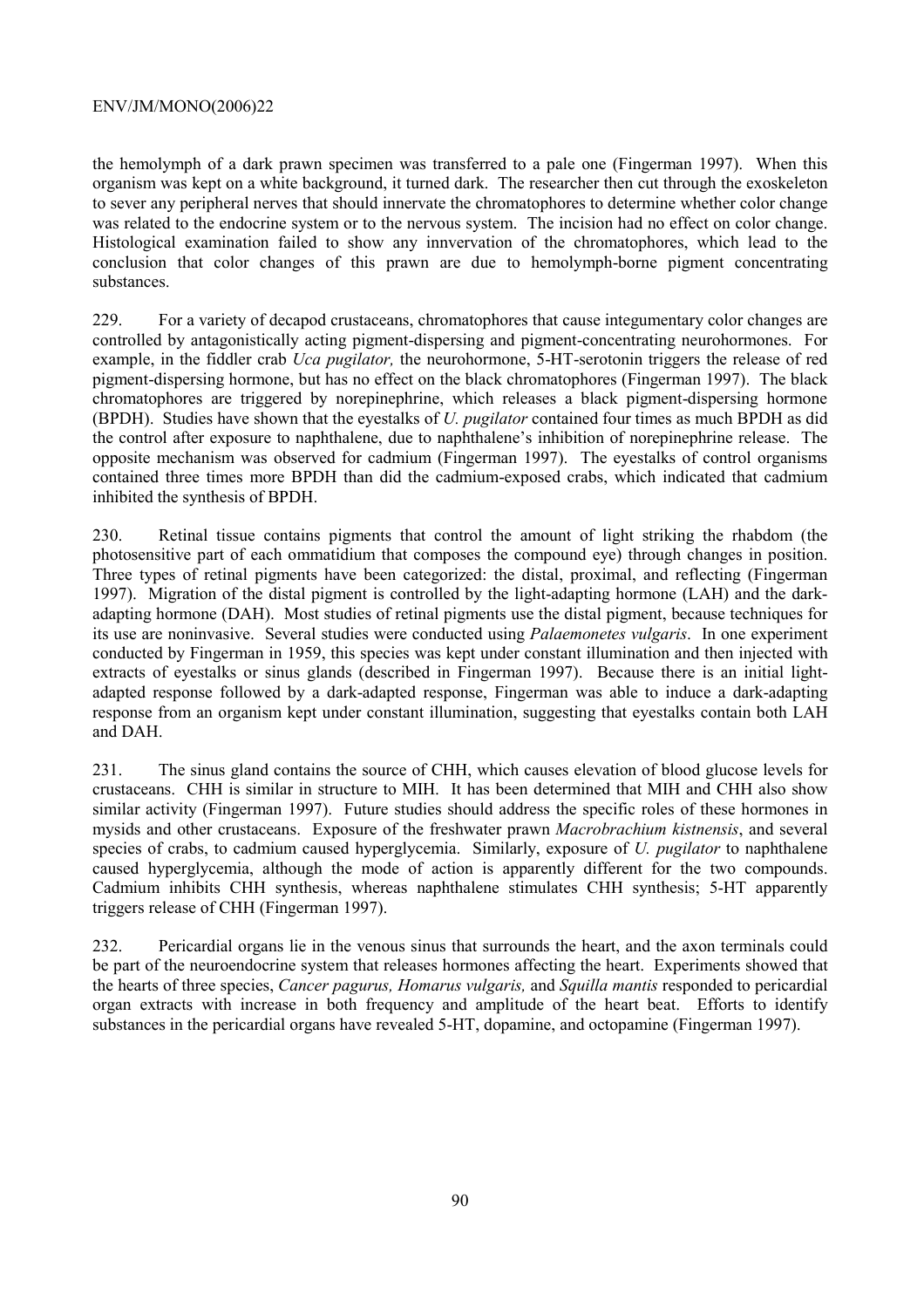# **7.5 HOW TO CONFIRM MODES OF ACTION – THE USE OF BIOCHEMICAL MEASURES**

233. A number of biochemical measures are explored below as possible endpoints for EDC-exposure tests: metabolic disruption, steroid metabolism, vitellogenin induction, hormone levels, RNA:DNA ratios, protein levels, and the levels of cytochrome P450 enzymes and of blood glucose. Care must be taken when interpreting results of bioenergetic biomarkers such as those mentioned here, because many abiotic as well as toxic stressors affect metabolic processes.

# *7.5.1 Metabolic Disruption (O:N ratios)*

234. Many of the perturbations expressed in the parameters described in Sections 4.2.4 could be related to changes in energy pathways resulting from chronic exposure to contaminants. McKenney (1985, 1989) and McKenney et al. (1991) showed that exposure to contaminants caused increased respiration rates in juvenile mysids, often with as little as 24-h exposure. The increased general metabolic demands related to contaminant exposure reduced growth by decreasing the amount of energy available to produce new somatic tissues. Normally, energy allocations to metabolism, growth, and reproduction occur, so that if there are changes in allocations of energy this may be an indicator of stress attributable to a toxicant or an environmental change (e.g., temperature, oxygen levels) (Verslycke et al. 2004a). It is important that bioenergetic endpoints include a baseline assessment of what is considered normal for crustacea. Further, alterations to energy metabolism can be assessed by using tools like the cellular energy allocation assay. Changes in metabolic usage can also be monitored using oxygen and nitrogen ratios, protein and lipid content, or the carbon to nitrogen ratios.

235. One way of predicting effects of abiotic stress on energy metabolism is the cellular energy allocation (CEA) assay. Verslycke et al. (2003b) conducted a study using *Neomysis integer* exposed to varying concentrations of tributyltin chloride (10, 100, and 1000 ng TBT Cl/L). Effects were noted using the CEA assay such as less overall consumption of energy and lower respiration rates than control mysids. These results show that TBT interferes with the energy metabolism by disrupting energy production process. Overall there was a loss of protein, lipids, and sugars in the organisms exposed to higher concentrations of TBT versus the control. Later, Verslycke et al. (2004b) showed that exposure to sublethal doses of nonylphenol and methoprene significantly increased energy consumption, resulting in less energy available for reproduction and growth. Using the CEA assay to assess the energy budget quantitatively for a particular organism helps to elucidate potential modes of action for toxicants. Methods for CEA measurements include spectrophotometric measures of lipid, protein, and sugar (Verslycke and Janssen 2002). Additionally, electron transport activities were measured by using INT (piodonitrotetrazolium violet) as an electron acceptor mimic in the electron transport system, which can provide a measure of oxygen consumption (Owens and King 1975 as cited by Verslycke and Janssen 2002).

236. Increased metabolic demands caused by exposure to contaminants could also impair mysid growth and reproductive capability. Exposure to relatively high concentrations (0.072 *µ*g/L, 0.1 *µ*g/L) of the pesticide chlorpyrifos caused increased oxygen consumption rates and reduced egestion rates in *Neomysis integer* (Roast et al. 1999). These responses resulted in reduced energy available for growth (i.e., lower "scope for growth"). Young mysids typically use high-energy lipids to meet metabolic demands, but change to metabolize proteins as they mature, thereby leaving more lipid material available for the production of gametes (McKenney 1989). Gorokhova and Hansson (2000) found that a 6% decrease in the carbon:nitrogen ratios occurred as juvenile *Mysis mixta* matured to gravid adults and asserted that this was evidence that maturation and reproduction are fueled primarily by lipids. Increased metabolic demands caused by exposure to contaminants is met by greater lipid metabolism, which reduces the lipids available to meet reproductive needs (McKenney 1985, 1989). These changes in metabolic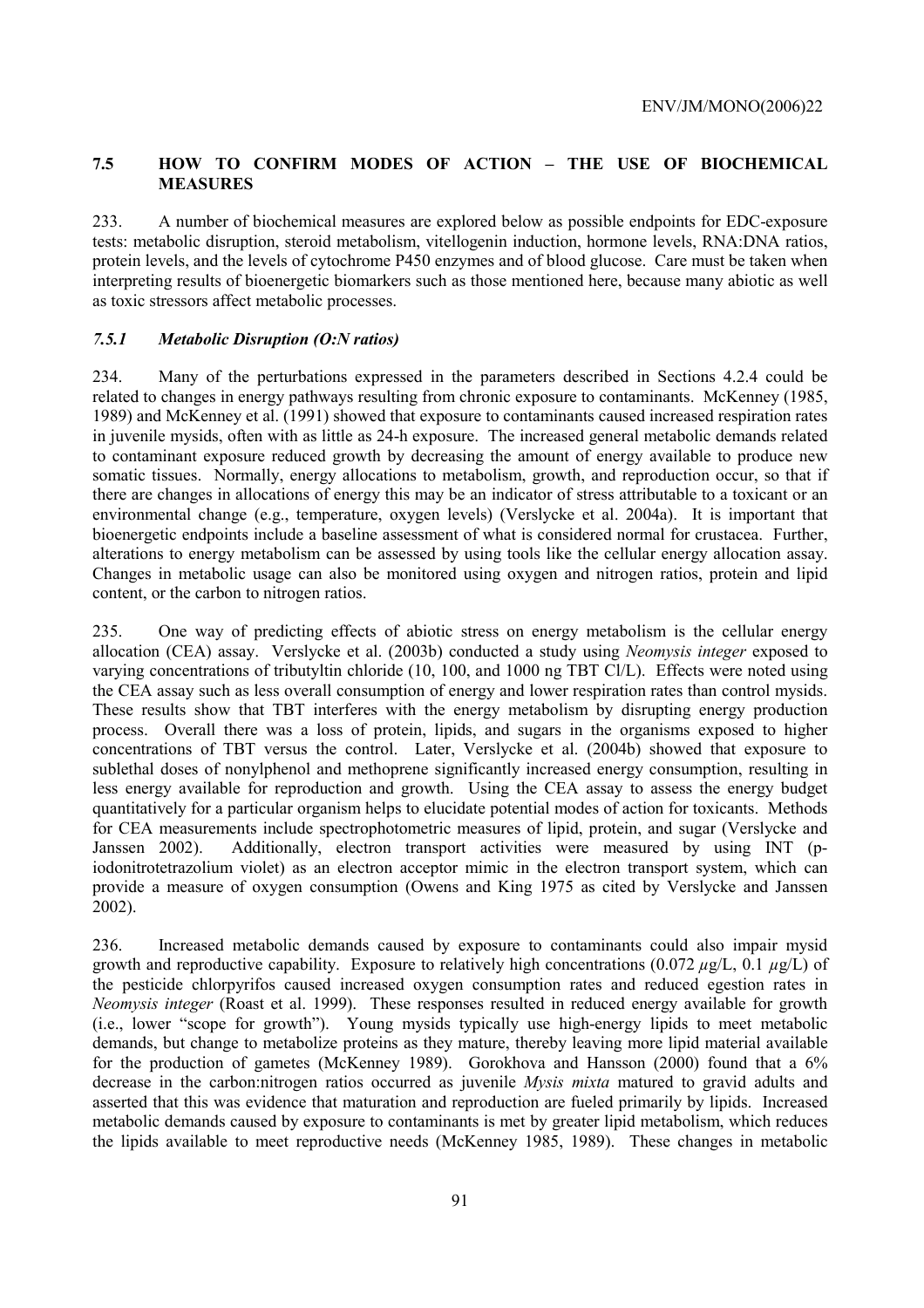substrate usage can be measured by monitoring the oxygen : nitrogen (O:N) ratio of test organisms. The O:N ratio indicates the relationship between the amount of oxygen consumed by an organism to the amount of nitrogen excreted, and shows the relative role protein catabolism plays in the organism's energy budget (Carr et al. 1985; McKenney 1985). *Americamysis bahia* showed a change toward lipid metabolism after only 4 days of exposure to high concentrations of cadmium (Carr et al. 1985). Mysids showed increased metabolic demands after four days of exposure to the herbicide thiobencarb (McKenney 1985) or five days of exposure to the defoliant DEF (McKenney et al. 1991). High O:N ratios occurred among maturing mysids exposed to the compound, indicating a shift to lipid metabolism that would have reduced the lipids available for gamete production. All three studies concluded that changes the O:N ratio measured among test mysids was a sensitive indicator that could provide for the relatively early detection of reproductive impacts by contaminants.

#### *7.5.2 Steroid Metabolism*

237. Although the role estrogens play in crustacean reproduction is not known (Baldwin et al. 1995), these steroids are important in other invertebrate groups. Because of the likelihood that crustaceans could be exposed to environmental estrogens such as dichlorodiphenyl trichloroethane (DDT), polychlorinated biphenyls (PCBs), and nonylphenols (nonionic surfactants), there is the potential for these compounds to disrupt steroid metabolism. Baldwin et al. (1995, 1997, 1998), studied the effects of three environmental estrogens, diethylstilbestrol (DES), 4-nonylphenol (4NP), and nonylphenol polyethoxylate (NPPE), on the steroid metabolism of the freshwater daphnid, *Daphnia magna*. Their work focused on the disruption of the metabolic elimination of testosterone after short- and long-term exposure to the test compounds and sought to determine whether such an analysis could be used as an early indication of reproductive impairment. They measured differences in the glucose conjugation, sulfate conjugation, hydroxylated and reduced/dehydrogenated metabolites of <sup>14</sup>C-labeled testosterone in daphnids exposed to sublethal concentrations of the test compounds. They found that the different compounds had different effects on testosterone metabolism. For example, DES increased glucose conjugation, but did not affect sulfate conjugation, whereas 4NP reduced both of these elimination processes. In their two earlier studies (Baldwin et al. 1995, 1997), Baldwin's group proposed that changes in testosterone metabolism could provide an early indication of potential reproductive toxicity after sublethal exposure to suspected EDCs. However, in their 1998 paper, Baldwin et al. studied NNPE, a nonionic surfactant that degrades to nonylphenol, and did not find significant disruption of steroid metabolism after short-term exposure. They did report some effects after chronic exposure and postulated that those could have resulted from the degradation of NPPE to NP. Therefore, they cautioned that use of short-term exposures as an early warning indicator might underestimate chronic effects resulting from bioaccumulation and bioactivation of the test compounds.

238. Verslycke et al. (2002) studied testosterone metabolism in *Neomysis integer*. Significantly, they detected endogenously-produced testosterone in male and female mysids. They also found an anabolic steroid, *β*-boldenone—the first known occurrence of the compound in an invertebrate—in mysids exposed to testosterone added to the test medium, although the metabolic pathway by which it is formed was not discovered. A vertebrate estrogen, 17α-estradiol was not detected. Verslycke et al. (2002) showed that testosterone metabolism in mysids involves phase I (oxido-reduced/hydroxylated) and phase II (conjugated) derivatives. The study proposed that changes in invertebrate steroid metabolism might be used to indicate exposure to EDCs. To evaluate this idea, Verslycke et al. (2003b) examined the effect of exposure to tributyltin on the elimination of testosterone by the mysids. The authors summarized the effect of TBT exposure on testosterone elimination by calculating the metabolic androgenization ratio—the ratio of the eliminated oxido-reduced products to the polar products (hydroxylated plus conjugated). TBT exposure changed testosterone metabolism by inducing reductase activity at low, but not high, concentrations and reducing sulfate conjugation, although the mechanisms by which these occurred were not identified. To further refine the idea that changes in testosterone metabolism could be used to indicate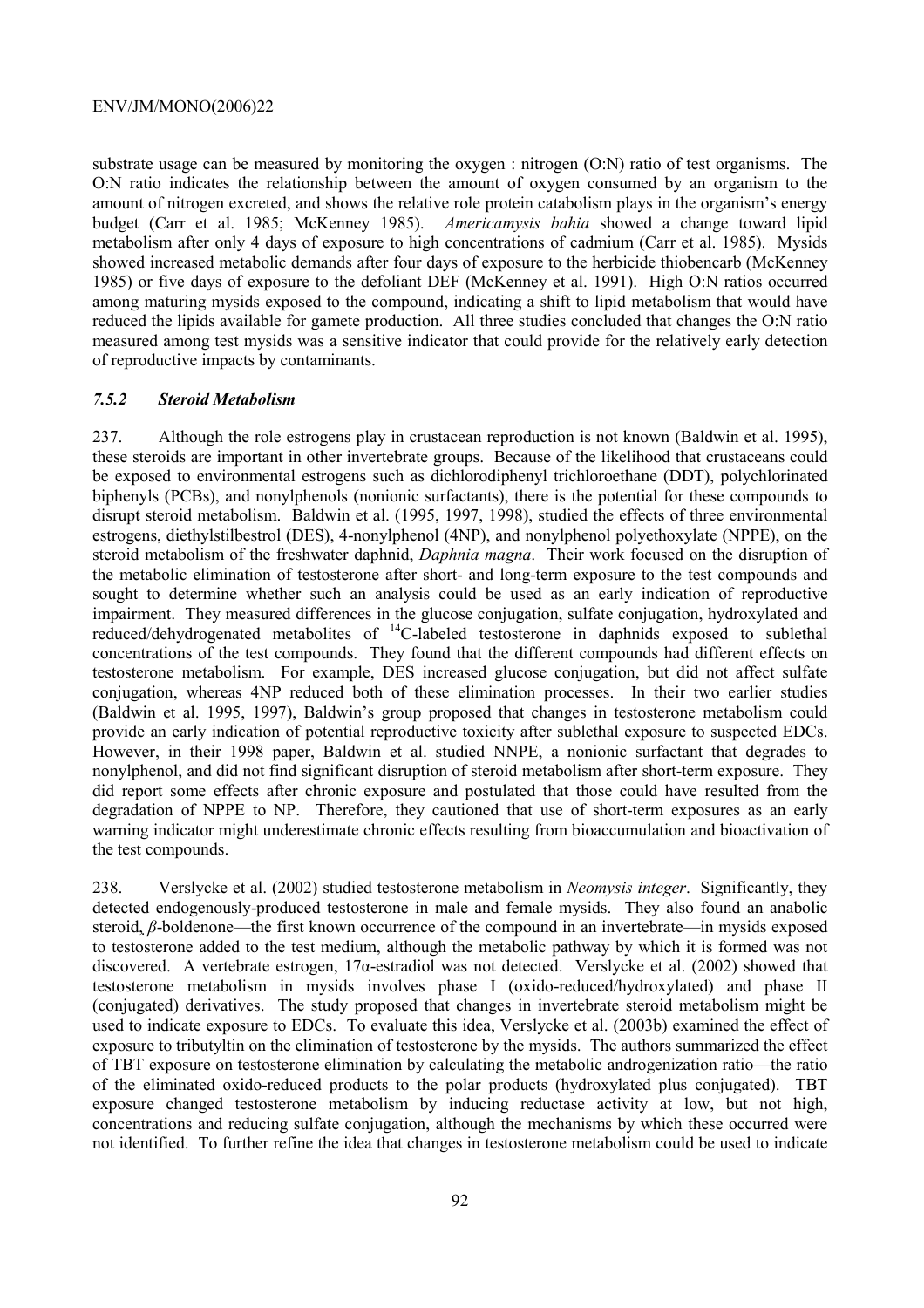exposure to an EDC, Verslycke et al. (2004b) subjected individuals of *N. integer* to seven compounds (testosterone, flutamide, 17*α*-ethinestradiol, precocene, nonylphenol, fenoxycarb, methoprene) suspected of having endocrine disruption properties. All seven were very toxic to *N. integer* with 96-h LC<sub>50</sub> values ranging from 0.32 mg/L (methoprene) to 1.95 mg/L (testosterone). The effects of sublethal doses of nonylphenol and methoprene on testosterone metabolism were investigated and found to be significant. Methoprene and nonylphenol affected phase I testosterone metabolism in a manner similar to that of TBT (induced reductase activity at low concentrations of the chemical). The two compounds had opposite effects on phase II metabolism. Glycosylation was increased at a high (100 µg/L) dose of nonylphenol, but was significantly reduced at the same dose of methoprene. The metabolic androgenization ratio showed a dose-dependant increase after exposure to methoprene, but after exposure to nonylphenol was significantly increased only at the lowest concentration tested, i.e., 10 ng/L.

### *7.5.3 Vitellogenin*

239. Depledge (unpublished, cited in Depledge and Billinghurst 1999) found that exposure to 4-nnonylphenol induced the production of vitellogenin in decapods. Vitellogenin production is most likely controlled by the hormones primarily involved in molting, although in some crustacean groups this is likely not the case (Subramoniam 2000). The molt-inhibiting hormone and 20-hydroxyecdysone (20HE) are involved in the production and regulation of vitellins and there are several feedback loops (positive and negative) involved. To date, because of the complexity of vitellogenesis, it has not been used as a biomarker of endocrine disruption (Oberdörster and Cheek 2001). Little research has been conducted on vitellin expression in crustaceans, possibly due to the lack of antibodies, which have been shown to have cross-reactivity with other species. Most often polyclonal antibodies are used and available for crustaceans with the drawback that these antibodies may cross-react with other nonvitellin proteins if developed from impure vitellogenin. One such study, using grass shrimp exposed to pyrene, showed up-regulation of vitellin and, when the females were transferred to clean seawater, there was an increase in embryo mortality, suggesting that the vitellin can transport lipophilic contaminants to developing embryos.

240. As pointed out by Verslycke et al. (2004a), to understand the potential effects of xenobiotics on reproduction, there must be accurate measures of vitellogenin and vitellin in crustaceans. A few studies have been done to characterize and purify vitellin (e.g., Volz et al. 2002), and to develop vitellin ELISAs (e.g., Volz and Chandler 2004). Additional studies need to be conducted to evaluate the utility of such techniques for ED evaluation.

### *7.5.4 Hormone levels*

241. Since crustaceans need to molt to grow and achieve a full adult body size (Charmantier et al. 1997, Chang 1997), the crustacean body goes through several morphological and functional changes, life events which may be sensitive to disruption of chemical substances. As indicated above (section 7.1), Block et al. (2003) determine ecdysteroid concentrations at different life stages of the copepod (*Amphiascus tenuiremis*) and the amphipod (*Leptocheirus plumulosus*). A fluorescence-based enzyme immunoassay (EIA) was used to quantify and compare ecdysteroid titers in such small organisms as copepods. Ecdysteroids may also be detected by Radioimmunoassay (RIA), a method employing radioactive isotopes to label either an antigen or an antibody. The isotope emits gamma rays, which are usually measured following removal of unbound (free) radiolabel. This has for instance been reported by Chang and O´Connor (1979) and since then been used for e.g. amphipod ecdysteroid level determinations (Jacobson and Sundelin 2006). The detailed methods for conducting the assay, including tissue collection and extraction of small sample volumes, could be useful for ED evaluation also in other crustacean species.

242. Methyl farnesoate (MF) is the unepoxidated form of the insect juvenile hormone (JHIII) and is produced in the mandibular organ. Recent studies have suggested that MF functions in a similar manner in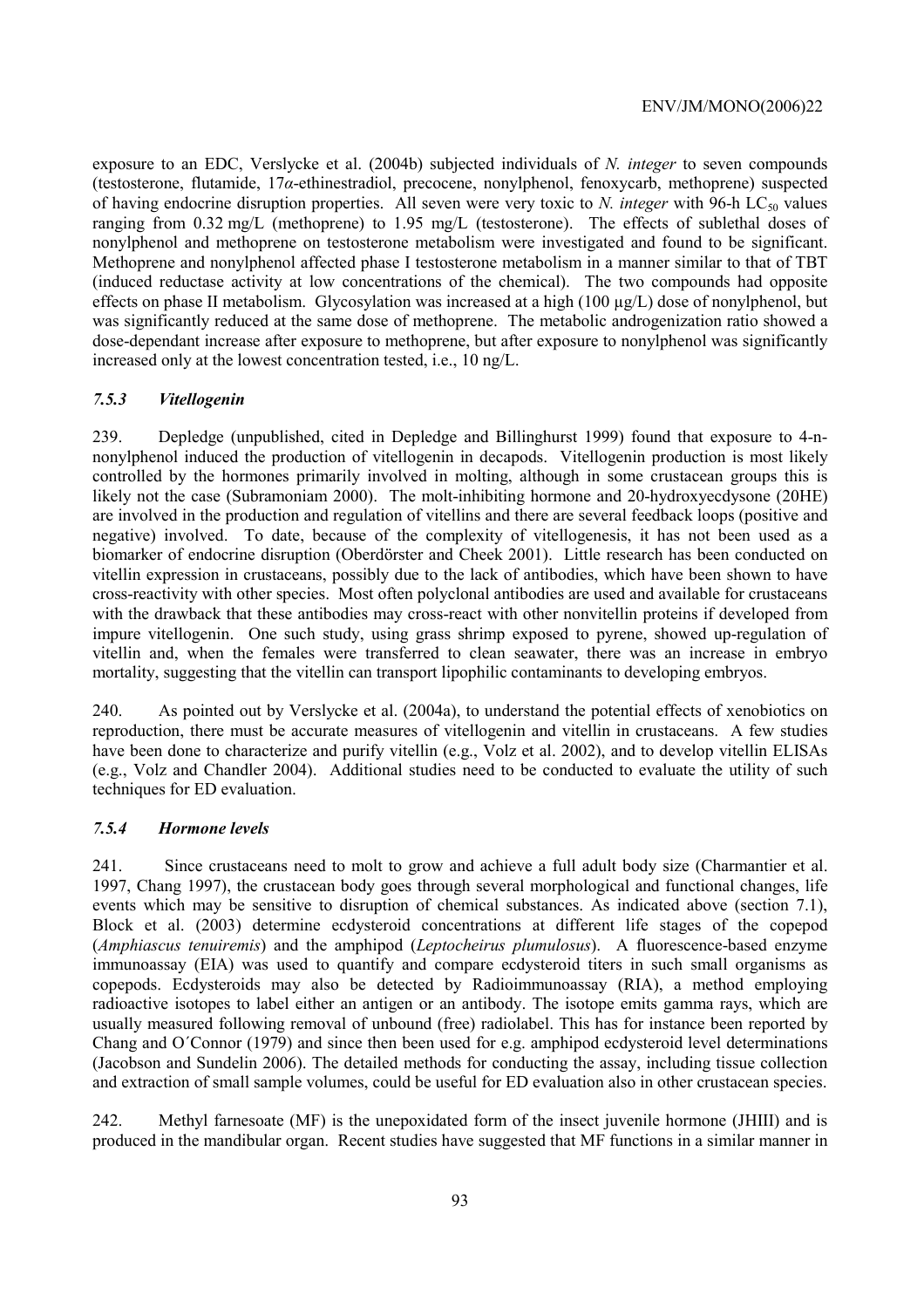crustaceans as JH does in insects (Laufer and Biggers 2001). MF is involved in reproductive maturation and in morphological changes most notable from late juvenile stages to adult. MF has high potential as a biomarker of chemical activity at the endocrine level, but it is extremely lipophilic, and difficult to isolate and assay routinely. Various investigators have conducted eyestalk ablation studies in which crustaceans such as shrimp, crayfish, and fiddler crabs were stimulated to reach ovarian maturation. JH analogs such as methoprene have inhibited early larval and post larval development in the shrimp *Palaemonetes pugio*; they actually enhanced premetamorphic stage development.

### *7.5.5 RNA:DNA ratios*

243. Identification of biochemical changes, such as RNA contents, which are related to growth and metabolism (Dahlhoff 2004), can be used to determine if an organism has been exposed to a stress, including contaminants (Yang et al. 2002). The rationale is based on the fact that the RNA content of tissues or whole organisms consists primarily of ribosomal RNA (rRNA). Consequently, concentration of rRNA, at any given time is directly related to the protein synthesis of a cell (Elser et al. 2000). The quantity of RNA is directly linked to the growth of the individual (Saiz et al. 1998). For example, in small metazoans, which have high metabolic rates of biosynthesis, a high portion of RNA is required (Brown et al. 2004). DNA exists in a quasi-constant quantity in a somatic cell and therefore might be used as an index of the number of cells (Buckley et al. 1999). Based on this, it is becoming increasingly common to assess growth rates in a variety of aquatic animals by using the RNA:DNA ratio (e.g., lobsters: Rosa and Nunes 2003; krill: Cullen et al. 2003; copepods: Saiz et al. 1998, Campbell et al. 2001, Gorokhova 2003; daphniids: Vrede et al. 2002; cirripeds: Desai and Anil 2002). However, in small crustaceans, such as daphnids, copepods and decapod larvae, RNA content alone may be a more sensitive endpoint than the RNA:DNA ratio due to the growth- and ontogeny-related fluctuations in DNA content (Gorokhova and Kyle 2002, Rosa and Nunes 2003, Gorokhova 2003). Also, Dahl et al. (in press) found that in the harpacticoid copepod *Nitocra spinipes* exposed to the pharamaceutical substance Simvastatin, RNA levels correlated with regular life table endpoints (i.e. development rate).

### *7.5.6 Protein levels*

244. Crustacean larvae show dramatic growth and morphogenetic changes, which obviously may be affected by environmental conditions or chemical substances. Studies on the cellular response to conditions of physical/chemical stress have played a significant role in diverse areas. Variations in protein contents may be due to stress factors, e.g. variations in environmental factors such as temperature (e.g. Verslycke and Janssen 2002). Verslycke and Jenssen (2002) found that a decline in protein content during a 4-day study in the mysid *N. integer* was caused by the ability of *N. integer* to use its protein content as a source during starvation or stress. Verslycke and Janssen (2002) also state that the exoskeleton of *N. integer* contains large amounts of proteins and consequently large variations in protein contents could be a result of molting. Torres et al. (2002) investigated the effects of reduced salinity on larvae of four crustacean speices (*Cancer pagurus*, *Homarus gammarus*, *Carcinus maenas*, *Chasmagnathus granulata*). They found that the protein contents were generally lower in the exposed groups in contrast to the control group. Some exposed groups even had lower protein contents than at the beginning of the experiment. When exposed to stress, an organism may react by producing stress proteins. Stress proteins are a ubiquitous family of proteins, present within cells at constitutive levels. Upon exposure to stress, they are induced in order to provide protection against cellular damage. These stress proteins interact with other cellular proteins; often damaged as a result of stress, and in doing so, minimize chances for these proteins to further engage in synthetic or regulatory processes (Feder and Hoffman 1999). Hence, protein levels are highly correlated to stress factors of an organism, and may therefore be a useful complement to more traditional ecotoxicological endpoints as well as other biochemical markers for ED evaluation.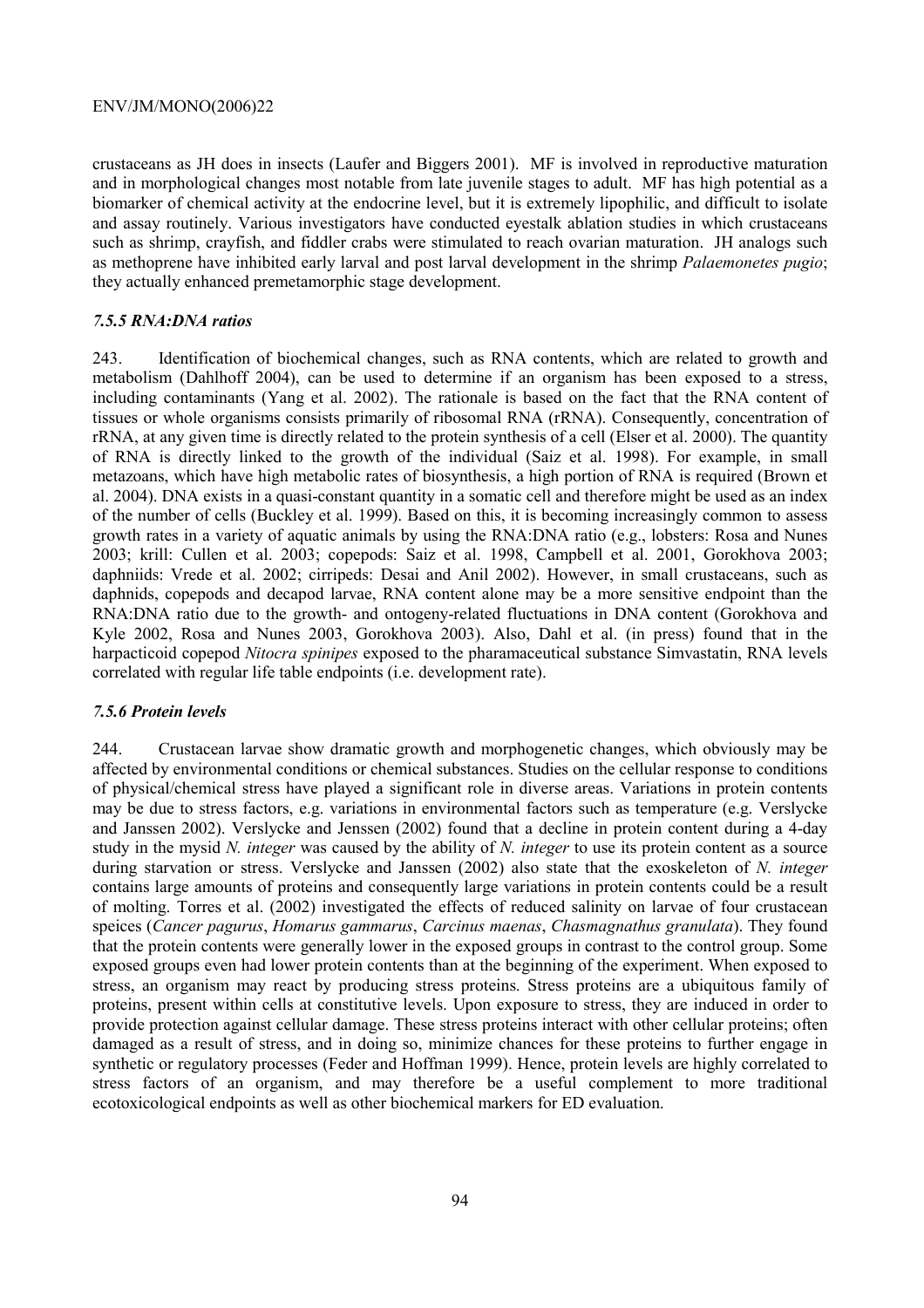### *7.5.7 Cytochrome P450 Enzymes*

245. Cytochrome P450 enzymes (CYPs) are commonly occurring proteins that are involved in the metabolism (i.e., detoxification) of many exogenous and endogenous compounds (Snyder 2000, Snyder and Mulder 2001, Verslycke et al. 2004a). Snyder and Mulder (2001) measured CYP45 levels, a family of P450 proteins found in the lobster *Homarus americanus,* and thought they must be involved in the molting cycle, in response to exposure to the pesticide heptachlor, a known EDC. They found that peak levels of ecdysteroid hormones, and accordingly, molting, occurred later in heptachlor-exposed larvae than in control larvae, indicating that heptachlor disrupts steroid molting hormone metabolism. They also found CYP45 levels in lobster larvae exposed to heptachlor on Days 1, 2, or 3 after hatching to be 15 times higher than they were in those exposed to control solutions. Levels of CYP45 typically peaked 1 to 2 days after exposure, and then decreased. Snyder and Mulder suggested that it could be a useful early biomarker of exposure to EDCs, because it showed a dramatic and rapid increase in levels after exposure to heptachlor. In their testosterone metabolism study, Verslycke et al. (2002) showed that *Neomysis integer* has many P450 enzymes that comprise its complex steroid hydroxylation system. They suggested that changes in P450 activity could be used as a biomarker indicating exposure of this mysid to EDCs.

246. It is known that most P450 activities occur in the hepatopancreas, but other tissues, such as the gills, stomach, intestines, and antennal glands, have demonstrated some P450-like roles. Oxidative metabolism, most notably of PAHs, has been demonstrated in many crustacean species. A detailed review of studies conducted examining the metabolic changes (mostly caused by benzo(a)pyrene) in crustaceans can be found in James and Boyle (1998). This paper also offers suggestions of P450 involvement and or metabolism relative to drugs, steroids, and pesticides. Several studies have shown the presence of testosterone and progesterone in gonadal tissues and hemolymph. The source of these steroids is not well known but it is likely that several cytochrome P450-dependent steps are involved. Future directions should include genomic information on the crustacean P450 system, the definitive identification of an aH receptor, and a best understanding of the regulation of the P450 system, particularly for steroid synthesis.

247. Changes in *cytochrome P450 enzymes*, which function in the detoxification of many exogenous and endogenous compounds, may be associated with disruption of the hormonally regulated molting process and are therefore appropriate to measure in EDC studies. The general procedure for determining levels of cytochrome P450 in crustacea involves homogenization of whole animals, centrifugation, and the collection of the resulting supernatant. Quantification of the levels occurs via gel electrophoresis. Snyder and Mulder (2001) described a specific method for determining CYP45 (a family of CP450 enzymes) levels in daphnid crustaceans.

#### *7.5.8 Glucose Levels*

248. Levels of glucose in crustacean blood (i.e. haemolymph) are regulated by a hormone, crustacean hyperglycemic hormone (CHH), which is produced in the sinus gland (Fingerman et al. 1998). Release of CHH increases blood glucose levels. Some exogenous compounds have been shown to affect the levels of glucose in the bloodstreams of several crustacean taxa, probably be stimulating (e.g., naphthalene) or inhibiting (e.g., cadmium) CHH synthesis (Fingerman et al. 1998). Measurement of changes in blood glucose levels in crustacea exposed to potential EDCs could be indicative of hormonal perturbation other than that associated directly with reproduction or molting. Hyperglycemia is a common response to environmental or toxicant interactions, and changes in blood glucose levels in response to presence of EDCs may be an indication of interference with hormonal activities (Verslycke et al. 2004a). However, many abiotic and toxic responses affect energy metabolism, and researchers must be able to make distinctions between natural variations in hormone levels and variations that are caused by EDCs.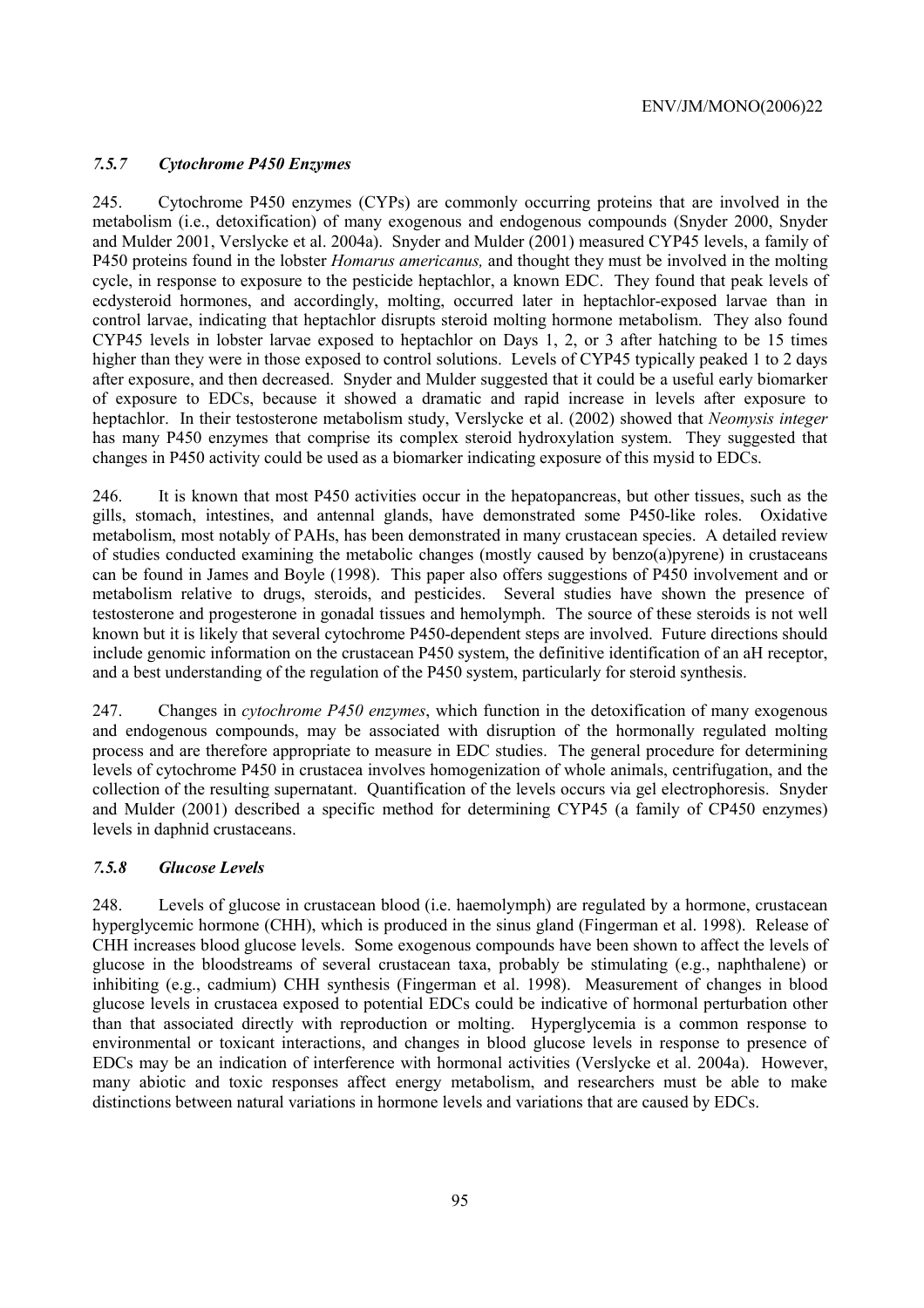# **8.0 RESEARCH NEEDS AND OTHER CONSIDERATIONS**

### **8.1 RESEARCH NEEDS**

249. The last decade has witnessed several arthropod studies where e.g. vertebrate steroids or industrial pollutants with known endocrine potency in mammals have had little or no effects related to endocrine disruption (Caspers 1998; Bechmann 1999; Hutchinson et al. 1999a, b, Breitholtz and Bengtsson 2001). Although e.g. estrogens have been identified in crustaceans (e.g. Novak et al. 1990), their functional role has not been established. This is, however, not surprising since arthropods have endocrine systems that differ widely from the vertebrates' (e.g. Hasegawa et al., 1993; Subramoniam, 2000). It has therefore been recommend focusing on the unique invertebrate endocrine functions rather than having man's hormone system as a reference when carrying out ecotoxicological research to find potential endocrine disruptors in environmental risk assessments (Breitholtz et al. 2006). In fact, it is possible that systematic studies including endocrine irregularities in arthropods will reveal further effects by other substances than those that give effects in vertebrates.

250. In a recent review, Sumpter and Johnson (2005) have indicated ten major lessons from endocrine disruption in the aquatic environment, which we should learn from in our way forward. At least three lessons are of special interest for the current DRP. First, we need to find out what is normal before we can say what is abnormal. In other words, we need to obtain baseline information on e.g. endocrinology in those groups of species we wish to protect. Second, it must be clear that one animal's poison may not be another's. The challenge is to predict which groups are the most likely to be selectively targeted by a given substance. Third, the last decade has shown that acute toxicity testing cannot detect endocrine disruption. Clearly, chronic toxicity tests can give messages entirely different from that of acute toxicity. As a consequence, the authors highlight the work conducted within regulatory bodies, in particular OECD, to establish and validate new testing procedures. This illustrates the need for development and establishment of new arthropod life cycle guidelines, as has been discussed and highlighted in the current DRP.

251. Hutchinson (2002) has also recommended that for environmental assessments of potential invertebrate endocrine disrupters, attention should be given to the use of reference compounds to validate new invertebrate test methods, evaluating in vitro data from both mammalian-type and arthropod hormone receptor assays, utilize small-scale test methods which do not generate effluent handling problems, using relevant environmental concentrations during testing and considering using improved test methods for which molecular tools are available. In this context, the rapid progress in the field of genomics, i.e. the study of how an individual's entire genome translates into biological functions, is beginning to provide tools that may assist our understanding of how chemicals impact ecosystem health. The term ecotoxicogenomics has recently also been proposed to describe the integration of genomics and ecotoxicology (Snape et al. 2004). Moreover, since proteins direct biological processes, the physiological state of an individual organism is perhaps better reflected by the proteome than the genome. Recently, new computational tools have facilitated dramatic advances in proteomics, which provides a comprehensive and quantitative picture of protein expression and its changes in an organism. For example, proteomic tools have been successfully applied in several invertebrate species, including nematodes (Schrimpf et al. 2001) and fruit flies (Vierstraete et al. 2003). The development of proteomics in standard invertebrate species, such as *D. magna*, has been identified as being of major importance for future environmental assessment of chemicals (Snape et al. 2004). In fact, increased knowledge about protein expression and its changes upon toxic exposure will in itself facilitate the mechanistic understanding of the toxic response, including endocrine irregularities.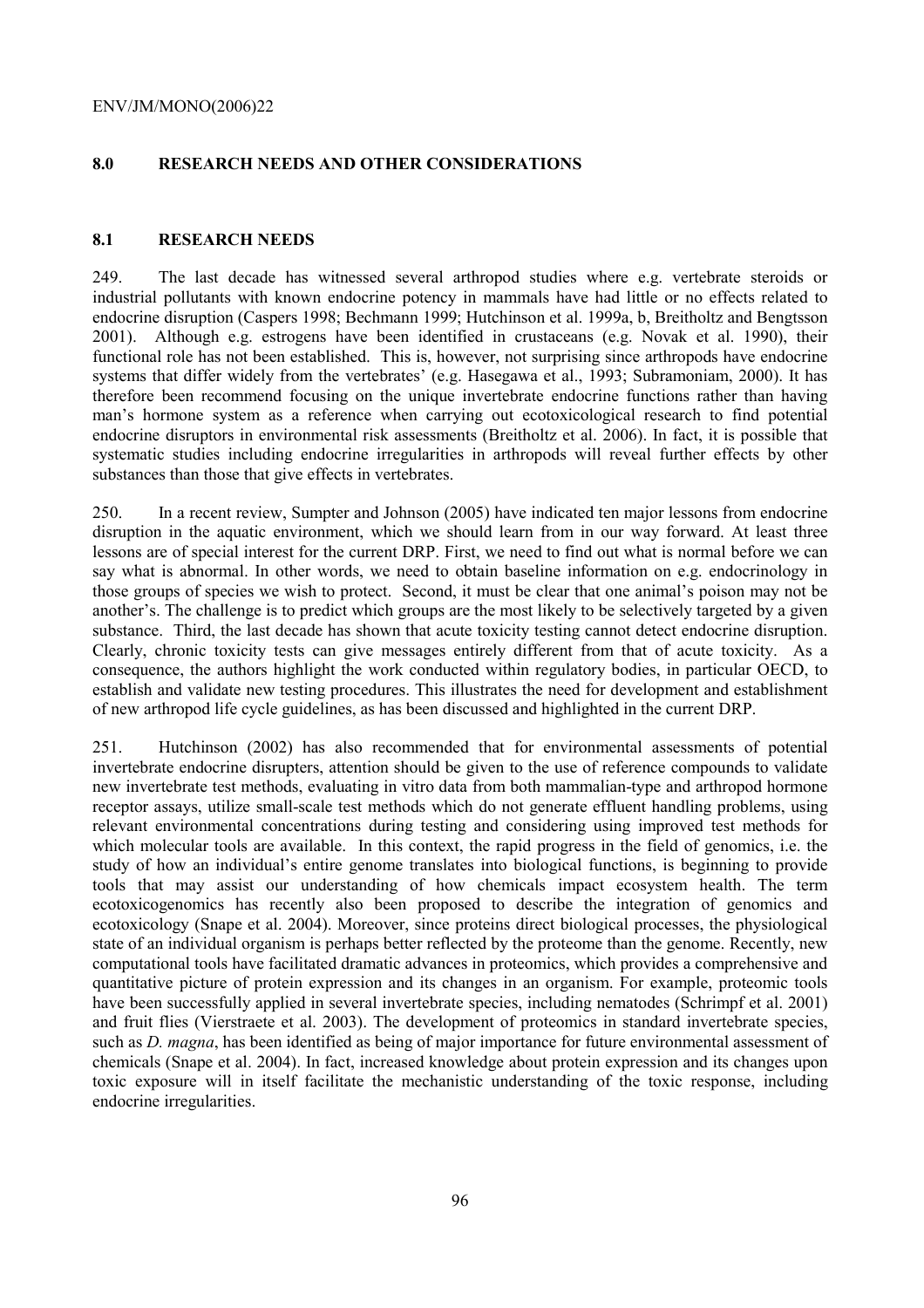252. Cellular processes, such as protein expression, inevitably determine individual and population rates. Hence, the concerted study of possible links between effects at the cellular (i.e. proteomics), individual (i.e. life table variables such as growth and fecundity) and population level (i.e. predictions of growth rate by the use of life table data) may result in powerful tools to be used for environmental assessments of potential endocrine disruptors. Rotchell and Ostrander (2003) have also pointed at that these and other molecular techniques, which are routinely used in medical research to identify specific genes and proteins, also could be used in the search for endocrine disruptors among aquatic organisms. Such tools will meet demands of both mechanistic understanding and ecological relevance (Snape et al. 2004). Hopefully, if clear links may be established between different levels of biological organization, this would also facilitate extrapolations, from lower to higher order of levels, and vice versa. In this context, arthropod life cycle tests may be the optimal platform to conduct such extrapolations, which could substantially enhance the regulation of potential endocrine disruptors in the future.

253. Chemicals that interfere with the biosynthetic and/or biotransformation pathways of arthropod hormones (such as ecdysteroids) would consequently have impact on individual and population growth (Verslycke et al. 2002). Any progress in the development of molecular techniques (both *in vitro* and *in vivo*) that may help revealing modes of action of chemicals in arthropods should be welcomed. Hutchinson (2002) claims that such a mode-of-action approach in e.g. arthropods could have both cost-effective and ethical benefits. In this context, it would be necessary to develop biomarkers for the proposed species; promising biomarkers could be the induction of vitellogenesis in males, and the inhibition of aromatase in females (Depledge unpublished, cited in Depledge and Billinghurst 1999). As more evidence for endocrine disruption responses is gathered from experimental research, mechanistic studies would be required to determine the specific ways in which chemicals can disturb hormones. That is, it becomes important to distinguish between endocrine disruption and metabolic toxicity and to distinguish between primary and secondary effects. The final step in the strategy would be to conduct field surveys to detect and confirm that endocrine disruption effects actually occur *in situ* (Depledge and Billinghurst 1999).

#### **8.2 REGULATORY CONSIDERATIONS**

254. In the EU the legally binding standardized Testing Methods to determine the hazardous properties of chemicals are contained in Annex V of Dir 67/548/EEC on the Classification, Packaging and Labelling of Dangerous Substances. They play a central role in the EU policy on chemicals control and they are referred to in many other pieces of EU legislation (e.g. those related to dangerous preparations, pesticides, cosmetics and biocides also refer to these methods). To have standardized Testing Methods for chemicals at the EU level is also important for ensuring the Single Market & Free Trade inside the Union because the free movement of goods between the Member States is based on the mutual acceptance of the risk evaluation made by each country and this, in turn, relays on the mutual acceptance of the data generated when testing the chemicals. Obviously the same can be said at a global level, for this reason, the work is closely linked and co-ordinated with the parallel OECD Test Guidelines Programme. In general, the EU adopts the OECD Test Guidelines principally unchanged. Today there are no internationally agreed (i.e. OECD, EU) test methods to determine the potential environmental effects of endocrine disrupters. Under the existing legislation within the EU, the assessment of the toxic potential of a chemical is dependent on the type of chemical. For example, pesticides and biocides have separate legislation governing their testing and assessment. This existing legislation, while accounting for detrimental endocrine related effects on reproduction or disease states such as cancer, does not use disruption to the endocrine system as an endpoint per se. However, in 1999 the European Commission adopted a Community Strategy for Endocrine Disrupters (COM(1999)706) containing a number of short- and longterm actions. Research and development of agreed test methods for endocrine disrupters are prioritized in the Strategy. Furthermore, in the proposal for a new EU regulatory framework for chemicals, REACH (Registration, Evaluation and Authorisation of Chemicals) an authorisation system for uses of substances and the placing on the market of substances for such uses is established for the substances of very high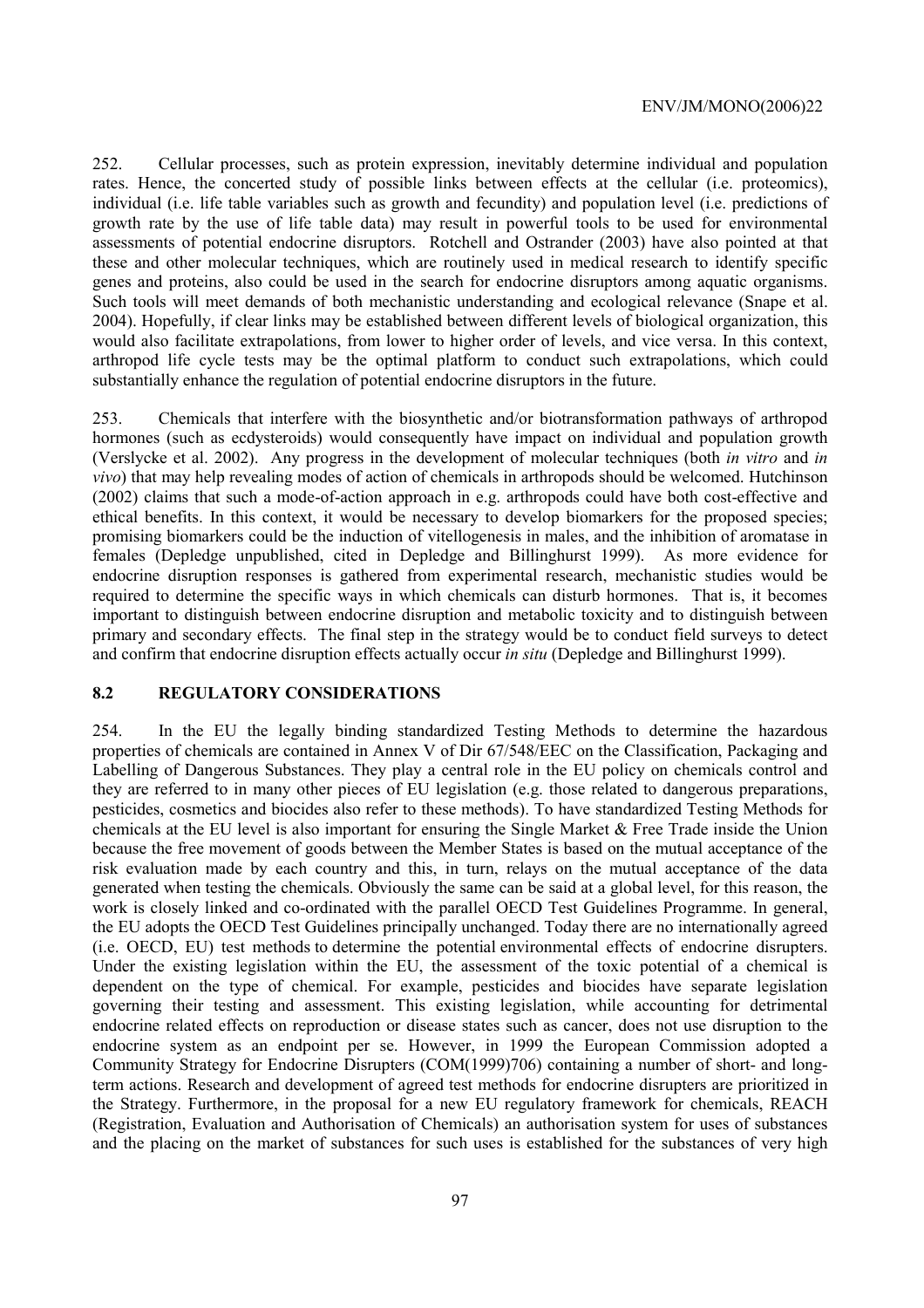concern. Substances of very high concern are defined as: substances that are category 1 and 2 carcinogens or mutagens; substances that are toxic to the reproductive system of category 1 and 2; substances that are persistent, bioaccumulative and toxic or very persistent and very bioaccumulative; and substances such as endocrine disrupters, which are demonstrated to be of equivalent concern. The authorisation provisions require those using or making available substances with properties of very high concern to apply for an authorisation of each use within deadlines set by the European Commission. The aim of the authorization is to ensure the good functioning of the internal market while assuring that the risks from substances of very high concern are properly controlled and that these substances are eventually replaced by suitable alternative substances or technologies where these are economically and technically viable. The proposed new EU legislation is expected to come into force in 2007.

255. Chemical substances in the United States are regulated under several statutes. Predominant among these for use in requesting data and collecting risk information include the Federal Insecticide, Fungicide and Rodenticide Act (FIFRA) for pesticide active ingredients, the Toxic Substances Control Act (TSCA) for general chemicals, the Federal Food, Drug ad Cosmetic Act (FFDCA) for food additives, pharmaceuticals and personal care products, and the Clean Water Act (CWA) for surface water and drinking water contaminants. Any of these authorities may be employed singly or in combination in obtaining hazard data relevant to potential endocrine disrupting substances. Existing test guidelines employed for aquatic invertebrates include various acute and chronic methods across several taxa, including daphnids, copepods, mysids, penaeids, chironomids, and pelecypods. The primary chronic methods for aquatic arthropods, which are routinely required for outdoor use pesticides, are the OPPTS 850.1300 *Daphnia* chronic toxicity test (which is consistent with the OECD TG 211) and the OPPTS 850.1350 Mysid chronic toxicity test (no OECD counterpart). Neither of these test methods is considered sufficient for fully addressing potential endocrine disrupting substances. As part of the Endocrine Disruptor Screening Program (EDSP), a two-generation mysid test procedure (described in Section 5.1.1.1 and Annex 1) is being developed to provide a fully comprehensive second tier evaluation of substances identified as possible endocrine disruptors in first tier studies. Although the focus of the EDSP tier one is on vertebrate relevant endocrine processes, the mysid test in tier two is deemed necessary to assess the potential adverse consequence of tier one identified putative disrupting agents to invertebrate endocrine regulated processes.

256. In Japan, chemical substances (including potential endocrine disruptors) are under the control of the amended Chemical Substances Control Law. This law concerns production, import and export of chemical substances. In spring 2002, the Ministry of the Environment also formed a task force on endocrine disrupters testing and assessment for invertebrates (crustaceans).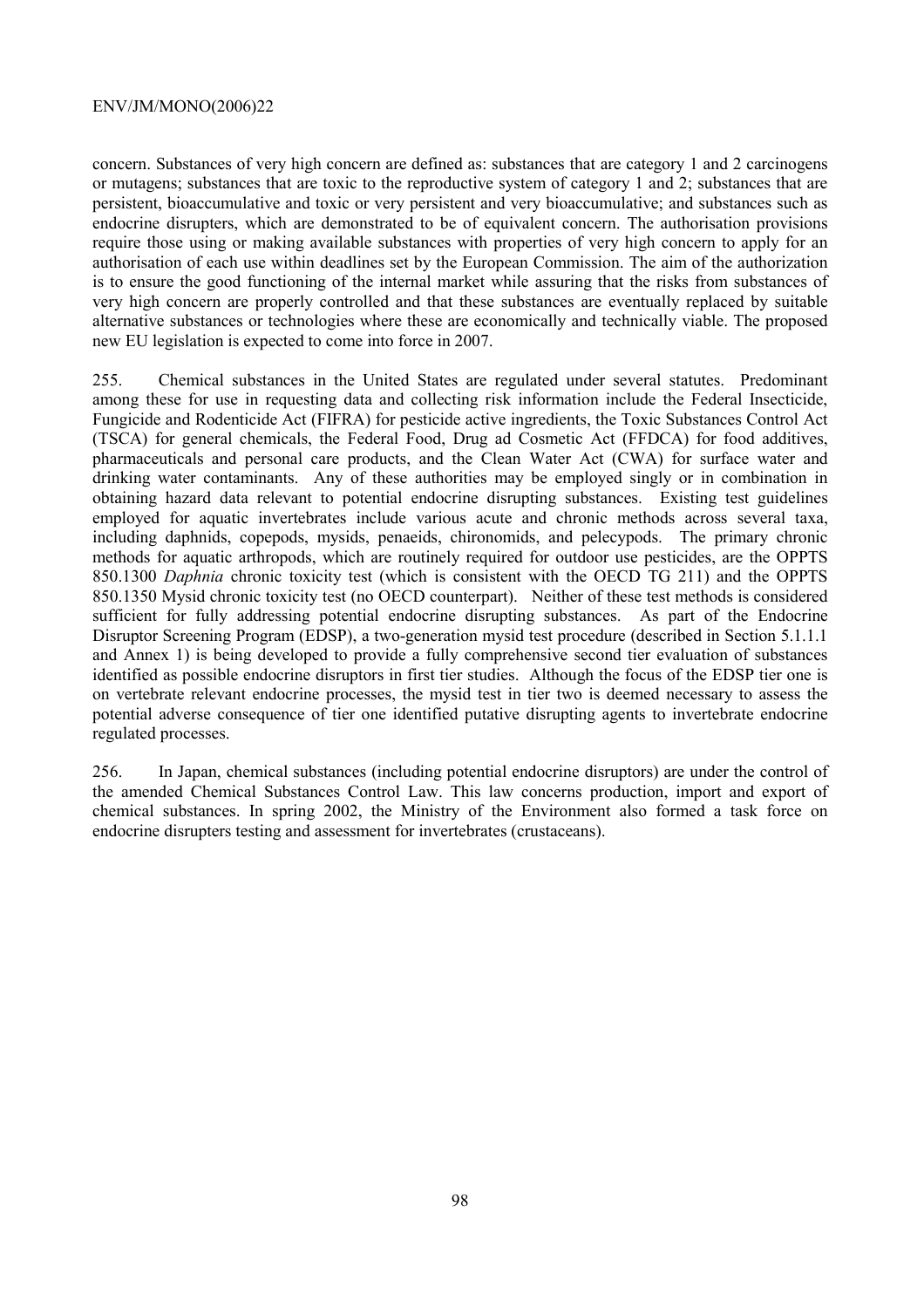### **9.0 REFERENCES**

- 1. Anctil, M. 2000. Evidence for Gonadotropin-Releasing Hormone-Like Peptides in a Cnidarian Nervous System. *General and Comparative Endocrinology* 119(3):317-328.
- 2. Andersen, H.R., Wollenberger, L., Halling-Sorensen, B., and Kusk, K.O. 2001. Development of Copepod Nauplii to Copepodites: a Parameter for Chronic Toxicity Including Endocrine Disruption. *Environmental Toxicology and Chemistry* 20(12):2821-2829.
- 3. Andries, J.C. 2001. Endocrine and Environmental Control of Reproduction in Polychaeta. *Canadian Journal of Zoology Revue Canadienne de Zoologie* 79(2):254-270.
- 4. Armitage, P., Cranston, P.S. and L.C.V. Pinder 1995. The Chironomidae. The biology and ecology of non-biting midges, Chapman & Hall, London, UK.
- 5. Arnold, S.F., Klotz, D.M., Collins, B.M., Vonier, P.M., Guillette, L.J. Jr., and McLachlan, J.A. 1996. Synergistic Activation of Estrogen Receptor with Combinations of Environmental Chemicals. *Science* 272(5267):1489-1492.
- 6. ASTM (American Society for Testing and Materials). 1997. *Standard Guide for Conducting Life-cycle Toxicity Tests with Saltwater Mysids.* E 1191-97. American Society for Testing and Materials. West Conshohocken, Pennsylvania.
- 7. ASTM (American Society for Testing and Materials). 2000. *Standard Guide for Conducting Sediment Toxicity Tests with Polychaetous Annelids.* E 1611-00. American Society for Testing and Materials. West Conshohocken, Pennsylvania.
- 8. ASTM (American Society for Testing and Materials). 2004a. *Standard Guide for Conducting*  Daphnia magna *Life-cycle Toxicity Tests.* E 1693-97 (Reapproved 2004). American Society for Testing and Materials. West Conshohocken, Pennsylvania.
- 9. ASTM (American Society for Testing and Materials) 2004b. *Standard Guide for Conducting Renewal Microplate-Based Life-Cycle Toxicity Tests with a Marine Meiobenthic Copepod.* In: (S.J. Bailey *et al*., eds.) ASTM E2317-04, American Society for Testing and Materials, West Conshohocken, PA, USA, 15 pp.
- 10. Axiak, V., Micallef, D., Muscat, J., Vella, A., and Mintoff, B. 2003. Imposex as a Biomonitoring Tool for Marine Pollution by Tributyltin: Some Further Observations. *Environment International* 28:743-749.
- 11. Baldwin, W.S., Bailey, R., Long, K.E., and Klaine, S. 2001. Incomplete Ecdysis is an Indicator of Ecdysteroid Exposure in *Daphnia magna*. *Environmental Toxicology and Chemistry* 20(7):1564-1569.
- 12. Baldwin, W.S., Graham, S.E., Shea, D., and LeBlanc, G.A. 1998. Altered Metabolic Elimination of Testosterone and Associated Toxicity Following Exposure of *Daphnia magna* to Nonylphenol Polyethoxylate. *Ecotoxicology and Environmental Safety* 39(2):104-111.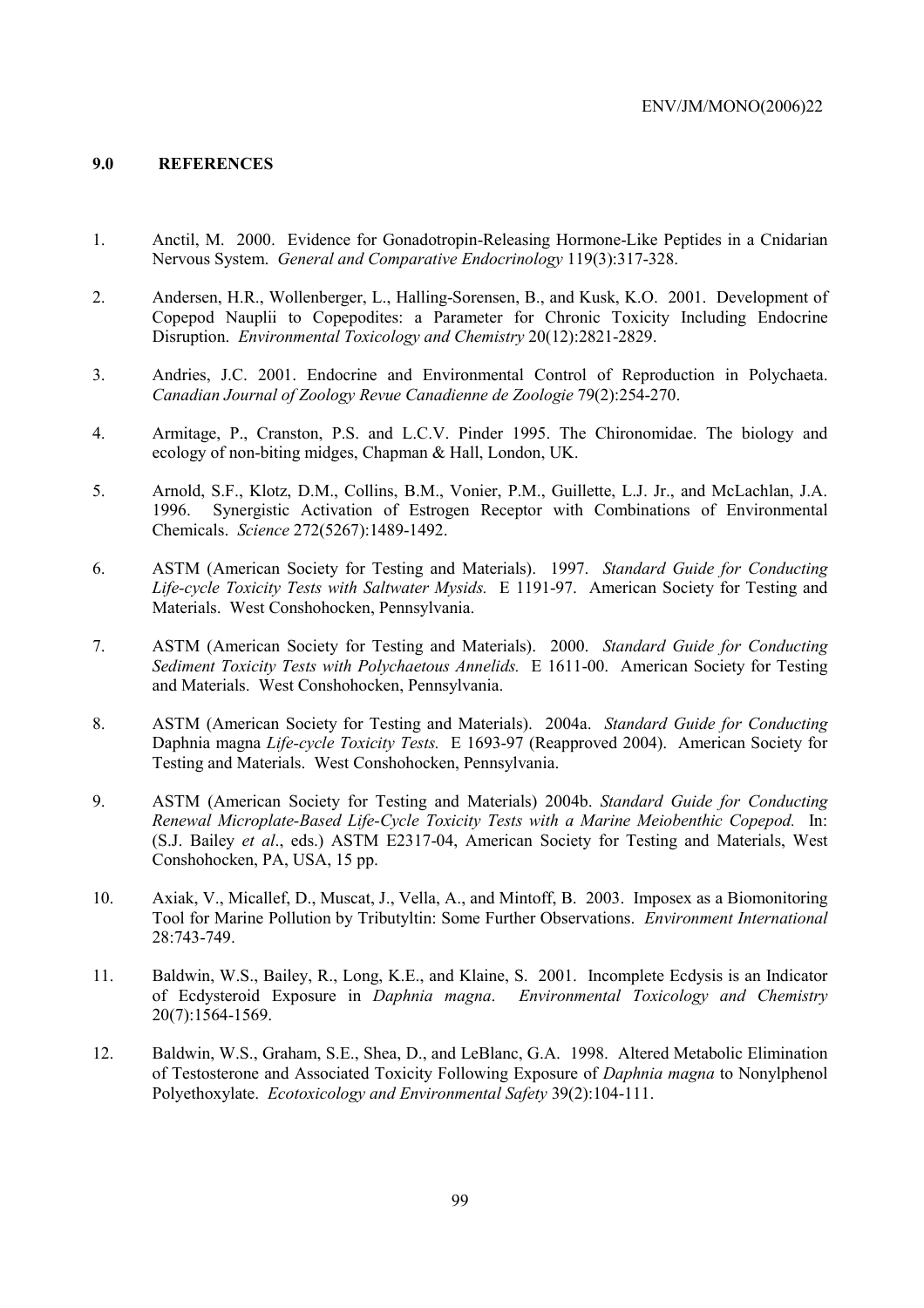- 13. Baldwin, W.S., Graham, S.E., Shea, D., and LeBlanc, G.A. 1997. Metabolic Androgenization of Female *Daphnia magna* by the Xenoestrogen 4-Nonylphenol. *Environmental Toxicology and Chemistry* 16(9):1905-1911.
- 14. Baldwin, W.S., Milam, D.L., and LeBlanc, G.A. 1995. Physiological and Biochemical Perturbations in *Daphnia magna* Following Exposure to the Model Environmental Estrogen Diethylstilbestrol. *Environmental Toxicology and Chemistry* 14(6):945-952.
- 15. Barbeau, M.A., Grecian, L.A., 2003. Occurrence of intersexuality in the amphipod *Corophium volutator* (Pallas) in the upper Bay of Fundy, Canada. *Crustaceana.* Brill Academic Publishers, ISSN: 0011-216X.
- 16. Bechmann, R.K. 1999. Effect of the Endocrine Disrupter Nonylphenol on the Marine Copepod *Tisbe battagliai*. *The Science of the Total Environment* 233(1-3):33-46.
- 17. Bejarano, A. C. and Chandler, G. T. 2003. Reproductive and Developmental Effects of Atrazine on the Estuarine Meiobenthic Copepod *Amphiascus tenuiremis*. *Environmental Toxicology and Chemistry* 22(12):3009-3016.
- 18. Bengtsson, B-E. 1978. Use of a harpacticoid copepod in toxicity tests. *Marine Pollution Bulletin* 9, 238-241.
- 19. Benoit, D.A., Sibley, P.K., Juenemann, J.L., and Ankley, G.T. 1997. *Chironomus tentans* Life Cycle Test: Design and Evaluation for Use in Assessing Toxicity of Contaminated Sediments. *Environmental Toxicology and Chemistry* 16:1165-1176.
- 20. Billinghurst, Z., Clare, A.S., and Depledge, M.H. 2001. Effects of 4-N-Nonylphenol and 17ß-Oestradiol on Early Development of the Barnacle *Elminius modestus*. *Journal of Experimental Marine Biology and Ecology* 257(2):255-268.
- 21. Billinghurst, Z., Clare, A.S., Fileman, T., McEvoy, M., Readman, J., and Depledge, M.H. 1998. Inhibition of Barnacle Settlement by the Environmental Oestrogen 4-Nonylphenol and the Natural Oestrogen 17ß-Oestradiol. *Marine Pollution Bulletin* 36(10):833-839.
- 22. Billinghurst, Z., Clare, A.S., Matsumura, K., and Depledge, M.H. 2000. Induction of Cypris Major Protein in Barnacle Larvae by Exposure to 4-N-Nonylphenol and 17ß-Oestradiol. *Aquatic Toxicology* 47(3-4):203-212.
- 23. Block, D.S., Bejarano, A.C., and Chandler, G.T. 2003. Ecdysteroid Concentrations Through Various Life-Stages of the Meiobenthic Harpacticoid Copepod, *Amphiascus tenuiremis* and the Benthic Estuarine Amphipod, *Leptocheirus plumulosus*. *General and Comparative Endocrinology* 132(1):151-160.
- 24. Bodar, C.Wm., Voogt, P.A., and Zandee, D.I. 1990. Ecdysteroids in *Daphnia magna*: Their Role in Molting and Reproduction and Their Levels upon exposure to Cadmium. *Aquatic Toxicology* 17(4):339-349.
- 25. Borst, D.W., Laufer, H., Landau, M., Chang, E.S., Hertz, W.A., Baker, F.C., and Schooley, D.A. 1987. Methyl Farnesoate and It Role in Crustacean Reproduction and Development. *Insect Biochemistry* 17:1123-1127.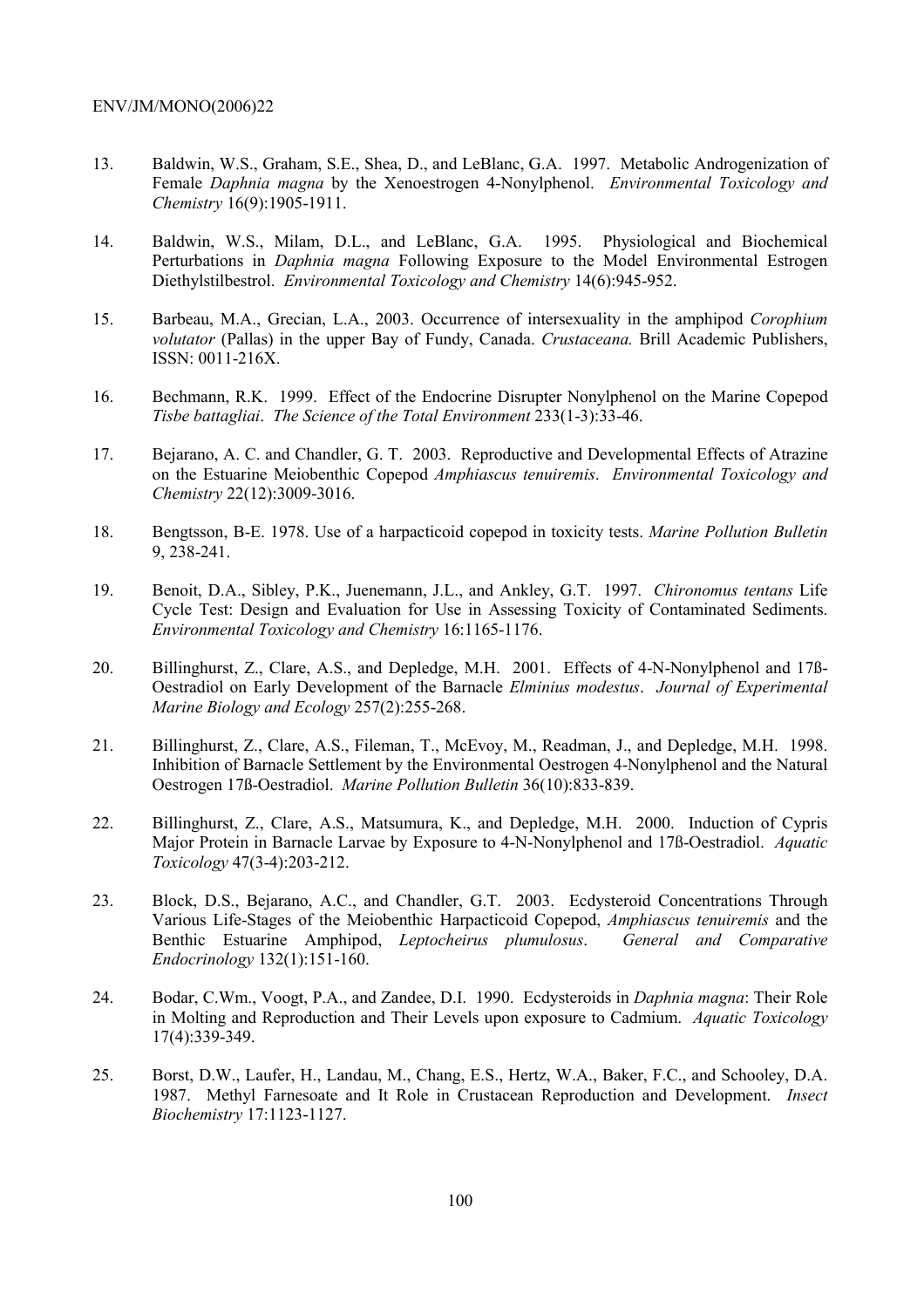- 26. Bousfield, E.L. 1973. *Shallow-Water Gammaridean Amphipoda of New England.* Cornell University Press. Ithaca, NY.
- 27. Brandt, O.M., Fujimura, R.W., and Finlayson, B.J. 1993. Use of *Neomysis mercedis* (Crustacea, Mysidacea) for Estuarine Toxicity Tests. *Transactions of the American Fisheries Society* 122(2):279-288.
- 28. Breitholtz, M. and Bengtsson, B.E. 2001. Oestrogens Have No Hormonal Effect on the Development and Reproduction of the Harpacticoid Copepod *Nitocra spinipes*. *Marine Pollution Bulletin* 42(10):879-886.
- 29. Breitholtz M., Wollenberger, L., 2003. Effects of three PBDEs on development, reproduction and population growth rate (rm) of the harpacticoid copepod Nitocra spinipes. *Aquatic Toxicology* 64, 85-96.
- 30. Breitholtz, M., Wollenberger, L., and Dinan, L. 2003. Effects of Four Synthetic Musks on the Life Cycle of the Harpacticoid Copepod *Nitocra spinipes*. *Aquatic Toxicology* 63(2):103-118.
- 31. Breitholtz, M., Rudén, C., Hansson S.O. and Bengtsson, B-E. 2006 Ten challenges for improved ecotoxicological testing in environmental risk assessment. Review paper accepted for publication in *Ecotoxicology and Environmental Safety*.
- 32. Brown, R.J., Conradi, M., and Depledge, M.H. 1999. Long-Term Exposure to 4-Nonylphenol Affects Sexual Differentiation and Growth of the Amphipod *Corophium volutator* (Pallas, 1766). *The Science of the Total Environment* 233(1-3):77-88.
- 33. Brown, J.H., Gillooly, J.F., Allen, A.P., Savage, V.M., West, G.B., 2004. Toward a metabolic theory of ecology. *Ecology* 85, 1771–1789.
- 34. Brusca, R.C. and Brusca, G.J. 1990. *Invertebrates.* Sinauer Associates, Inc. Sunderland, Massachusetts.
- 35. Buckley, L., Caldarone, E., Ong, T.L., 1999. RNA–DNA ratio and other nucleic acid-based indicators for growth and condition of marine fishes. *Hydrobiologica* 401, 265–277.
- 36. Buratini, S.V., Bertoletti, E., and Zagatto, P.A. 2004. Evaluation of *Daphnia similis* as a Test Species in Ecotoxicological Assays. *Bulletin of Environmental Contamination and Toxicology* 73:878–882.
- 37. Bushong, S.J., Zeigenfuss, M.C., Unger, M.A., Hall Jr., L.W. 1990. Chronic tributyltin toxicity experiments with the Chesapeake Bay copepod, *Acartia tonsa*. *Environmental Toxicology and Chemistry* 9, 359-366.
- 38. Campbell, R.G., Runge, J.A., Durbin, E.G., 2001. Evidence for food limitation of *Calanus finmarchicus* production rates on the southern flank of Georges Bank during April 1997. *Deep-Sea Res. II* 48, 531–549.
- 39. Candia Carnevali, M.D., Bonasoro, F., Patruno, M., Thorndyke, M.C., and Galassi, S. 2001a. PCB Exposure and Regeneration in Crinoids (Echinodermata). *Marine Ecology Progress Series* 215:155-167.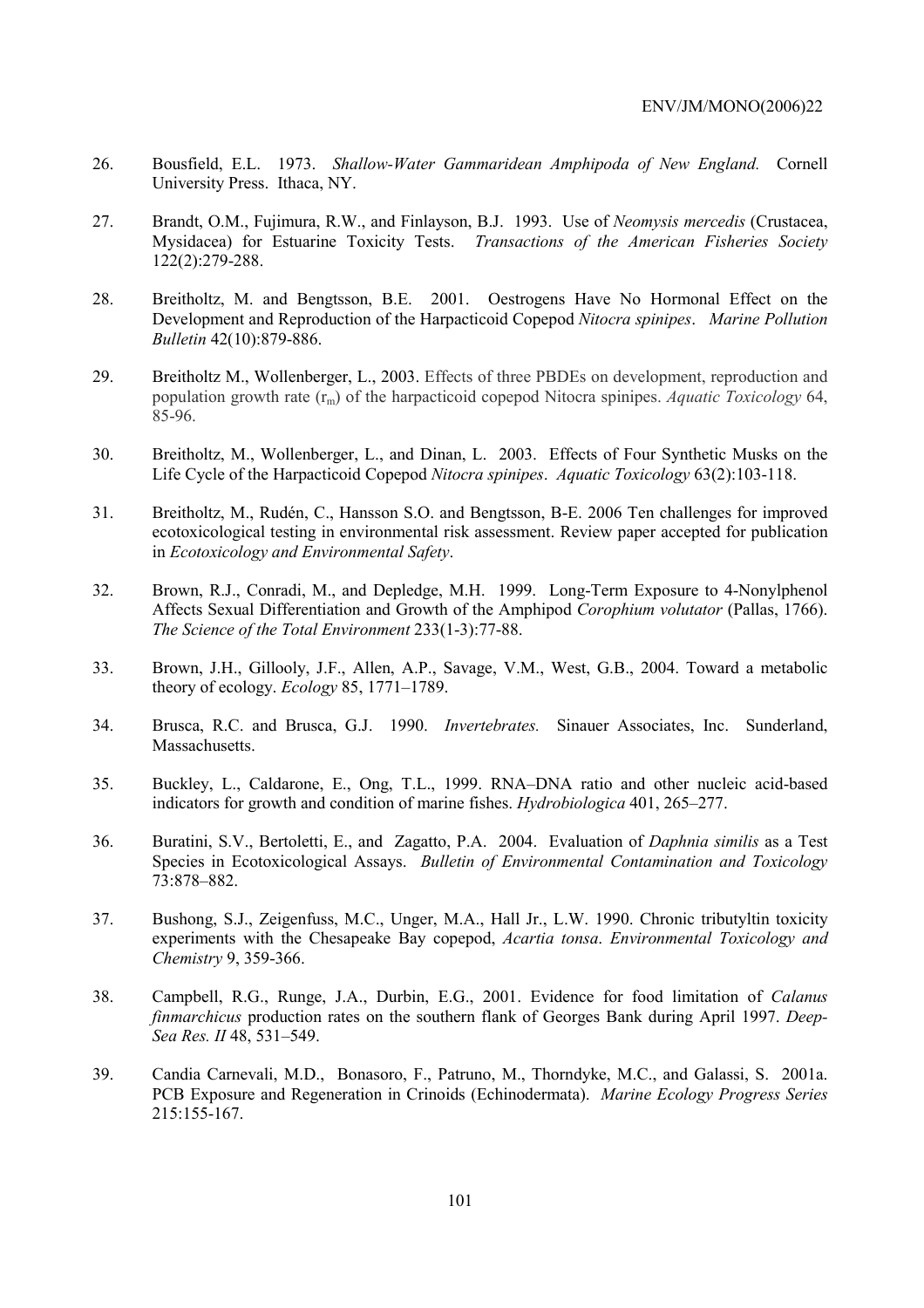- 40. Candia Carnevali, M.D., Galassi, S., Bonasoro, F., Patruno, M., and Thorndyke, M.C. 2001b. Regenerative Response and Endocrine Disrupters in Crinoid Echinoderms: Arm Regeneration in *Antedon mediterranea* After Experimental Exposure to Polychlorinated Biphenyls. *Journal of Experimental Biology* 204(5):835-842.
- 41. Carr, R.S., Montagna, P.A., and Kennicutt, M.C. Jr. 1998. Sediment Quality Assessment of Storm Water Outfalls and Other Selected Sites in the Corpus Christi Bay National Estuary Program Study Area. CCBNEP-32. Corpus Christi Bay National Estuary Program, Texas.
- 42. Carr, R.S., Williams, J.W., Saksa, F.I., Buhl, R.L., and Neff, J.M. 1985. Bioenergetic Alterations Correlated With Growth Fecundity and Body Burden of Cadmium for Mysids *Mysidopsis bahia*. *Environmental Toxicology and Chemistry* 4(2):181-188.
- 43. Cary, T.L., G.T. Chandler, D.C. Volz, S.S. Walse, and J.L. Ferry. 2004. Phenylpyrazole insecticide fipronil induces male infertility in the estuarine meiobenthic crustacean *Amphiascus tenuiremis*. *Environmental Science and Technology* 38:522-528.
- 44. Caspers, N. 1998. No estrogenic effects of bisphenol-A in *Daphnia magna* STRAUS. *Bulltin of Environmental Contamination and Toxicol*ogy 61, 143-148.
- 45. Castro, B.B., Guilhermino, L., and Ribeiro, R. 2003. In Situ Bioassay Chambers and Procedures for Assessment of Sediment Toxicity With *Chironomus riparius*. *Environmental Pollution* 125(3):325-335.
- 46. Chandler, G.T., Cary, T.L., Volz, D.C., Walse, S. S., Ferry, J. L., and Klosterhaus, S. L. 2004a. Fipronil Effects on Estuarine Copepod (*Amphiascus tenuiremis*) Development, Fertility, and Reproduction: a Rapid Life-Cycle Assay in 96-Well Microplate Format. *Environmental Toxicology and Chemistry* 23(1):117-124.
- 47. Chandler, G.T., T.L. Cary, A.C. Bejarano, J.Pender and J.L. Ferry. 2004b. Population consequences of fipronil and degradates to copepods at field concentrations: an integration of lifecycle testing with Leslie-matrix population modeling. *Environmental Science and Technology*  38:6407-6414.
- 48. Chandler, G.T. and A.S. Green. 2001. Development-stage specific life-cycle bioassay for assessment of sediment-associated toxicant effects on benthic copepod production. Environmental Toxicology and Chemistry 20:171-178.
- 49. Chang, E.S. 1993. Comparative Endocrinology of Molting and Reproduction: Insects and Crustaceans. *Annual Reviews of Entomology* 38:161-180.
- 50. Chang, E.S. 1997. Chemistry of Crustacean Hormones that Regulate Growth and Reproduction. Pp 163-178. In: Fingerman, M., Nagabhushanam, R., and Thompson, M.F. (eds). *Recent Advances in Marine Biotechnology Vol. 1: Endocrinology and Reproduction*. Science Publishers, Inc., Enfield, NH.
- 51. Chang, E.S., Chang, S.A., and Mulder, E.P. 2001. Hormones in the Lives of Crustaceans: an Overview. *American Zoologist* 41(5):1090-1097.
- 52. Chang, E.S., and O´Connor, J.D. 1979. Arthropod moltiong hormones. In Jaffe B.M., Beherman H.R., eds, Methods of Hormone Radioimmunoassay. Academic, New York, NY, USA, pp 797- 814.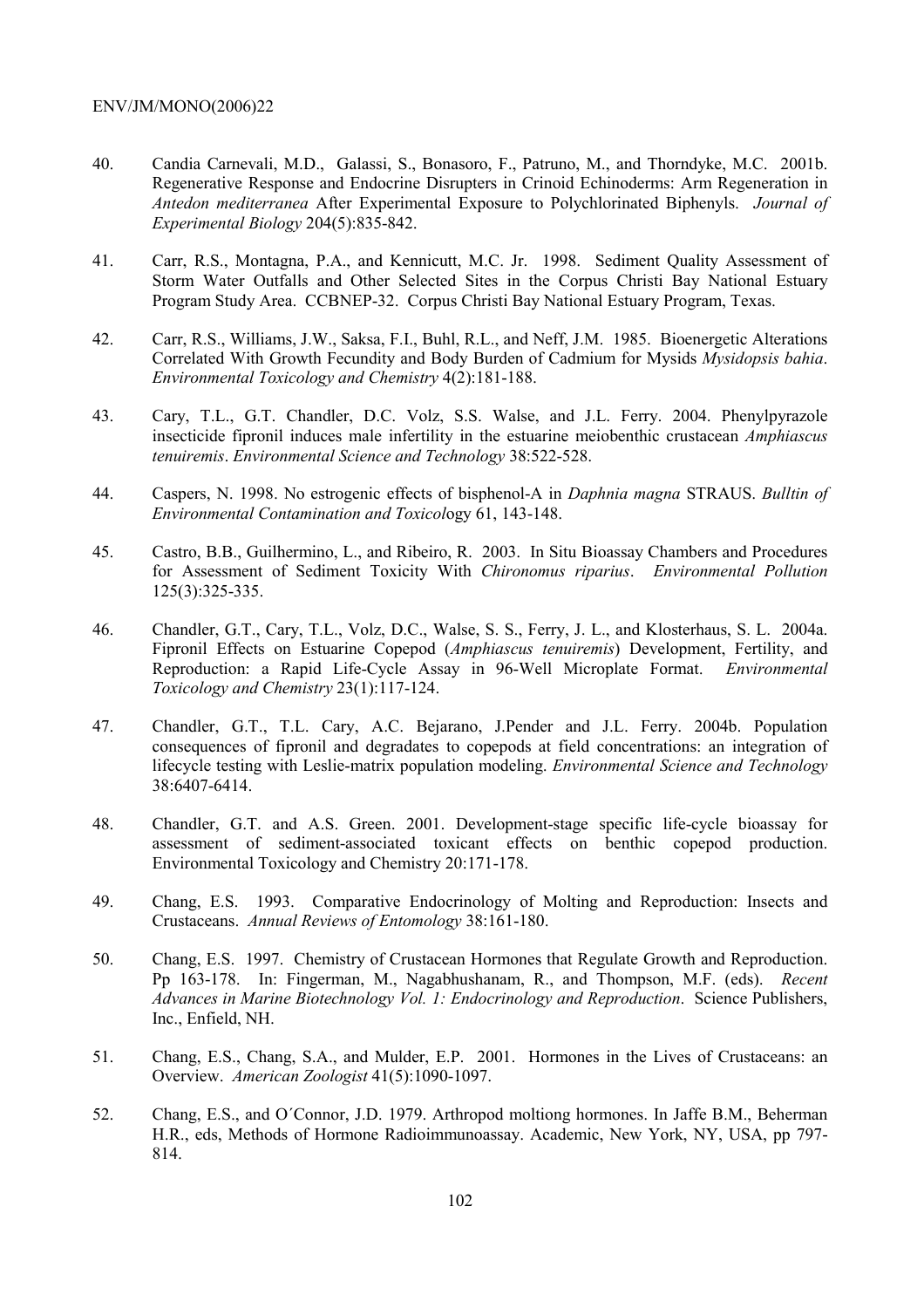- 53. Chapman, G.A., Denton, D.L., and Lazorchak, J.M. (eds.). 1995. Short-Term Methods for Estimating the Chronic Toxicity of Effluents and Receiving Waters to West Coast Marine and Estuarine Organisms. First edition. US EPA/600/R-95-136. U.S. Environmental Protection Agency, Office of Prevention, Pesticides and Toxic Substances. Washington, DC.
- 54. Charmantier, G., Charmantier-Daures, M., and Van Herp, F. 1997. Hormonal regulation of growth and reproduction in crustaceans. Pp 109-161. In: Fingerman, M., Nagabhushanam, R., and Thompson, M.F. (eds). *Recent Advances in Marine Biotechnology Vol. 1: Endocrinology and Reproduction*. Science Publishers, Inc., Enfield, NH.
- 55. Chigbu, P. 2004. Assessment of the Potential Impact of the Mysid Shrimp, *Neomysis mercedis*, on *Daphnia*. *Journal of Plankton Research* 26(3):295-306.
- 56. Clarke, G.M. 1992. Fluctuating Asymmetry: A Technique for Measuring Developmental Stress of Genetic and Environmental Origin. *Acta Zoologica Fennica* 191:31-35.
- 57. Clarke, G.M. 1993. Fluctuating Asymmetry of Invertebrate Populations as a Biological Indicator of Environmental Quality. *Environmental Pollution* 82(2):207-.
- 58. Coeurdassier, M., De Vaufleury, A., Scheifler, R., Morhain, E., and Badot, P.M. 2004. Effects of Cadmium on the Survival of Three Life-Stages of the Freshwater Pulmonate *Lymnaea stagnalis* (Mollusca : Gastropoda). *Bulletin of Environmental Contamination and Toxicology* 72(5):1083- 1090.
- 59. Cripe, G.M., Carr, R.S., Foss, S.S., Harris, P.S., and Stanley, R.S. 2000. Effects of Whole Sediments from Corpus Christi Bay on Survival, Growth, and Reproduction of the Mysid, *Americamysis bahia* (Formerly *Mysidopsis bahia*). *Bulletin of Environmental Contamination and Toxicology* 64(3):426-433.
- 60. Cripe, G.M., McKenney, C.L., Jr., Hoglund, M.D., and Harris, P.S. 2003. Effects of Fenoxycarb Exposure on Complete Larval Development of the Xanthid Crab *Rhithropanopeus harrisii*. *Environmental Pollution* 125:295-299.
- 61. Crisp, T.M., Clegg, E.D., Cooper, R.L., Wood, W.P., Anderson, D.G., Baetcke, K.P., Hoffmann, J.L., Morrow, M.S., Rodier, D.J., Schaeffer, J.E., Touart, L.W., Zeeman, M.G., and Patel, Y.M. 1998. Environmental Endocrine Disruption: an Effects Assessment and Analysis. *Environmental Health Perspectives* 106:11-56.
- 62. Cullen, M., Kaufmann, R.S., Lowery, M.S., 2003. Seasonal variation in biochemical indicators of physiological status in *Euphausia superba* from Port Foster, Deception Island, Antarctica. *Deep-Sea Res. II* 50, 1787–1798. 412.
- 63. Cuzin-Roudy, J. and Saleuddin, A.S.M. 1989. The Mysid *Siriella armata*, a Biological Model for the Study of Hormonal-Control of Molt and Reproduction in Crustaceans - a Review. *Invertebrate Reproduction & Development* 16(1-3):33-42.
- 64. Czech, P., Weber, K., and Dietrich, D.R. 2001. Effects of Endocrine Modulating Substances on Reproduction in the Hermaphroditic Snail *Lymnaea stagnalis* L. *Aquatic Toxicology* 53(2):103- 114.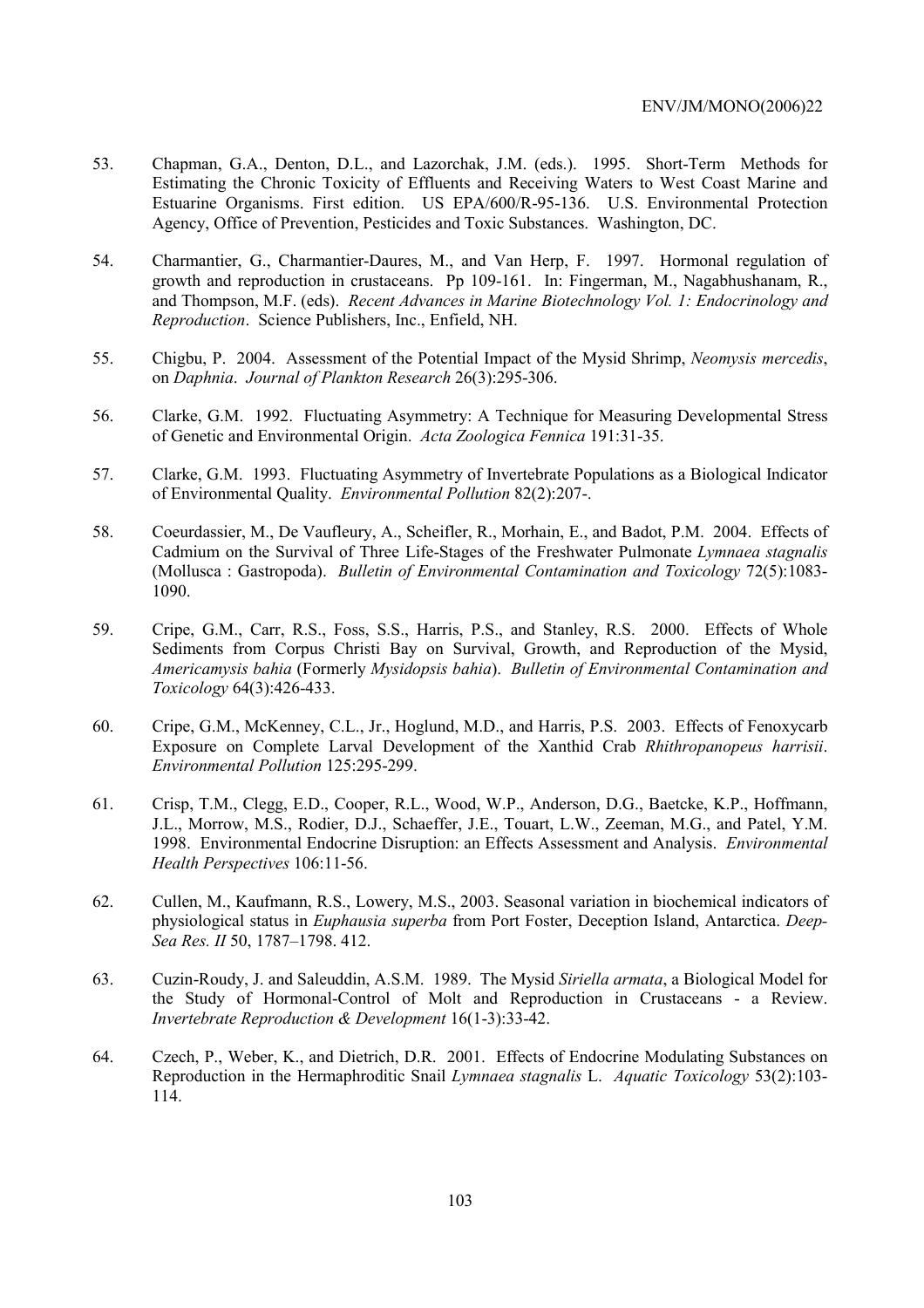- 65. D'Agostino, A., Finney, C. 1974. The effect of copper and cadmium on the development of *Tigriopus japonicus*. In: *Pollution and physiology of marine organisms*, Academic Press, pp. 445- 463.
- 66. Dahl, U., Gorokhova E. and Breitholtz M., *in press*. Application of growth-related sublethal endpoints in ecotoxicological assessments using a harpacticoid copepod. *Aquatic Toxicology*.
- 67. Dahlhoff, E.P., 2004. Biochemical indicators of stress and metabolism: applications for marine ecological studies. *Annual Reviews of Physiology* 66, 183– 414.
- 68. Daly, K.L. and Holmquist, C. 1986. A Key to the Mysidacea of the Pacific Northwest. *Canadian Journal of Zoology* 64:1201-1210.
- 69. Dauvin, J.-C., Iglesias, A., and Lorgeré, J-C. 1994. Circalittoral Suprabenthic Coarse Sand Community from the Western English Channel. *Journal of the Marine Biological Association of the United Kingdom* 74:543-562.
- 70. Delbecque, J.P., Weidner, K., and Hoffman, K.H. 1990. Alternative Sites for Ecdysteroid Production in Insects. *Invertebrate Reproduction & Development* 18:29-42.
- 71. Depledge, M.H. and Billinghurst, Z. 1999. Ecological Significance of Endocrine Disruption in Marine Invertebrates. *Marine Pollution Bulletin* 39(1-12):32-38.
- 72. Desai, D.V., Anil, A.C., 2002. Comparison of nutritional status of field and laboratory reared *Balanus amphitrite* Darwin (Cirripedia: Thoracica) larvae and implication of starvation. Journal of Experimental Marine Biology and Ecology 280, 117–134.
- 73. Domingues, P.M., Turk, P.E., Andrade, J.P., and Lee, P.G. 1999. Culture of the Mysid, *Mysidopsis almyra* (Bowman), (Crustacea: Mysidacea) in a Static Water System: Effects of Density and Temperature on Production, Survival and Growth. *Aquaculture Research* 30(2):135- 143.
- 74. Domingues, P.M., Turk, P.E., Andrade, J.P., and Lee, P.G. 2001a. Effects of Different Food Items on the Culture of the Mysid Shrimp *Mysidopsis almyra* (Crustacea : Pericaridea) in a Static Water System. *Aquaculture International* 9(5):393-400.
- 75. Domingues, P.M., Turk, P.E., Andrade, J.P., and Lee, P.G. 2001b. Effects of Enriched Artemia Nauplii on Production, Survival and Growth of the Mysid Shrimp *Mysidopsis almyra* Bowman 1964 (Crustacea : Mysidacea). *Aquaculture Research* 32(7):599-603.
- 76. Domingues, P.M., Turk, P.E., Andrade, J.P., and Lee, P.G. 1998. Pilot-Scale Production of Mysid Shrimp in a Static Water System. *Aquaculture International* 6(5):387-402.
- 77. Duan, Y., Guttman, S.I., and Oris, J.T. 1997. Genetic Differentiation Among Laboratory Populations of *Hyalella azteca*: Implications for Toxicology. *Environmental Toxicology and Chemistry* 16(4):691-695.
- 78. Duan, Y.H., Guttman, S.I., Oris, J.T., and Bailer, A.J. 2000a. Genetic Structure and Relationships Among Populations of *Hyalella azteca* and *H. montezuma* (Crustacea : Amphipoda). *Journal of the North American Benthological Society* 19(2):308-320.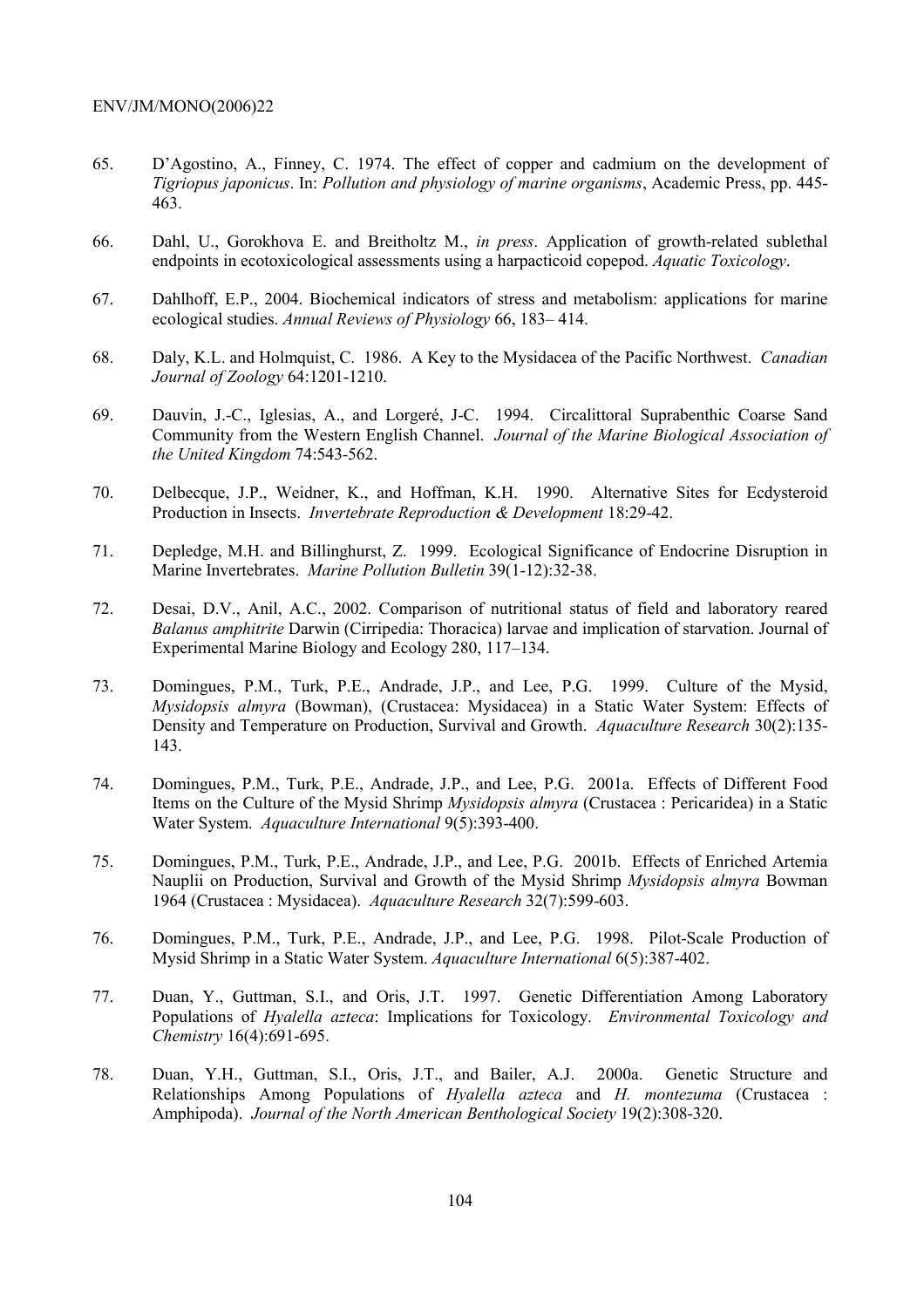- 79. Duan, Y.H., Guttman, S.I., Oris, J.T., and Bailer, A.J. 2000b. Genotype and Toxicity Relationships Among *Hyalella azteca*: I. Acute Exposure to Metals or Low Ph. *Environmental Toxicology and Chemistry* 19(5):1414-1421.
- 80. Duan, Y.H., Guttman, S.I., Oris, J.T., Huang, X.D., and Burton, G.A. 2000c. Genotype and Toxicity Relationships Among *Hyalella azteca*: II. Acute Exposure to Fluoranthene-Contaminated Sediment. *Environmental Toxicology and Chemistry* 19(5):1422-1426.
- 81. Ducrot, V., Pery, A.R.R., Mons, R. and J. Garric 2004. Energy-based modeling as a basis for the analysis of reproductive data with the midge (Chironomus riparius). *Environmental Toxicology Chemistry* 23: 225-231.
- 82. Dunham, J.S. and Duffus, D.A. 2002. Diet of Gray Whales (*Eschrichtius robustus*) in Clayoquot Sound, British Columbia, Canada. *Marine Mammal Science* 18(2):419-437.
- 83. EDSTAC (Endocrine Disruptor Screening and Testing Advisory Committee). 1998. *Final Report.* EPA/743/R-98/003. U.S. Environmental Protection Agency. Washington, D.C.
- 84. Elser, J.J., Sterner, R.W., Gorokhova, E., Fagan, W.F., Markow, T.A., Cotner, J.B., Harrison, J.F., Hobbie, S.E., Odell, G.M., Weider, L.J., 2000. Biological stoichiometry from gene to ecosystems. *Ecology Letters* 3, 540–550.
- 85. Emery, V.L., Moore, D.W., Gray, B.R., Duke, B.M., Gibson, A.B., Wright, R.B., and Farrar, J.D. 1997. Development of a Chronic Sublethal Sediment Bioassay using the Estuarine Amphipod, *Leptocheirus plumulosus* (Shoemaker). *Environmental Toxicology and Chemistry* 16(9):1912- 1920.
- 86. Environment Canada. 1992. Biological Test Method: Test of Reproduction and Survival using the Cladoceran *Ceriodaphnia dubia*. EPS 1/RM/21.
- 87. Environment Canada. 1997b. Biological Test Method: Test for Survival and Growth in Sediment using the Freshwater Amphipod Hyalella azteca. EPS 1/RM/33.
- 88. Environment Canada. 1997a. Biological Test Method: Test for Survival and Growth in Sediment using the Larvae of Freshwater Midges Chironomus tentans or Chironomus riparius. EPS 1/RM/32.
- 89. US EPA (U.S. Environmental Protection Agency). 1996a. *Ecological Effects Test Guidelines OPPTS 850.1350 Mysid Chronic Toxicity Test. Public Draft.* EPA 712-C-96-120. U.S. Environmental Protection Agency, Office of Prevention, Pesticides and Toxic Substances. Washington, D.C.
- 90. US EPA (U.S. Environmental Protection Agency 1996b *Chironomid sediment toxicity test.* OPPTS 850.1790.
- 91. US EPA (U.S. Environmental Protection Agency). 1996c *Whole sediment acute toxicity invertebrates*. OPPTS 850.1735.
- 92. US EPA (U.S. Environmental Protection Agency). 2000. *Methods for Measuring the Toxicity and Bioaccumulation of Sediment-Associated Contaminants with Freshwater Invertebrates.* US EPA/600/R-99/064. U.S. Environmental Protection Agency, Office of Prevention, Pesticides and Toxic Substances. Washington, DC.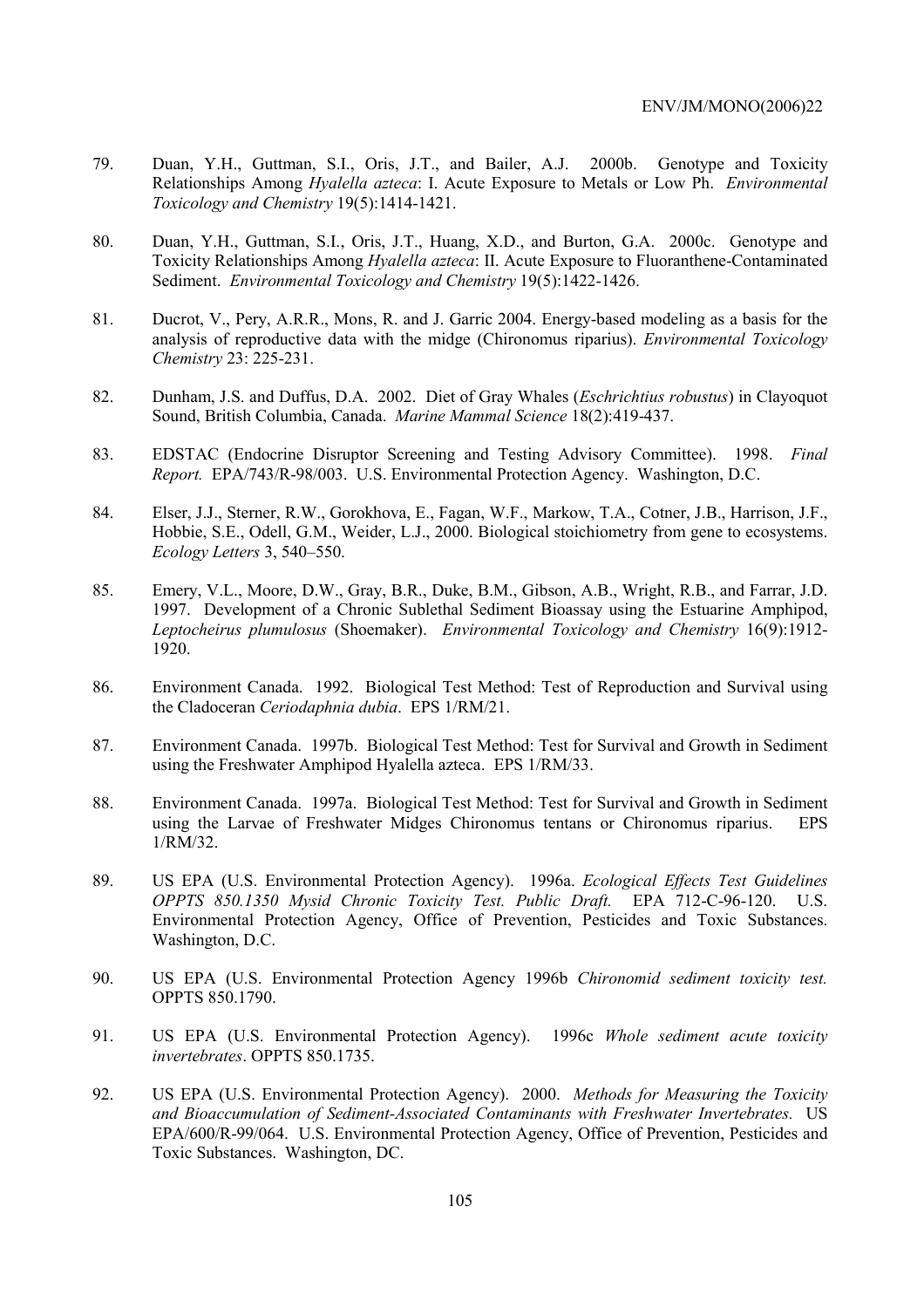- 93. US EPA (U.S. Environmental Protection Agency). 2001. Methods for Assessing the Chronic Toxicity of Marine and Estuarine Sediment-associated Contaminants with the Amphipod Leptocheirus plumulosus - First Edition. EPA/600/R-01/020. U.S. Environmental Protection Agency, Office of Prevention, Pesticides and Toxic Substances. Washington, DC.
- 94. US EPA (U.S. Environmental Protection Agency). 2002a. *Methods for Measuring the Acute Toxicity of Effluents and Receiving Waters to Freshwater and Marine Organisms. Fifth Edition.* EPA-821-R-02-012. U.S. Environmental Protection Agency, Office of Prevention, Pesticides and Toxic Substances. Washington, DC.
- 95. US EPA (U.S. Environmental Protection Agency). 2002b. Short-term Methods for Measuring the Chronic Toxicity of Effluents and Receiving Waters to Freshwater Organisms. Fourth Edition. EPA-821-R-02-013. U.S. Environmental Protection Agency, Office of Prevention, Pesticides and Toxic Substances. Washington, DC.
- 96. US EPA (U.S. Environmental Protection Agency). 2002c. Short-term Methods for Measuring the Chronic Toxicity of Effluents and Receiving Waters to Marine and Estuarine Organisms. Third Edition. EPA-821-R-02-014. U.S. Environmental Protection Agency, Office of Prevention, Pesticides and Toxic Substances. Washington, DC.
- 97. US EPA/USACE (U.S. Environmental Protection Agency/U.S. Army Corps of Engineers). 1998. *Evaluation of Dredged Material Proposed for Discharge in Waters of the U.S. Testing Manual.* EPA-823-B-98-004. U.S. Environmental Protection Agency, Office of Water. Washington, D.C.
- 98. Evans, S.M. and Nicholson, G.J. 2000. The Use of Imposex to Assess Tributyltin Contamination in Coastal Waters and Open Seas. *The Science of the Total Environment* 258:73-80.
- 99. Fairs, N.J., Quinlan, P.T., and Goad, L.J. 1990. Changes in Ovarian Unconjugated and Conjugated Steroid Titers During Vitellogenesis in *Penaeus monodon*. *Aquaculture* 89:83-99.
- 100. Farrell, A.P., Kennedy, C.J., Wood, A., Johnston, B.D., and Bennett, W.R. 1998a. Acute Toxicity of a Didecyldimethylammonium Chloride-Based Wood Preservative, Bardac 2280, to Aquatic Species. *Environmental Toxicology and Chemistry* 17:1552-1557.
- 101. Farrell, A.P., Stockner, E., and Kennedy, C.J. 1998b. A Study of the Lethal and Sublethal Toxicity of Polyphase P-100, an Antisapstain Fungicide Containing 3-Iodo-2-Propynyl Butyl Carbamate (IPBC), on Fish and Aquatic Invertebrates. *Archives of Environmental Contamination and Toxicology* 35:472-478.
- 102. Feder, M. and Hoffman G. 1999. Heat-shock proteins, molecular chaperones, and the stress response: Evolutionary and Ecological Physiology. *Annual Review of Physiology* 61: 243-282.
- 103. Feix, M. and Hoch, M. 2002. Phylogeny and Evolution of Hormone Systems. *Anasthesiologie Intensivmedizin Notfallmedizin Schmerztherapie* 37(11):651-658.
- 104. Fingerman, M. 1997. Crustacean Endocrinology: A Retrospective, Prospective, and Introspective Analysis. *Physiological Zoology* 70(3):257-269.
- 105. Fingerman, M. 1987. The Endocrine Mechanisms of Crustaceans. *Journal of Crustacean Biology* 7(1):1-24.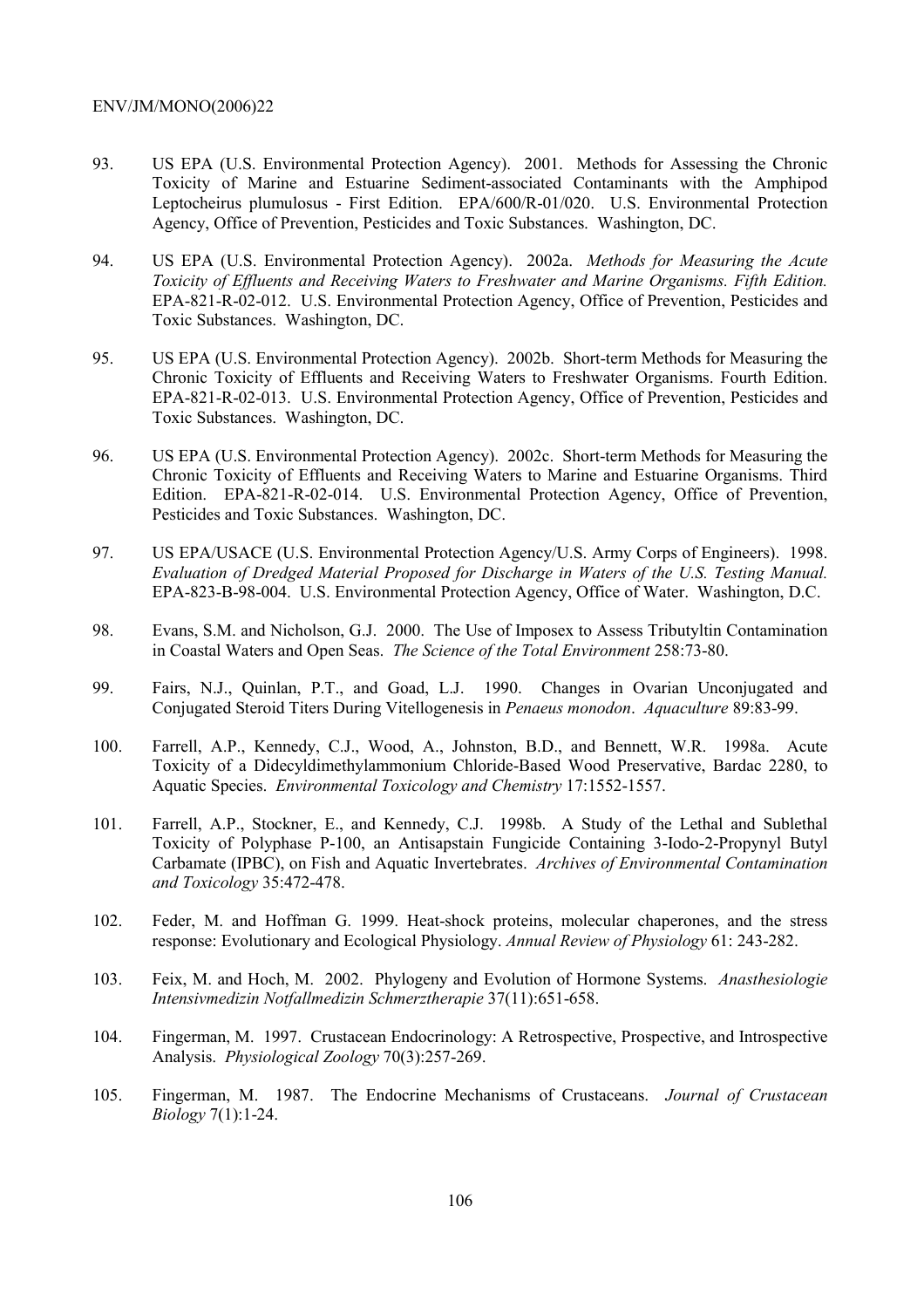- 106. Fingerman, M., Jackson, N.C., and Nagabhushanam, R. 1998. Hormonally-Regulated Functions in Crustaceans as Biomarkers of Environmental Pollution. *Comparative Biochemistry and Physiology C: Pharmacology Toxicology and Endocrinology* 120(3):343-350.
- 107. Fischer, A. and Dorresteijn, A. 2004. The Polychaete *Platynereis dumerilii* (Annelida): a Laboratory Animal with Spiralian Cleavage, Lifelong Segment Proliferation and a Mixed Benthic/Pelagic Life Cycle. *BioEssays* 26(3):314-325.
- 108. Forbes, V.E. and A. Cold 2005. Effects of the pyrethroid esfenvalerate on life-cycle traits and population dynamics of *Chironomus riparius* - importance of exposure scenario. *Environmental Toxicology and Chemistry* 24: 78-86.
- 109. Ford, A.T., Fernandes, T.F., Read, P.A., Robinson, C.D., and Davies, I.M. 2004b. The Costs of Intersexuality: A Crustacean Perspective. *Marine Biology* 145:951-957.
- 110. Ford, A.T., Fernandes, T.F., Rider, S.A., Read, P.A., Robinson, C.D., and Davies, I.M. 2004a. Endocrine Disruption in a Marine Amphipod? Field Observations of Intersexuality and Demasculinisation. *Marine Environmental Research* 58:169-173.
- 111. Garnacho, E., Peck, L.S., and Tyler, P.A. 2000. Variations Between Winter and Summer in the Toxicity of Copper to a Population of the Mysid *Praunus flexuosus*. *Marine Biology* 137:631- 636.
- 112. Garnacho, E., Peck, L.S., and Tyler, P.A. 2001. Effects of Copper Exposure on the Metabolism of the Mysid *Praunus flexuosus*. *Journal of Experimental Marine Biology and Ecology* 265(2):181-201.
- 113. Gaudron, S.M. and Bentley, M.G. 2002. Control of Reproductive Behaviour in the Scale Worm *Harmothoe imbricata* (Annelida:Polychaeta:Polynoidae). *Invertebrate Reproduction & Development* 41(1-3):109-118.
- 114. Gentile, J.H., Gentile, S.M., Hoffman, G., Heltshe, J.F., and Hairston, N.J. 1983. Effects of a Chronic Mercury Exposure on Survival, Reproduction and Population Dynamics of *Mysidopsis bahia*. *Environmental Toxicology and Chemistry* 2(1):61-68.
- 115. Gentile, S.M., Gentile, J.H., Walker, J., and Heltshe, J.F. 1982. Chronic Effects of Cadmium on Two Species of Mysid Shrimp *Mysidopsis bahia* and *Mysidopsis bigelowi*. *Hydrobiologia* 93(1- 2):195-204.
- 116. Gleason, T.R. and Nacci, D.E. 2001. Risks of Endocrine-Disrupting Compounds to Wildlife: Extrapolating from Effects on Individuals to Population Response. *Human and Ecological Risk Assessment* 7(5):1027-1042.
- 117. Gonzalez, E.R. and Watling, L. 2002. Redescription of *Hyalella azteca* from Its Type Locality, Vera Cruz, Mexico (Amphipoda : Hyalellidae). *Journal of Crustacean Biology* 22(1):173-183.
- 118. Goodwin, W.T., Horn, D.H.S., Karlson, P., Koolman, J., Nakanishi, K., Robbins, W.E., Siddall, J.B., and Takemoto, T. 1978. Ecdysteroids: a New Generic Term. Nature 272:122.
- 119. Gorokhova, E. and Hansson, S. 2000. Elemental Composition of *Mysis mixta* (Crustacea, Mysidacea) and Energy Costs of Reproduction and Embryogenesis under Laboratory Conditions. *Journal of Experimental Marine Biology and Ecology* 246:103-123.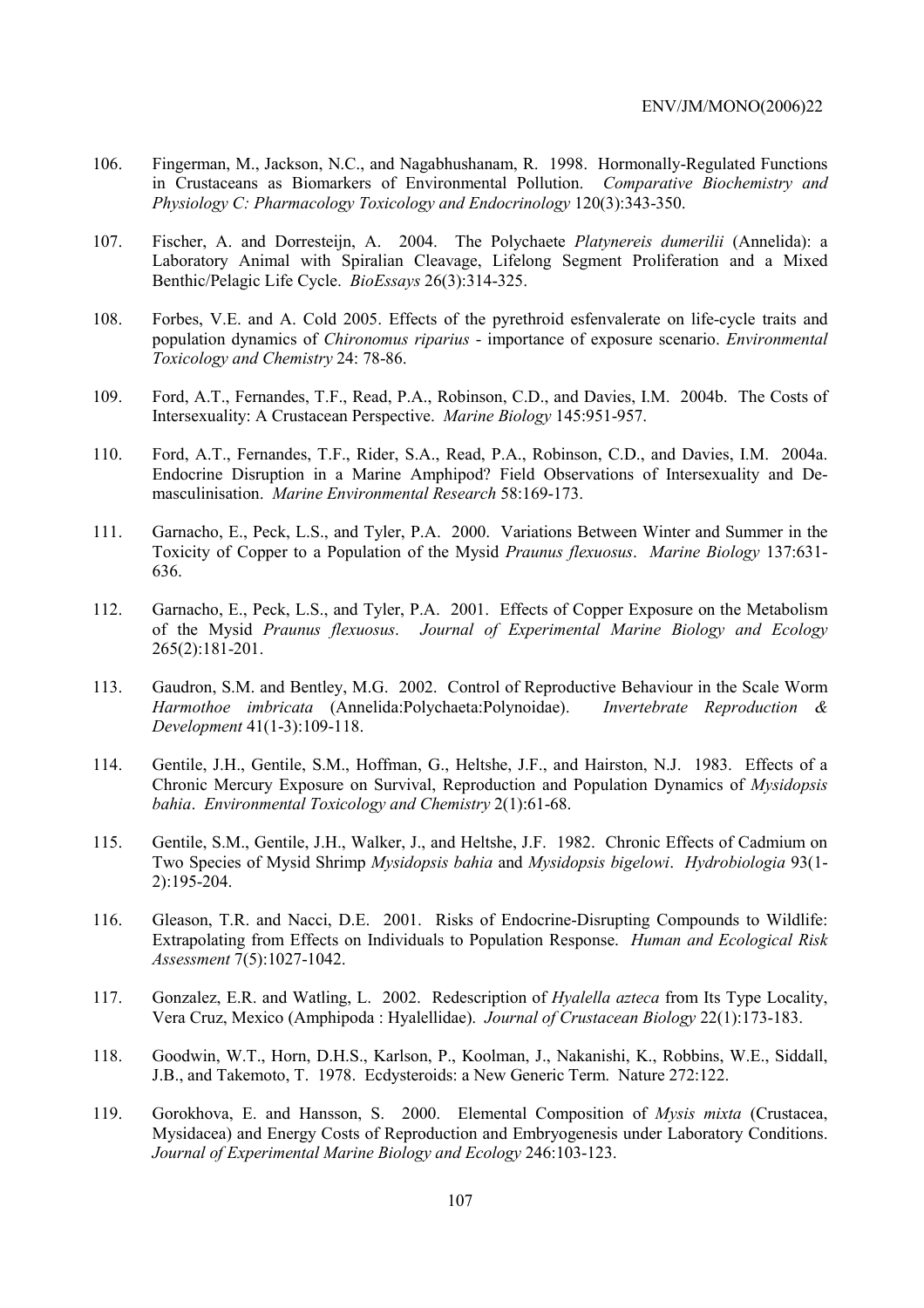- 120. Gorokhova, E., Kyle, M., 2002. Analysis of nucleic acids in *Daphnia*: development of methods and ontogenetic variations in RNA–DNA content. *Journal of Plankton Research* 24, 511–522.
- 121. Gorokhova, E., 2003. Relationships between nucleic acid levels and egg production rates in *Acartia bifilosa*: implications for growth assessment of copepods *in situ*. *Marine Ecology Progress Series* 262, 163–172.
- 122. Gorokhova, E. 2002. Moult Cycle and Its Chronology in *Mysis mixta* and *Neomysis integer*  (Crustacea, Mysidacea): Implications for Growth Assessment. *Journal of Experimental Marine Biology and Ecology* 278(2):179-194.
- 123. Goto, T. and Hiromi, J. 2003. Toxicity of 17α-ethynylestradiol and Norethindrone, Constituents of an Oral Contraceptive Pill to the Swimming and Reproduction of Cladoceran *Daphnia magna*, With Special Reference to Their Synergetic Effect. *Marine Pollution Bulletin* 47(1-6):139-142.
- 124. Gross, M.Y., Maycock, D.S., Thorndyke, M.C., Morritt, D., and Crane, M. 2001. Abnormalities in Sexual Development of the Amphipod *Gammarus pulex* (L.) Found Below Sewage Treatment Works. *Environmental Toxicology and Chemistry* 20(8):1792-1797.
- 125. Hagger, J.A., Fisher, A.S., Hill, S.J., Depledge, M.H., and Jha, A.N. 2002. Genotoxic, Cytotoxic and Ontogenetic Effects of Tri-*n*-Butyltin on the Marine Worm, *Platynereis dumerilii* (Polychaeta : Nereidae). *Aquatic Toxicology* 57(4):243-255.
- 126. Hahn, T., Liess, M., and Schulz, R. 2001. Effects of the Hormone Mimetic Insecticide Tebufenozide on *Chironomus riparius* Larvae in Two Different Exposure Setups. *Ecotoxicology and Environmental Safety* 49(2):171-178.
- 127. Hahn, T., Schenk, K., and Schulz, R. 2002. Environmental Chemicals With Known Endocrine Potential Affect Yolk Protein Content in the Aquatic Insect *Chironomus riparius*. *Environmental Pollution* 120(3):525-528.
- 128. Hahn, T. and Schulz, R. 2002. Ecdysteroid Synthesis and Imaginal Disc Development in the Midge *Chironomus riparius* as Biomarkers for Endocrine Effects of Tributyltin. *Environmental Toxicology and Chemistry* 21(5):1052-1057.
- 129. Hansen, F.T., Forbes, V.E., and Forbes, T.L. 1999. Effects of 4-*n*-Nonylphenol on Life-History Traits and Population Dynamics of a Polychaete. *Ecological Applications* 9(2):482-495.
- 130. Hardege, J.D. 1999. Nereid Polychaetes as Model Organisms for Marine Chemical Ecology. *Hydrobiologia* 402:145-161.
- 131. Harmon, V.L. and Langdon, C.J. 1996. A 7-D Toxicity Test for Marine Pollutants using the Pacific Mysid *Mysidopsis intii.* 2. Protocol Evaluation. *Environmental Toxicology and Chemistry* 15(10):1824-1830.
- 132. Hasegawa, Y., Hirose, E., Katakura, Y. 1993. Hormonal control of sexual differentiation and reproduction in crustacea. *American Zoology* 33, 403-411.
- 133. Hebert, P. D. N., 1987. Genotypic characteristics of cyclic parthenogens and their obligately asexual derivatives. In The Evolution of sex and its consequences. Stearns, S.C. Birkhauser Verlag AG, pp. 403.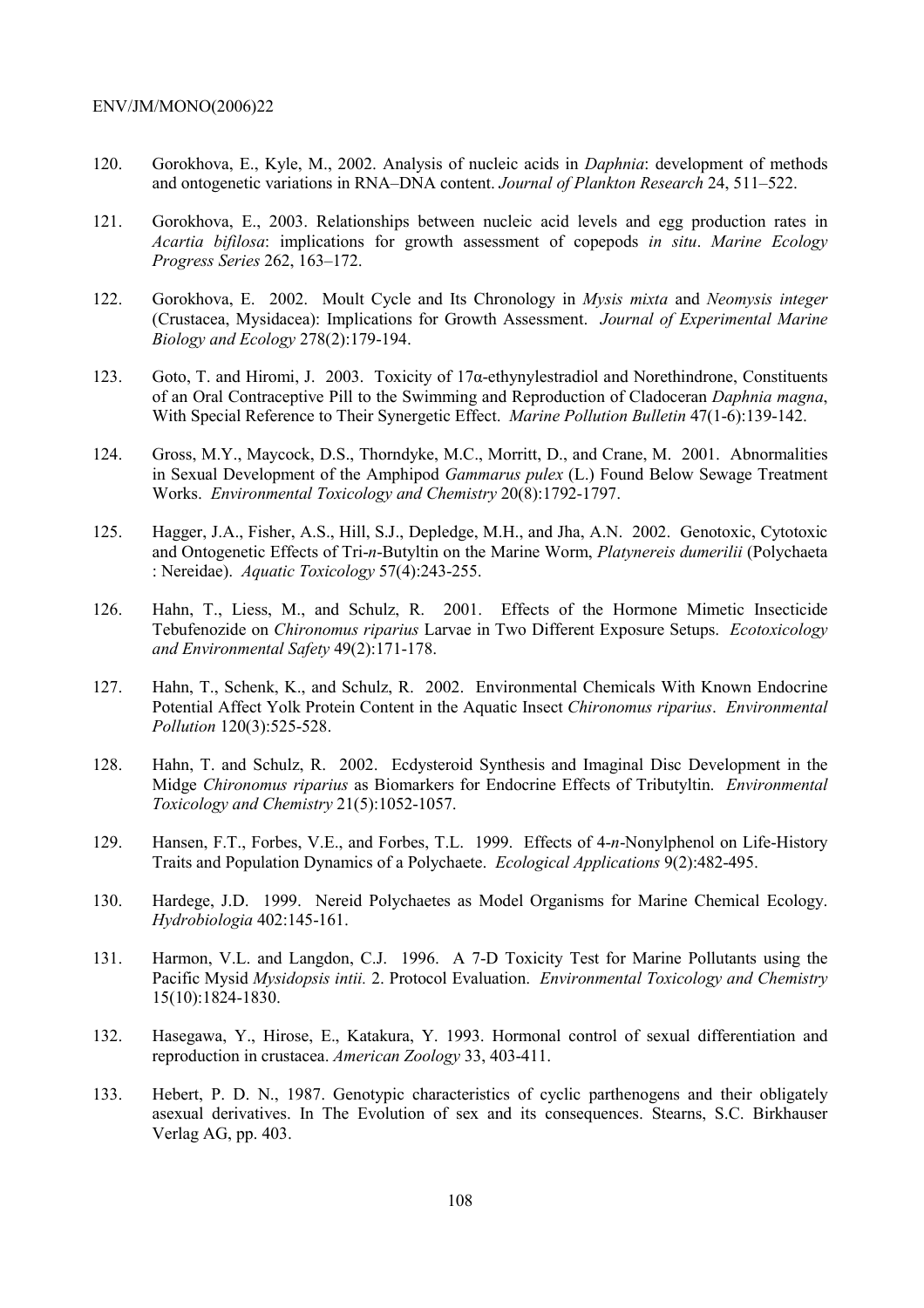- 134. Hicks, G.R.F., Coull, B.C. 1983. The ecology of marine meiobenthic harpacticoid copepods. *Ocenogr. Mar. Biol. Ann. Rev*. 21, 67-125.
- 135. Hill, M., Stabile, C., Steffen, L.K., and Hill, A. 2002. Toxic Effects of Endocrine Disrupters on Freshwater Sponges: Common Developmental Abnormalities. *Environmental Pollution* 117(2):295-300.
- 136. Hobaek, A. and Larsson, P., 1990. Sex determination in *Daphnia magna*. *Ecology*, 71, 2255-2268.
- 137. Hollister, T.A., Heitmuller, P.T., Parrish, P.R. , and Dyar, E.E. 1980. Studies to Determine Relationships Between Time and Toxicity of an Acidic Effluent and an Alkaline Effluent to Two Estuarine Species. In: *Aquatic Toxicology*. Pp. 251-265. American Society for Testing and Materials. Philadelphia, Pennsylvania.
- 138. Hooper, H.L., Sibly, R.M., Maund, S.J. and T.H. Hutchinson 2003. The joint effects of larval density and <sup>14</sup>C-cypermethrin on the life history and population growth rate of the midge Chironomus riparius. Journal of Applied Ecology 40: 1049-1059.
- 139. Hooper, H.L., Sibly, R.M., Hutchinson, T.H. and S.J. Maund 2005. Joint effects of density and a growth inhibitor on the life history and population growth rate of the midge Chironomus riparius. *Environmental Toxicology Chemistry*. 24: 1140-1145.
- 140. Hruska, K.A. and M.G. Dube 2005. Comparison of a partial life-cycle bioassay in artificial streams to a standard beaker bioassay to assess effects of metal mine effluent on Chironomus tentans. *Environmental Toxicology Chemistry* 24: 2325-2335.
- 141. Huber, J.T. 1998. The Importance of Voucher Specimens, With Practical Guidelines for Preserving Specimens of the Major Invertebrate Phyla for Identification. *Journal of Natural History* 32(3):367-385.
- 142. Huberman, A. 2000. Shrimp Endocrinology. A Review. *Aquaculture* 191(1-3):191-208.
- 143. Hunt, J.W., Anderson, B.S., Phillips, B.M., Tjeerdema, R.S., Puckett, H.M., and de Vlaming, V. 1999. Patterns of Aquatic Toxicity in an Agriculturally Dominated Coastal Watershed in California. *Agriculture, Ecosystems & Environment* 75:75-91.
- 144. Hunt, J.W., Anderson, B.S., Phillips, B.M., Tjeerdema, R.S., Puckett, H.M., Stephenson, M., Tucker, D.W., and Watson, D. 2002. Acute and Chronic Toxicity of Nickel to Marine Organisms: Implications for Water Quality Criteria. *Environmental Toxicology and Chemistry* 21(11):2423-2430.
- 145. Hunt, J.W., Anderson, B.S., Turpen, S.L., Englund, M.A., and Piekarski, W. 1997. Precision and Sensitivity of a Seven-Day Growth and Survival Toxicity Test using the West Coast Marine Mysid Crustacean *Holmesimysis costata*. *Environmental Toxicology and Chemistry* 16(4):824- 834.
- 146. Hutchinson, T.H., Jha, A.N., and Dixon, D.R. 1995. The Polychaete *Platynereis dumerilii* (Audouin and Milne-Edwards) - a New Species for Assessing the Hazardous Potential of Chemicals in the Marine-Environment. *Ecotoxicology and Environmental Safety* 31(3):271-281.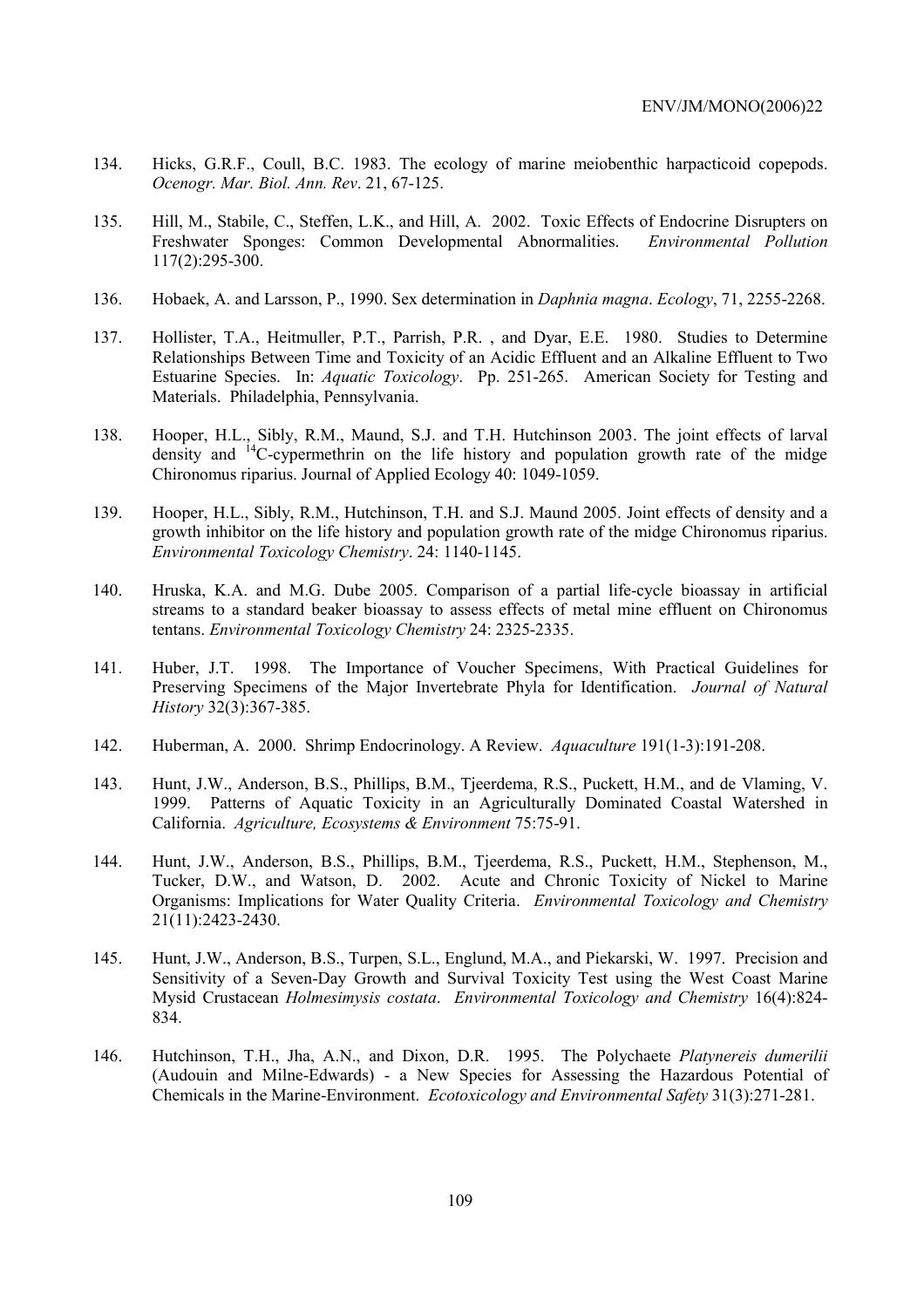- 147. Hutchinson, T.H., Pounds, N.A., Hampel, M., and Williams, T.D. 1999a. Impact of Natural and Synthetic Steroids on the Survival, Development and Reproduction of Marine Copepods (*Tisbe battagliai*). *The Science of the Total Environment* 233(1-3):167-179.
- 148. Hutchinson, T.H., Pounds, N.A., Hampel, M., and Williams, T.D. 1999b. Life-Cycle Studies With Marine Copepods (*Tisbe battagliai*) Exposed to 20-Hydroxyecdysone and Diethylstilbestrol. *Environmental Toxicology and Chemistry* 18(12):2914-2920.
- 149. Hutchinson, T.H., Brown, R., Brugger, K.E., Campbell, P.M., Holt, M., Lange, R., Mccahon, P., Tattersfield, L.J., and Van Egmond, R. 2000. Ecological Risk Assessment of Endocrine Disruptors. *Environmental Health Perspectives* 108(11):1007-1014.
- 150. Hutchinson, T.H. 2002. Reproductive and Developmental Effects of Endocrine Disrupters in Invertebrates: in Vitro and in Vivo Approaches. *Toxicology Letters* 131(1-2):75-81.
- 151. Huys, R., Gee, J.M., Moore, C.G., Hamond, R. 1996. *Marine and brackish water harpacticoid copepods (Part 1).* (Huys, R., Gee, J. M., Moore, C. G. and Hamond, R. Eds.), Synopsis of the British Fauna (New Series), The Dorset Press, Great Britain, ISBN: 1-85153-256-0.
- 152. Ingersoll, C.G., Hutchinson, T.H., Crane, M., Dodson, S., DeWitt, T., Gies, A., Huet, M.-C., McKenney, C.L., Oberdörster, E., Pascoe, D., Versteeg, D.J., and Warwick, O. 1999. The Endocrinology of Invertebrates. In: *Laboratory toxicity tests for evaluating potential effects of endocrine disrupting compounds*, DeFur, P.L., Crane, M., Ingersoll, C., and Tetterfield, L. *eds.*, Pp. 107–197. Society of Environmental Toxicology and Chemistry (SETAC) Press. Pensacola, Florida.
- 153. ISO 1997. International Organization for Standardization. Water Quality Determination of acute lethal toxicity to marine copepods (Copepoda, Crustacea). Draft International Standard ISO/DIS 14669. Geneve, Switzerland.
- 154. Jacobson, T. and Sunelin, B. 2006. Repoduction effects of the endocrine disruptor Fenarimol on a Baltic amphipod, *Monoporeia affinis*. Environmental Toxicology and Chemistry. 25(4). In press.
- 155. James, M.O. and Boyle, S.M. 1998. Cytochromes P450 in Crustacea. *Comparative Biochemistry and Physiology C-Toxicology & Pharmacology* 121(1-3):157-172.
- 156. Jarman, S.N., Nicol, S., Elliott, N.G., and McMinn, A. 2000. 28s RDNA Evolution in the Eumalacostraca and the Phylogenetic Position of Krill. *Molecular Phylogenetics and Evolution* 17(1):26-36.
- 157. Jobling, S., Casey, D., Rodgers-Gray, T., Oehlmann, J., Schulte-Oehlmann, U., Pawlowski, S. , Baunbeck, T., Turner, A.P., and Tyler, C.R. 2003. Comparative Responses of Molluscs and Fish to Environmental Estrogens and an Estrogenic Effluent. *Aquatic Toxicology* 65(2):205-220.
- 158. Kahl, M.D., Makynen, E.A., Kosian, P.A., and Ankley, G.T. 1997. Toxicity of 4-Nonylphenol in a Life-Cycle Test With the Midge *Chironomus tentans*. *Ecotoxicology and Environmental Safety* 38(2):155-160.
- 159. Kashian, D.R. and Dodson, S.I. 2004. Effects of Vertebrate Hormones on Development and Sex Determination in *Daphnia magna*. *Environmental Toxicology and Chemistry* 23(5):1282-1288.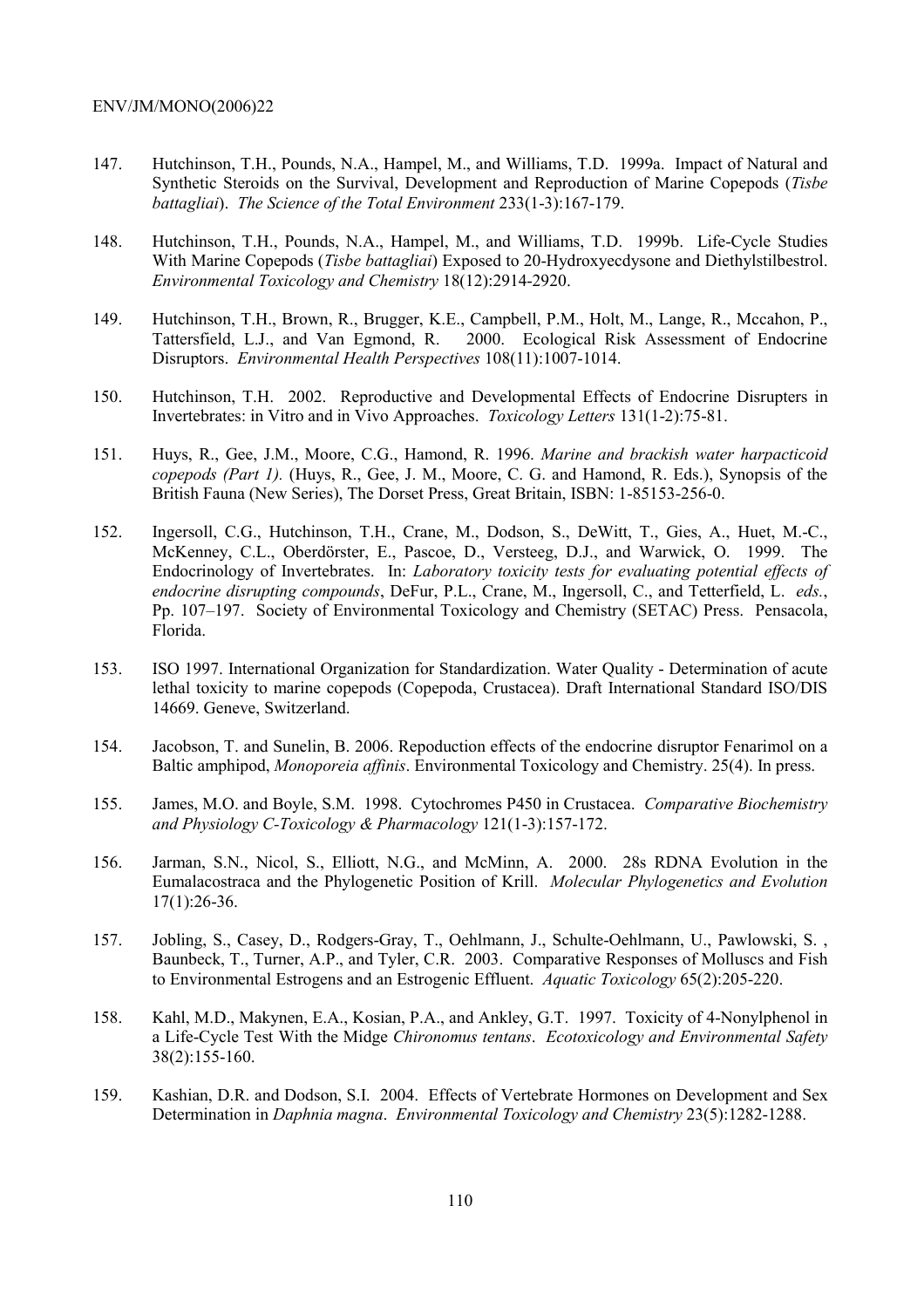- 160. Khan, A., Barbieri, J., Khan, S., and Sweeney, F. 1992. A New Short-Term Mysid Toxicity Test using Sexual Maturity as an Endpoint. *Aquatic Toxicology* 23(2):97-105.
- 161. Kim, K., Kotov, A. A., Taylor, D. J. 2006. Hormonal induction of undescribed males resolves cryptic species of cladocerans. *Proc. R. Soc. B* 273: 141-147.
- 162. Kleiven, O. T., Larsson, P., and Hobaek, A., 1992. Sexual reproduction in *Daphnia magna* requires three stimuli. *Oikos*, 65, 197–206.
- 163. Kostrouch, Z., Kostrouchova, M., Love, W., Jannini, E., Piatigorsky, J., and Rall, J.E. 1998. Retinoic Acid X Receptor in the Diploblast, *Tripedalia cystophora*. *Proceedings of the National Academy of Sciences of the United States of America* 95(23):13442-13447.
- 164. Kreeger, K.E., Kreeger, D.A., Langdon, C.J., and Lowry. R.R. 1991. The Nutritional Value of *Artemia* and *Tigriopus californicus* (Baker) for Two Pacific Mysid Species, *Metamysidopsis elongata* (Holmes) and *Mysidopsis intii* (Holmquist). *Journal of Experimental Marine Biology and Ecology* 148(2):147-158.
- 165. Kropp, R.K. 1982. Responses of Five Holothurian Species to Attacks by a Predatory Gastropod, *Tonna perdix*. *Pacific Science* 36:445-452.
- 166. Kuhn, A., Munns, W.R., Champlin, D., McKinney, R., Tagliabue, M., Serbst, J., and Gleason, T. 2001. Evaluation of the Efficacy of Extrapolation Population Modeling to Predict the Dynamics of *Americamysis bahia* Populations in the Laboratory. *Environmental Toxicology and Chemistry* 20(1):213-221.
- 167. Kuhn, A., Munns, W.R., Poucher, S., Champlin, D., and Lussier, S. 2000. Prediction of Population-Level Response from Mysid Toxicity Test Data using Population Modeling Techniques. *Environmental Toxicology and Chemistry* 19(9):2364-2371.
- 168. Kusk K.O., Petersen S. 1997. Acute and chronic toxicity of tributyltin and linear alkylbenzene sulfonate to the marine copepod *Acartia tonsa*. *Environmental Toxicology and Chemistry* 16:1629-1633.
- 169. Lafont, R. 2000a. The Endocrinology of Invertebrates. *Ecotoxicology* 9(1-2):41-57.
- 170. Lafont, R. 2000b. Understanding Insect Endocrine Systems: Molecular Approaches. *Entomologia Experimentalis et Applicata* 97(2):123-136.
- 171. Lagadic, L. and Caquet, T. 1998. Invertebrates in Testing of Environmental Chemicals: Are They Alternatives? *Environmental Health Perspectives* 106:593-611.
- 172. Langdon, C.J., Harmon, V.L., Vance, M.M., Kreeger, K.E., Kreeger, D.A., and Chapman, G.A. 1996. A 7-D Toxicity Test for Marine Pollutants using the Pacific Mysid *Mysidopsis intii*. 1. Culture and Protocol Development. *Environmental Toxicology and Chemistry* 15(10):1815-1823.
- 173. Laufer, H., Ahl, J., Rotllant, G., and Baclaski, B. 2002. Evidence that Ecdysteroids and Methyl Farnesoate Control Allometric Growth and Differentiation in a Crustacean. *Insect Biochemistry and Molecular Biology* 32(2):205-210.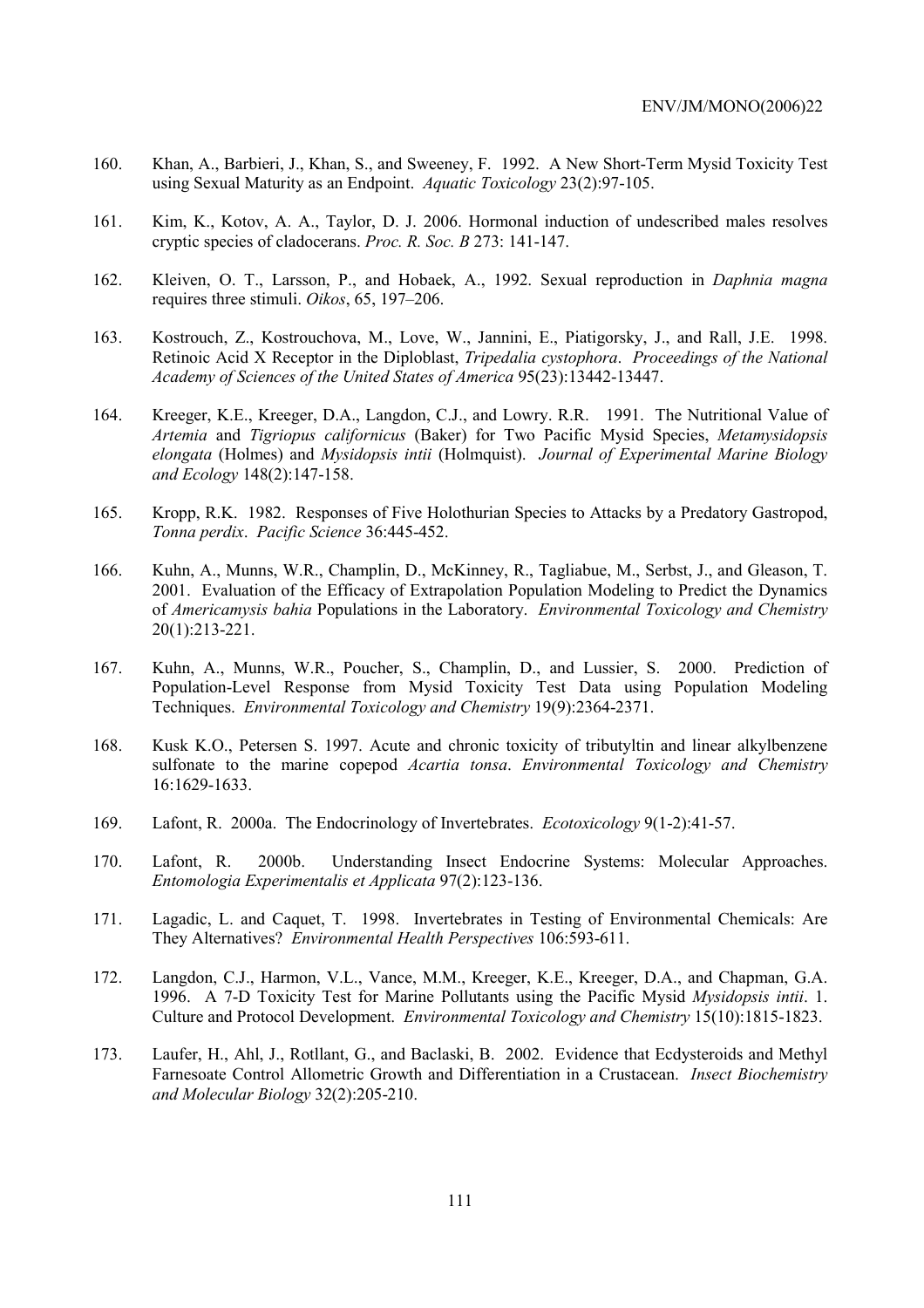- 174. Laufer, H. and Biggers, W.J. 2001. Unifying Concepts Learned from Methyl Farnesoate for Invertebrate Reproduction and Post-Embryonic Development. *American Zoologist* 41(3):442- 457.
- 175. Lawrence, A. and Poulter, C. 1996. The Potential Role of the Estuarine Amphipod *Gammarus duebeni* in Sub-Lethal Ecotoxicology Testing. *Water Science and Technology* 34(7-8):93-100.
- 176. LeBlanc, G.A., Campbell, P.M., den Besten, P., Brown, R.P., Chang, E.S., Coats, J.R., deFur, P.L., Dhadialla, T., Edwards, J., Riddiford, L.M., Simpson, M.G., Snell, T.W., Thorndyke, M., and Matsumura, F. 1999. The Endocrinology of Invertebrates. In: *Endocrine Disruption in Invertebrates: Endocrinology, Testing, and Assessment*, DeFur P.L., Crane, M., Ingersoll, C., and Tetterfield, L. Eds*.* Pp. 23-106. Society of Environmental Toxicology and Chemistry (SETAC) Press. Pensacola, Florida.
- 177. LeBlanc, G.A. and McLachlan, J.B. 1999. Molt-Independent Growth Inhibition of *Daphnia magna* by a Vertebrate Antiandrogen. *Environmental Toxicology and Chemistry* 18(7):1450- 1455.
- 178. Lee, R.F. 1991. Metabolism of Tributyltin by Marine Animals and Possible Linkages to Effects. *Marine Environmental Research* 32:29-35.
- 179. Lee, R.F. and Oshima, Y. 1998. Effects of Selected Pesticides, Metals and Organometallics on Development of Blue Crab (*Callinectes sapidus*) Embryos. *Marine Environmental Research* 46:479-482.
- 180. Leitz, T. 2001. Endocrinology of the Cnidaria: State of the Art. *Zoology-Analysis of Complex Systems* 103(3-4):202-221.
- 181. Leung, B. and Forbes, M.R. 1996. Fluctuating Asymmetry in Relation to Stress and Fitness: Effects of Trait Type as Revealed by Meta-Analysis. *Ecoscience* 3(4):400-413.
- 182. Leung, B., Forbes, M.R., and Houle, D. 2000. Fluctuating Asymmetry as a Bioindicator of Stress: Comparing Efficacy of Analyses Involving Multiple Traits. *American Naturalist* 155(1):101-115.
- 183. Lussier, S.M., Champlin, D., Livolsi, J., Poucher, S., and Pruell, R.J. 2000. Acute Toxicity of Para-Nonylphenol to Saltwater Animals. *Environmental Toxicology and Chemistry* 19(3):617- 621.
- 184. Lussier, S.M., Gentile, J.H., and Walker, J. 1985. Acute and Chronic Effects of Heavy Metals and Cyanide on *Mysidopsis bahia* (Crustacea:Mysidacea). *Aquatic Toxicology* 7:25-35.
- 185. Lussier, S.M., Kuhn, A., Chammas, M.J., and Sewall, J. 1988. Techniques for the Laboratory Culture of *Mysidopsis* Species (Crustacea Mysidacea). *Environmental Toxicology and Chemistry* 7(12):969-977.
- 186. Lussier, S.M., Kuhn, A., and Comeleo, R. 1999. An Evaluation of the Seven-Day Toxicity Test with *Americamysis bahia* (Formerly *Mysidopsis bahia*). *Environmental Toxicology and Chemistry* 18(12):2888-2893.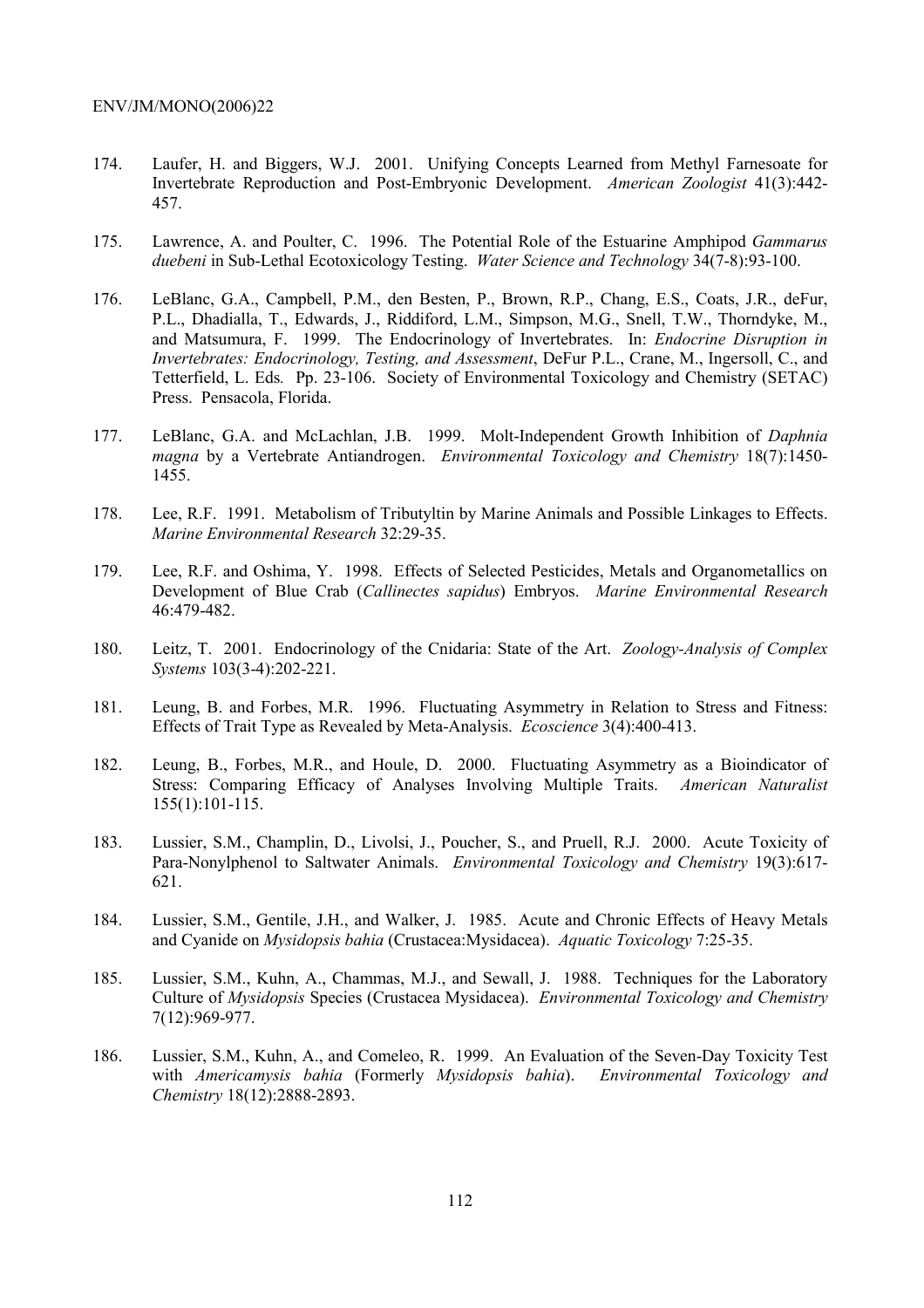- 187. Marcial, H.S., Hagiwara, A., and Snell, T.W. 2003. Estrogenic Compounds Affect Development of Harpacticoid Copepod *Tigriopus japonicus*. *Environmental Toxicology and Chemistry* 22(12):3025-3030.
- 188. Marcus, N. M., R. Lutz, W. Brunett, and P. Cable. 1994. Age, viability, and vertical distribution of zooplankton resting eggs from an anoxic basin: evidence of an egg bank. *Limnol. Oceanogr.* 39:154-158.
- 189. Martin, M., Hunt, J.W., Anderson, B.S., Turpen, S.L., and Palmer, F.H. 1989. Experimental evaluation of the mysid *Holmesimysis costata* as a test organism for effluent toxicity testing. *Environmental Toxicology and Chemistry* 8:1003-1012.
- 190. Matthiessen, P. and Gibbs, P.E. 1998. Critical Appraisal of the Evidence for Tributyltin-Mediated Endocrine Disruption in Mollusks. *Environmental Toxicology and Chemistry* 17(1):37- 43.
- 191. Matthiessen, P., Sheahan, D., Harrison, R., Kirby, M.F., Rycroft, R., Turnbull, A., Volkner, C., and Williams, R. 1995. Use of a *Gammarus pulex* Bioassay to Measure the Effects of Transient Carbofuran Runoff from Farmland. *Ecotoxicology and Environmental Safety* 30:111-119.
- 192. Mauchline, J. 1980. The Biology of Mysids and Euphausiids. *Advances in Marine Biology* 18:1- 369.
- 193. McCahon, C.P. and Pascoe, D. 1988. Culture Techniques for Three Fresh-Water Macroinvertebrate Species and Their Use in Toxicity Tests. *Chemosphere* 17(12):2471-2480.
- 194. McGee, B.L. and Spencer, M. 2001. A Field-Based Population Model for the Sediment Toxicity Test Organism *Leptocheirus plumulosus*: II. Model Application. *Marine Environmental Research* 51(4):347-363.
- 195. McKenney, C.L. Jr. 1982. Interrelationships Between Energy Metabolism, Growth Dynamics, and Reproduction During the Life Cycle of *Mysidopsis bahia* as Influenced by Sublethal Endrin Exposure. In: *Physiological Mechanisms of Marine Pollutant Toxicity* , Vernberg W.B., Calabrese, A., Thurberg, F.P., and Vernberg, F.J. *eds.* Pp. 447-476. Academic Press. New York.
- 196. McKenney, C.L. Jr. 1985. Associations Between Physiological Alterations and Population Changes in an Estuarine Mysid During Chronic Exposure to a Pesticide. In: *Marine Pollution and Physiology: Recent Advances.* Pp. 397-418. University of South Carolina Press. Columbia, S.C.
- 197. McKenney, C.L. Jr. 1986. Influence of the Organophoshpate Insecticide Fenthion on *Mysidopsis bahia* Exposed During a Complete Life-Cycle .1. Survival, Reproduction, and Age-Specific Growth. *Diseases of Aquatic Organisms* 1(2):131-139.
- 198. McKenney, C.L. Jr. 1989. The Relationship Between Modified Energy Metabolism and Inhibited Growth and Reproduction in an Estuarine Mysid during Chronic Pesticide Exposure. *American Zoologist* 29(4):A63.
- 199. McKenney, C.L. Jr. 1994. Alterations in Growth, Reproduction, and Energy Metabolism of Estuarine Crustaceans as Indicators of Pollutant Stress. In: *Biological Monitoring of the Environment: A Manual of Methods.* Salanki J., Jeffrey, D., and Hughes, G.M. *eds.*, Pp. 111- 115. CAB International. Wallingford, England.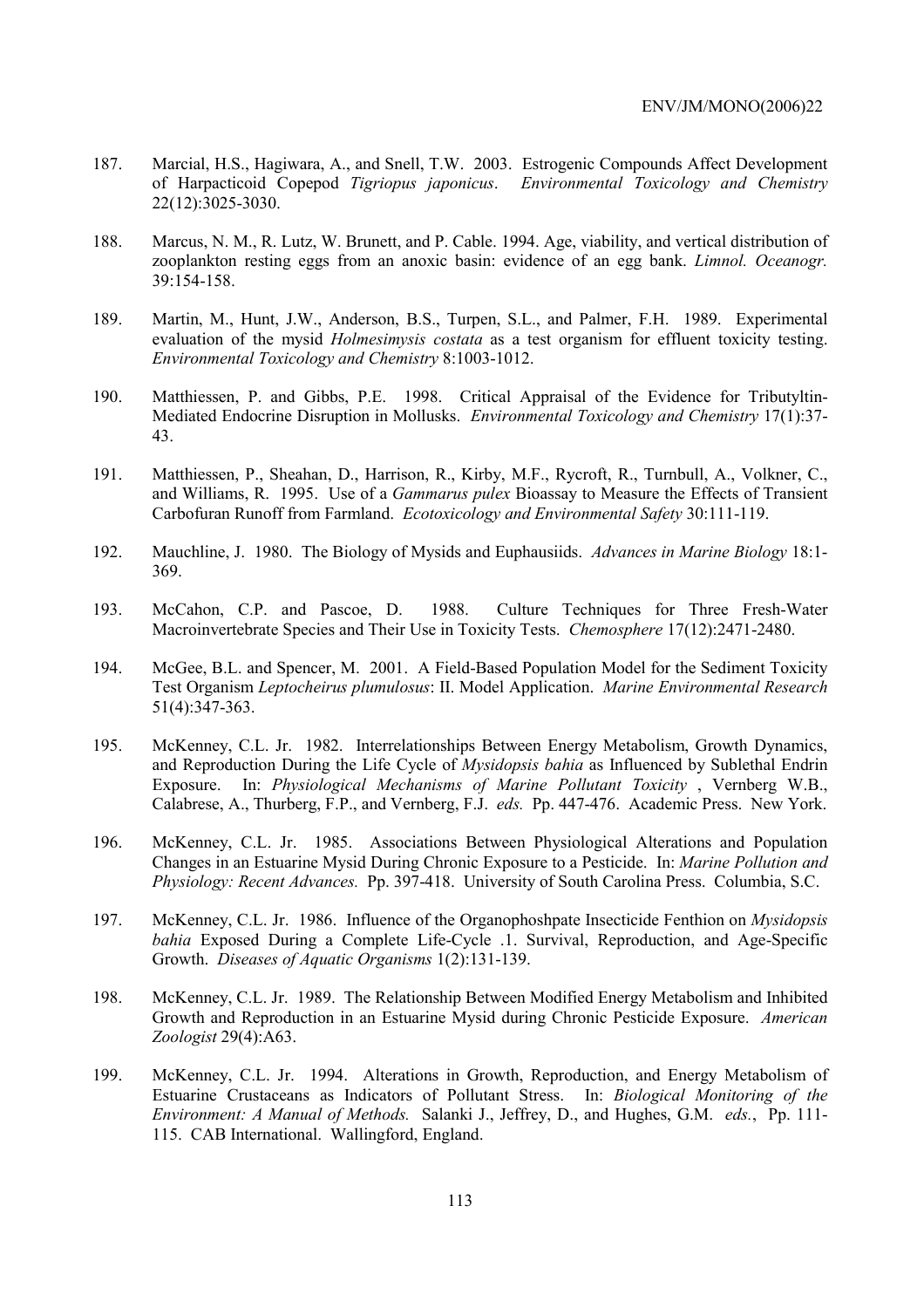- 200. McKenney, C.L. Jr. 1996. The Combined Effects of Salinity and Temperature on Various Aspects of the Reproductive Biology of the Estuarine Mysid, *Mysidopsis bahia*. *Invertebrate Reproduction and Development* 29(1):9-18.
- 201. McKenney, C.L. Jr. 1998. Physiological Dysfunction in Estuarine Mysids and Larval Decapods With Chronic Pesticide Exposure. In: *Microscale Testing in Aquatic Toxicology: Advances, Techniques, and Practice*, Wells, P.G., Lee, K., and Blaise, C. Eds. Pp. 465-476. CRC Press. Boca Raton, FL.
- 202. McKenney, C.L. Jr. 1999. Hormonal Processes in Decapod Crustacean Larvae as Biomarkers of Endocrine Disrupting Chemicals in the Marine Environment. In: *Environmental Toxicology and Risk Assessment: Standardization of Biomarkers for Endocrine Disruption and Environmental Assessment.* Henshel D.S., Black, M.C., and Harrass, M.C. *eds.* Pp. 119-135. American Society for Testing and Materials. West Conshohocken, PA.
- 203. McKenney, C.L. Jr. and Celestial, D.M. 1996. Modified Survival, Growth and Reproduction in an Estuarine Mysid (*Mysidopsis bahia*) Exposed to a Juvenile Hormone Analogue Through a Complete Life Cycle. *Aquatic Toxicology* 35(1):11-20.
- 204. McKenney, C.L. Jr., Hamaker, T.L., and Matthews, E. 1991. Changes in the Physiological Performance and Energy Metabolism of an Estuarine Mysid (*Mysidopsis bahia*) Exposed in the Laboratory Through a Complete Life-Cycle to the Defoliant DEF. *Aquatic Toxicology* 19(2):123- 135.
- 205. McKenney, C.L. Jr. and Matthews, E. 1990. Alterations in the Energy Metabolism of an Estuarine Mysid (*Mysidopsis bahia)* as Indicators of Stress from Chronic Pesticide Exposure. *Marine Environmental Research* 30(1):1-19.
- 206. McKenney, C.L. Jr., Weber, D.E., Celestial, D.M., and MacGregor, M.A. 1998. Altered Growth and Metabolism of an Estuarine Shrimp (*Palaemonetes pugio*) During and after Metamorphosis Onto Fenvalerate-Laden Sediment. *Archives of Environmental Contamination and Toxicology* 35(3):464-471.
- 207. McPeek, M.A. and Wellborn, G.A. 1998. Genetic Variation and Reproductive Isolation among Phenotypically Divergent Amphipod Populations. *Limnology and Oceanography* 43(6):1162- 1169.
- 208. McTavish, K., Stech, H., and Stay, F. 1998. A Modeling Framework for Exploring the Population-Level Effects of Endocrine Disruptors. *Environmental Toxicology and Chemistry* 17(1):58-67.
- 209. Mees, J., Abdulkerim, Z., and Hamerlynck, O. 1994. Life-History, Growth and Production of *Neomysis-integer* in the Westerschelde Estuary (SW Netherlands). *Marine Ecology Progress Series* 109(1):43-57.
- 210. Mees, J., Fockedey, N., Dewicke, A., Janssen, C.R., and Sorbe, J.-C. 1995. Aberrant Individuals of *Neomysis integer* and Other Mysidacea: Intersexuality and Variable Telson Morphology. *Netherlands Journal of Aquatic Ecology* 29(2):161-166.
- 211. Meregalli, G. and F. Ollevier 2001. Exposure of *Chironomus riparius* larvae to 17α-ethynylestradiol: effects on survival and mouthpart deformities. *Science of the Total Environment* 269: 157-161.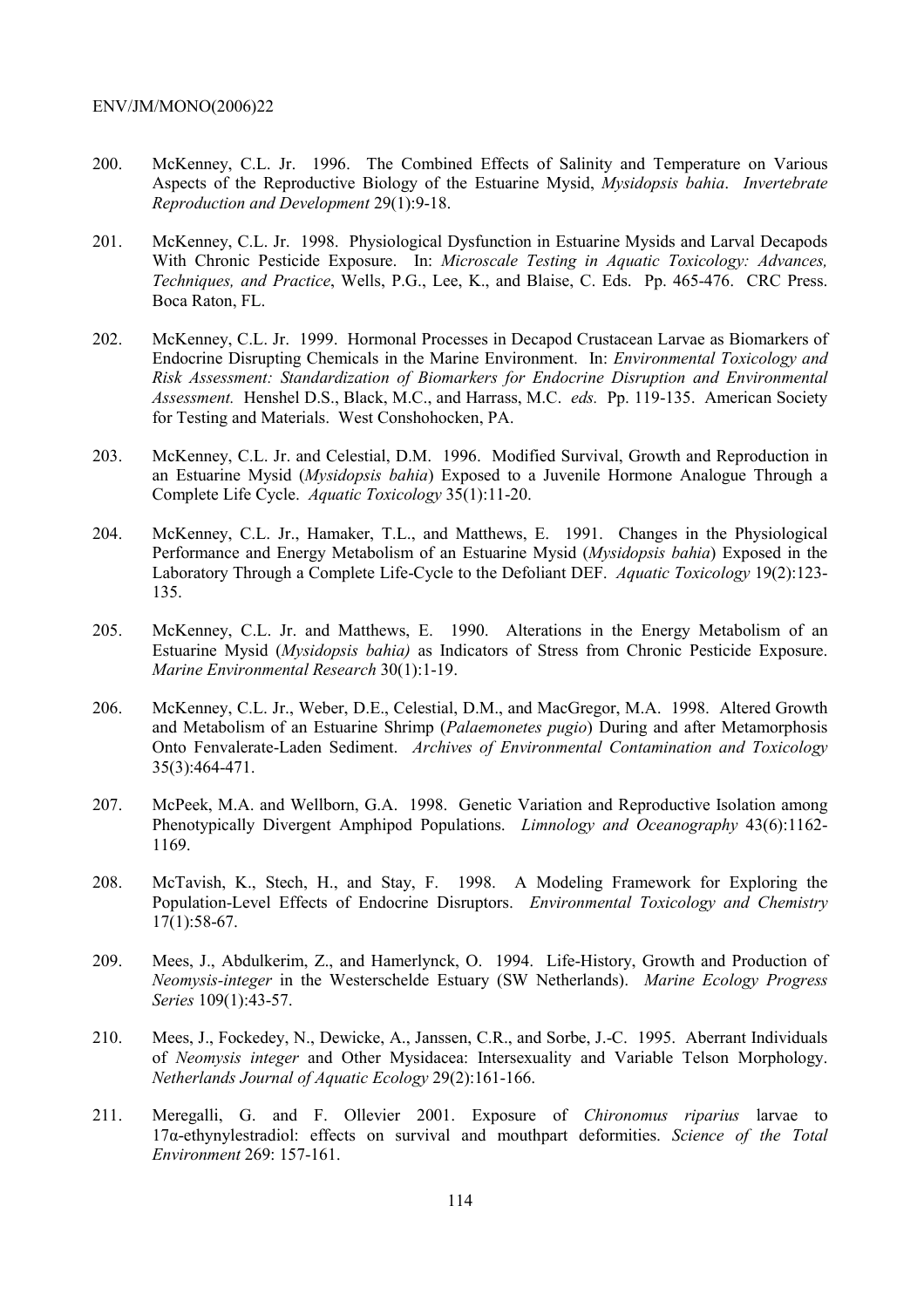- 212. Meregalli, G., Pluymers, L., and Ollevier, F. 2001. Induction of Mouthpart Deformities in *Chironomus riparius* Larvae Exposed to 4-*n*-Nonylphenol. *Environmental Pollution* 111(2):241- 246.
- 213. Molenock, J. 1969. *Mysidopsis bahia*, a New Species of Mysid (Crustacea: Mysidacea) from Galveston Bay, Texas. *Tulane Studies in Zoology and Botany* 15(3):113-116.
- 214. Moore, C.G. and Stevenson, J.M. 1994. Intersexuality in Benthic Harpacticoid Copepods in the Firth of Forth, Scotland. *Journal of Natural History* 28:1213-1230.
- 215. Moore, C.G. and Stevenson, J.M. 1991. The Occurrence of Intersexuality on Harpacticoid Copepods and its Relationship with Pollution. *Marine Pollution Bulletin* 22:72-74.
- 216. Moreau, X., Benzid, D., De Jong, L., Barthelemy, R.M., and Casanova, J.P. 2002. Evidence for the Presence of Serotonin in Mysidacea (Crustacea, Peracarida) as Revealed by Fluorescence Immunohistochemistry. *Cell and Tissue Research* 310(3):359-371.
- 217. Mu, X.Y. and LeBlanc, G.A. 2002a. Developmental Toxicity of Testosterone in the Crustacean *Daphnia magna* Involves Anti-Ecdysteroidal Activity. *General and Comparative Endocrinology* 129(2):127-133.
- 218. Mu, X.Y. and LeBlanc, G.A. 2002b. Environmental Antiecdysteroids Alter Embryo Development in the Crustacean *Daphnia magna*. *Journal of Experimental Zoology* 292(3):287-292.
- 219. Mu, X.Y. and LeBlanc, G.A. 2004. Synergistic Interaction of Endocrine-Disrupting Chemicals: Model Development using an Ecdysone Receptor Antagonist and a Hormone Synthesis Inhibitor. *Environmental Toxicology and Chemistry* 23(4):1085-1091.
- 220. Mu, X.Y., Rider, C.V. Hwang, G.S., Hoy, H. and LeBlanc, G.A. 2005. Covert signal disruption: Anti-ecdysteroidal activity of bisphenol A involves cross talk between signalling pathways. *Environmental Toxicology and Chemistry* 24(1), 146-152.
- 221. Nagaraju, G.P.C., Suraj, N.J., and Reddy, P.S. 2003. Methyl Farnesoate Stimulates Gonad Development in *Macrobrachium malcolmsonii* (H. Milne Edwards) (Decapoda, Palaemonidae). *Crustaceana* 76:1171-1178.
- 222. Nates, S.F. and McKenney, C.L. 2000. Growth, Lipid Class and Fatty Acid Composition in Juvenile Mud Crabs (*Rhithropanopeus harrisii*) Following Larval Exposure to Fenoxycarb (R), Insect Juvenile Hormone Analog. *Comparative Biochemistry and Physiology C-Toxicology & Pharmacology* 127(3):317-325.
- 223. National Institute of Technology and Evaluation, Japan 2004. The amended Chemical Substances Control Law <http://www.safe.nite.go.jp/english/kasinn/kaiseikasinhou.html> (accessed on February 27, 2006)
- 224. Nice, H.E., Morritt, D., Crane, M., and Thorndyke, M. 2003. Long-Term and Transgenerational Effects of Nonylphenol Exposure at a Key Stage in the Development of *Crassostrea gigas*. Possible Endocrine Disruption? *Marine Ecology Progress Series* 256:293-300.
- 225. Nimmo, D.R., Bahner, L.H., Rigby, R.A., Sheppard, J.M., and Wilson, A.J. Jr. 1977. *Mysidopsis bahia:* An Estuarine Species Suitable for Life-Cycle Toxicity Tests to Determine the Effects of a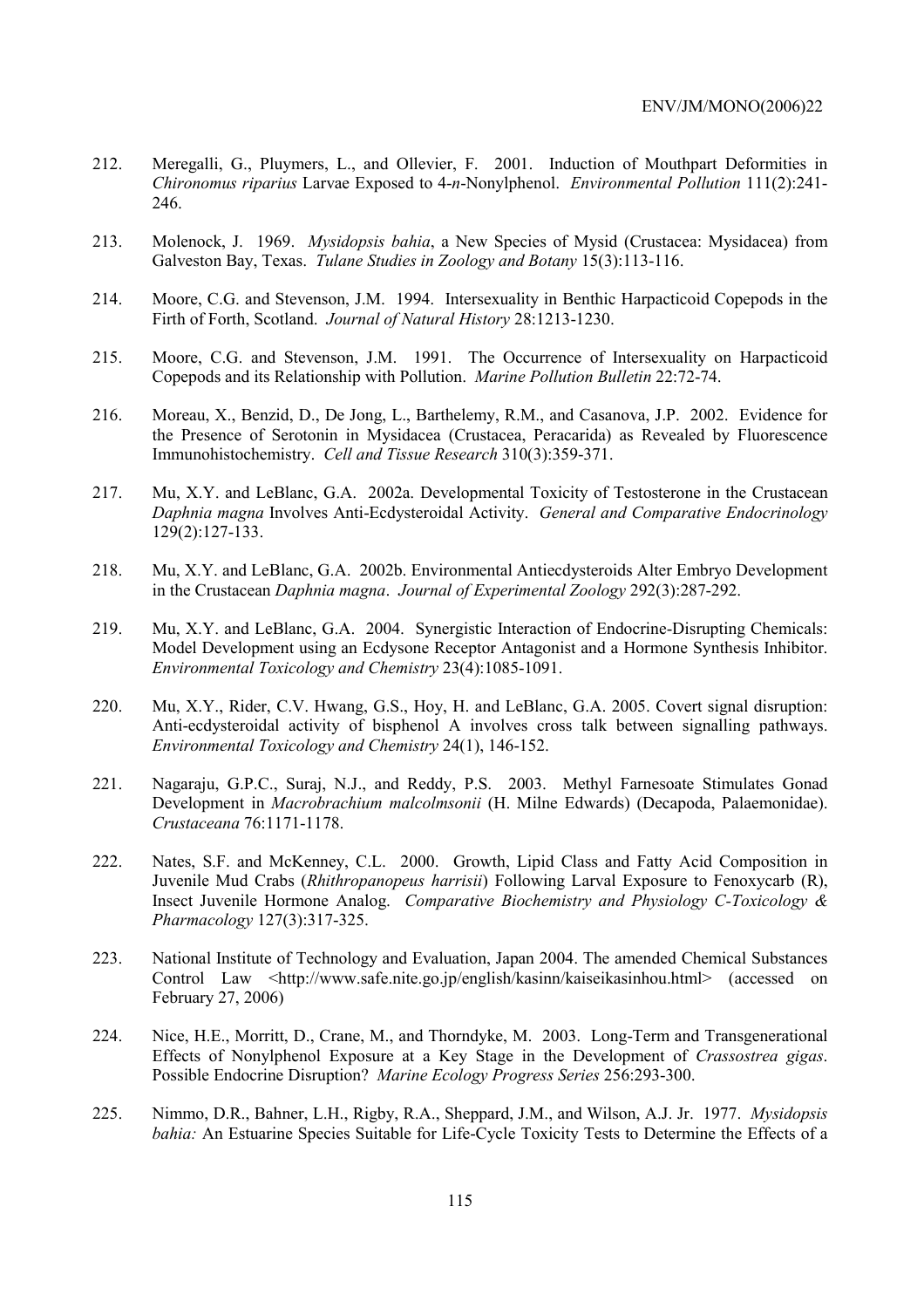Pollutant. In: *Aquatic Toxicology and Hazard Evaluation*, Mayer F.L. and Hamelink, J.L. *eds.* Pp. 109-116. American Society for Testing and Materials. Philadelphia, PA.

- 226. Nimmo, D.R., Hamaker, T.L., and Sommers, C.A. 1978. *Entire Life-Cycle Toxicity Test using Mysids (Mysidopsis bahia) in Flowing Water.* EPA-600/9-78-010. U.S. Environmental Protection Agency, Environmental Research Laboratory, Gulf Breeze, FL. (ERL, GB X107).
- 227. Nimmo, D.R., Hamaker, T.L., Mathews, E., and Moore, J.C. 1981. An Overview of the Acute and Chronic Effects of 1st and 2nd Generation Pesticides on an Estuarine Mysid *Mysidopsis bahia*. In: *Biological Monitoring Of Marine Pollutants; Symposium On Pollution And Physiology Of Marine Organisms.* Pp. 3-20. Academic Press, Inc. New York, N.Y.
- 228. Nimmo, D.R. and Hamaker, T.L. 1982. Mysids in Toxicity Testing A Review. *Hydrobiologia* 93(1-2):171-178.
- 229. Nipper, M.G. and Williams, E.K. 1997. Culturing and Toxicity Testing with the New Zealand Mysid *Tenagomysis novae-zealandiae*, with a Summary of Toxicological Research in this Group. *Australasian Journal of Ecotoxicology* 3:117-129.
- 230. Novak F, Van Beek E, Lambert J, De Loof A. 1990. Pregnenolone and estradiol identification in the brine shrimp, *Artemia* sp., by means of gas chromatographical-mass spectrometrical analysis. *Comparative Biochemistry Physiology* 95B(3):565-569.
- 231. Oberdörster, E. and Cheek, A.O. 2001. Gender Benders at the Beach: Endocrine Disruption in Marine and Estuarine Organisms. *Environmental Toxicology and Chemistry* 20(1):23-36.
- 232. Oberdörster, E., Rice, C.D., and Irwin, L.K. 2000. Purification of Vitellin from Grass Shrimp *Palaemonetes pugio*, Generation of Monoclonal Antibodies, and Validation for the Detection of Lipovitellin in Crustacea. *Comparative Biochemistry and Physiology C-Pharmacology Toxicology & Endocrinology* 127(2):199-207.
- 233. Oda, S., Tatarazako, N., Watanabe, H., Morita, M., Iguchi, T., 2005a. Production of male neonates in four cladoceran species exposed to a juvenile hormone analog, fenoxycarb. Chemosphere 60, 74-78.
- 234. Oda, S., Tatarazako, N., Watanabe, H., Morita, M., Iguchi, T., 2005b. Production of male neonates in *Daphnia magna* (Cladocera, Crustacea) exposed to juvenile hormones and their analogs. *Chemosphere* 61, 1168-1174.
- 235. Oda, S., Tatarazako, N., Watanabe, H., Morita, M., Iguchi, T., 2006. Genetic differences in the production of male neonates in *Daphnia magna* exposed to juvenile hormone analogs. *Chemosphere*.
- 236. OECD (Organization for Economic Cooperation and Development). 1984. *Daphnia* sp. acute immobilisation test and reproduction test. In OECD Guidelines for Testing of Chemicals, 202. OECD, Paris.
- 237. OECD (Organization for Economic Cooperation and Development). 1998. *Daphnia magna Reproduction Test*. OECD Guidelines for Testing of Chemicals. Technical Guidance Document 211. 21 pp.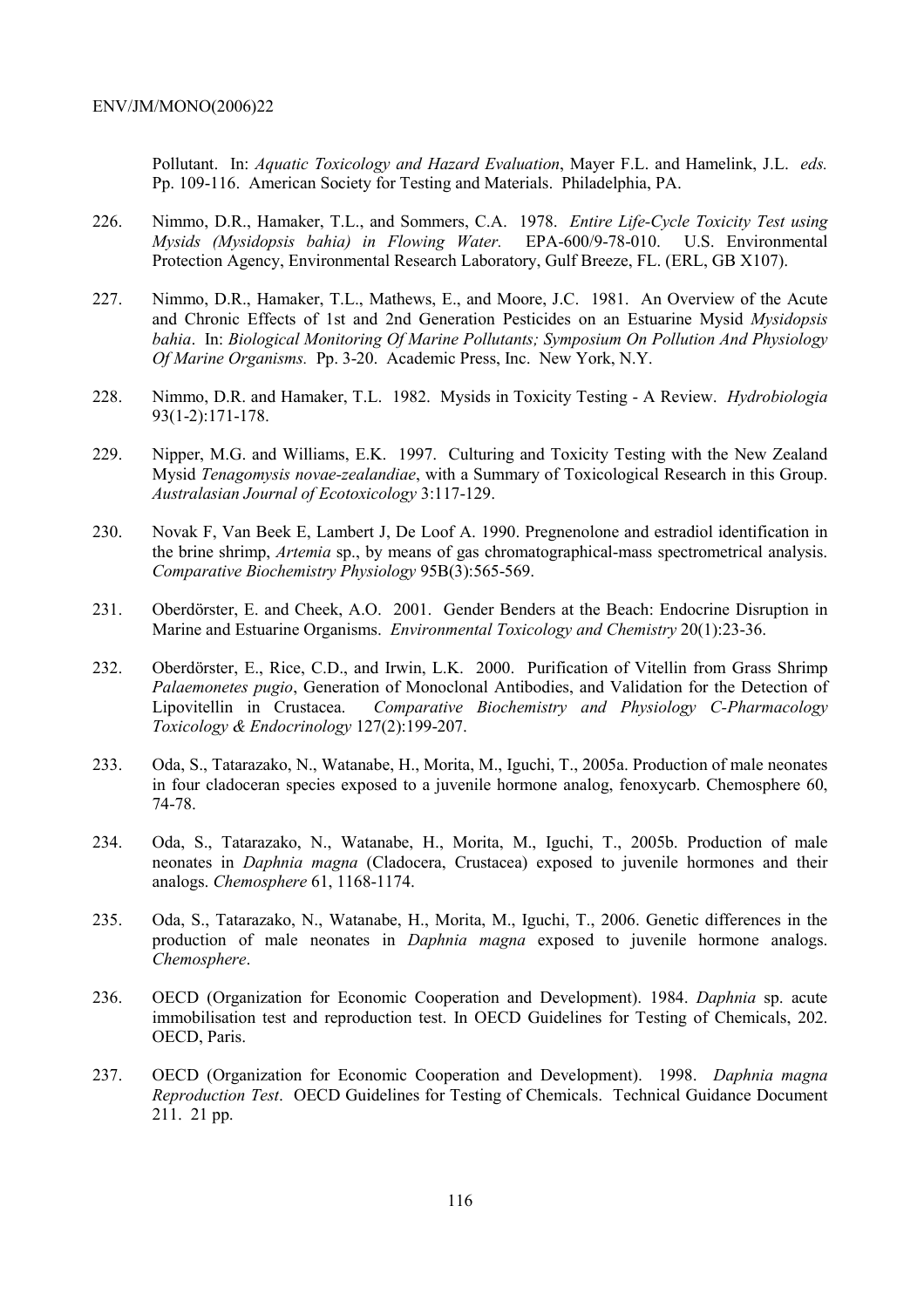- 238. OECD (Organization for Economic Cooperation and Development). 2000. *Guidance Document on Aquatic Toxicity Testing of Difficult Substances and Mixtures.* OECD Series on Testing and Assessment. Number 23. 53 pp.
- 239. OECD (Organization for Economic Cooperation and Development). 2001a. *Proposal of a New Guideline 218: Sediment-water Chironomid Toxicity Test Using Spiked Sediment*. OECD Guidelines for Testing of Chemicals. Draft Document February 2001. 21 pp.
- 240. OECD (Organization for Economic Cooperation and Development). 2001b. *Proposal of a New Guideline 219: Sediment-water Chironomid Toxicity Test Using Spiked Water*. OECD Guidelines for Testing of Chemicals. Draft Document February 2001. 21 pp.
- 241. OECD (Organization for Economic Cooperation and Development). 2003. Draft Guidance Document on the Statistical Analysis of Ecotoxicity Data.
- 242. OECD (Organization for Economic Cooperation and Development). 2003b. *Proposal for an Enhanced Test Guideline. Daphnia magna Reproduction Test*. Draft OECD Guidelines for Testing of Chemicals. Enhanced Technical Guidance Document 211. 21 pp.
- 243. OECD (Organization for Economic Cooperation and Development). 2004a. *Draft Proposal for a New Guideline: Mysid Two-generation Test Guideline.* 17 pp.
- 244. OECD (Organization for Economic Cooperation and Development). 2004b. *Proposal for a New Guideline: Calanoid Copepod Development and Reproduction Test with Acartia tonsa. OECD* Draft Guidelines for Testing of Chemicals. 39 pp.
- 245. OECD (Organization for Economic Cooperation and Development). 2004c. *Proposal for a New Guideline: Harpacticoid Copepod Development and Reproduction Test*. OECD Draft Guidelines for Testing of Chemicals. 34 pp.
- 246. OECD (Organization for Economic Cooperation and Development). 2004d. OECD Guidelines for the testing of chemicals, Sediment-water chironomid toxicity test using spiked sediment, OECD 218, adopted 13 April 2004.
- 247. OECD (Organization for Economic Cooperation and Development). 2004e. OECD Guidelines for the testing of chemicals, Sediment-water chironomid toxicity test using spiked water, OECD 219, adopted 13 April 2004.
- 248. Oehlmann, J. and Schulte-Oehlmann, U. 2003. Endocrine Disruption in Invertebrates. *Pure and Applied Chemistry* 75(11-12):2207-2218.
- 249. Oehlmann, J., Schulte-Oehlmann, U., Tillmann, M. , and Markert, B. 2000. Effects of Endocrine Disruptors on Prosobranch Snails (Mollusca : Gastropoda) in the Laboratory. Part I: Bisphenol A and Octylphenol as Xeno-Estrogens. *Ecotoxicology* 9(6):383-397.
- 250. Olmstead, A.W. and LeBlanc, G.A. 2000. Effects of Endocrine-Active Chemicals on the Development of Sex Characteristics of *Daphnia magna*. *Environmental Toxicology and Chemistry* 19(8):2107-2113.
- 251. Olmstead, A.W. and LeBlanc, G.A. 2002. Juvenoid Hormone Methyl Farnesoate is a Sex Determinant in the Crustacean *Daphnia magna*. *Journal of Experimental Zoology* 293(7):736- 739.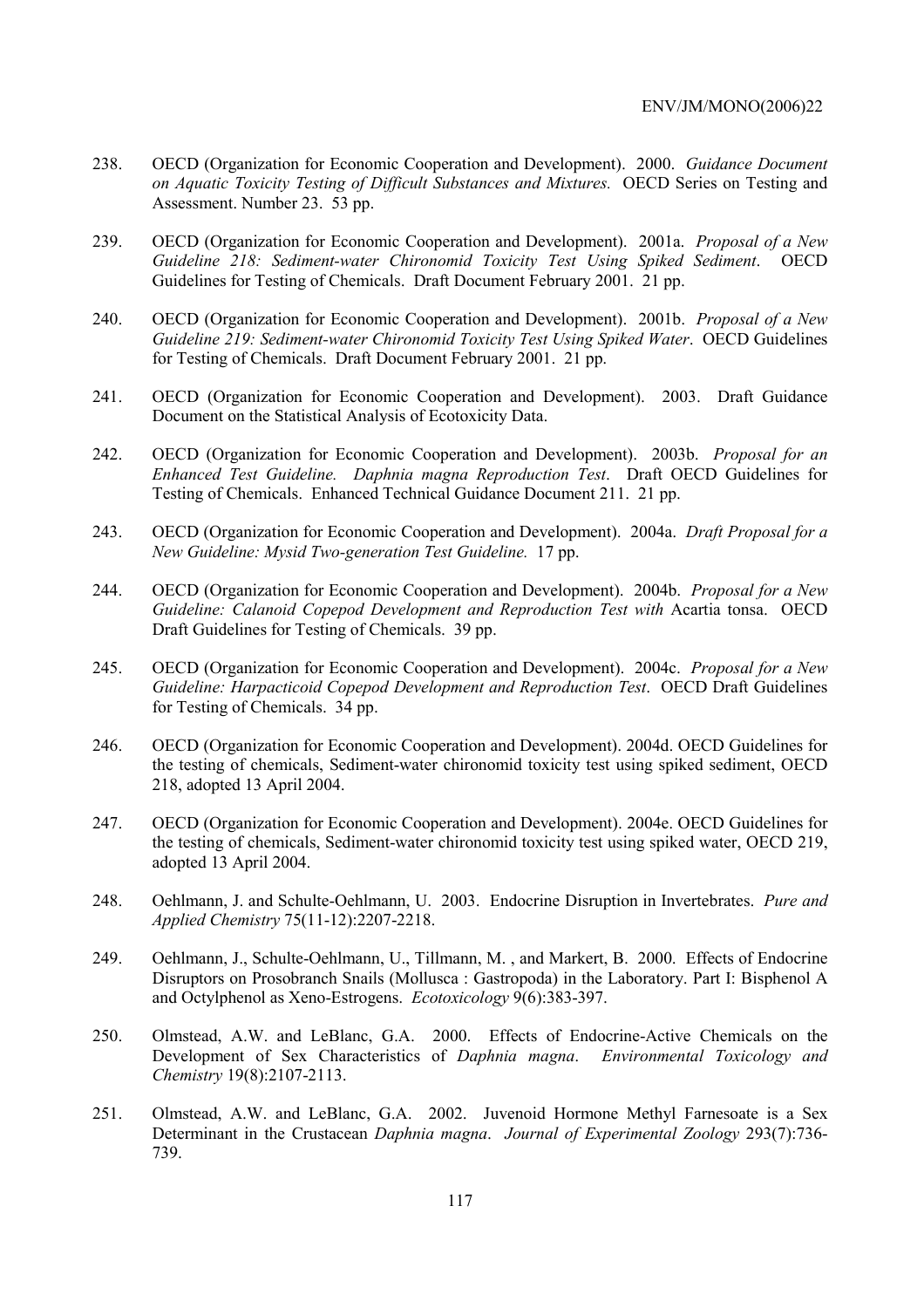- 252. Olmstead, A.W. and LeBlanc, G.A. 2003. Insecticidal Juvenile Hormone Analogs Stimulate the Production of Male Offspring in the Crustacean *Daphnia magna*. *Environmental Health Perspectives* 111(7):919-924.
- 253. Palmer, A.R. 1994. Fluctuating Asymmetry Analysis: A Primer. Markow, T.A. *ed.* Pp. 335- 364. Kluwer. Dordrecht.
- 254. Palmer, A.R. and Strobeck, C. 1986. Fluctuating Asymmetry: Measurement, Analysis and Patterns. *Annual Review of Ecology and Systematics* 17:391-421.
- 255. Pascoe, D., Carroll, K., Karntanut, W., and Watts, M.M. 2002. Toxicity of 17α-ethinylestradiol and Bisphenol A to the Freshwater Cnidarian *Hydra vulgaris*. *Archives of Environmental Contamination and Toxicology* 43(1):56-63.
- 256. Pascoe, D., Keywords, T.J., Maund, S.J., Math, E., and Taylor, E.J. 1994. Laboratory and Field Evaluation of a Behavioural Bioassay - the *Gammarus pulex* (L.) Precopula Separation Test (GAPPS) Test. *Water Research* 28:369-372.
- 257. Pennak, R.W. 1989. Fresh-Water Invertebrates of the United States. Third Edition. John Wiley & Sons. New York.
- 258. Pernet, V. and Anctil, M. 2002. Annual Variations and Sex-Related Differences of Estradiol-17β Levels in the Anthozoan *Renilla koellikeri*. *General and Comparative Endocrinology* 129(1):63- 68.
- 259. Pery, A.R.R., Mons, R., Flammarion, P., Lagadic, L. and J. Garric 2002. A modeling approach to link food availability, growth, emergence, and reproduction for the midge Chironomus riparius. Environmental Toxicology and Chemistry 21: 2507-2513.
- 260. Pery, A.R.R., Mons, R. and J. Garric 2005. Modeling of the life cycle of Chironomus species using an energy-based model. *Chemosphere*, 59: 247-253.
- 261. Poulton, M. and Pascoe, D. 1990. Disruption of Precopula in *Gammarus pulex* (L.) Development of a Behavioral Bioassay for Evaluating Pollutant and Parasite Induced Stress. *Chemosphere* 20:403-415.
- 262. Postma, J.F. and C. Davids 1995. Tolerance induction and life-cycle changes in cadmium exposed *Chironomus riparius* (Diptera) during consecutive generations. *Ecotoxicology and Environmrntal Safety* 30: 195-202.
- 263. Pounds, N.A., Hutchinson, T.H., Williams, T.D., Whiting, P., and Dinan, L. 2002. Assessment of Putative Endocrine Disrupters in an in Vivo Crustacean Assay and an in Vitro Insect Assay. *Marine Environmental Research* 54(3-5):709-713.
- 264. Price, W.W., Heard, R.W., and Stuck, L. 1994. Observations on the Genus *Mysidopsis* Sars, 1864 With the Designation of a New Genus, *Americamysis*, and the Descriptions of *Americamysis alleni* and *A. stucki* (Peracarida: Mysidacea: Mysidae), from the Gulf of Mexico. *Proceedings of the Biological Society of Washington* 107(4):680-698.
- 265. Quack, S. Fretz, A., Spindler-Barth, M. and K.-D. Spindler (1995) Receptor affinities and biological responses of nonsteroidal ecdysteroid agonists on the epithelial cell line from *Chironomus tentans* (Diptera: Chironomidae). *European Journal of Entomology* 92, 341-347.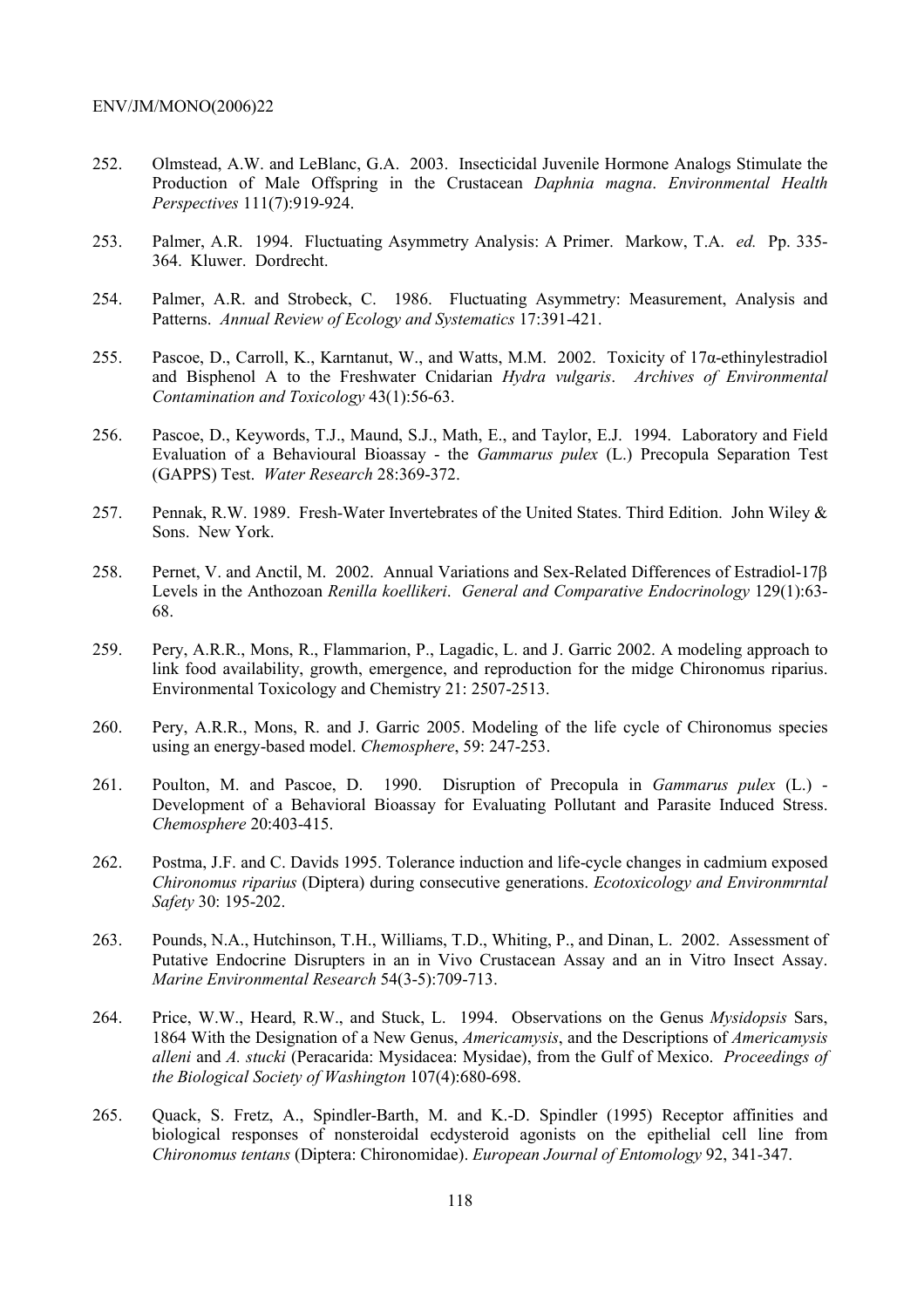- 266. Quackenbush, L.S. 1986. Crustacean Endocrinology, a Review. *Canadian Journal of Fisheries and Aquatic Sciences* 43:2271-2282.
- 267. Reitsema, L.A. and Neff, J.M. 1980. A Recirculating Artificial Seawater System for the Laboratory Culture of *Mysidopsis almyra* (Crustacea; Pericaridea). *Estuaries* 3(4):321-323.
- 268. Renberg, L., Svanberg, O., Bengtsson, B-E., Sundström, G. 1980. Chlorinated guaiacols and catechols bioaccumulation potential in bleaks (*Alburnus alburnus*, Pisces) and reproductive and toxic effects on the harpacticoid *Nitocra spinipes* (Crustacea). *Chemosphere* 9, 143-150.
- 269. Richter, S. and Scholtz, G. 2001. Phylogenetic Analysis of the Malacostraca (Crustacea). *Journal of Zoological Systematics and Evolutionary Research* 39(3):113-136.
- 270. Ristola, T., Parker, D., and Kukkonen, J.V.K. 2001. Life-Cycle Effects of Sediment-Associated 2,4,5-Trichlorophenol on Two Groups of the Midge *Chironomus riparius* With Different Exposure Histories. *Environmental Toxicology and Chemistry* 20(8):1772-1777.
- 271. Roast, S.D., Thompson, R.S., Widdows, J., and Jones, M.B. 1998. Mysids and Environmental Monitoring: a Case for Their Use in Estuaries. *Marine and Freshwater Research* 49(8):827-832.
- 272. Roast, S.D., Widdows, J., and Jones, M.B. 1999. Scope for Growth of the Estuarine Mysid *Neomysis intege*r (Peracarida: Mysidacea): Effects of the Organophosphate Pesticide Chlorpyrifos. *Marine Ecology Progress Series* 191:233-241.
- 273. Roast, S.D., Widdows, J., and Jones, M.B. 2000b. Disruption of Swimming in the Hyperbenthic Mysid *Neomysis integer* (Peracarida : Mysidacea) by the Organophosphate Pesticide Chlorpyrifos. *Aquatic Toxicology* 47(3-4):227-241.
- 274. Roast, S.D., Widdows, J., and Jones, M.B. 2001. Impairment of Mysid (*Neomysis integer*) Swimming Ability: an Environmentally Realistic Assessment of the Impact of Cadmium Exposure. *Aquatic Toxicology* 52:217-227.
- 275. Roast, S.D., Widdows, J., and Jones, M.B. 2000a. Mysids and Trace Metals: Disruption of Swimming as a Behavioural Indicator of Environmental Contamination. *Marine Environmental Research* 50(1-5):107-112.
- 276. Rosa, R., Nunes, M.L., 2003. Seasonal changes in nucleic acids, amino acids and protein content in juvenile Norway lobster (*Nephrops norvegicus*). *Marine Biology* 143, 565–572.
- 277. Rotchell, J.M. and Ostrander, G.K. 2003. Molecular Markers of Endocrine Disruption in Aquatic Organisms. *Journal of Toxicology and Environmental Health-Part B-Critical Reviews* 6(5):453- 495.
- 278. Saiz, E., Calbet, A., Fara, A., Berdalet, E., 1998. RNA content of copepods as a tool for determining adult growth rates in the field. *Limnology and Oceanography* 43, 465–470.
- 279. Salzet, M. 2001. The Neuroendocrine System of Annelids. *Canadian Journal of Zoology-Revue Canadienne De Zoologie* 79(2):175-191.
- 280. Sánchez, P. and Tarazona, J.V. 2002. Development of a Multispecies System for Testing Reproductive Effects on Aquatic Invertebrates. Experience With *Daphnia magna*, *Chironomus prasinus* and *Lymnaea peregra*. *Aquatic Toxicology* 60(3-4):249-256.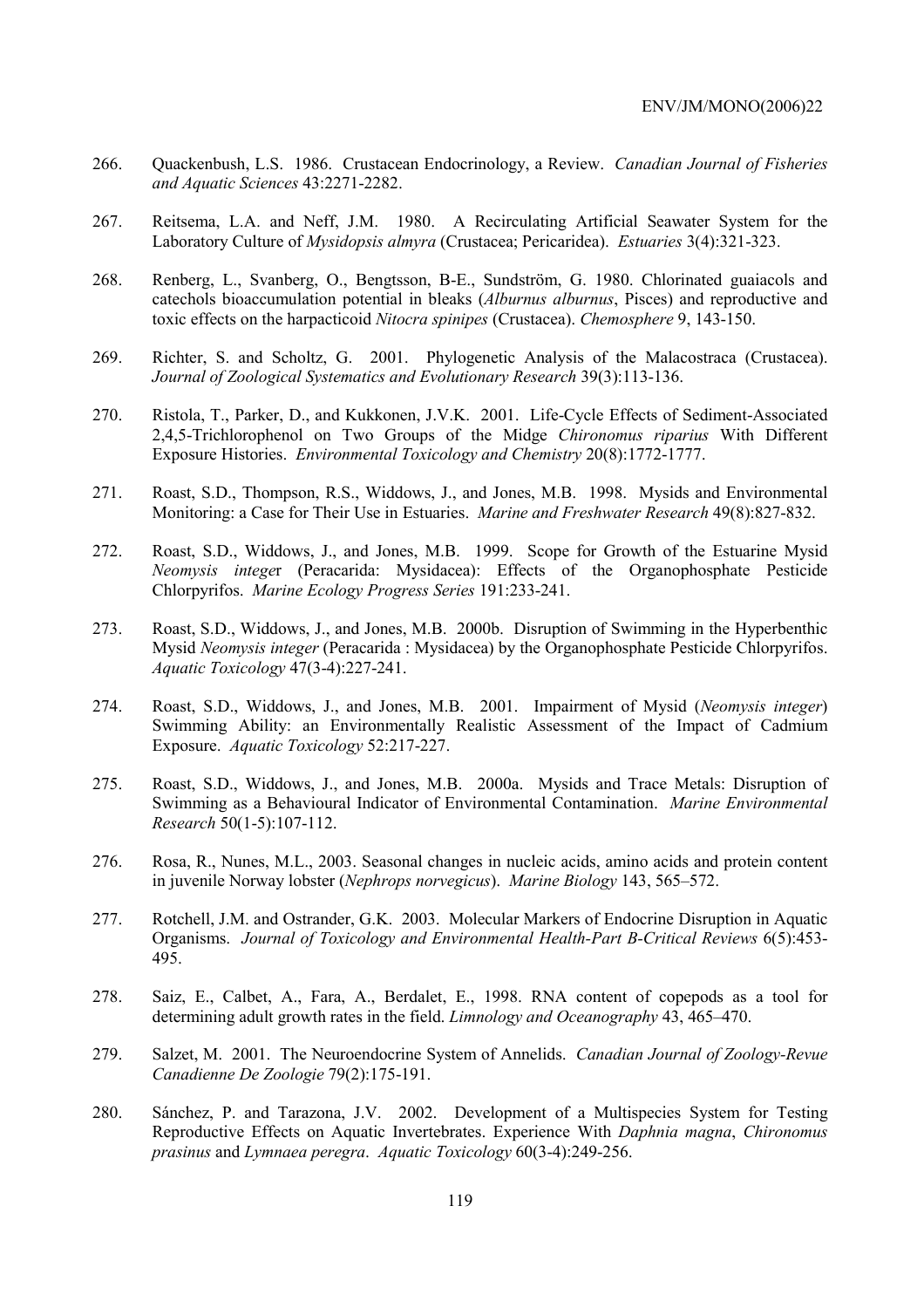- 281. Schmitt, F.G., Seuront, L., 2001. Multifractal random walk in copepod behaviour. Physica Astatistical mechanics and its applications. 301 (1-4): 375-396
- 282. Schrimpf SP, Langen H, Vaz Gomes A, Wahlestedt C. 2001. A 2-dimensional protein map of *Caenorhabdites elegans*. *Electrophoresis* 22:1224-1232
- 283. Schulte-Oehlmann, U., Tillmann, M., Markert, B., Oehlmann, J., Watermann, B., and Scherf, S. 2000. Effects of Endocrine Disruptors on Prosobranch Snails (Mollusca : Gastropoda) in the Laboratory. Part II: Triphenyltin as a Xeno-Androgen. *Ecotoxicology* 9(6):399-412.
- 284. Segner, H., Caroll, K., Fenske, M., Janssen, C.R., Maack, G., Pascoe, D., Schafers, C., Vandenbergh, G.F., Watts, M., and Wenzel, A. 2003. Identification of Endocrine-Disrupting Effects in Aquatic Vertebrates and Invertebrates: Report from the European Idea Project. *Ecotoxicology and Environmental Safety* 54(3):302-314.
- 285. Sibley, P.K., Ankley, G.T., Benoit, D.A., 2001. Factors affecting reproduction and the importance of adult size on reproductive output of the midge *Chironomus tentans*. Environmental Toxicology and Chemistry 20 (6): 1296-1303.
- 286. Sibley, P.K., Benoit, D. and G.T. Ankley 1997. The significance of growth in *Chironomus tentans* sediment toxicity tests: Relationship to reproduction and demographic endpoints. *Environmental Toxicology and Chemistry* 16: 336-345.
- 287. Singer, M.M., George, S., Lee, I., Jacobson, S., Weetman, L.L., Blondina, G., Tjeerdema, R.S., Aurand, D., and Sowby, M.L. 1998. Effects of Dispersant Treatment on the Acute Aquatic Toxicity of Petroleum Hydrocarbons. *Archives of Environmental Contamination and Toxicology* 34(2):177-187.
- 288. SIS 1991. Determination of acute lethal toxicity of chemical substances and effluents to *Nitocra spinipes* Boeck - Static procedure (in Swedish) Swedish Standard SS 02 81 06. SIS - Standardiseringskommissionen i Sverige, Stockholm, Sweden. 17 pp.
- 289. Snape JR, Maund SJ, Pickford DB, Hutchinson TH. 2004. Ecotoxicogenomics: the challenge of integrating genomics into aquatic and terrestrial ecotoxicology**.** *Aquatic Toxicology* 67(2):143- 154.
- 290. Snyder, M.J. 2000. Cytochrome P450 Enzymes in Aquatic Invertebrates: Recent Advances and Future Directions. *Aquatic Toxicology* 48(4):529-547.
- 291. Snyder, MJ. and Mulder, E.P. 2001. Environmental Endocrine Disruption in Decapod Crustacean Larvae: Hormone Titers, Cytochrome P450, and Stress Protein Responses to Heptachlor Exposure. *Aquatic Toxicology* 55(3-4):177-190.
- 292. Sommer, C. 1996. Ecotoxicology and Developmental Stability as an *in situ* Monitor of Adaptation. *Ambio* 25:374-376.
- 293. Spencer, M. and McGee, B.L. 2001. A Field-Based Population Model for the Sediment Toxicity Test Organism *Leptocheirus plumulosus*: I. Model Development. *Marine Environmental Research* 51(4):327-345.
- 294. Spindler-Barth, M. and Spindler, K.-D. 1998. Morphogenetic actions and mode of action of ecdysteroids in a dipteran cell line. *Current Trends in Steroid Research* 1: 73-81.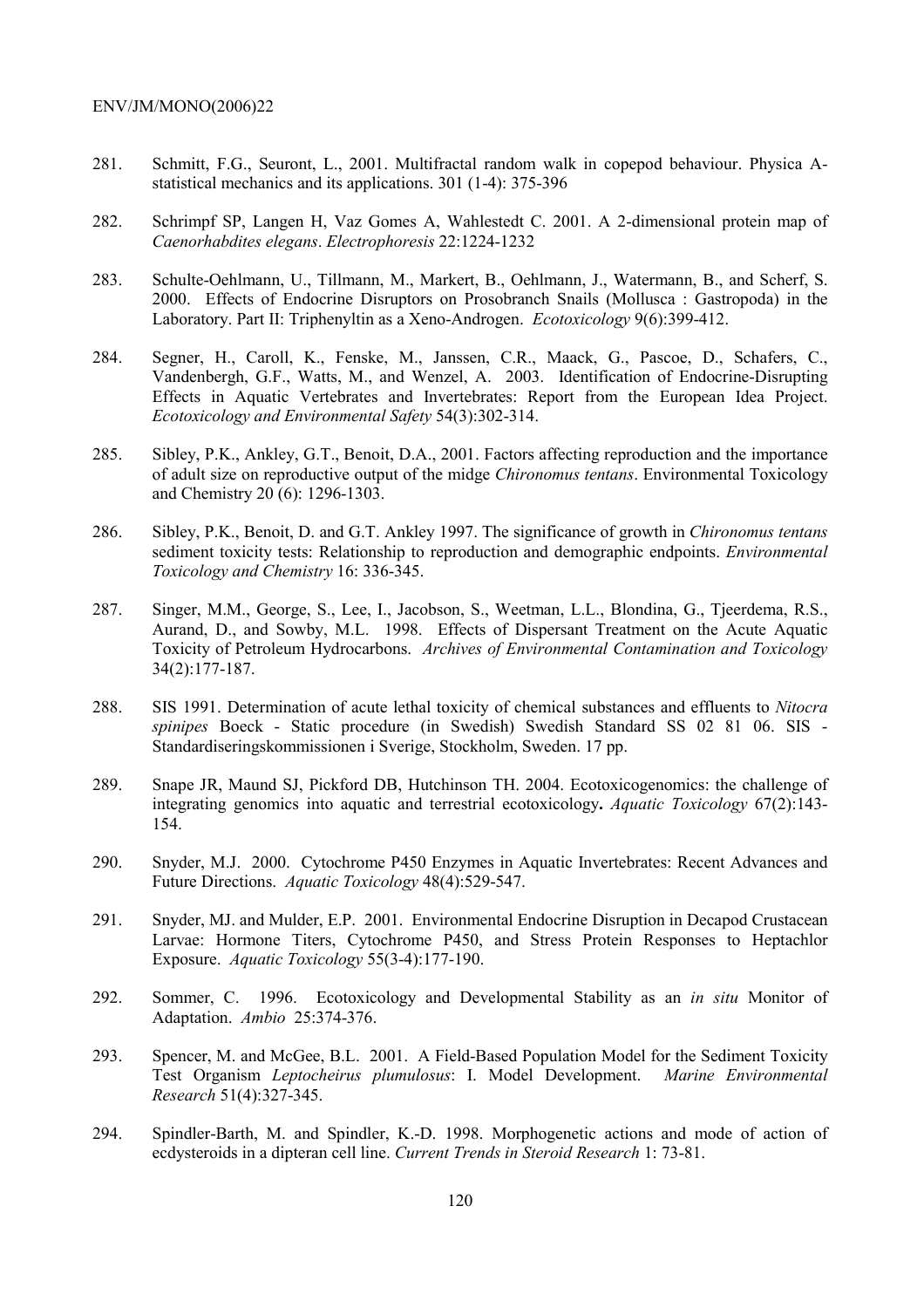- 295. Steimle, F.W., Pikanowski, R.A., McMillan, D.G., Zetlin, C.A., and Wilk, S.J. 2000. Demersal Fish and American Lobster Diets in the Lower Hudson - Raritan Estuary. *NOAA Technical Memorandum NMFS-NE-161*:106 p.
- 296. Størrup, J.G., Richardson, K., Kierkegaard, E., Pihl, N.J. 1986. The cultivation of *Acartia tonsa* DANA for use as a live food source for marine fish larvae. *Aquaculture* 52, 87-96.
- 297. Subramoniam T. 2000. Crustacean ecdysteroids in reproduction and embryogenesis. *Comparative Biochemistry and Physiology C* 125:135-156.
- 298. Sumpter, J.P., Johnson, A.C., 2005. Lessons from endocrine disruption and their application to other issues concerning trace organics in the aquatic environment. *Environmental Science and Technology* 39 (12), 4321–4332.
- 299. Tarkpea, M., Eklund, B., Linde, M., Bengtsson, B-E. 1999. Toxicity of conventional, elemental chlorine-free, and totally chlorine-free kraft-pulp bleaching effluents assessed by short-term lethal and sublethal bioassays. *Environmental Toxicology and Chemistry* 18 (11), 2487-2496.
- 300. Tarrant, A.M., Atkinson, M.J., and Atkinson, S. 2004. Effects of Steroidal Estrogens on Coral Growth and Reproduction. *Marine Ecology Progress Series* 269:121-129.
- 301. Taenzler, V., Bruns, E., Dorgerloh, M., Pfeifle, V. and L. Weltje 2006. Chironomids: organisms for the risk assessment of potential endocrine disruptors under the European pesticide directive 91/414/EEC. Submitted to *Ecotoxicology*
- 302. Tarrant, A.M., Atkinson, M.J., and Atkinson, S. 2001. Uptake of Estrone from the Water Column by a Coral Community. *Marine Biology* 139(2):321-325.
- 303. Tarrant, A.M., Atkinson, S., and Atkinson, M.J. 1999. Estrone and Estradiol-17 Beta Concentration in Tissue of the Scleractinian Coral, *Montipora verrucosa*. *Comparative Biochemistry and Physiology A-Molecular and Integrative Physiology* 122(1):85-92.
- 304. Tarrant, A.M., Blomquist, C.H., Lima, P.H., Atkinson, M.J., and Atkinson, S. 2003. Metabolism of Estrogens and Androgens by Scleractinian Corals. *Comparative Biochemistry and Physiology B-Biochemistry & Molecular Biology* 136(3):473-485.
- 305. Tatarazako, N., Takao, Y., Kishi, K., Onikura, N., Arizono, K., and Iguchi, T. 2002. Styrene Dimers and Trimers Affect Reproduction of Daphnid (*Ceriodaphnia dubia*). *Chemosphere* 48(6):597-601.
- 306. Tatarazako, N., Oda, S., Watanabe, H., Morita, M., and Iguchi, T. 2003. Juvenile Hormone Agonists Affect the Occurrence of Male *Daphnia*. *Chemosphere* 53(8):827-833.
- 307. Taylor, E.J., Blockwell, S.J., Maund, S.J. and D. Pascoe 1993. Effects of lindane in the life-cycle of a freshwater macroinvertebrate Chironomus riparius Meigen (Insecta: Diptera). *Archives of Environmental Contamination and Toxicology* 24: 145-150.
- 308. Thiel, M. 1997. Reproductive Biology of a Filter-Feeding Amphipod, *Leptocheirus pinguis*, with Extended Parental Care. *Marine Biology* 130(2):249-258.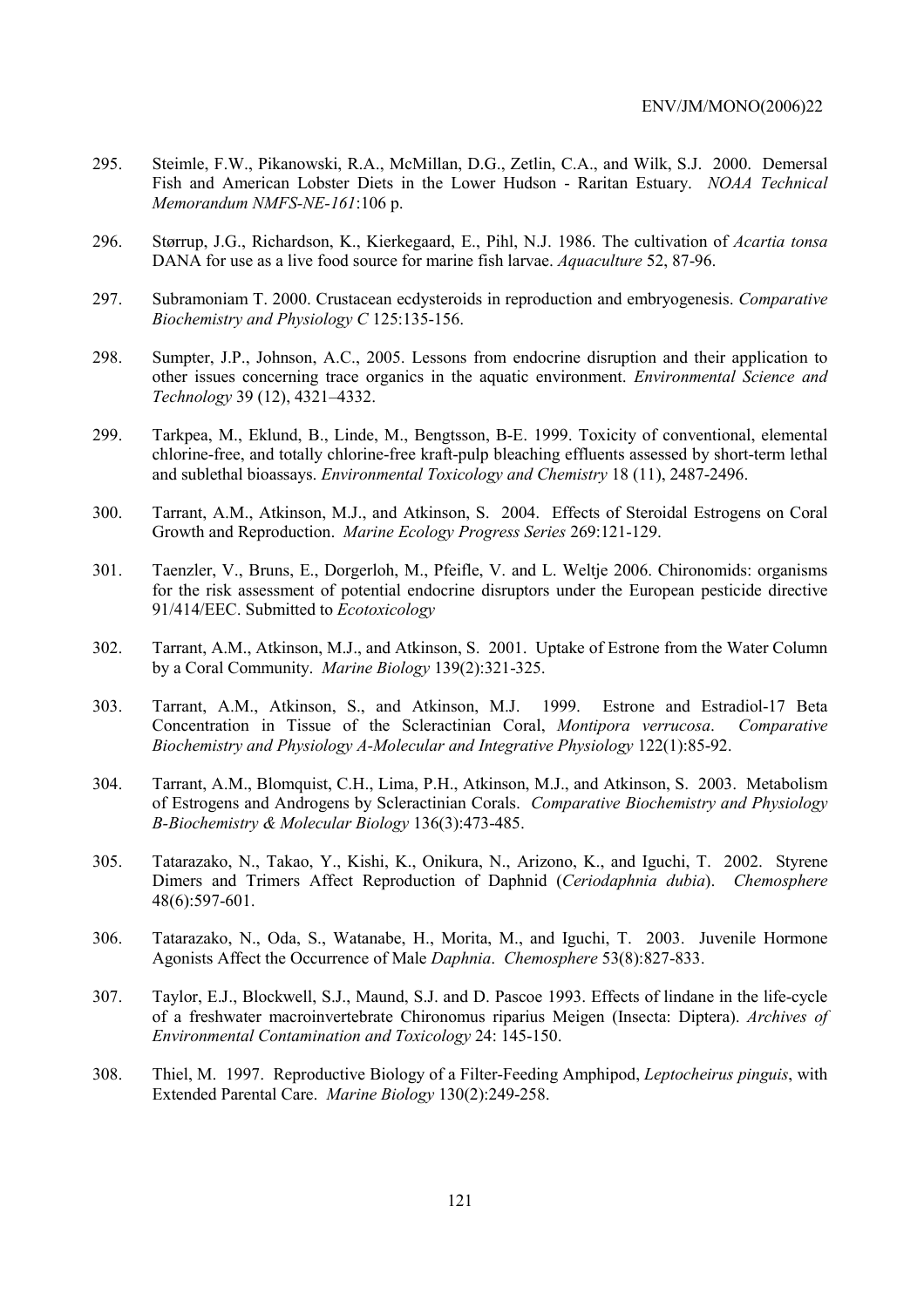- 309. Tillmann, M., Schulte-Oehlmann, U., Duft, M., Markert, B., and Oehlmann, J. 2001. Effects of Endocrine Disruptors on Prosobranch Snails (Mollusca : Gastropoda) in the Laboratory. Part III: Cyproterone Acetate and Vinclozolin as Antiandrogens. *Ecotoxicology* 10(6):373-388.
- 310. Torres, G., Giménez, L. and Anger, K. 2002. Effects of reduced salinity on the biochemical composition (lipid, protein) of zoea 1 decapod crustacean larvae. *Journal of Experimental Marine Biology and Ecology* 277(1):43-60.
- 311. Touart LW. 1982. The effects of diflubenzuron on molting and regeneration of two estuarine crustaceans, the mysid shrimp *Mysidopsis bahia* and the grass shrimp *Palaemonetes pugio*. University of West Florida, Pensacola, FL.
- 312. Turpen, S., Hunt, J.W., Anderson, B.S., and Pearse, J.S. 1994. Population Structure, Growth, and Fecundity of the Kelp Forest Mysid *Holmesimysis costata* in Monterey Bay, California. *Journal of Crustacean Biology* 14(4):657-664.
- 313. UCSC (University of California Santa Cruz). 1998. Acute and Chronic Nickel Toxicity: Development of an Acute-to-Chronic Ratio for West Coast Marine Species, Final Report Results of Toxicity Testing with Topsmelt, Abalone, and Mysids. San Jose/Santa Clara Water Pollution Control Plant.
- 314. Ustach, J.F. 1979. Effects of sublethal oil concentrations on the copepod, *Nitocra affinis*. *Estuaries* 2(4), 273-276
- 315. Vandenbergh, G.F., Adriaens, D., Verslycke, T., and Janssen, C.R. 2003. Effects of 17αethinylestradiol on Sexual Development of the Amphipod *Hyalella azteca*. *Ecotoxicology and Environmental Safety* 54(2):216-222.
- 316. Verslycke, T., De Wasch, K., De Brabander, H.F., and Janssen, C.R. 2002. Testosterone Metabolism in the Estuarine Mysid *Neomysis Integer* (Crustacea; Mysidacea): Identification of Testosterone Metabolites and Endogenous Vertebrate-Type Steroids. *General and Comparative Endocrinology* 126(2):190-199.
- 317. Verslycke, T. and Janssen, C.R. 2002. Effects of a Changing Abiotic Environment on the Energy Metabolism in the Estuarine Mysid Shrimp *Neomysis integer* (Crustacea : Mysidacea). *Journal of Experimental Marine Biology and Ecology* 279(1-2):61-72.
- 318. Verslycke, T., Poelmans, S., De Wasch, K., De Brabander, H.F., and Janssen, C.R. 2004b. Testosterone and Energy Metabolism in the Estuarine Mysid *Neomysis integer* (Crustacea : Mysidacea) Following Exposure to Endocrine Disruptors. *Environmental Toxicology and Chemistry* 23(5):1289-1296.
- 319. Verslycke, T., Poelmans, S., De Wasch, K., Vercauteren, J., Devos, C., Moens, L., Sandra, P., De Brabander, H.F., and Janssen, C.R. 2003b. Testosterone Metabolism in the Estuarine Mysid *Neomysis integer* (Crustacea; Mysidacea) Following Tributyltin Exposure. *Environmental Toxicology and Chemistry* 22(9):2030-2036.
- 320. Verslycke, T., Vercauteren, J., Devos, C., Moens, L., Sandra, P., and Janssen, C.R. 2003a. Cellular Energy Allocation in the Estuarine Mysid Shrimp *Neomysis integer* (Crustacea: Mysidacea) Following Tributyltin Exposure. *Journal of Experimental Marine Biology and Ecology* 288(2):167-179.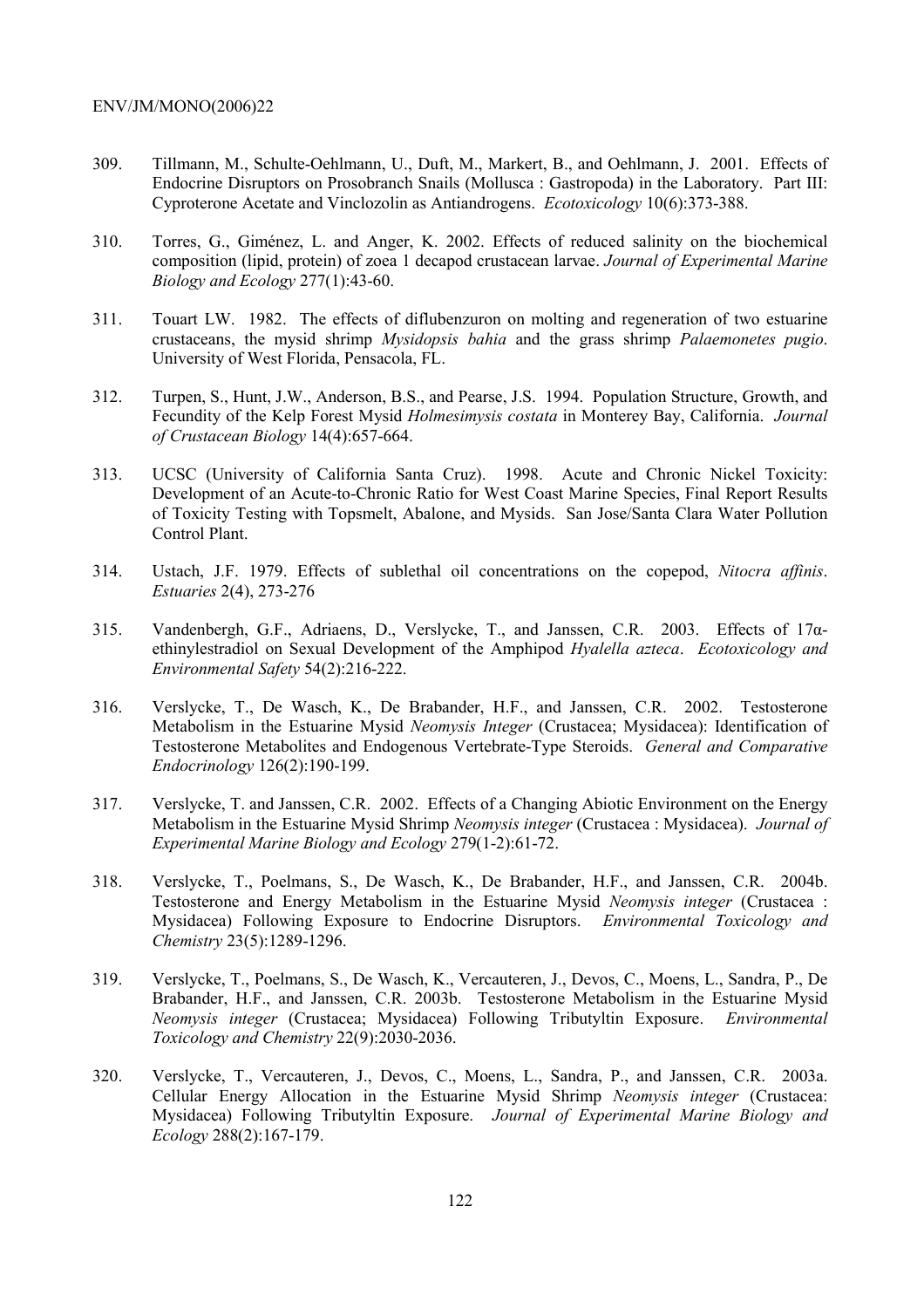- 321. Verslycke, T.A., Fockedey, N., McKenney Jr., C.L., Roast, S.D., Jones, M.B., Mees, J., and Janssen, C.R. 2004a. Mysid Crustaceans as Potential Test Organisms for the Evaluation Of Environmental Endocrine Disruption: A Review. *Environmental Toxicology and Chemistry* 23(5):1219-1234.
- 322. Vierstraete E, Cerstiaens A, Baggerman G, van den Bergh G, de Loof A, Schoofs L. 2003. Proteomics in *Drosophila melanogaster*: first 2D database of larval haemolymph proteins. *Biochem Biophys Res Com* 304:831-838.
- 323. Voipio, A. (ed.) 1981. *The Baltic Sea*. Elsevier, Amsterdam.
- 324. Volz, D.C. and Chandler, G.T. 2004. An Enzyme-Linked Immunosorbent Assay for Lipovitellin Quantification in Copepods: a Screening Tool for Endocrine Toxicity. *Environmental Toxicology and Chemistry* 23(2):298-305.
- 325. Volz, D.C., T. Kawaguchi and G.T. Chandler. 2002. Purification and characterization of the common yolk protein, vitellin, from the estuarine amphipod *Leptocheirus plumulosus*. Preparative Biochemistry and Biotechnology 32: 103-119.
- 326. Volz, D.C., Wirth, E.F., Fulton, M.H., Scott, G.I., Block, D.S., and Chandler, G.T. 2002. Endocrine-Mediated Effects of UV-A Irradiation on Grass Shrimp (*Palaemonetes pugio*) Reproduction. *Comparative Biochemistry and Physiology C-Toxicology & Pharmacology* 133(3):419-434.
- 327. Vrede, T., Persson, J., Aronsen, G., 2002. The influence of food quality (P:C ratio) on RNA:DNA ratio and somatic growth rate of *Daphnia*. *Limnology and Oceanography* 47, 487–494.
- 328. Watts, M.M. and Pascoe, D. 2000. Comparison of *Chironomus riparius* Meigen and *Chironomus tentans* Fabricius (Diptera : Chironomidae) for Assessing the Toxicity of Sediments. *Environmental Toxicology and Chemistry* 19(7):1885-1892.
- 329. Watts, M.M. and Pascoe, D. 1996. Use of the Freshwater Macroinvertebrate *Chironomus riparius* (Diptera: Chironomidae) in the Assessment of Sediment Toxicity. *Water Science and Technology* 34(7-8):101-107.
- 330. Watts, M.M., Pascoe, D., and Carroll, K. 2001a. Chronic Exposure to  $17\alpha$ -ethinylestradiol and Bisphenol A-Effects on Development and Reproduction in the Freshwater Invertebrate *Chironomus riparius* (Diptera : Chironomidae). *Aquatic Toxicology* 55(1-2):113-124.
- 331. Watts, M.M., Pascoe, D., and Carroll, K. 2003. Exposure to 17α-ethinylestradiol and Bisphenol A-Effects on Larval Moulting and Mouthpart Structure of *Chironomus riparius*. *Ecotoxicology and Environmental Safety* 54(2):207-215.
- 332. Watts, M.W., Pascoe, D., and Carroll, K. 2002. Population Responses of the Freshwater Amphipod *Gammarus pulex* (L.) to an Environmental Oestrogen 17α-ethinyloestradiol. *Environmental Toxicology and Chemistry* 21(2):445-450.
- 333. Watts, M.W., Pascoe, D., and Carroll, K. 2001b. Survival and Precopulatory Behaviour of *Gammarus pulex* Exposed to Two Xenoestrogens. *Water Research* 35(10):2347-2352.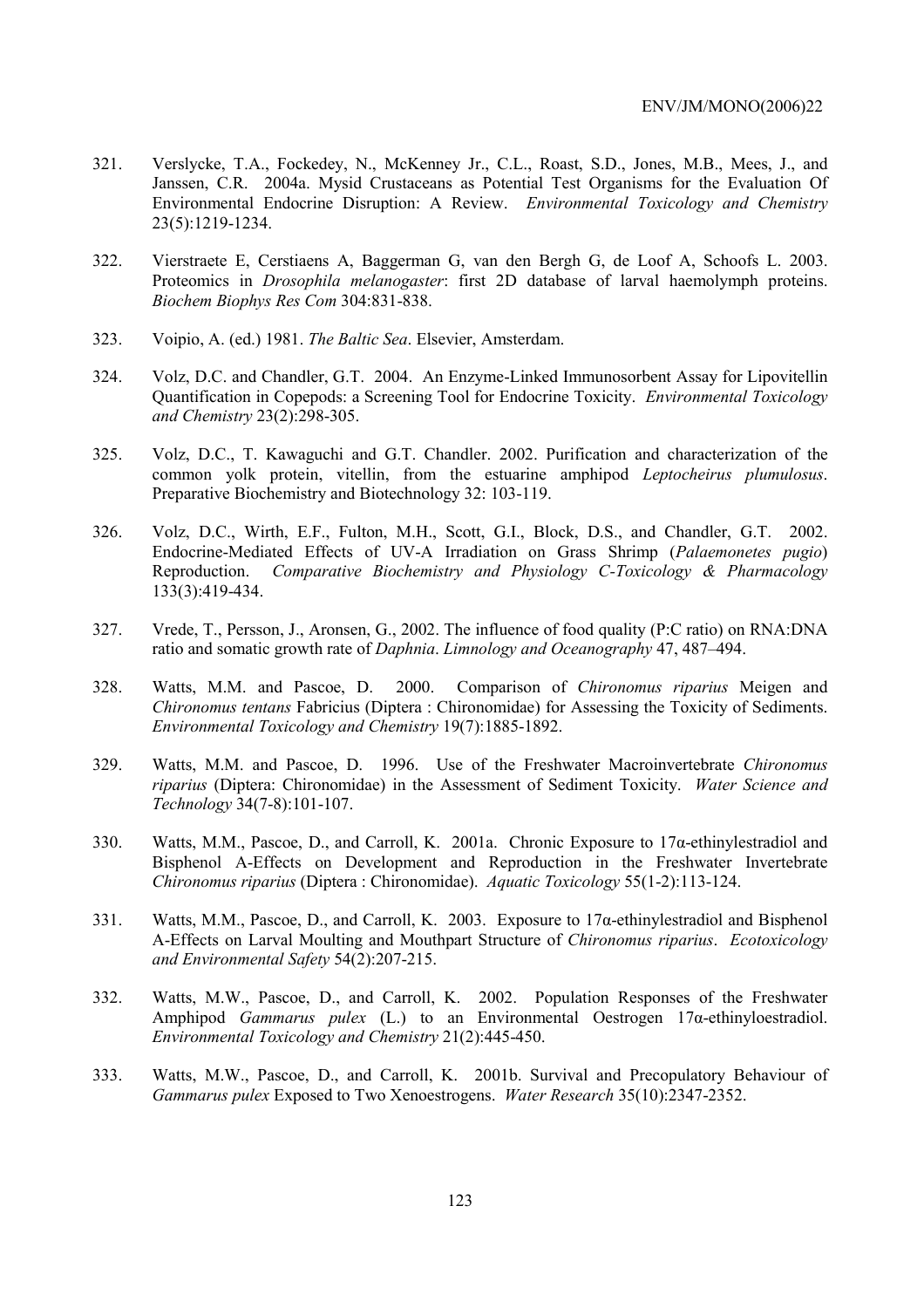- 334. Weber, C.I. (ed.) 1993. *Methods for Estimating the Acute Toxicity of Effluents and Receiving Waters to Freshwater and Marine Organisms.* EPA/600/4-90/027F. U.S. Environmental Protection Agency, Office of Prevention, Pesticides and Toxic Substances. Washington, DC.
- 335. Weltje, L., Dorgerloh, M., Pfeiffle, V., Belz, D., Taenzler, V. and D. Reinhard 2006. Development of a life-cycle test with the non-biting midge *Chironomus riparius*, SETAC-Europe, Den Haag, NL, May 2006.
- 336. Williams, A. B. 1984. Shrimps, Lobsters, and Crabs of the Atlantic Coast of the Eastern United States, Maine to Florida. Smithsonian Institution Press. Washington, DC,.
- 337. Wilson, E.O. (ed.). 1988. *Biodiversity.* National Academy Press. Washington DC.
- 338. Winkler, G., Dodson, J.J., Bertrand, N., Thivierge, D., and Vincent, W.F. 2003. Trophic Coupling across the St. Lawrence River Estuarine Transition Zone. *Marine Ecology Progress Series* 251:59-73.
- 339. Winkler, G. and Greve, W. 2002. Laboratory Studies of the Effect of Temperature on Growth, Moulting and Reproduction in the Co-Occurring Mysids *Neomysis integer* and *Praunus flexuosus*. *Marine Ecology Progress Series* 235:177-188.
- 340. Witt, J.D.S. and Hebert, P.D.N. 2000. Cryptic Species Diversity and Evolution in the Amphipod Genus *Hyalella* Within Central Glaciated North America: a Molecular Phylogenetic Approach. *Canadian Journal of Fisheries and Aquatic Sciences* 57:687-698.
- 341. Yang S, Wu RSS, Kong RYC. Physiological and cytological responses of the marine diatom *Skeletonema costatum* to 2,4-dichlorophenol. *Aquatic Toxicology* 2002:33-41.
- 342. Zou, E. and Fingerman, M. 1997. Synthetic Estrogenic Agents Do Not Interfere with Sex Differentiation but Do Inhibit Molting of the Cladoceran *Daphnia magna*. *Bulletin of Environmental Contamination and Toxicology* 58(4):596-602.
- 343. Zulkosky, A.M., Ferguson, P.L., and McElroy, A.E. 2002. Effects of Sewage-Impacted Sediment on Reproduction in the Benthic Crustacean *Leptocheirus plumulosus*. *Marine Environmental Research* 54(3-5):615-619.